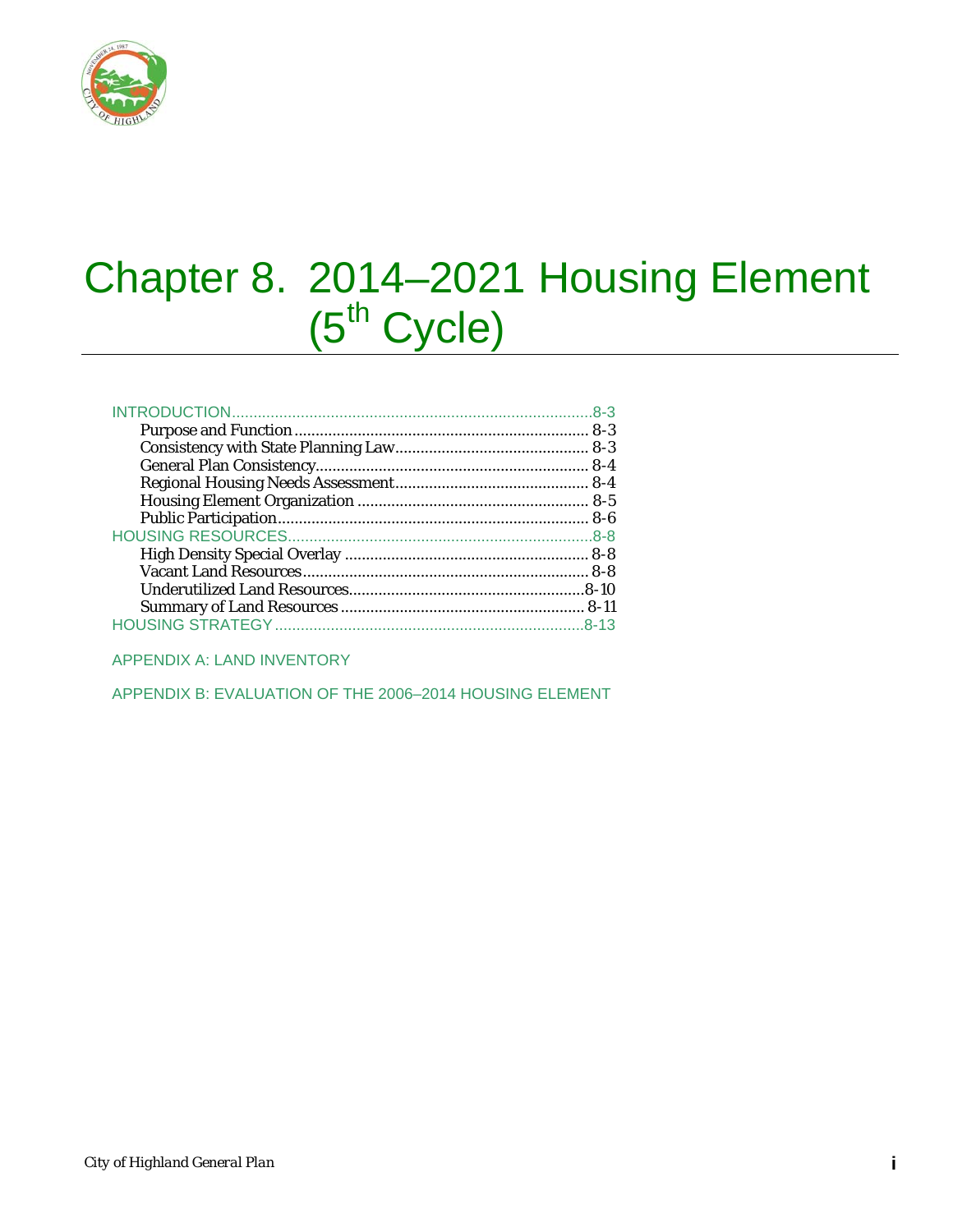

*This page intentionally left blank.*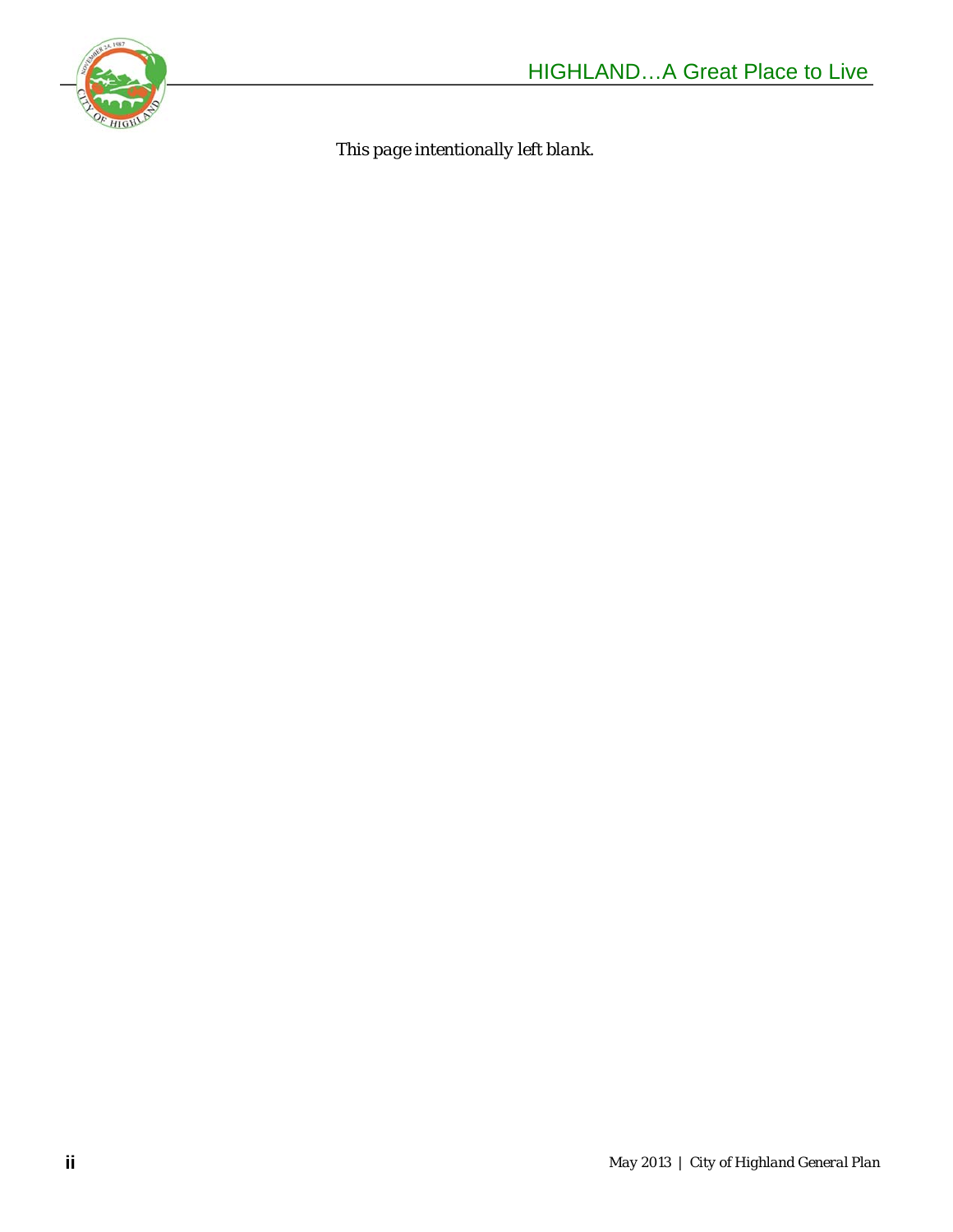

### INTRODUCTION

### Purpose and Function

The purpose of the Housing Element is to provide a framework of housing opportunities designed to meet the specific needs of Highland's existing and future residents. This document provides residents and local government officials with a greater understanding of local housing needs and guidance in matters relating to housing. The Housing Element is a reflection of the City's dedication to creating quality living environments affordable to all economic segments of the community.

The Housing Element provides programs created to address housing needs, reduce constraints to housing for all, and set aside land and financial resources for residents and developers. To the agencies and departments entrusted with its implementation, the Housing Element functions as a guidebook for alleviating housing problems and serves as a resource for those seeking housing opportunities and assistance.

### Consistency with State Planning Law

The State of California recognizes that an adequate supply of housing for all income levels is a fundamental need for all communities. To achieve that goal, it is critical that local governments share in the responsibility of implementing solutions to address local and regional housing needs. To that end, all California local governments are required to prepare a Housing Element that specifies how the community will plan for its existing and future housing needs.

This Housing Element was prepared in conformance with state housing law (Government Code Sections 65580–65589) and following the California Department of Housing and Community Development's Building Blocks for Effective Housing Elements. This document provides residents of the community and local government officials with a greater understanding of the housing needs in Highland and guidance in matters relating to housing.

State law requires that the City periodically review the Housing Element in order to evaluate:

- The appropriateness of the housing goals, objectives, and strategies in contributing to the attainment of the state housing goal;
- The effectiveness of the Housing Element in attainment of the community's housing goals and objectives; and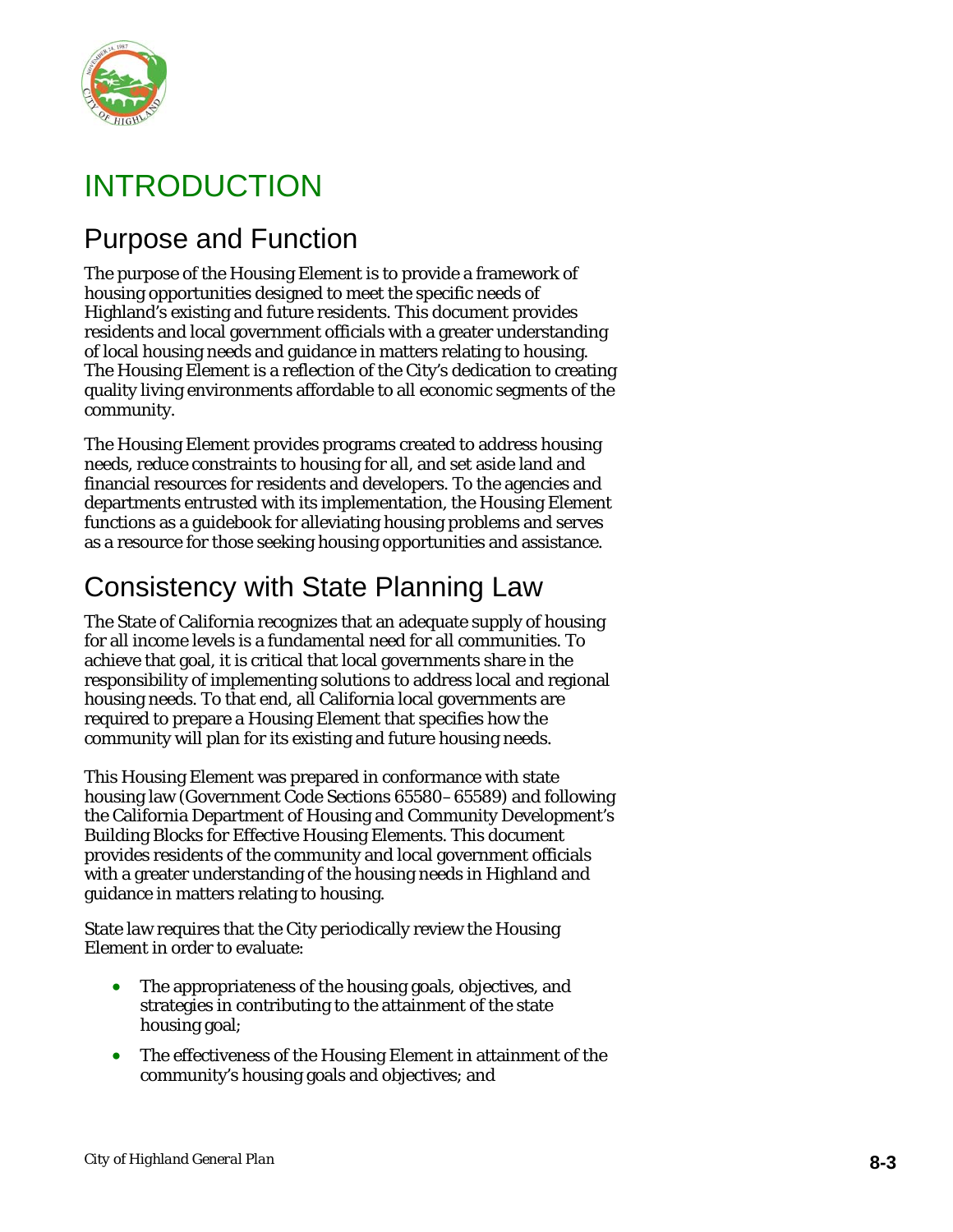

• The progress of the City in implementing the Housing Element.

The City of Highland's housing goals, policies, and programs are based on an analysis of existing and projected housing needs, an evaluation of potential constraints to housing, and a statement of goals, policies, quantified objectives, financial resources, and scheduled programs for the preservation, improvement, and development of housing for households of all income levels. An evaluation of the previous programs identifies progress and areas in need of improvement.

### General Plan Consistency

Section 65300.5 of the Government Code states that the general plan shall comprise an integrated and internally consistent set of policies. The structure of this element is built on the same foundation upon which all other elements of the plan were formed. In addition, the Housing Element goals complement those found in the other elements of the General Plan. Cohesive housing policies that are appropriate to Highland were designed through this coordination.

The City of Highland will maintain consistency as future General Plan amendments are processed by evaluating proposed amendments for consistency with all elements of the General Plan. Per Government Code 65400, the General Plan requires an annual review and report to examine amendments and implementation status.

In line with the other General Plan elements, the goals of the Housing Element are to:

- Meet existing housing needs;
- Plan for future growth;
- Protect and enhance Highland's neighborhoods; and
- Provide new housing opportunities.

### Regional Housing Needs Assessment

California's housing element law requires that each city and county develop local housing programs designed to meet its existing and projected housing needs for all income groups in their community and share of the region's need for housing through the 2014 to 2021 planning period. Given the fundamental importance of housing to quality of life, all communities are required to affirmatively address the existing and future housing needs in their community.

Some housing-related needs include facilitating the development of affordable housing, addressing special needs of certain residents; rehabilitating existing homes and neighborhoods; strengthening the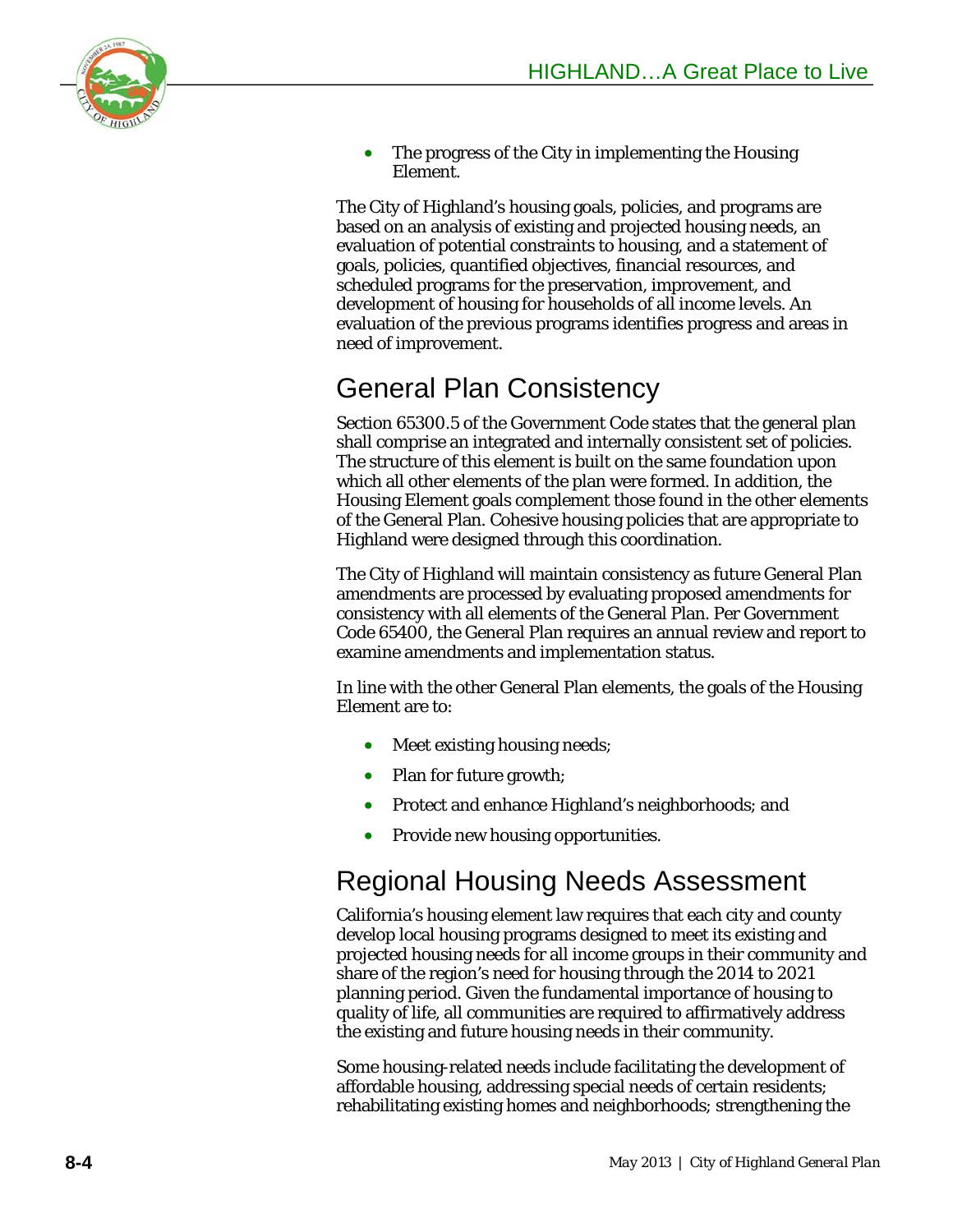local economy and contribute to economic development goals; and to support other general plan efforts to improve and maintain the quality of life in Highland.

California law requires cities to meet the future housing needs of those who might reasonably be expected to reside in Highland due to population, household, and employment growth. Every eight years, the Southern California Association of Governments (SCAG) adopts growth projections predicting the need for housing throughout the region. SCAG then disaggregates the growth for every city in the region, and these projections include housing at all income levels. This share of the housing need is referred to as the Regional Housing Needs Assessment (RHNA).

The City of Highland's share of the region's housing need for the June 30, 2014, through January 1, 2021 planning period is 1,500 units divided into four income categories, as shown in Table 8.1.

Contrary to popular belief, city governments are not required to construct the housing units. However, state law does require cities to create opportunities for the potential for the growth to occur between 2014 and 2021. Cities plan for this growth by identifying available land at a variety of densities and instituting programs to encourage and facilitate new housing.

| Table 8.1: Highland 2014–2021 RHNA      |              |                   |  |  |
|-----------------------------------------|--------------|-------------------|--|--|
| <b>Income Category</b>                  | <b>Units</b> | <b>Percentage</b> |  |  |
| Very Low (0-50% of median) <sup>1</sup> | 349          | 23.3%             |  |  |
| Low $(51-80\% \text{ of median})$       | 246          | 16.4%             |  |  |
| Moderate (81-120% of median)            | 280          | 18.7%             |  |  |
| Above Moderate (120% of median)         | 625          | 41.7%             |  |  |
| Total                                   | 1,500        | 100%              |  |  |

Source: SCAG 2012

1: Half of the very low income RHNA, 174, is assumed to represent extremely low income households (0–30% of median).

### Housing Element Organization

Section 65583 of the Government Code requires that the housing element include an evaluation of existing programs, housing trends, housing needs and constraints, and include creation of housing programs to respond to those needs and reduce those constraints. This Housing Element is organized into two sections:

### **Housing Plan**

The Housing Element includes the Housing Plan and Housing Element Technical Report. The Housing Plan contains the following three sections: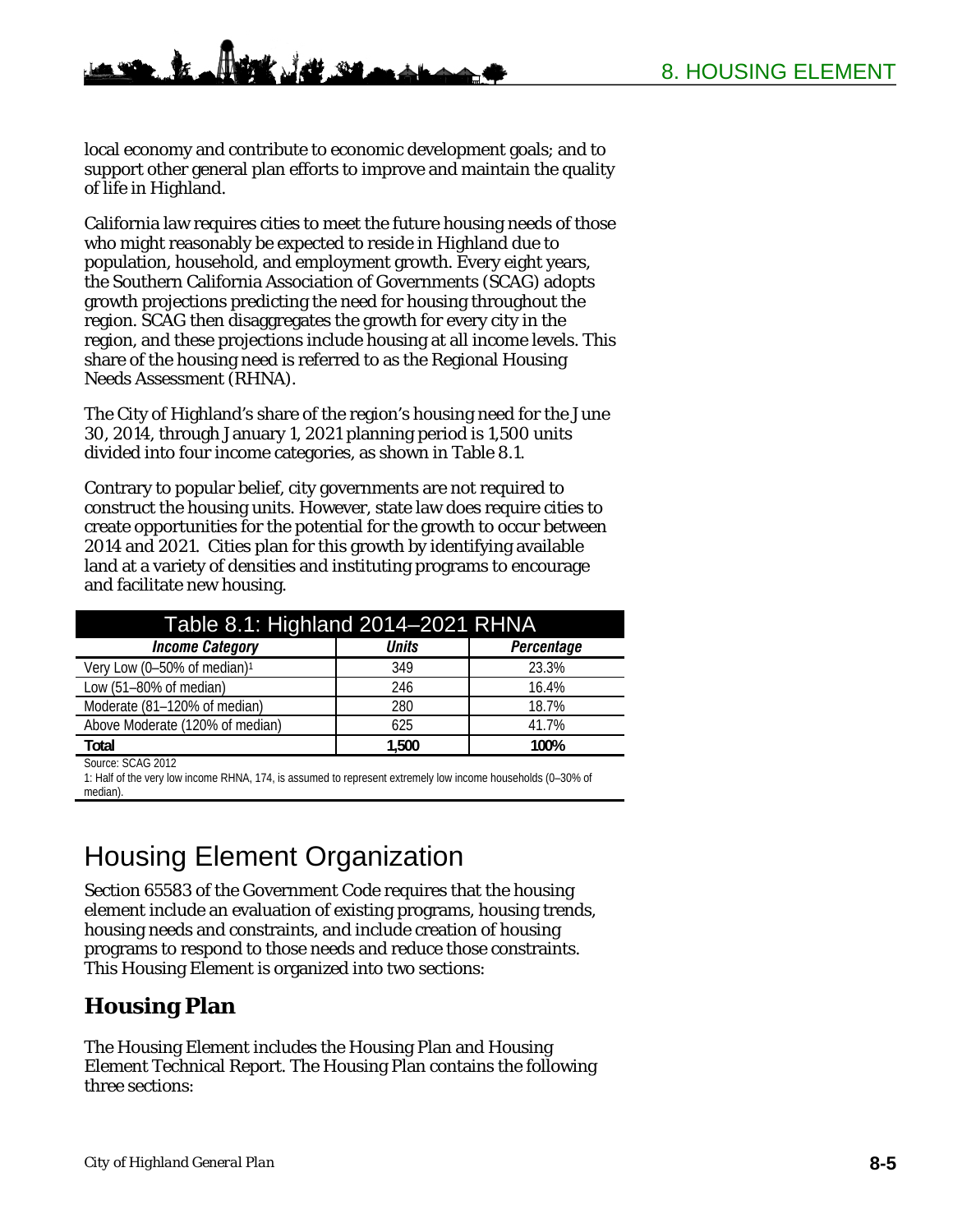

- Introduction a summary of the law and planning context, including public outreach and results.
- Housing Strategy– the City's housing goals, policies, and programs to address its housing needs during the 2014–2021 planning period.
- Appendix A: Land Resources a detailed description of vacant and underutilized land resources available for future housing development.
- Appendix B: Evaluation of the Previous Housing Program  $-$  an assessment of the previous Housing Element's effectiveness.

#### **Housing Technical Report**

The Technical Report is an essential companion to the Housing Plan and contains the information necessary to understand the City's housing needs, its constraints and opportunities**.** Specifically, it contains:

- Demographic Profile a summary of Highland's population, household, and employment trends.
- Housing Profile a summary of Highland's housing stock, tenure, affordability, and special needs.
- Future Housing Needs an analysis of the future housing needs of the projected population.
- Housing Constraints– an analysis of government, market, and environmental constraints to and resources for future housing development.

### Public Participation

California law requires that local governments include public participation as part of the housing element. Specifically, Government Code  $65583(c)(7)$  states "that the local government shall make a diligent effort to achieve public participation of all economic segments of the community in the development of the housing element, and the program shall describe this effort." State law does not specify the means or methods for participation; however, it is generally recognized that the participation must be inclusive.

One Housing Element update workshop was held early in the process to collect public, stakeholder, and decision-maker input. The workshop was held at City Hall on Tuesday, May 15, 2012. The City thoroughly advertised the workshop through several mediums including local newspapers, postings at City Hall and other public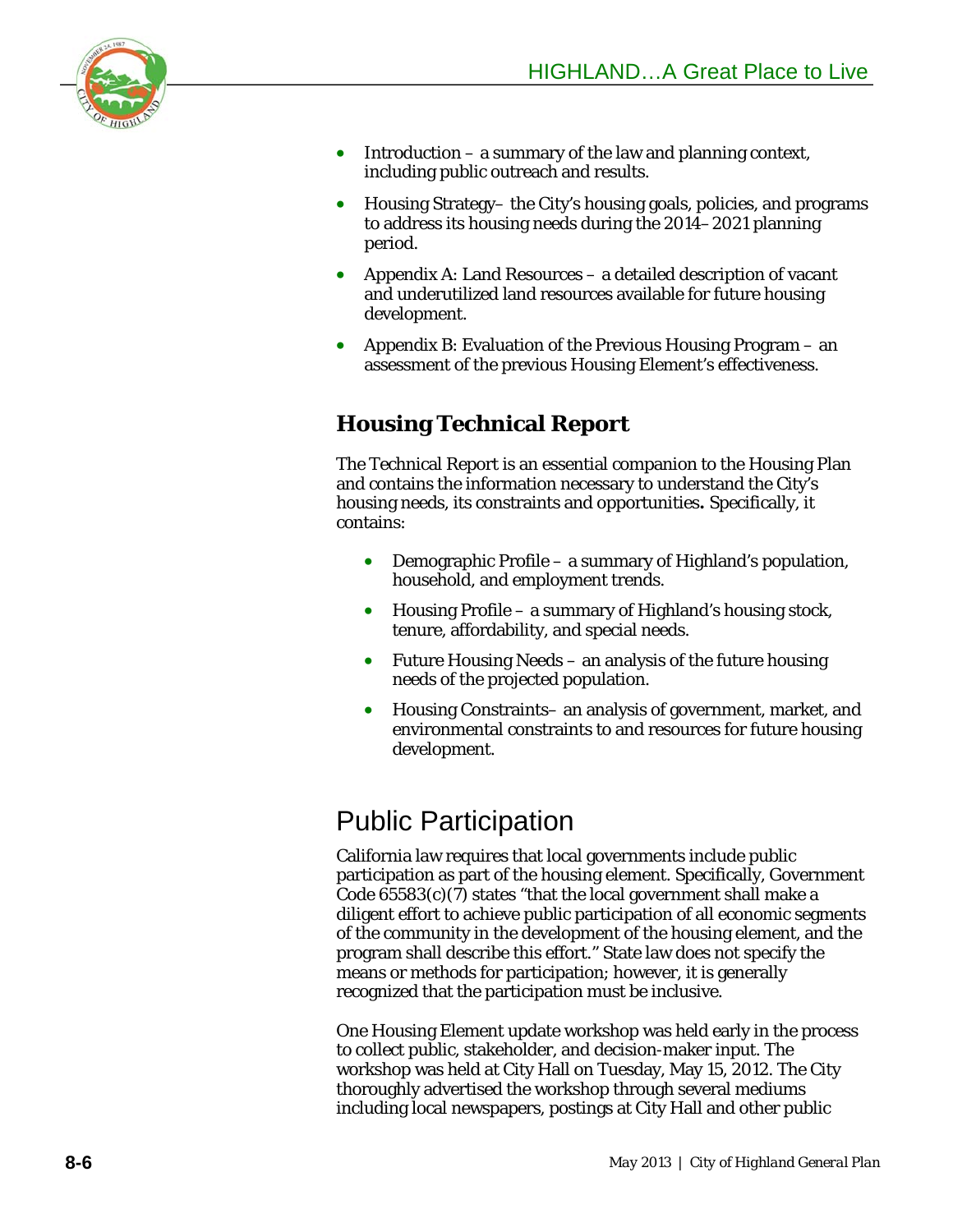buildings, and notices were mailed to over 115 stakeholders. These stakeholders represent a variety of housing interests. Recipients included nonprofit service providers, affordable housing developers, market rate developers, property owners; special needs program managers, major employers, regional housing agencies, faith-based organizations, and San Bernardino County departments.

Staff presented potential land use changes to the Planning Commission at a Housing Element workshop on Tuesday, August 7, 2012. The meeting was noticed in local newspapers, at City Hall and other public buildings, and on the City's website. The land use changes presented were designed to help the City accommodate higher density housing and meet the 2014–2021 Regional Housing Needs Assessment in appropriate locations. The Planning Commission felt that the changes were appropriate. Although there were several residents in attendance, none of them made comments about the sites.

City staff reached out to several property owners and developers in the area and received feedback that economic development and the quality of residential areas are important. Programs for single-family rehabilitation, rental rehabilitation, and code enforcement activities were drafted in response to this concern.

A draft of the Housing Element update, including potential land use and program changes, was presented to the Planning Commission at a regularly scheduled public hearing on Tuesday, September 18, 2012 and the City Council on November 13, 2012. The City Council determined that several program updates were appropriate to reflect the dissolution of the Redevelopment Agency. The City Council also determined that no unnecessary changes should be made to the land inventory because the Housing Element land inventory was certified by the California Department of Housing and Community Development (HCD) in 2010. At this meeting, a representative from the Building Industry Association requested that the City study development fees and amend the Municipal Code to reflect the findings of the study, if necessary, before submitting the Housing Element to HCD. The City Council responded to this request with a program directing the Public Works/City Engineering Department to prepare a study of Development Impact Fees after the budget cycle. Another program was created to direct the Planning Department to prepare a study of the Inclusionary Housing In-Lieu Fee and present findings to the City Council before the end of the  $4<sup>th</sup>$  Cycle planning period. The City Council determined that the timing suggested by the speaker was infeasible due to staff, budget, and other limitations, including the October 15, 2013 Housing Element adoption deadline.

The meetings were noticed in local newspapers, on the City's website, and at the required public facilities. These public hearings offer the community additional opportunities to participate in program development and raise their concerns about the future of housing in Highland.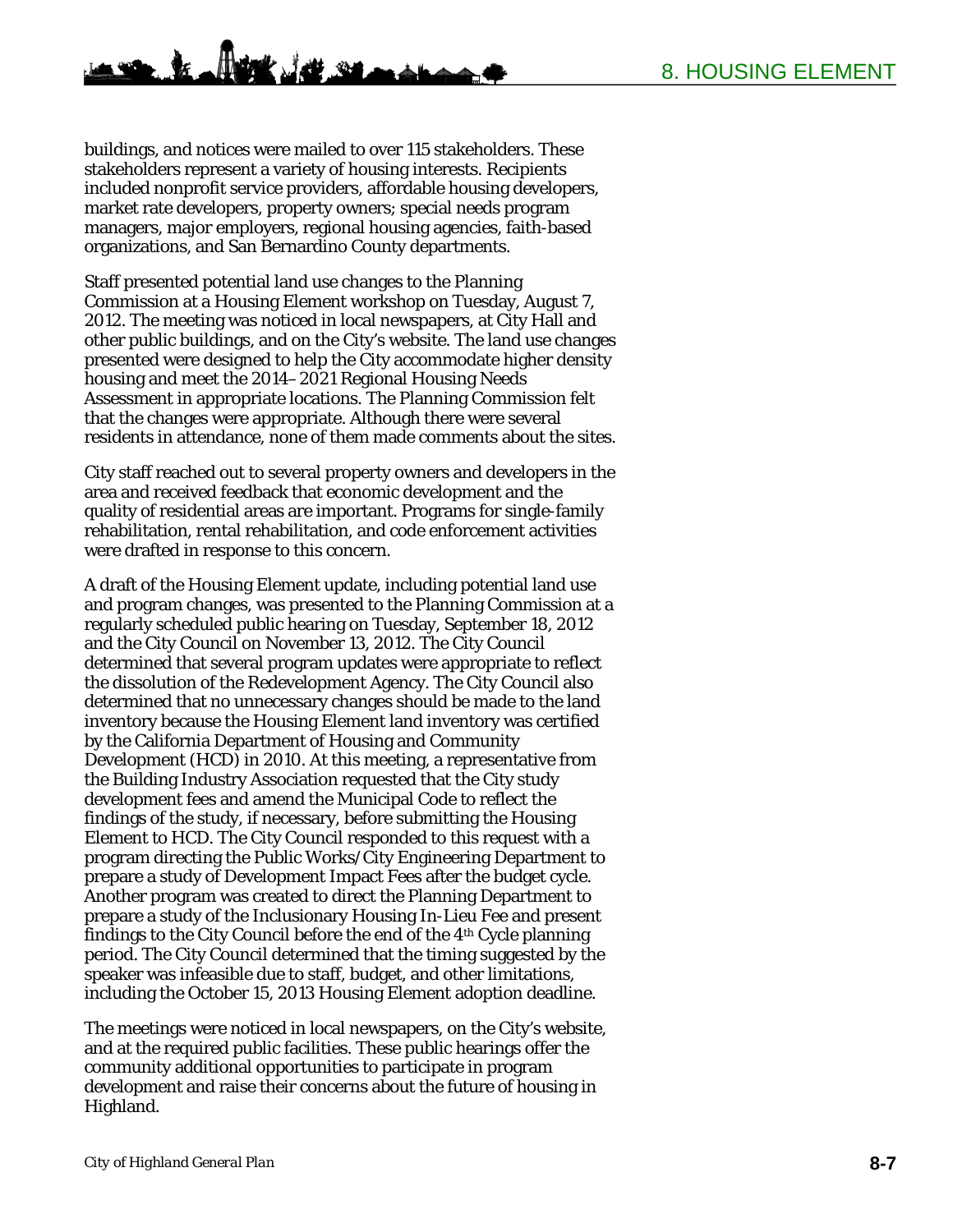

## HOUSING RESOURCES

The City of Highland has been allocated a RHNA of 1,500 housing units for the 2014–2021 planning period. An effective strategy to address this need must reflect a diversity of housing types and affordability levels. A variety of land resources and multifaceted strategies are needed to comprehensively accommodate the RHNA and meet Highland's other housing goals. The City of Highland is taking several steps to identify land resources that will exceed the housing production goals assigned by the RHNA. A detailed land inventory is provided in the Appendix A.

### High Density Special Overlay

The High Density Special Overlay was first adopted by the City of Highland in 2011 to meet State requirements for facilitating and encouraging housing to meet a variety of public needs. The Residential High Density Special Overlay accommodates residential products between 20 and 30 units per acre, such as apartments, lofts, condominium, other high-density attached products, or a combination of such uses. These uses are permitted by right.

The High Density Special Overlay in the Golden Triangle Policy Area includes 74 vacant and 5 underutilized acres. The Golden Triangle Policy Area is generally bound by Greenspot Road on the south, Eucalyptus Avenue on the north, Boulder Avenue on the east, and the City Creek wash basin on the west. Environmental analysis (including a traffic study) has shown that this area is suitable for higher density development. The sites within this Policy Area are designated Planned Development, the City's most flexible district, created to encourage innovative design concepts in specific plans. However, the City applied the HDS Overlay in 2011 to ensure greater certainly to meet state housing requirements. The Land Use and Development Code permits up to 650 units between 20 and 30 units per acre by right. The land is readily available for development, has access to existing utilities and other infrastructure, and a developer has chosen to initiate a specific plan to develop the site.

### Vacant Land Resources

Vacant land is the City's critical resource for accommodating the RHNA. Vacant land at a variety of densities has the ability to facilitate housing development that can meet different affordability targets. The recent downturn of the market significantly reduced housing prices throughout Highland. Typically the gap between market-rate and what lower and moderate income households can afford is large for single-family detached development. However, sales prices in 2012 have shown that single-family detached housing in Highland is readily affordable to moderate income households. As in previous planning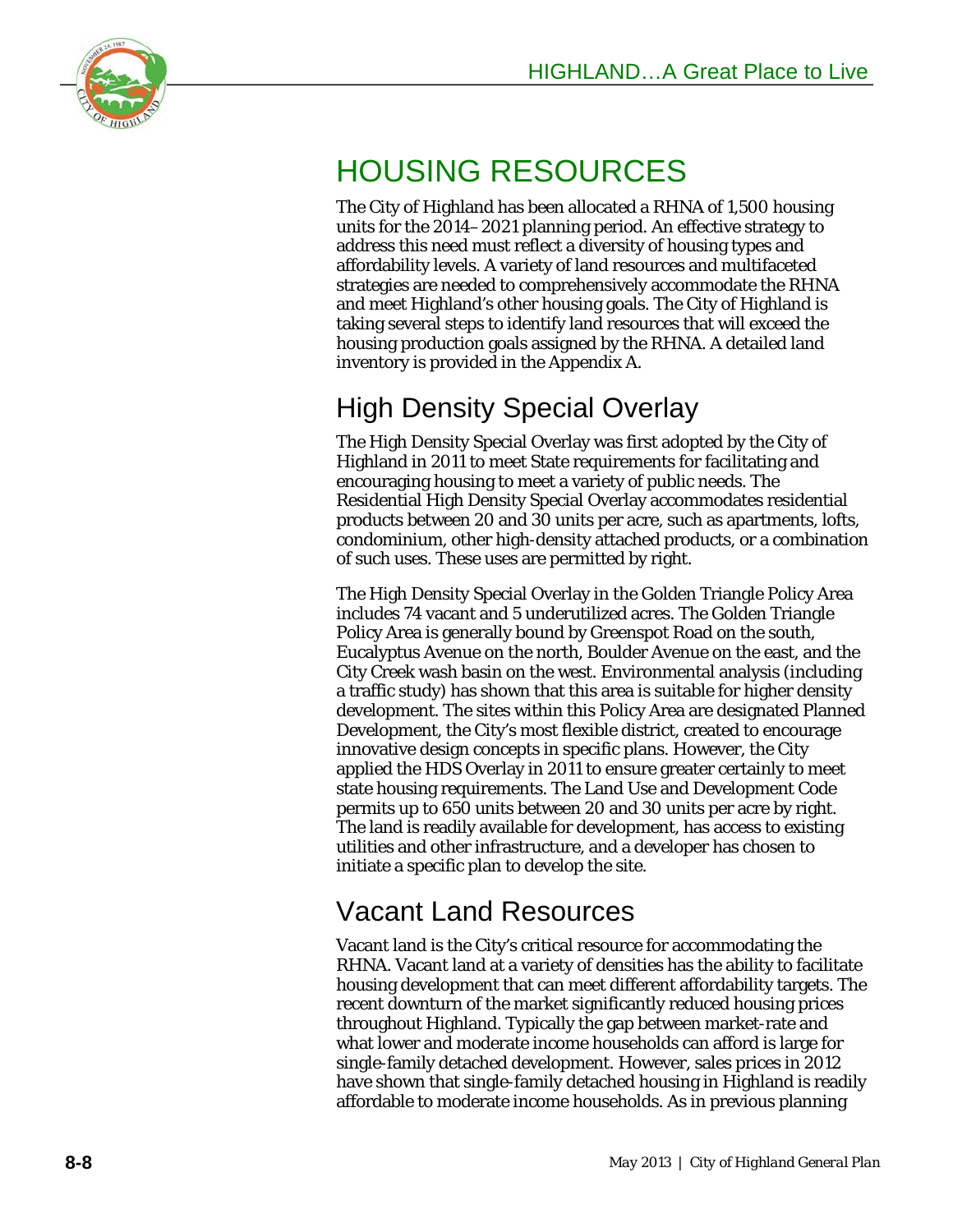periods, lower income households in Highland will benefit from rental housing opportunities, especially in buildings supported by public financing. Many state and federal housing development assistance programs generously fund new projects and rehabilitation efforts that only target lower income households.

Based on 2012 home sales prices, the vacant land inventory assumes that densities less than 10 units per acre only yield homes that are affordable to above moderate income households, densities between 10 and 19 units per acre yield homes that are affordable to moderate income households, and densities of 20 to 30 units per acre yield product types that are affordable to lower income households. Following these density and affordability assumptions, the vacant sites described in Table 8.3 have the potential to accommodate 720 above moderate income units, 639 moderate income units, and 1,207 lower income units. All of the vacant sites identified in the land inventory are infill sites adjacent to existing development and within existing wet and dry utility and transportation networks.

The vacant land development potential does not include units planned in Harmony, a proposed specific plan that could add over 700 new single-family homes to Highland between 2014 and 2021. The development potential for above moderate income housing during the planning period will significantly increase upon adoption of the specific plan.

A summary of the potential identified in the vacant land inventory is provided in Table 8.3 on the following page. A site-specific inventory is provided in Appendix A.

| Table 8.3: 2014–2021 Vacant Land Summary |                  |       |                |                      |          |          |              |
|------------------------------------------|------------------|-------|----------------|----------------------|----------|----------|--------------|
|                                          | General          |       |                | <b>Assumed Yield</b> |          |          |              |
|                                          | <b>Plan Land</b> |       | <b>Assumed</b> |                      |          |          |              |
| <b>Zoning</b>                            | Use              | Acres | Density        | VL/L                 | М        | AM       | <b>Total</b> |
| AG                                       | AG/EQ            | 67.6  | 2              | 0                    | 0        | 135      | 135          |
| $R-1$                                    | LD               | 115.9 | 5              | $\Omega$             | $\Omega$ | 580      | 580          |
| $R-2$                                    | MD               | 4.5   | 10             | $\Omega$             | 45       | 0        | 45           |
| $R-2C$                                   | MD               | 9.4   | 10             | $\Omega$             | 94       | $\theta$ | 94           |
| $R-3$                                    | HD               | 0.2   | 16             | U                    | 3        | 0        | 3            |
| $R-4$                                    | <b>HDS</b>       | 27.3  | 25             | 682                  | 0        | $\Omega$ | 682          |
| MU                                       | MU               | 10.4  | 16             | U                    | 83       | $\Omega$ | 83           |
| <b>PD</b>                                | <b>PD</b>        | 34.5  | 12             | $\Omega$             | 414      | $\Omega$ | 414          |
| HDS <sup>1</sup>                         | PD.              | 47.2  | 25             | 525                  | 0        | $\Omega$ | 525          |
| VR                                       | VR               | 1.1   | 5              | 0                    | 0        | 5        | 5            |
| Total                                    |                  |       |                | 1.207                | 639      | 720      | 2.567        |

Source: City of Highland, 2012.

Note: VL/L, M, and AM, stand for lower income, moderate income, and above moderate income units, respectively. Moderate income affordability assumptions reflect densities between 10 and 19 units per acre. Lower income affordability assumptions reflect densities between 20 and 30 units per acre.

1: The HDS Overlay permits up to 650 multifamily units by-right; however some of the sites within this area are underutilized. The development potential was divided into 525 on vacant sites and 125 on underutilized sites.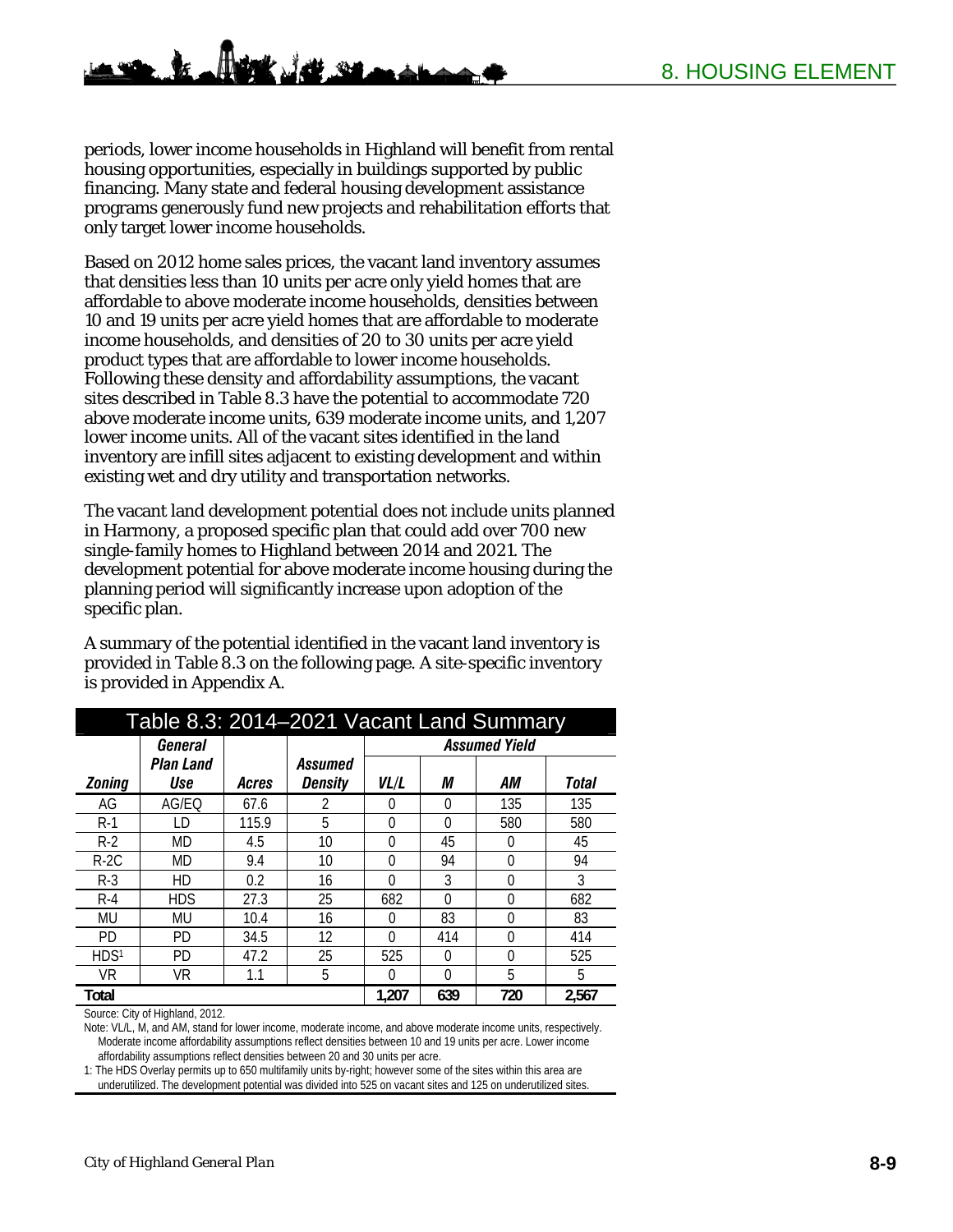

### Underutilized Land Resources

The City of Highland recognizes that the recycling of previously developed sites can be an important resource for new housing, particularly in older areas of the community. In addition to vacant lands, the City has identified several underutilized properties with the potential to recycle for new residential uses during the 2014–2021 planning period. Underutilized sites are properties that are marginally developed but could accommodate greater densities and a higher quality of development when reused. These sites were selected through a collaborative process between staff, the Planning Commission, and City Council to ensure that the sites listed reflect a broad understanding of recent development trends, recent market conditions, existing uses, and incentives.

The City's underutilized land inventory only includes infill properties. The market has shown that infill development in Highland has proven to be more cost-effective than developing new neighborhoods on raw land. Over the last several years numerous infill projects have been proposed in Highland. The majority of these projects are located in the oldest part of the community, western and central Highland. Infill projects have built-in financial incentives because of existing infrastructure such as roads, sidewalks, water and sewer access, and public facilities. For reuse or infill projects the City requires access improvements only if needed to ensure public safety, rather than substantial street improvements or the creation of new streets that are typically necessary for greenfield development. The fewer improvements needed reduces the overall cost of the project, a savings that is reflected in the sales price or asked rent. Two common forms of infill projects proposed in Highland's recent history are small-lot single-family detached homes and condominiums. These units are readily affordable to low and moderate income households, based on 2012 State Income Limits for households of three and four persons.

Existing conditions in Highland provide an environment ripe for redevelopment and reinvestment. Numerous underdeveloped properties in areas with existing infrastructure have buildings that are no longer economically viable or adequate for habitation. The development community has approached the City about opportunities in several of the underutilized sites as well as several adjacent vacant sites. Assembling properties provides several cost-saving advantages, such as more design flexibility, accessibility options, larger number of housing units, and increasing construction efficiency.

Marginal uses such as dilapidated homes on large lots and abandoned commercial properties offer significant opportunities for new multifamily and high density attached housing types. All of the underutilized sites except for one are zoned R-4 or within the High Density Special Overlay and will permit development between 20 and 30 units per acre.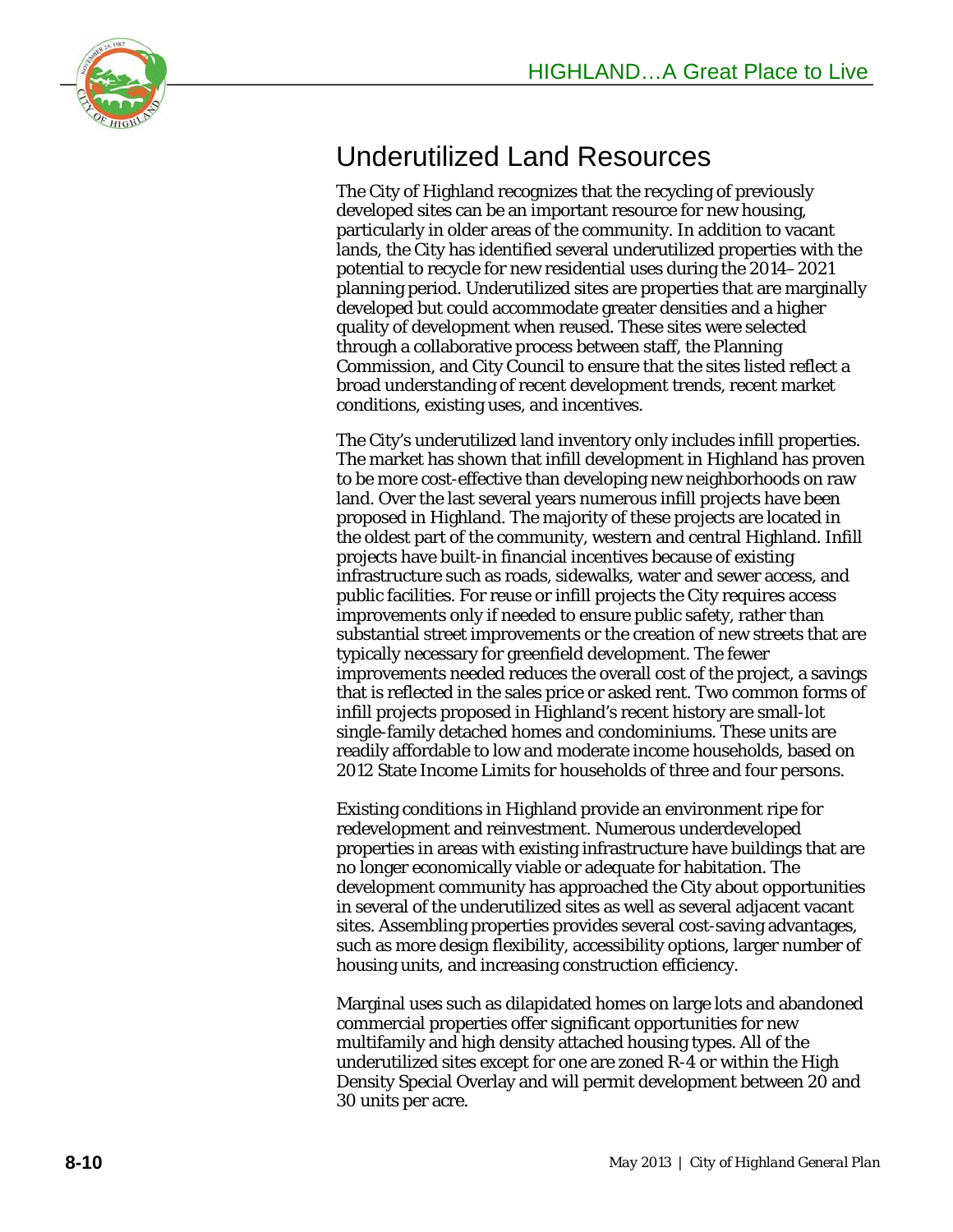WAB SA.

Potential environmental constraints such as topography and floodways were taken into consideration during site selection. None of the parcels identified in the vacant and underutilized land inventory are located in areas of topographic constraint or have known environmental hazards. The sites identified are adjacent to existing urbanized development and are within service hook-up distance of existing water and sewer systems. The City has already traffic calculations based on residential development for the underutilized sites and determined that it would not result in any significant impacts on levels of service.

As shown in Table 8.4, the City's high density underutilized lands could accommodate 804 lower income units at the midrange density of 25 units per acre. Approximately 27 acres are zoned R-4 and 5 acres are Planned Development, but within the HDS Overlay. The City's low density underutilized site could accommodate 5 above moderate income units as an assumed density of 5 units per acre. These underutilized sites are described in detail and mapped in Appendix A. A lot consolidation priority program is proposed to incentivize the consolidation of underutilized parcels to support larger housing projects.

| -<br><b>Summary</b> |                         |       |                           |                      |   |    |              |
|---------------------|-------------------------|-------|---------------------------|----------------------|---|----|--------------|
|                     | General                 |       |                           | <b>Assumed Yield</b> |   |    |              |
| <b>Zoning</b>       | <b>Plan</b><br>Land Use | Acres | Assumed<br><b>Density</b> | VL/L                 | М | AM | <b>Total</b> |
| $R-1$               |                         | 1.0   |                           |                      |   | 5  |              |
| $R-4$               | <b>HDS</b>              | 27.2  | 25                        | 679                  |   |    | 679          |
| HDS <sup>1</sup>    | ΡD                      | 5.1   | 25                        | 125                  |   |    | 125          |
|                     |                         |       |                           | 804                  |   | 5  | 809          |

## Table 8.4: 2014–2021 Underutilized Land Inventory

Source: City of Highland, 2012.

Note: VL/L, M, and AM, stand for lower income, moderate income, and above moderate income units, respectively. Moderate income affordability assumptions reflect densities between 10 and 19 units per acre. Lower income affordability assumptions reflect densities between 20 and 30 units per acre.

1: The HDS Overlay permits up to 650 multifamily units by-right; however some of the sites within this area are underutilized. The development potential was divided into 525 on vacant sites and 125 on underutilized sites.

### Summary of Land Resources

The City of Highland has a long history of attracting high quality, single-family detached development. This trend will undoubtedly continue into the planning period. As such, the City has made a significant effort to encourage and facilitate the development of a diverse range of housing types including townhomes, condominiums, second units, and multifamily buildings. The RHNA for lower, moderate, and above moderate income households will be met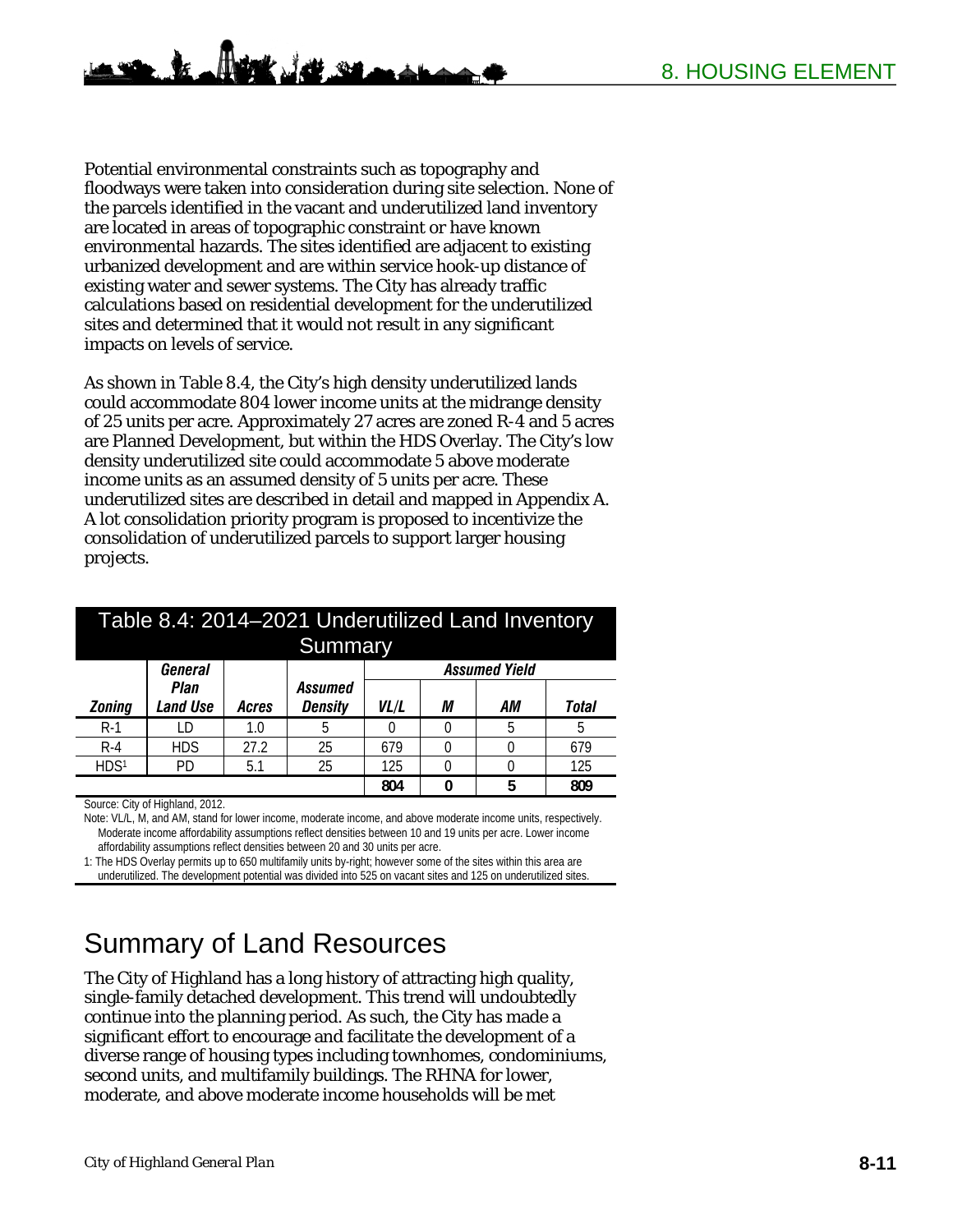

through vacant and underutilized land at various densities. Furthermore, several different types of housing are expected to be constructed through the specific plan process.

Table 8.5 summarizes the potential for accommodating new housing during the planning period by income category. The City has provided a surplus of sites to maintain adequate capacity throughout the long duration of the planning period. A surplus of sites is an important tool to protect the City from having inadequate capacity to meet the RHNA and reduce the need for amendments.

| Table 8.5: Summary of Land Resources |          |                        |                          |              |  |  |
|--------------------------------------|----------|------------------------|--------------------------|--------------|--|--|
| Resource                             | Lower    | <i><b>Moderate</b></i> | Above<br><b>Moderate</b> | <b>Total</b> |  |  |
| Vacant Land                          | 1,207    | 639                    | 720                      | 2,567        |  |  |
| Underutilized Land                   | 804      | 0                      | 5                        | 809          |  |  |
| Total                                | 2,012    | 639                    | 725                      | 3,375        |  |  |
| <b>RHNA</b>                          | 595      | 280                    | 625                      | 1,500        |  |  |
| <b>Surplus</b>                       | $+1,417$ | $+359$                 | $+100$                   | $+1,875$     |  |  |
| Source: City of Highland, 2012.      |          |                        |                          |              |  |  |

The land resources intentionally exceed the RHNA to help protect the City from shortfalls during the 2014–2021 planning period. In addition, the Harmony Specific Plan is expected to be adopted in 2013 and will increase the residential development potential during the planning period by over 700 units. Upon adoption, this Specific Plan will help ensure that Highland has a large surplus of sites for the above moderate income RHNA.

The City will continue to support and assist lower and moderate income households and special needs populations through a variety of programs. A comprehensive approach is important for improving the City's existing neighborhoods, attracting high quality new development, and continuing Highland's reputation as a good place to call home.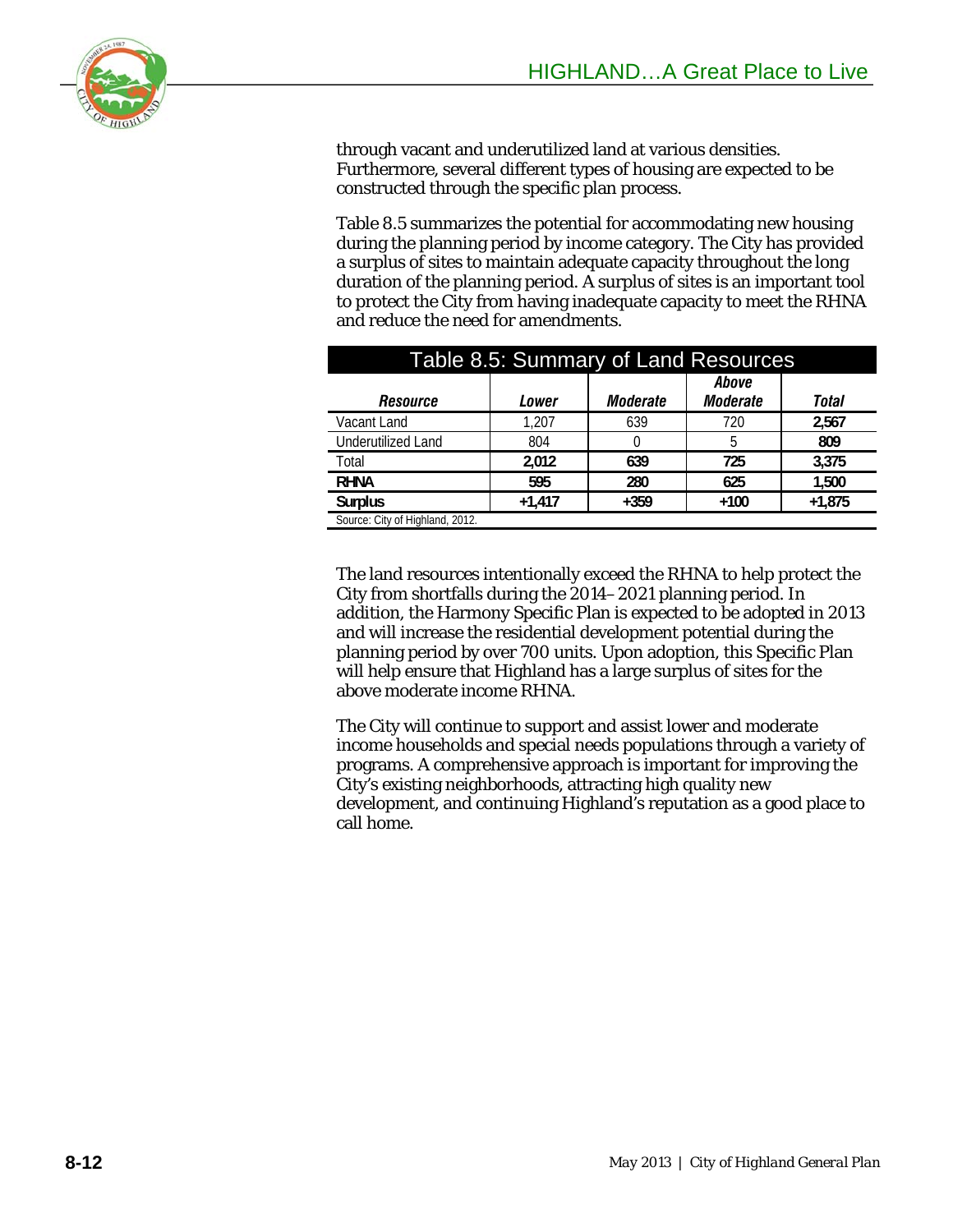### HOUSING STRATEGY

The City of Highland's vision is to be a high quality community of which residents are proud to call home. This Housing Element outlines the City's approach to achieving this vision by improving existing neighborhoods, ensuring a diversity of housing types and prices, increasing opportunities for lower and moderate income households to afford suitable housing, and promote services for persons with special housing needs. The following section provides housing goals, policies and programs for the City of Highland.

#### GOAL 8.1

Preserve and enhance the quality and character of Highland's housing stock and existing residential neighborhoods.

#### *Policies*

- 1) Provide neighborhood improvement and unit rehabilitation programs that offer financial and technical assistance to lower income single-family homeowners and owners of rental housing.
- 2) Encourage housing improvement and rehabilitation and the replacement of substandard housing as a means to enhance quality of life in Highland. Ultimately the health of the City's existing neighborhoods has great influence over who selects to reside, build, work, or start a business in Highland.
- 3) Support housing and neighborhood quality through rigorous enforcement of building and property maintenance standards, the education of landlords and tenants, and the inspection of properties.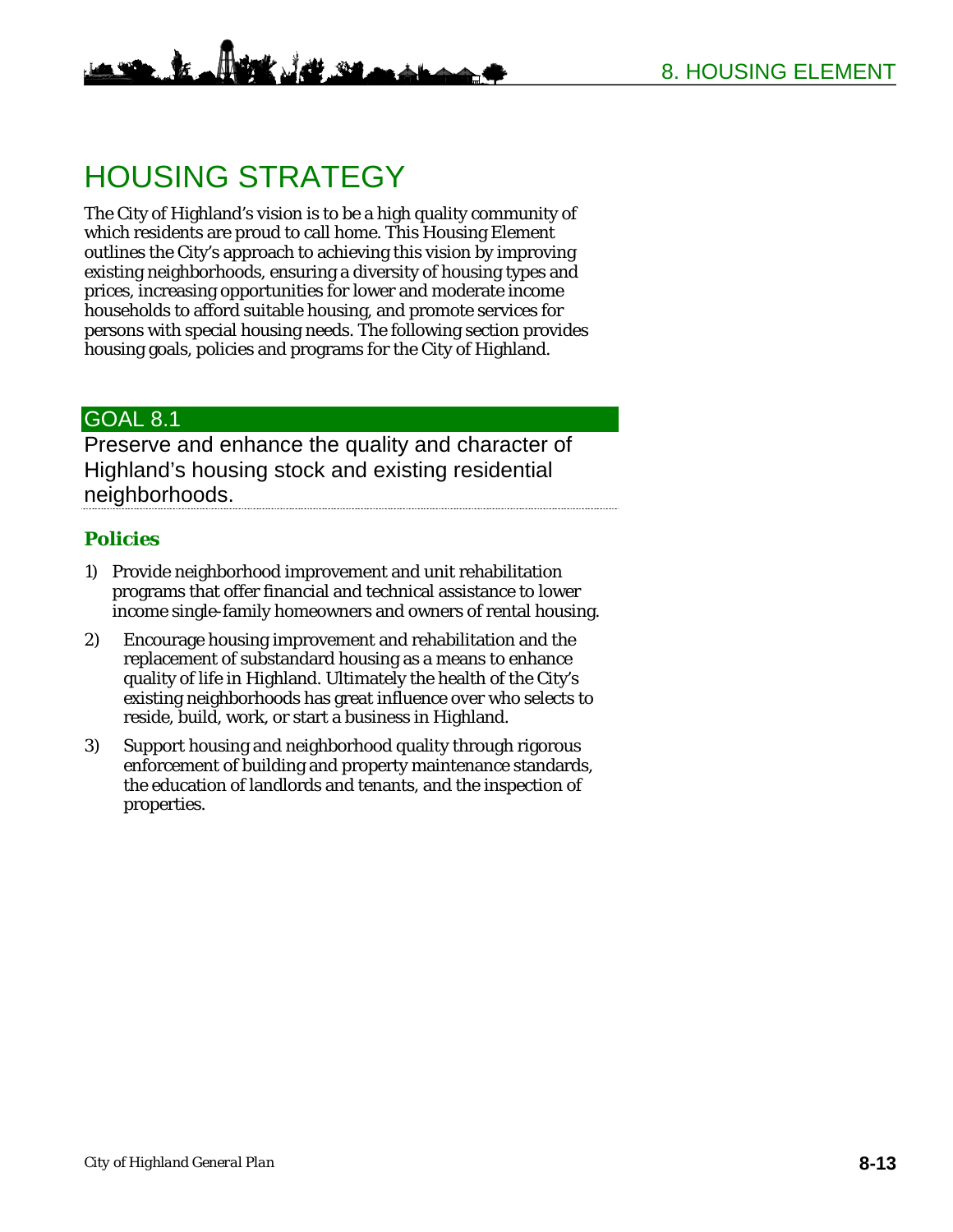

#### *1. Single-Family Rehabilitation*

1a. Seek funding resources to continue to implement single-family rehabilitation programs that provided lower and moderate income home owners with rehabilitation grants and loans (formerly funded by the Redevelopment Agency). Repairs include–but are not limited to– room additions, septic systems, paint and stucco, acoustic ceilings, roofing, and pest control.

- Timing/Objective: Identify funding by 2016
- Responsible Agency: Community Development Department
- Funding Source: Grants, Inclusionary Housing In-Lieu Fees, and other alternatives will be explored

1b. Continue to participate in the "World Changers" Program which rehabilitates homes for low to moderate income residents.

- Timing/Objective: Approximately 5 homes per year
- Responsible Agency: Community Development Department
- Funding Source: General Fund

#### *2. Rental Rehabilitation*

2a. The City of Highland has a significant number of rental properties in certain areas of the community that are in disrepair and in need of rehabilitation. The City's current rehabilitation programs focus on ownership units but do not extend to rental units. Working in tandem with the rental inspection program, a rental-oriented program could greatly improve the condition of the existing housing stock and quality of life for Highland's renter community Therefore, the City will develop a program to assist the rehabilitation of single- and multifamily rental housing.

- Timing/Objective: Adopt program guidelines by March 2014. Seek funding in fiscal year 2014/2015.
- Responsible Agency: Community Development Department
- Funding Source: General Fund, Grants, Inclusionary Housing In-Lieu Fees, and other alternatives will be explored

2b. Continue rental inspection program to ensure a high level of rental property maintenance. Refer violators to the rental rehabilitation program that will be created as stated above.

- Timing/Objective: Ongoing 2014–2021.
- Responsible Agency: Code Enforcement Division
- Funding Source: General Fund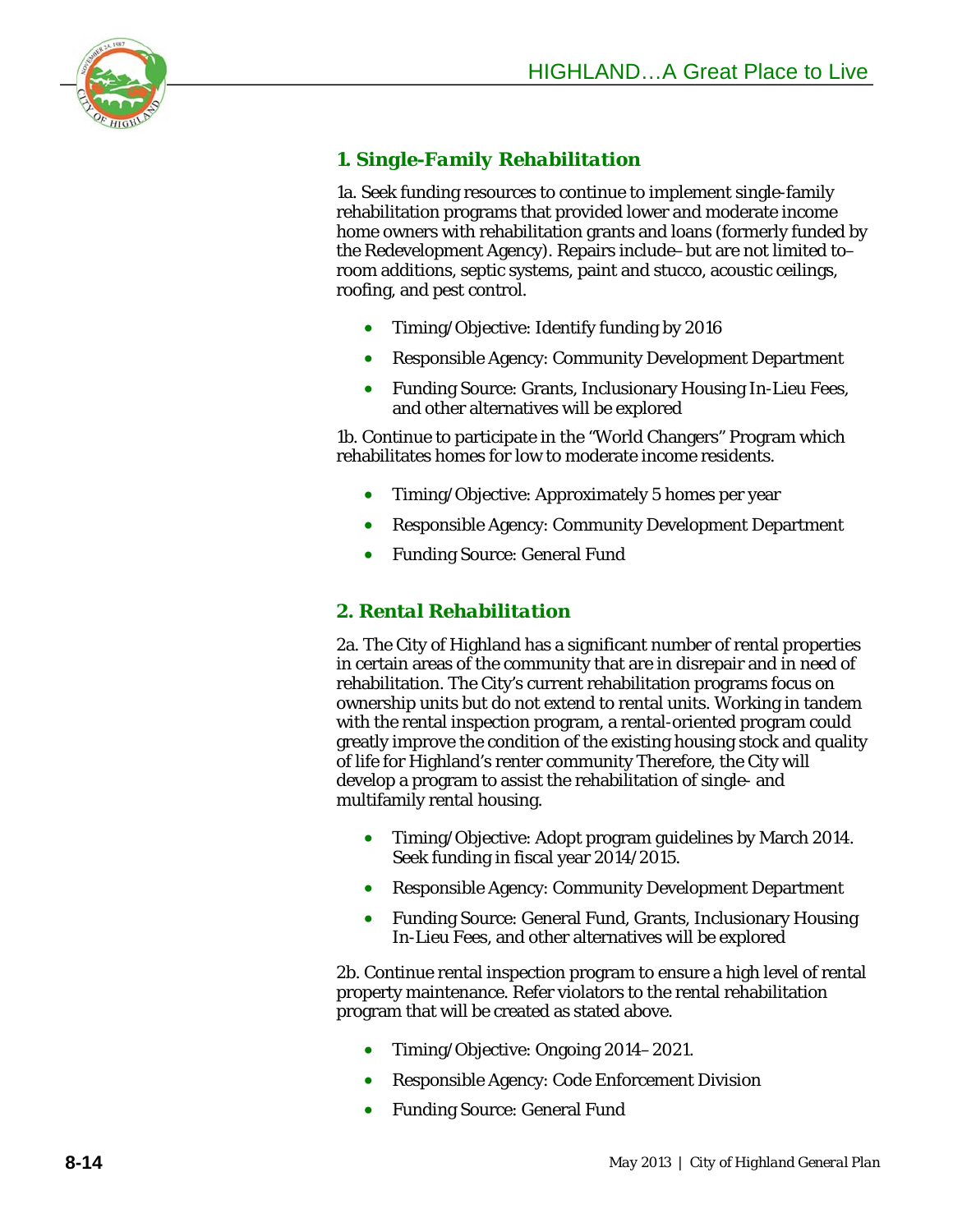

#### *3. Code Enforcement*

3a. Work with the State Franchise Tax Board in order to enforce the provisions of California Revenue and Taxation Code Section 17299 and 24436.5, which prohibit owners of substandard housing from claiming depreciation, amortization, mortgage interest, and property tax deductions on State income tax.

- Timing/Objective: Initiate coordination with Tax Board by December 2014 and establish program by June 2015.
- Responsible Agency: Community Development Department
- Funding Source: General Fund

3b. Perform annual windshield surveys to identify areas with substandard housing. A proactive approach will increase the ability of Code Enforcement staff to protect the City's existing housing stock from deterioration.

- Timing/Objective: Commence annual windshield surveys and identify services to assist the target areas within six months of adopting the Housing Element.
- Responsible Agency: Building & Safety Division
- Funding Source: General Fund

3c. Continue to enforce the City's Property Maintenance Ordinance HMC Section 15.52 (minimum standards for exterior property maintenance). Owners of a property that does not meet the minimum requirements will be notified in writing by the Building Inspector or Code Compliance Officer and given a reasonable period of time to achieve compliance. Code violators will be provided with information on the Neighborhood Pride Grant program to assist them in completing repairs.

- Timing/Objective: Ongoing 2014–2021. Achieve 85% compliance rate.
- Responsible Agency: Code Enforcement Division
- Funding Source: General Fund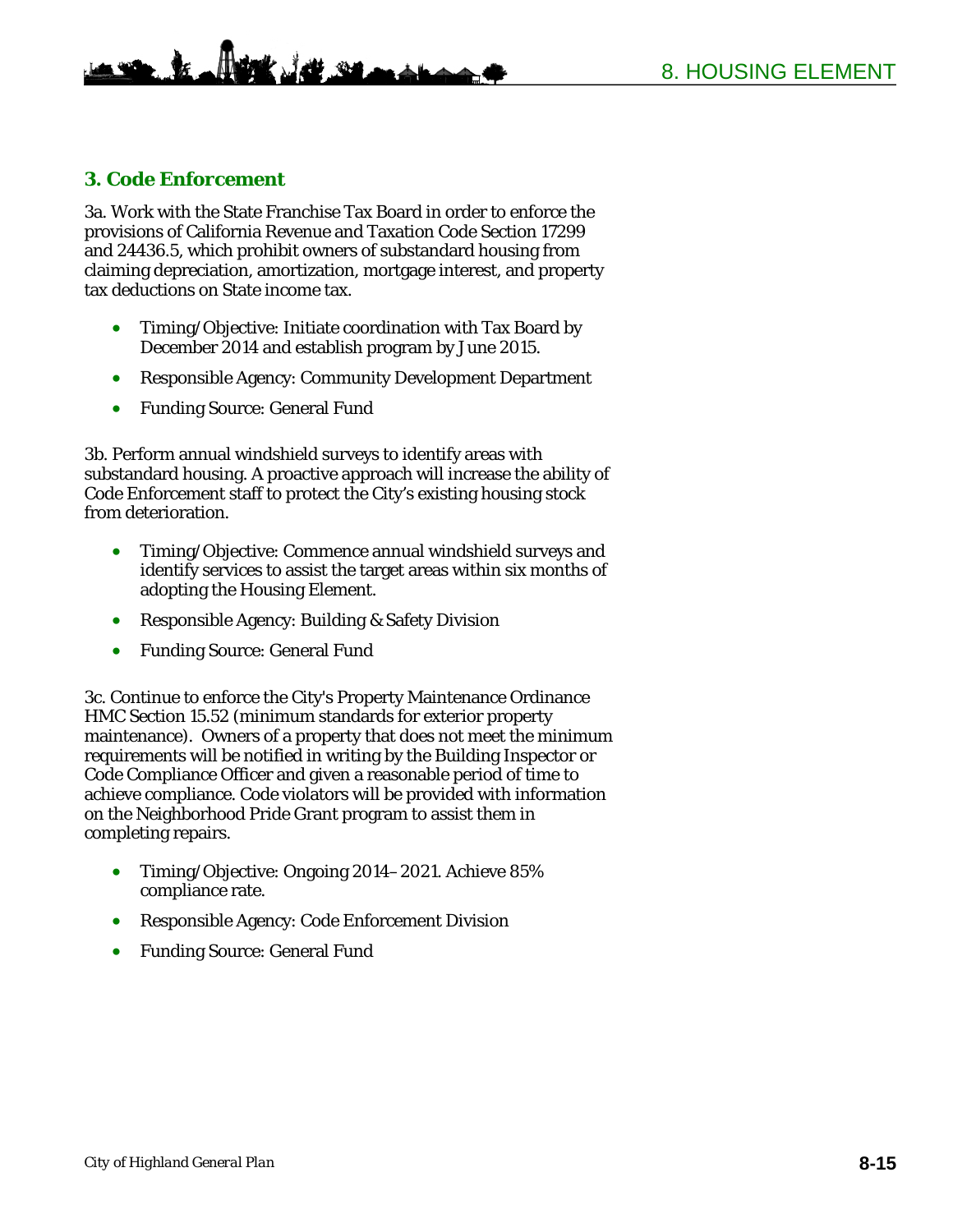



#### *4. Neighborhood Quality*

4a. Continue the Code Enforcement, Police, and Fire for Multi-Family Housing program to provide a multi-department, comprehensive approach to resolving problems associated with deteriorating housing developments.

- Timing/Objective: Ongoing 2014–2021
- Responsible Agency: Code Enforcement Division
- Funding Source: General Fund

#### GOAL 8.2

Facilitate the development of housing suitable for the diverse needs of current and future Highland residents.

#### *Policies*

- 1) Bolster the City's affordable housing supply through regulatory tools that encourage the development of or funding for quality lower and moderate income housing development.
- 2) Provide a transparent, timely and cost-effective regulatory review process that facilitates the development housing opportunities for all income levels.
- 3) Ensure new residential projects are adequately served by park and recreation, libraries, transportation, public safety, and other public services and facilities.
- 4) Encourage the development of a range of housing types in targeted areas of the City, such as inventoried vacant residential sites, Planned Development districts, Mixed Use districts, and special Policy Areas identified in the Land Use Element.
- 5) Encourage the use of innovative site development and allow the use of construction materials and techniques that reduce the cost of housing and its impact on the environment.
- 6) Provide adequate regulatory tools to preserve the City's factorybuilt housing stock.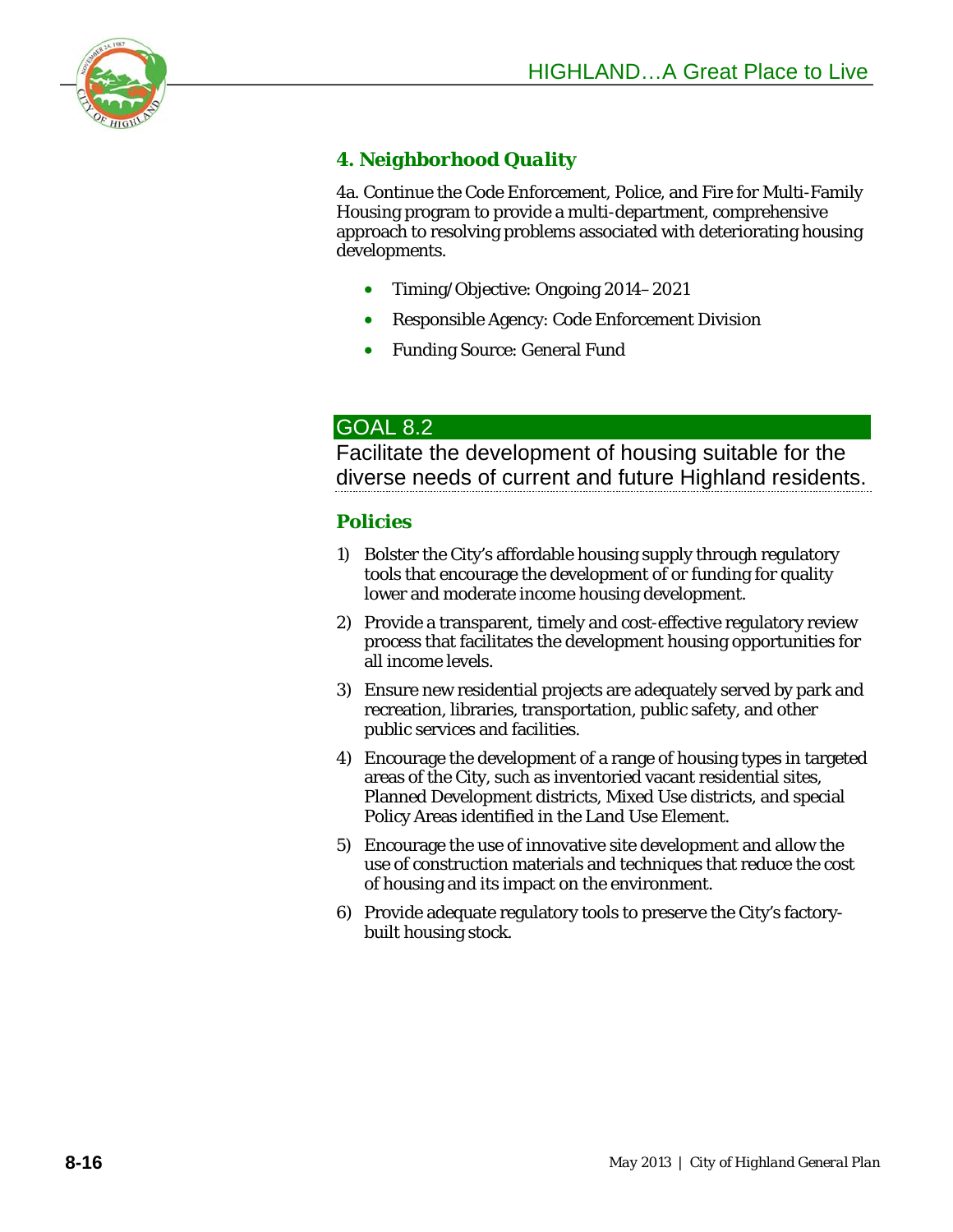

#### *5. Inclusionary Housing and Fees*

5a. An Inclusionary Housing Ordinance requiring all new housing construction in the City to provide affordable units on-site, off-site (in special circumstances), or pay an in-lieu fee of \$3,750 per unit into the City's housing fund for the preservation and construction of affordable housing was adopted in 2006.

- Timing/Objective: Ongoing 2014–2021.
- Responsible Agency: Community Development Department
- Funding Source: Development community

5b. Review the in-lieu fee established for the Inclusionary Housing Ordinance to ensure it remains appropriate. Explore opportunities to use the in-lieu fee to fund lower income rehabilitation programs previously funded by the Redevelopment Agency.

- Timing/Objective: Present review of the fee to City Council by December 2014; and biannually thereafter
- Responsible Agency: Community Development Department
- Funding Source: General Fund

5c. Evaluate Development Impact Fees to ensure that such fees are the minimum necessary to cover actual costs, implement the General Plan, and to ensure protection of public health, safety, and welfare. Also monitor permit processing times to identify areas in which the City can streamline development review.

- Timing/Objective: Review bi-annually after the budget cycle.
- Responsible Agency: Public Works/City Engineering Department
- Funding Source: General Fund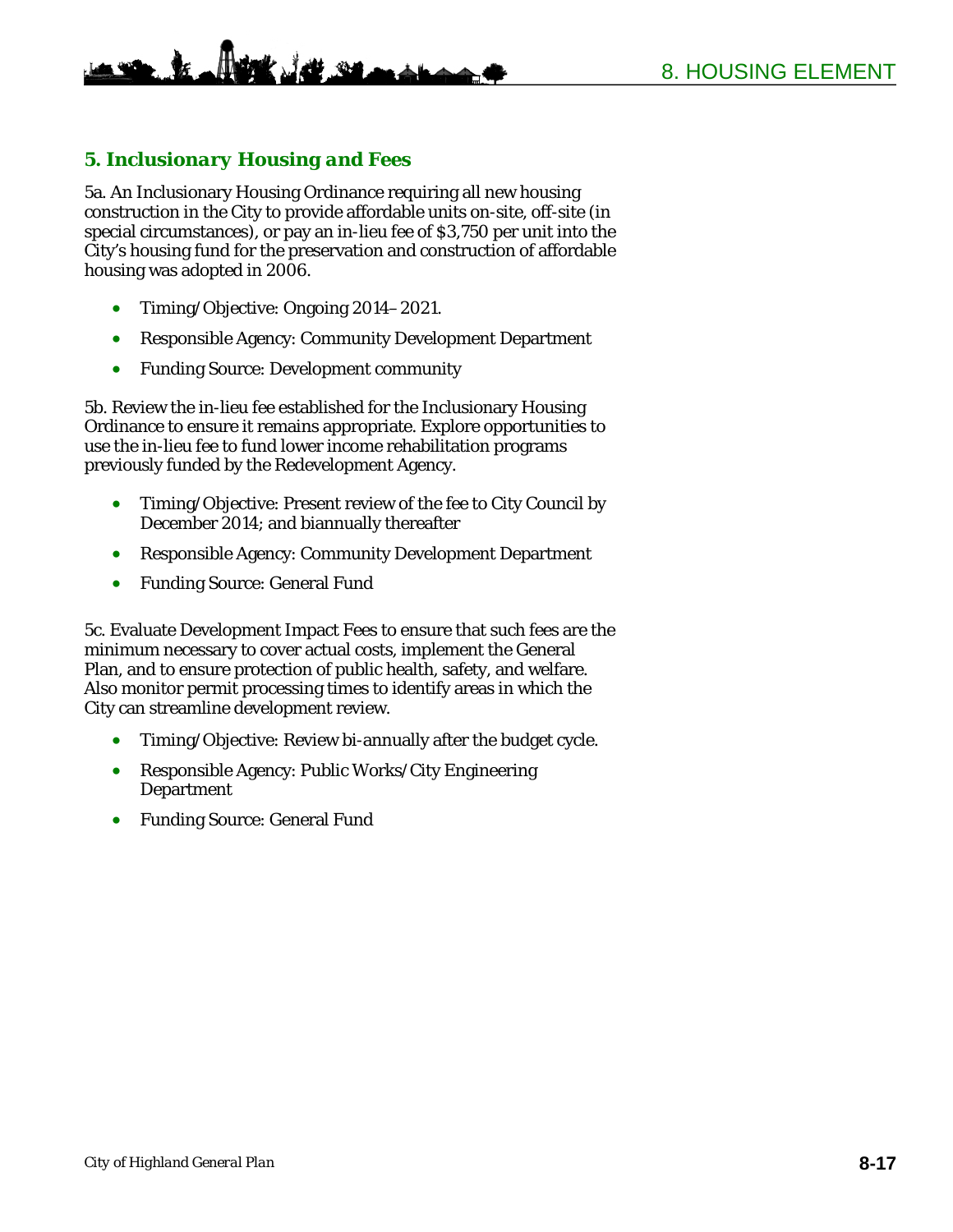

5d. Assist in the development of adequate housing to meet the needs of lower and moderate income households by providing a comprehensive menu of opportunities. The City will specifically target service providers with experience in assisting extremely low income households. These opportunities include, but are not limited to using housing in-lieu fees to support affordable housing projects, offering density bonuses, making Housing Choice Voucher referrals, redevelopment activities to build new affordable housing and subsidize existing housing, encouraging the development of second units, and facilitating the development of emergency shelters, transitional housing, permanent supportive housing, and single room occupancy units.

- Timing: Various timeframes for individual projects throughout 2014–2021
- Responsible Agency: Community Development Department
- Funding Source: General Fund, Inclusionary Housing In-Lieu Fees, and other resources if available

#### *6. Regulatory Relief*

6a. Continue to encourage the development of multifamily housing types by permitting such units by right in multifamily-zoned sites identified in the Housing Element (R-4 and HDS), pursuant to GC Section 65583.2 (h) and (I).

- Timing/Objective: Maintain the permitted multifamily uses within R-4 and HDS zones as needed to exceed the RHNA for lower income households
- Responsible Agency: Community Development Department
- Funding Source: General Fund

6b. Continue to update the Land Use and Development Code to address updates to density bonus laws as needed.

- Timing/Objective: Ongoing 2014–2021
- Responsible Agency: Community Development Department
- Funding Source: Community Development Department Budget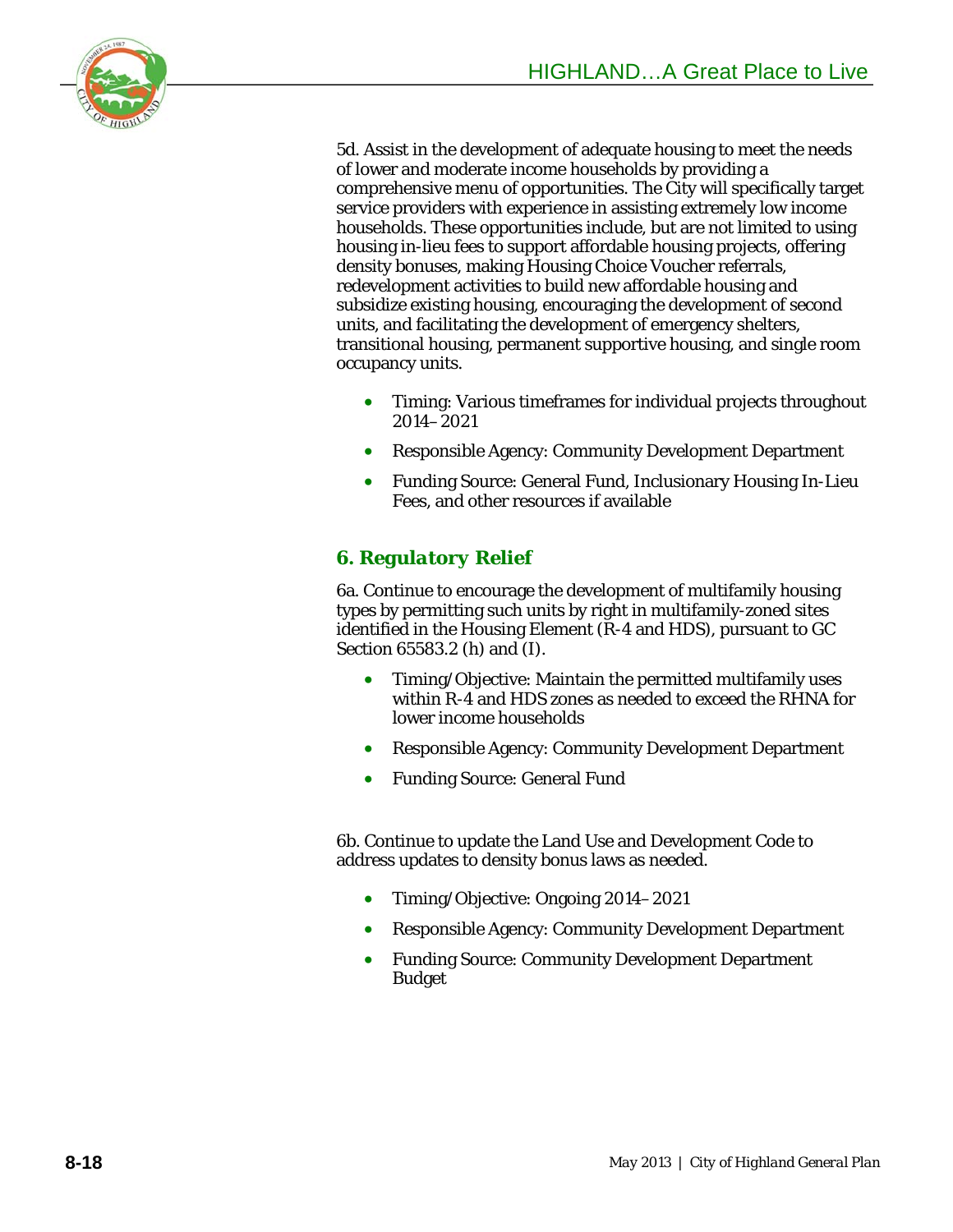

6c. Incentivize lot consolidation for high density multifamily projects by expediting the process for sites identified in the Housing Element as having the potential to accommodate densities at or above 20 units per acre (shown in Appendix A).

- Timing/Objective: Codify expedited processing for lot consolidation applications including multifamily sites identified as having potential to accommodate lower income housing in the Housing Element for the purpose of facilitating larger multifamily projects by December 2014
- Responsible Agency: Community Development Department
- Funding Source: General Fund

#### *7. Developer Outreach*

7a. Continue to offer an optional pre-application conference and advertise the benefits through the City's website and the "Come Home to Highland" website. A pre-application conference allows the applicant to receive invaluable comments from City staff prior to submitting a plan, thus reducing the time and cost associated with permit processing.

- Timing/Objective: Ongoing 2014–2021
- Responsible Agency: Community Development Department
- Funding Source: General Fund

7b. Conduct an annual citywide analysis to assess and document the City's housing activities in an annual report to HCD.

- Timing/Objective: Ongoing 2014–2014
- Responsible Agency: Community Development Department
- Funding Source: General Fund

7c. Continue to offer the City's brochure on zoning, development requirements, development fees, and permitting procedures in City Hall and online.

- Timing/Objective: Ongoing 2014–2021
- Responsible Agency: Community Development Department
- Funding Source: General Fund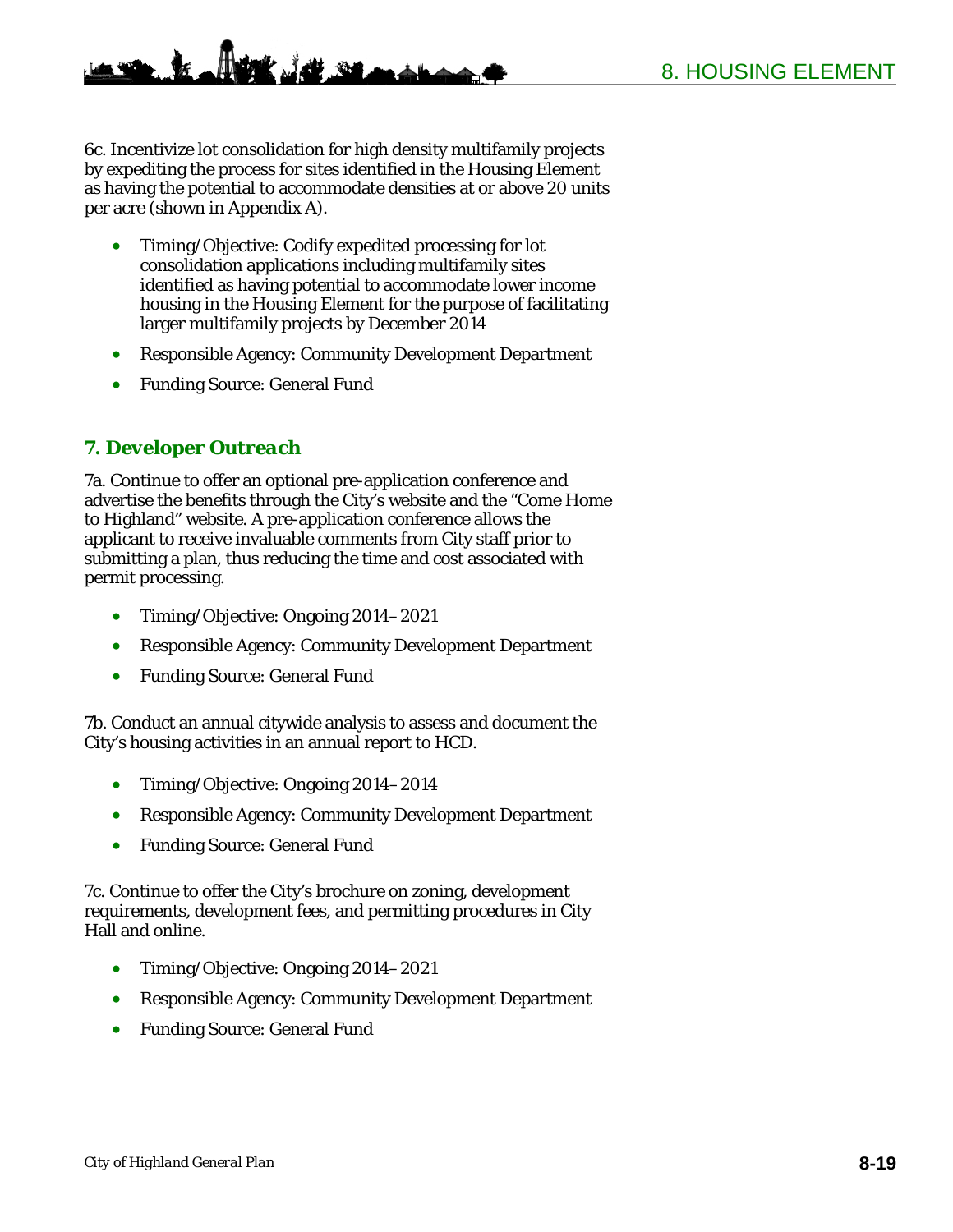

7d. Continue to utilize a digital database to track development applications and periodically post summaries of this information in development activity reports on the City's website.

- Timing/Objective: Ongoing 2014–2021
- Responsible Agency: Community Development Department
- Funding Source: General Fund

#### *8. Innovative and Efficient Housing*

8a. Encourage development on sites identified in the land resources section of the Housing Element by providing the inventory of the City's website.

- Timing/Objective: Provide information on the City's website within three months of Housing Element adoption.
- Responsible Agency: Community Development Department
- Funding Source: General Fund

8b. Discuss mixed-use housing development opportunities with property owners in the Planned Development and Mixed-Use districts.

- Timing: Conduct discussions by December 2015.
- Responsible Agency: Community Development Department
- Funding Source: General Fund

8c. Explore opportunities for incentivizing residential green building and renovation efforts.

- Timing: This City Council goal was established for the 2009/2010 fiscal year. Ongoing 2014–2021.
- Responsible Agency: Community Development Department
- Funding Source: General Fund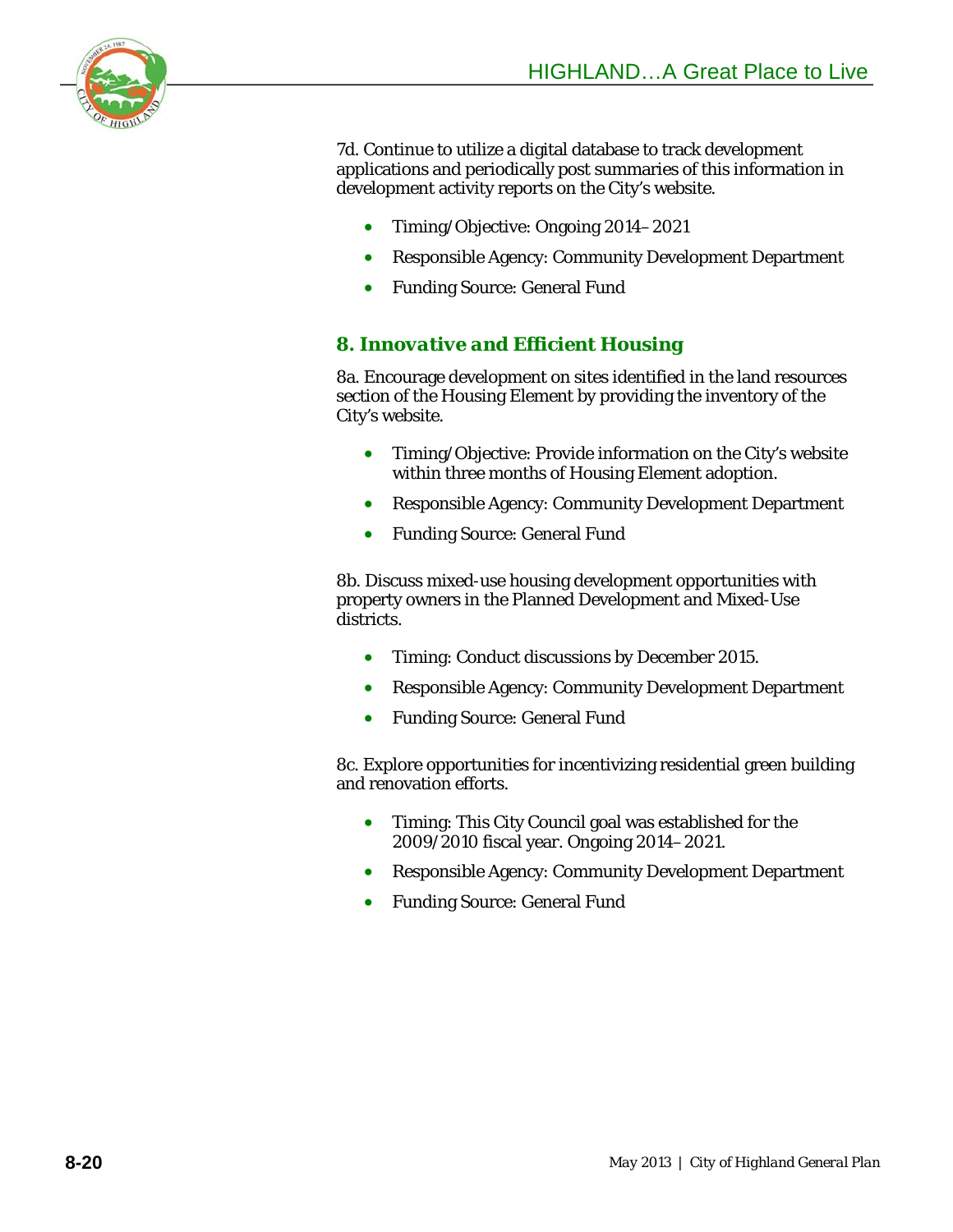

8d. Continue to allow flexibility in design and development standards through the Planned Development (PD) district, Mixed Use district, and through policies provided in the Community Design Element of the General Plan. The PD zone facilitates more efficient use of the land and design superior to that which could be achieved through the application of conventional development standards.

- Timing/Objective: Ongoing 2014–2021
- Responsible Agency: Community Development Department
- Funding Source: General Fund

8e. Contact Southern California Edison (SCE) and The Gas Company to obtain latest information on energy efficient building technology. Make this information available at City Hall and on the City's website.

- Timing/Objective: Provide information by January 2014
- Responsible Agency: Community Development Department
- Funding Source: General Fund

8f. Reduce energy waste by reviewing all residential buildings for compliance with Title 24, State of California Energy Standards.

- Timing/Objective: Ongoing 2014–2021
- Responsible Agency: Building & Safety Division
- Funding Source: General Fund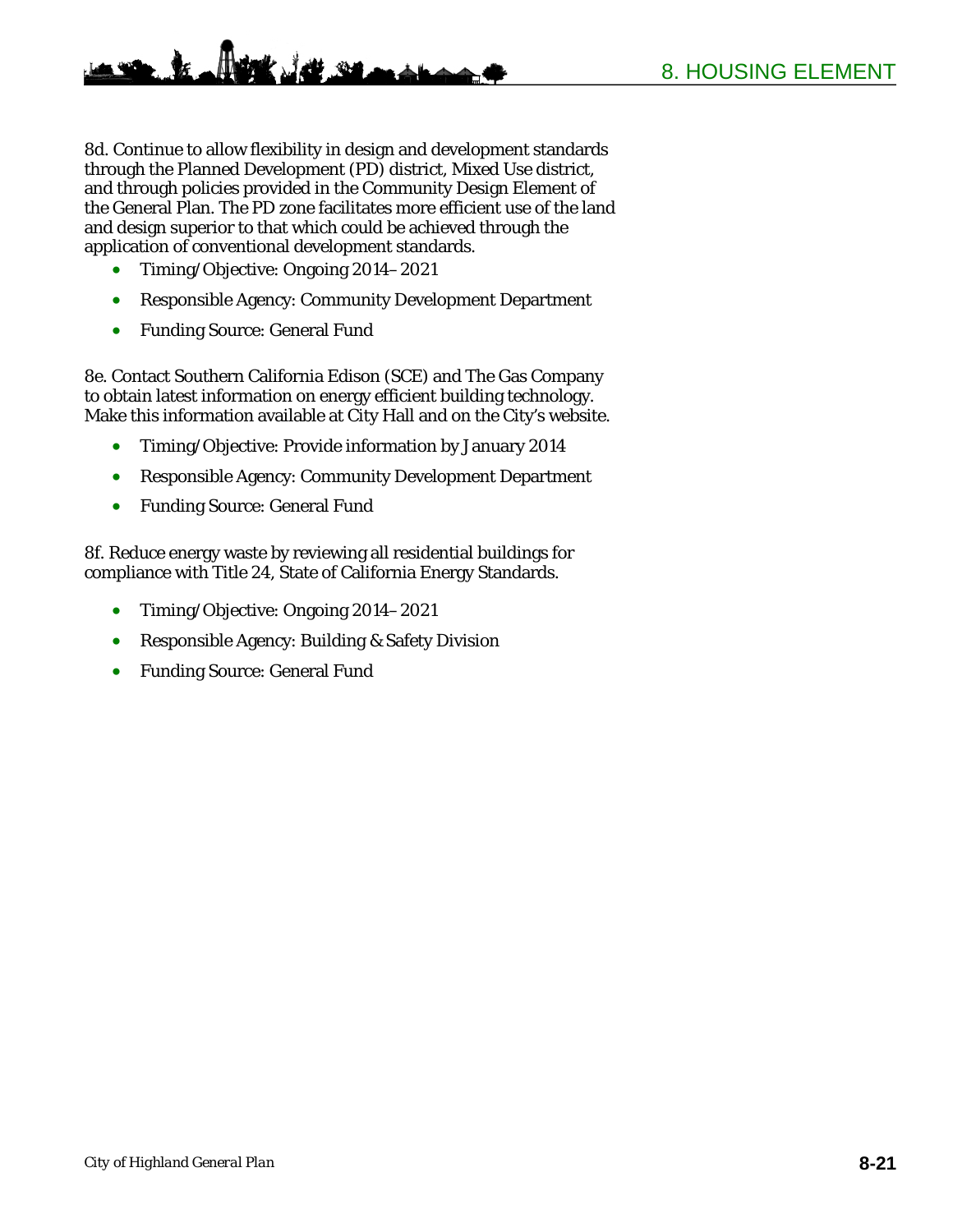

#### GOAL 8.3

Identify land uses and available land resources appropriate for accommodating a variety of housing types. 

#### *Policies*

- 1) Establish higher density nodes with new housing opportunities intended to serve all income levels.
- 2) Provide a variety of home building opportunities for a range of housing types.
- 3) Expand the affordable housing stock and provide homeowners with an additional source of income by facilitating the construction of second dwelling units.

#### *9. Residential High Density Special Overlay (HDS)*

9a. The City will continue the Residential High Density Special Overlay in the Golden Triangle Policy Area, which accommodates up to 650 multifamily units.

- Timing/Objective: Ongoing
- Responsible Agency: Community Development Department
- Funding Source: General Fund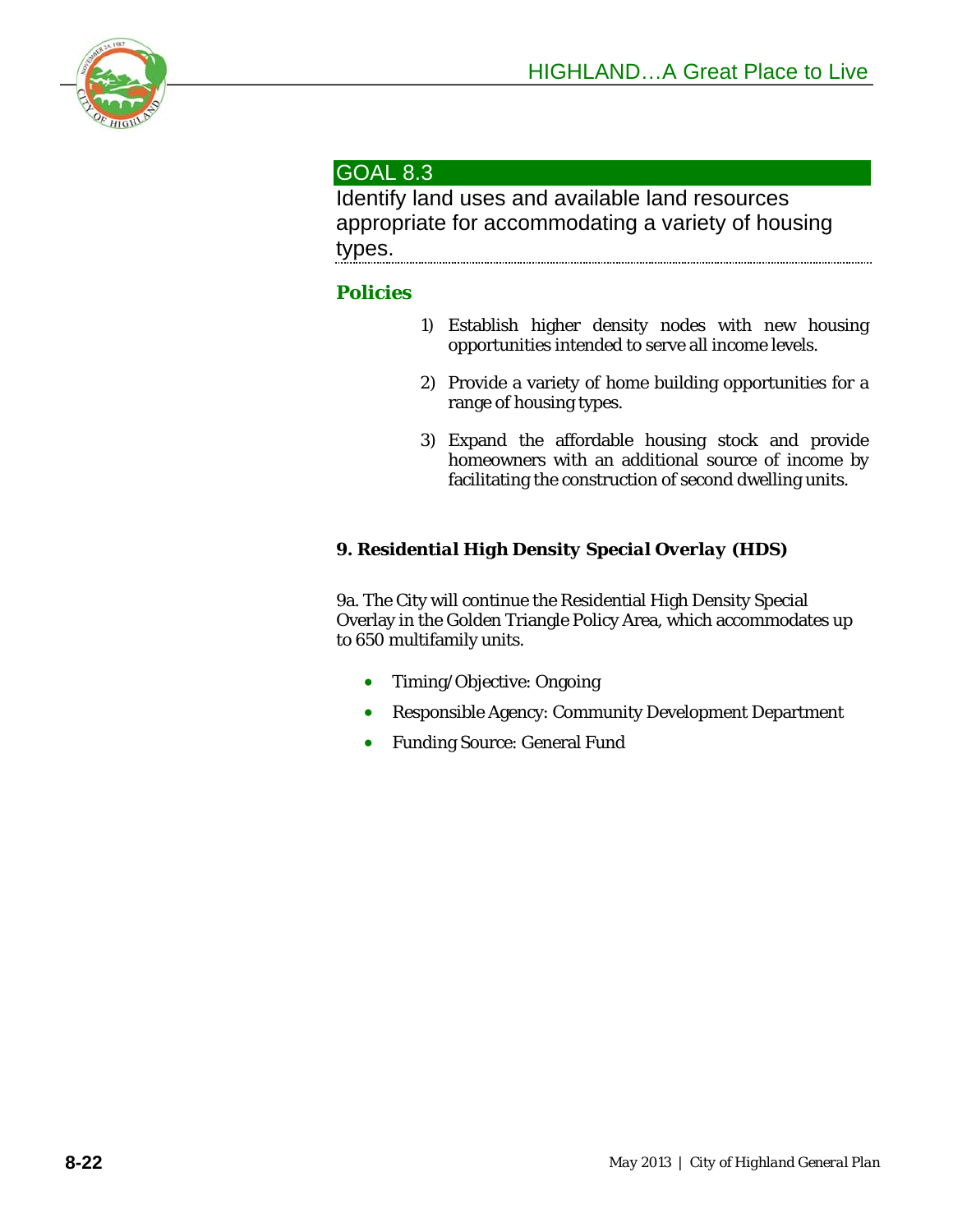**South Addition** 

9b. The City will continue to implement a formal ongoing monitoring procedure to ensure sufficient residential capacity for units affordable to lower income households is maintained on sites identified to accommodate the RHNA. Where an approval of a development (residential, commercial, or other) on a site identified as having lowerincome potential in Appendix A results in a reduction of potential affordable units below the residential capacity needed to accommodate the RHNA, the City will identify and designate additional sites to accommodate the shortfall. The City will report on the status and implementation of the Housing Element including development occurring on identified sites, to determine whether development is occurring at densities consistent with the buildout projections described in Appendix A (in accordance with Government Code Section  $65583$  (a)(3) and  $65583.2$ (h) and (I). As necessary, the City will identify alternate sites or densities to ensure that higher density multifamily housing remains a realistic and viable development strategy.

- Timing/Objective: Establish a Housing Element Site Monitoring Program concurrently with amendments to the Land Use and Development Code and Zoning Map as detailed in Program action 9a.
- Responsible Agency: Community Development Department
- Funding Source: General Fund

#### *10. Town Center, Base Line Corridor, and Victoria Avenue Corridor Policy Areas*

10a. The City of Highland supports regional efforts for an improved public transportation network and greater linkages between transportation land use, and housing. In August 2012, the City completed a Southern California Association of Governments Compass Blueprint Demonstration Project that explored bringing bus rapid transit to the Town Center, Base Line Corridor, and Victoria Avenue Corridor Policy Areas of Highland. The City will continue to work with SCAG, San Bernardino Associated Governments, Omnitrans, and neighboring communities to encourage transit oriented development in the Inland Empire.

- Timing/Objective: Ongoing 2014–2021. Continue to collaborate with SCAG, SANBAG, Omnitrans, and Policy Area property owners
- Responsible Agency: Community Development
- Funding Source: General Fund (original project funding was provided through SCAG via grants from the U.S. Department of Transportation)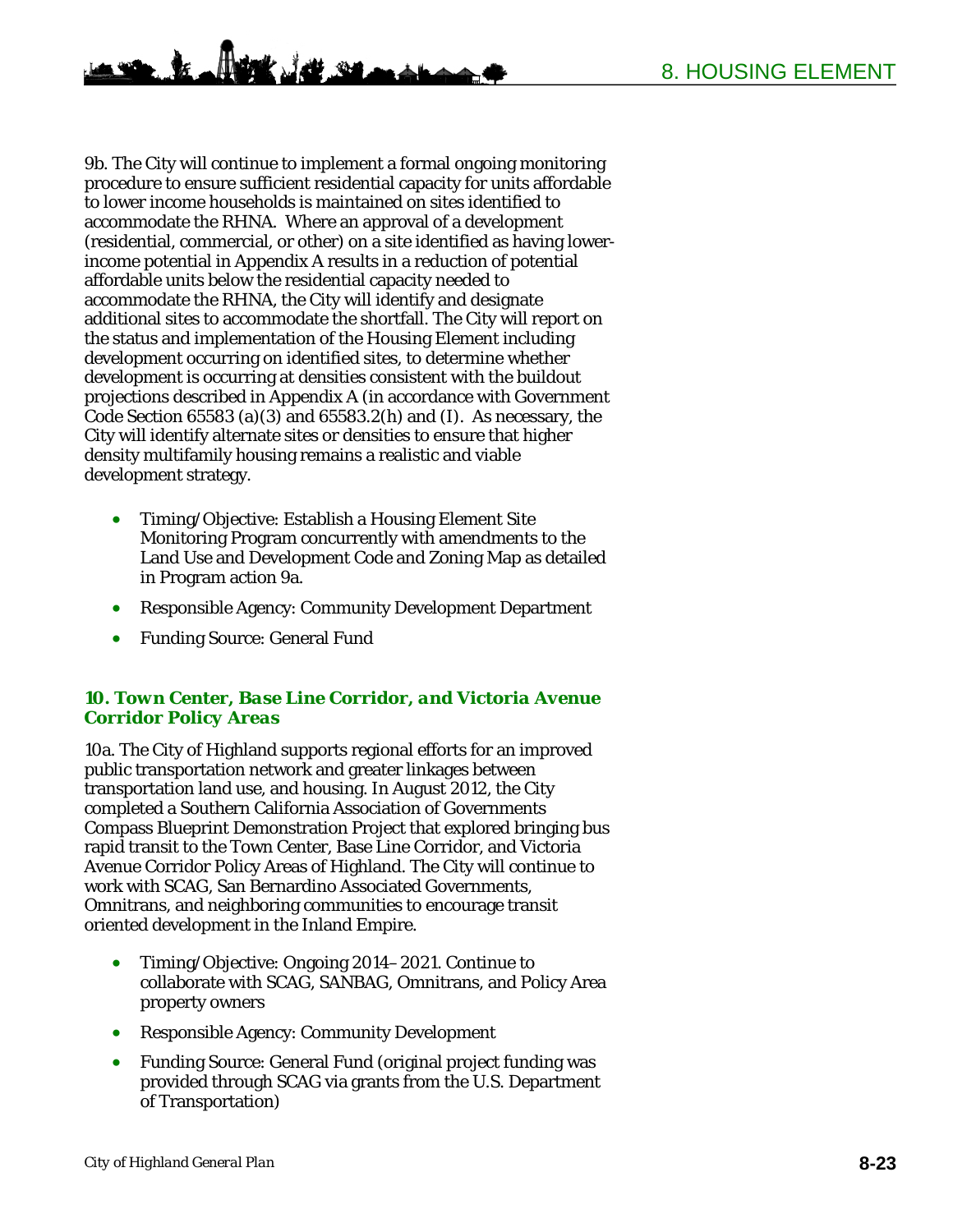

10b. The Compass Blueprint Demonstration Project involved creating 3-D models and videos of the Base Line corridor and what it could look like after residential, mixed use, and commercial infill development and multimodal transit improvements. The City will leverage this digital resource to attract new residential and mixed use development to the area and inspire existing property owners to reinvest in their housing structures.

- Timing/Objective: Post videos online and share them with the Chamber of Commerce and other interested parties by 2014
- Responsible Agency: Community Development
- Funding Source: General Fund (original project funding was provided through SCAG via grants from the U.S. Department of Transportation)

#### *11. Second Units*

11a. Continue to encourage the development of attached or detached second units in accordance with HMC Section 16.44.180 Second Units Ordinance.

- Timing/Objective: Maintain advertisement of the Second Unit Ordinance on the City's website and the "Come Home to Highland" website
- Responsible Agency: Community Development Department
- Funding Source: General Fund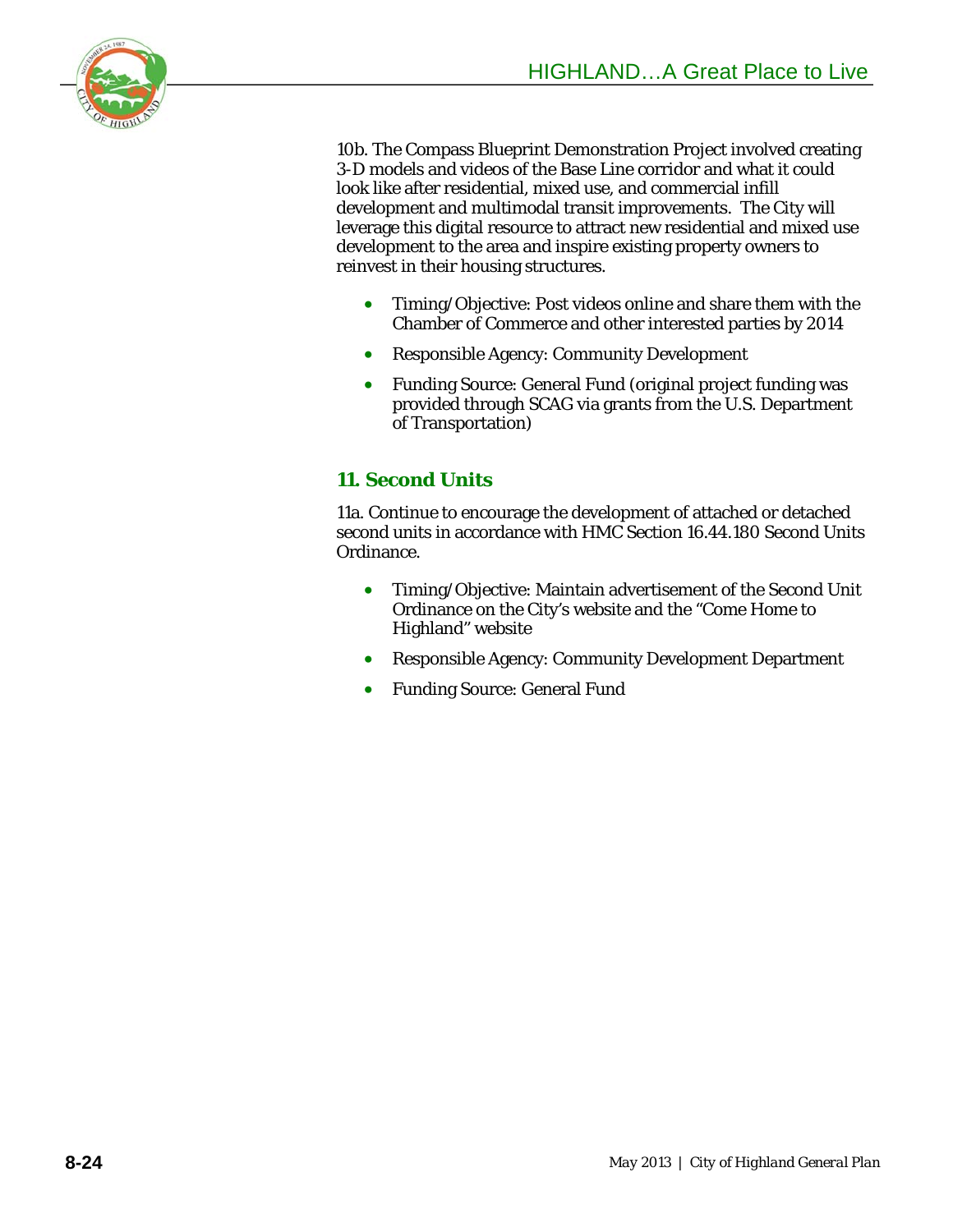#### GOAL 8.4

Assist in the provision of adequate and affordable housing for all Highland residents.

#### *Policies*

- 1) Improve quality of life for lower and moderate income Highland residents through providing homeownership assistance and promoting County homeowner and renter assistance opportunities.
- 2) Provide regulatory and financial incentives to encourage the development of affordable single- and multifamily housing.
- 3) Prohibit housing discrimination and other related discriminatory actions in all aspects affecting the sale or rental of housing based on race, religion, or other arbitrary classification.

#### *12. Homeowner Assistance Programs*

12a. Provide additional homeownership resources to Highland residents by providing information on County homeowner assistance programs at City Hall and on the City's website.

- Timing/Objective: Update website in January 2014
- Responsible Agency: Community Development Department
- Funding Source: General Fund

#### *13. Renter Assistance*

13a. Support the Housing Authority's Housing Choice Voucher program (Section 8 vouchers) by providing program information at City Hall and on the City's website. The Housing Choice Voucher program pays rental subsidies directly to rental property owners to benefit lower income households.

- Timing/Objective: Ongoing 2014–2021
- Responsible Agency: Community Development Department
- Funding Source: General Fund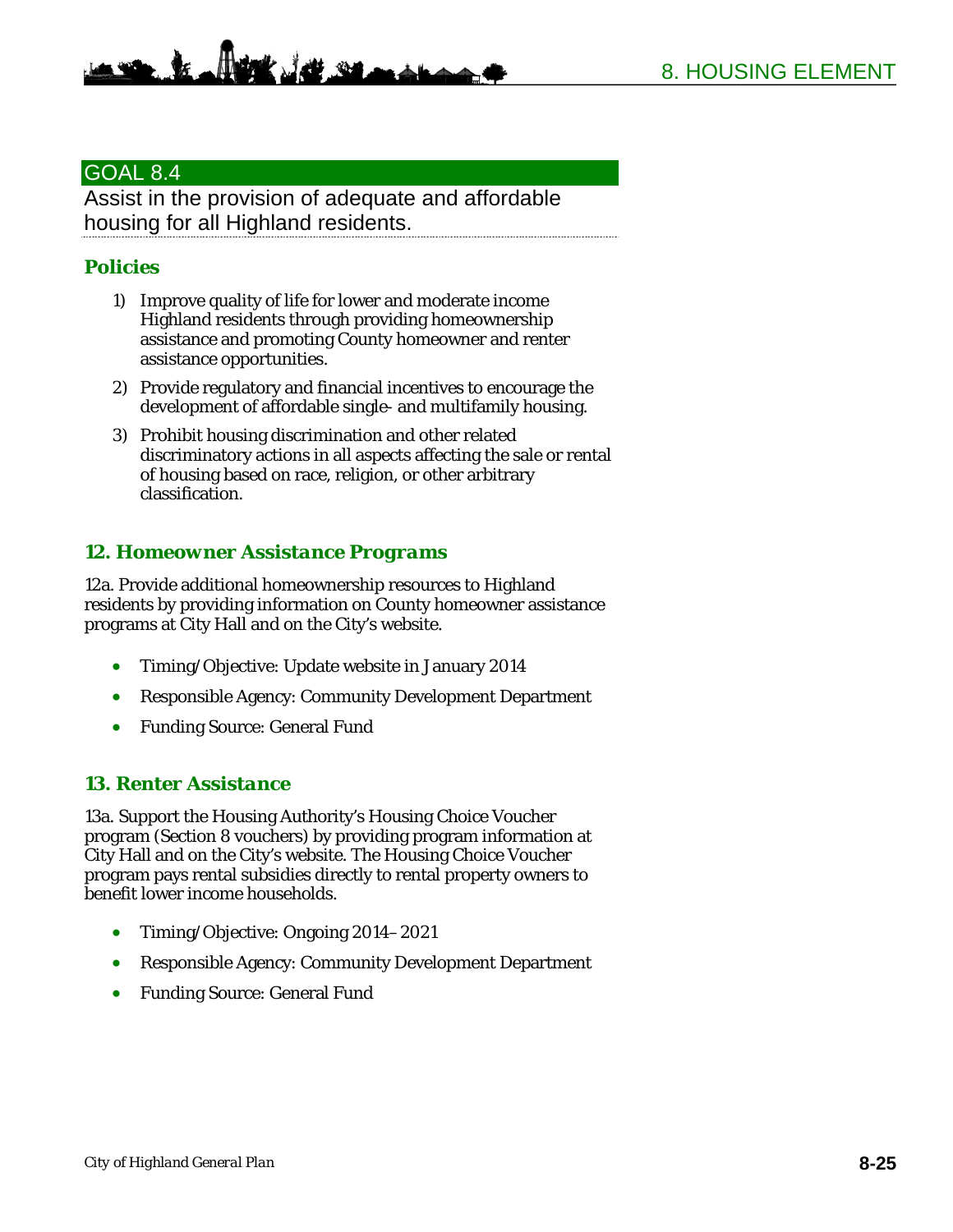

#### *14. Priority Services*

14a. Provide the Housing Element to the City's water and sewer service providers and assist them in drafting policies to provide priority water and sewer service to affordable housing projects.

- Timing/Objective: Provide housing element and offer assistance upon adoption
- Responsible Agency: Community Development Department
- Funding Source: Community Development Department Budget

#### *15. Fair Housing Mediation*

15a. Increase awareness of the City's partnership with the Inland Fair Housing & Mediation Board (IFHMB) by providing a link to their website (www.ifhmb.com) on the City's website and include an article regarding IFHMB services in the City's annual newsletter. The City will make fair housing brochures available at Highland City Hall, Highland Senior Center, Highland Library, Highland Family YMCA, and the Police Station. The City will continue to refer Highland residents, tenants, landlords, and property owners to IFHMB to assist in resolving fair housing issues.

- Timing/Objective: Update website and provide brochures by January 2014
- Responsible Agency: Community Development Department
- Funding Source: General Fund

15b. Contribute to the regional evaluation of discriminatory housing practices by participating in the County of San Bernardino Analysis of Impediments to Fair Housing. The Analysis of Impediments to Fair Housing identifies regulations or practices that may create an unequal housing environment in San Bernardino County communities.

- Timing/Objective: Complete according to the County's schedule
- Responsible Agency: Community Development Department
- Funding Sources: General Fund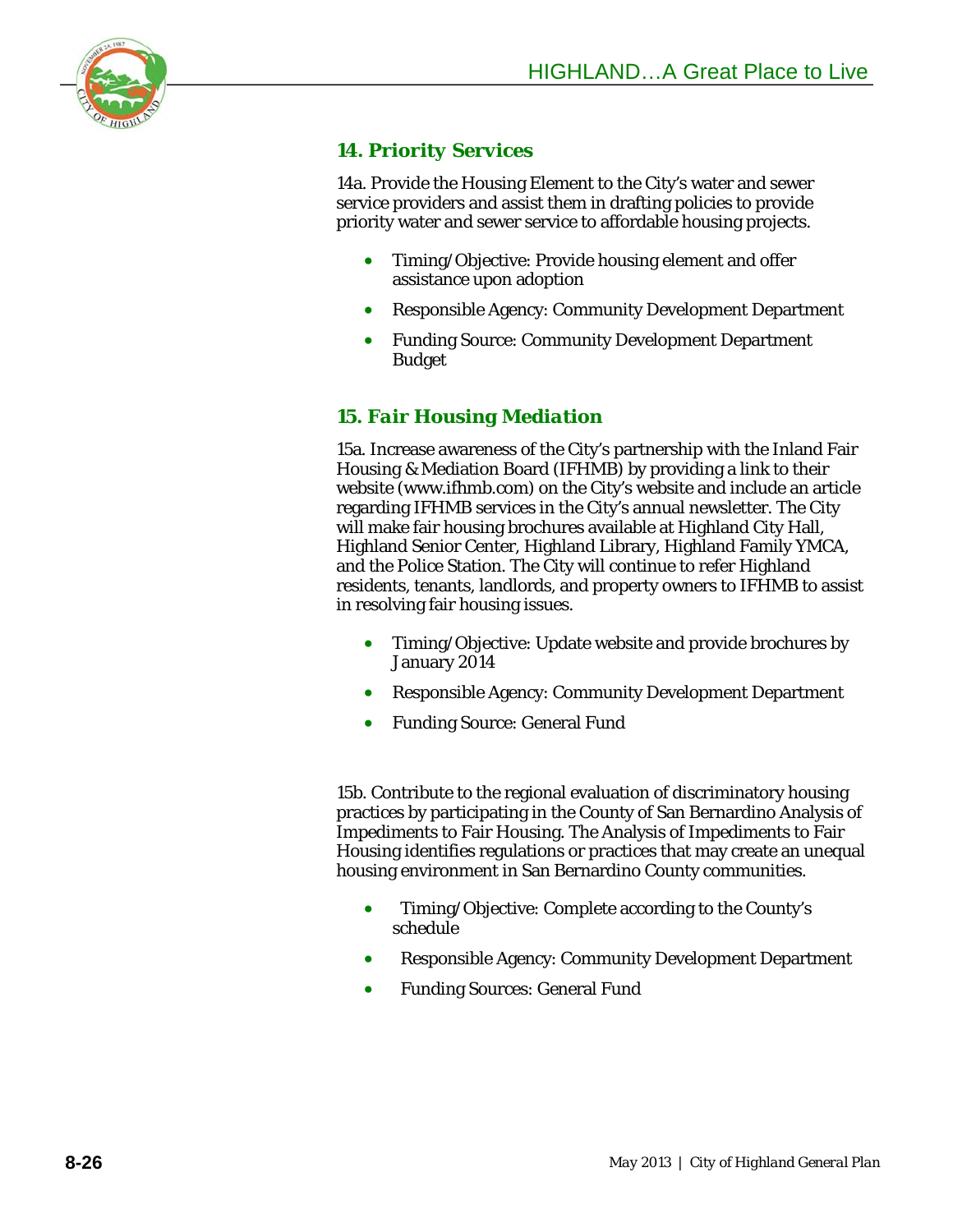8. HOUSING ELEMENT



#### *16. Housing Preservation Program*

16a. Subprime lending practices have resulted in numerous foreclosures throughout Highland. The City seeks to reduce foreclosures by providing educational information to its residents. The City will provide educational homeownership brochures and refer concerned homeowners and homebuyers to nonprofits such as Neighborhood Housing Services of the Inland Empire, Inc. and the Homeownership Preservation Foundation. Information will be made available at City Hall and on the City's website.

- Timing/Objective: Provide information by January 2014
- Responsible Agency: Community Development Department
- Funding Source: General Fund

16b. The affordability covenant at Raintree Apartments is expected to expire in 2020. The City will establish a program to provide outreach to owners of affordable projects, such as this one, to ensure that they understand ways to ensure affordability, such as partnering with or selling to the City or an affordable housing organization. The program will include providing owners of affordable projects with a list of affordable housing developers and organizations. An informative letter will be issued to relevant affordable housing organizations.

- Timing/Objective: Establish program and provide information by January 2016
- Responsible Agency: Community Development Department
- Funding Source: General Fund

16c. In the event that the affordability covenants at Raintree Apartments are planned to expire, the City will notify local affordable housing entities in an effort to attract interest and resources for preserving the units. The California Department of Housing and Community Development maintains a list of qualified entities. These organizations are leaders in obtaining, maintaining, and managing affordable housing developments and are logical partners for the City, the property owner, and other interested nonprofits.

- Timing/Objective: Reach out to qualified entities, if needed, by 2018.
- Responsible Agency: Community Development Department
- Funding Source: General Fund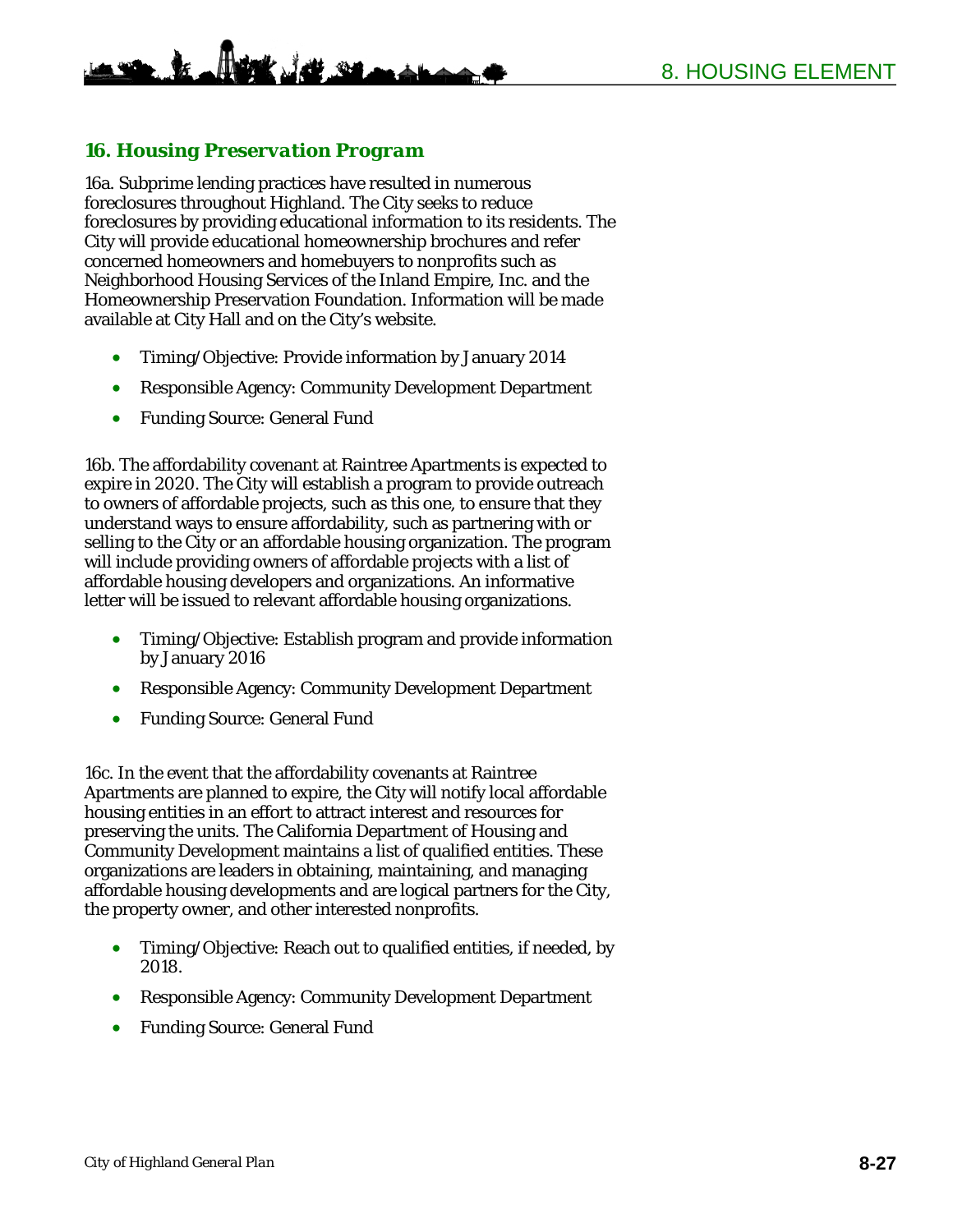

#### GOAL 8.5

Facilitate the development of a broad range of housing types to meet the special needs of Highland residents.

#### *Policies*

- 1) Provide the regulatory framework necessary to facilitate special needs housing in Highland.
- 2) Encourage development of accessible housing for the disabled through regulatory relief.
- 3) Creation of a continuum of care for the homeless in Highland through establishing a housing plan for the homeless including zoning districts allowing emergency shelter, transitional housing, and permanent supportive housing.
- 4) Support innovative public, private, and nonprofit efforts in the development and financing of affordable, special needs housing.

#### *17. Housing for Disabled Persons*

17a. Enact a process for disabled individuals, including persons with developmental disabilities, or those acting on their behalf to make requests for reasonable accommodation in regard to relief from the various land use, zoning, or building laws, rules, policies, practices, and/or procedures of the City. This process will include a review of the zoning code for compliance with fair housing laws and procedures for assisting those making the request, and a procedure for appeals.

- Timing/Objective: February 2013
- Responsible Agency: Community Development Department
- Funding Source: General Fund

17b. Provide informational materials on Southern California Edison's Customer Assistance Program at City Hall. The program is designed to help persons with disabilities, including developmental disabilities, control their energy use. The program also targets low income, senior citizens, and non-English speaking customers.

- Timing/Objective: Ongoing 2014–2021
- Responsible Agency: Building & Safety Division
- Funding Source: General Fund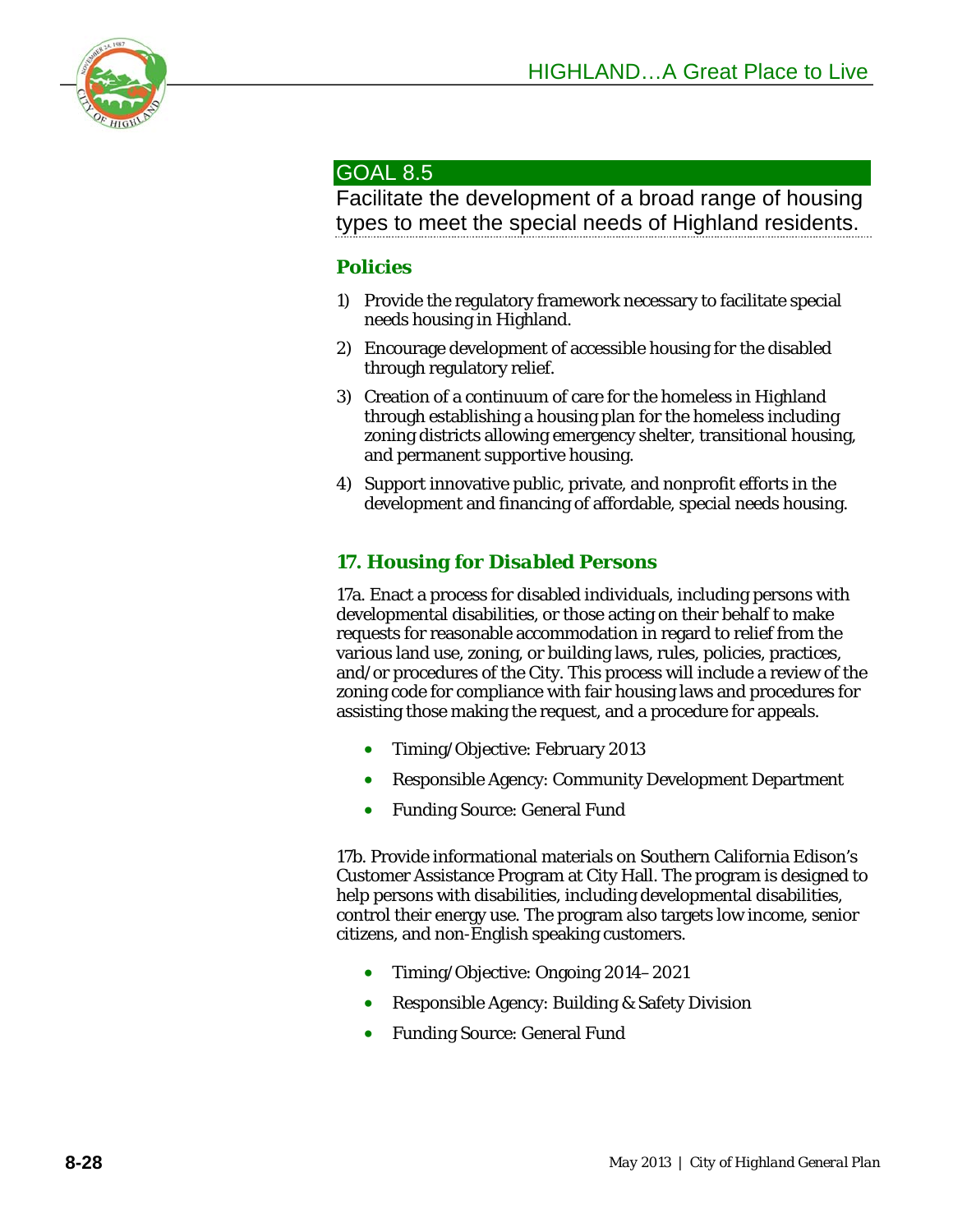

17c. Refer individuals and families with developmental disabilities to the Inland Regional Center in San Bernardino. The Inland Regional Center is the largest nonprofit, state-funded social service facility in the state that focuses on persons with developmental disabilities. Provide a link to the Inland Regional Center's website on the City's website.

- Timing/Objective: Ongoing 2014–2021
- Responsible Agency: Community Development Department
- Funding Source: General Fund

#### *18. Residential Care Facilities*

18a. Update the zoning code to differentiate between residential care facilities serving six or fewer residents and those serving seven or more residents. Create separate definitions and permitting processes for the two types of residential care facilities, and permit those serving 6 or fewer persons by right in all residential zones.

- Timing/Objective: Amend the Land Use and Development Code by January 2013
- Responsible Agency: Community Development Department
- Funding Source: General Fund

#### *19. Emergency Shelters, Transitional Housing, and Permanent Supportive Housing*

19a. Address the urgent shelter needs of the homeless by updating the Land Use and Development Code to permit emergency shelters in the Business Park district, which has the capacity to provide at least one year-round shelter for the City's 112 homeless persons. Address transitional housing needs by permitting transitional housing and permanent supportive housing by right of zone.

- Timing/Objective: Amend the Land Use and Development Code by January 2013
- Responsible Agency: Community Development Department
- Funding Source: General Fund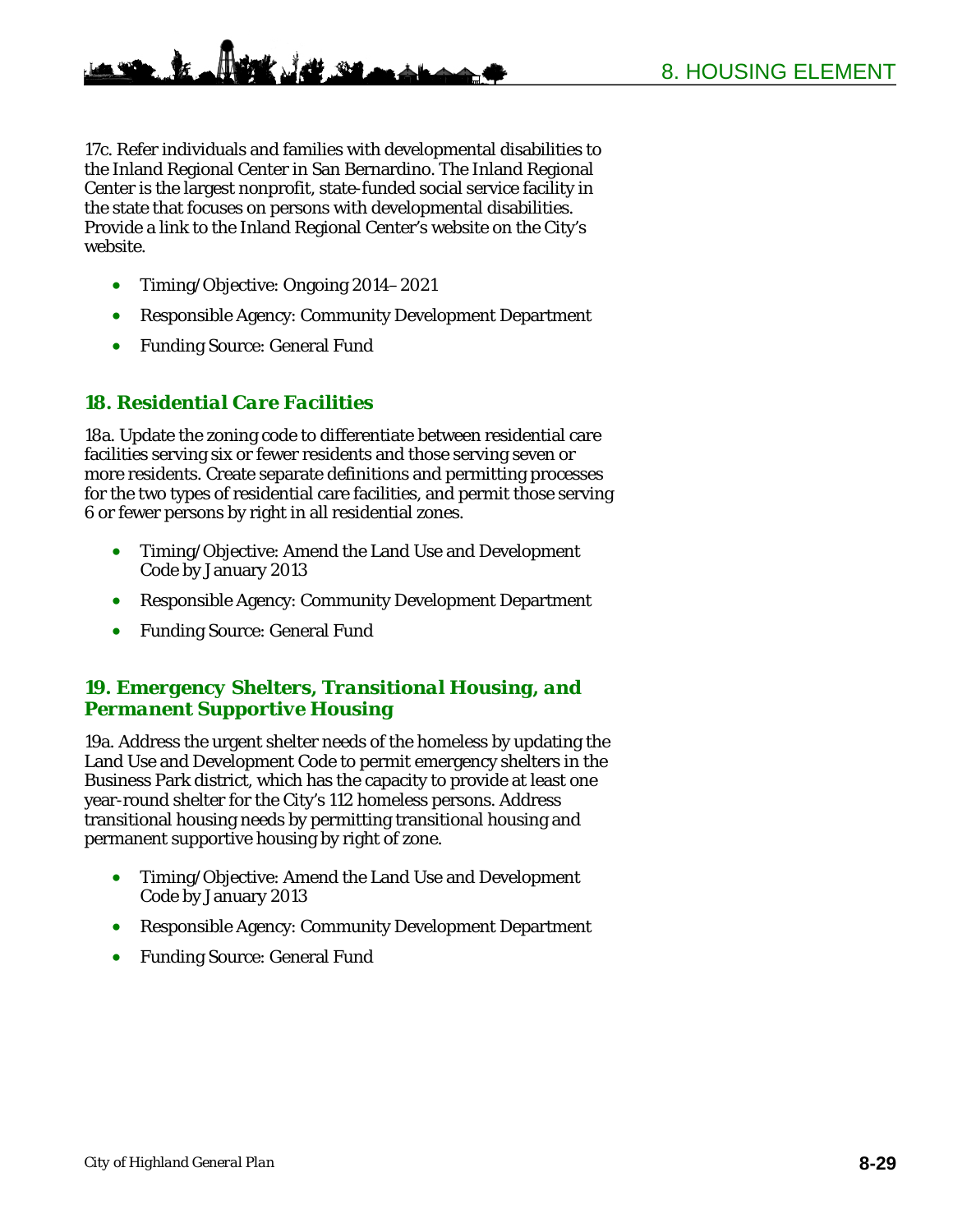

19b. The City has established an emergency shelter, transitional housing, and permanent supportive housing subcommittee to prepare a study evaluating model ordinances, case studies, zoning districts, and development standards to encourage and facilitate these forms of special needs housing (including single room occupancy units) in accordance with Senate Bill 2. The subcommittee is preparing a plan to meet Highland's emergency shelter, transitional housing, and permanent supportive housing needs. The plan will include amending the Land Use and Development Code to permit emergency shelters without discretionary approval in the Business Park district, conditionally permit single room occupancy units in the Business Park district, and permit transitional and permanent supportive housing as residential uses subject to the same approval process and restrictions as similar residential uses in the same zone (based on unit type).

- Timing: Amend the Land Use and Development Code by January 2013
- Responsible Agency: Community Development Department
- Funding Source: General Fund

#### *20. Affordable Housing Preservation*

20a. Continue to monitor existing publicly assisted affordable housing and provide technical assistance for those that might convert to market rents and displace extremely low, very low, low, and moderate income tenants.

- Timing/Objective: Ongoing 2014–2021
- Responsible Agency: Community Development Department
- Funding Source: General Fund

20b. Update contact list of housing advocacy groups, public agencies, and non-profit organizations to have available in the event of opportunities for purchasing or managing lower income housing projects.

- Timing/Objective: Update contacts annually, ongoing 2014– 2021.
- Responsible Agency: Community Development Department
- Funding Source: Community Development Department Budget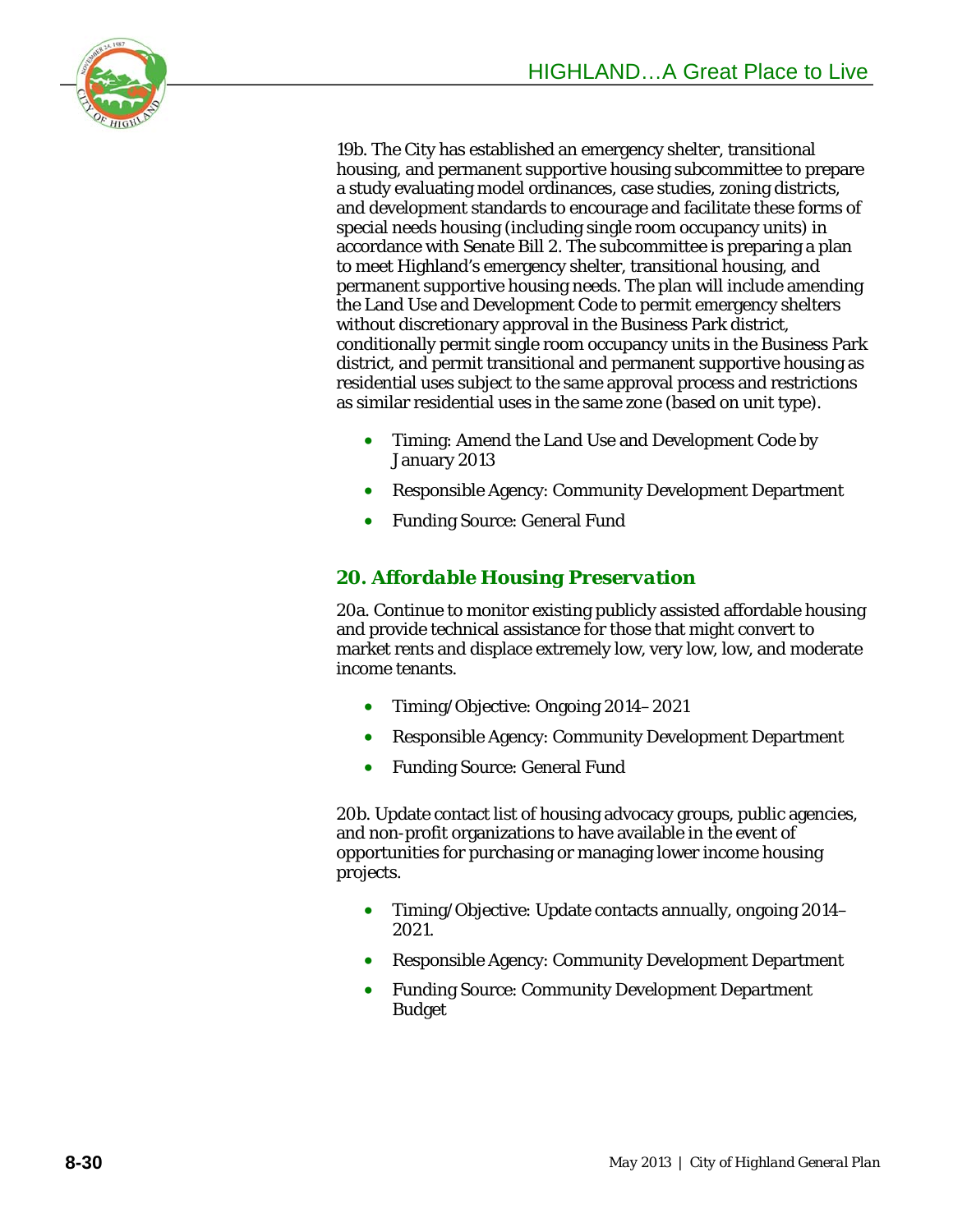

20c. Continue to update a list of all available lower and moderate income housing assistance programs and make the list available on the City's website and during developer pre-application conferences.

- Timing/Objective: Ongoing 2014–2021
- Responsible Agency: Community Development Department
- Funding Source: Community Development Department Budget

#### *21. Mobile Home Preservation*

21a. Based on the provisions of Government Code Section 65863.7, require the submission of a report detailing the impacts of any proposed mobile home park conversion with the filing of any discretionary permit.

- Timing/Objective: Require a report for each proposed conversion.
- Responsible Agency: Community Development Department
- Funding Source: General Fund

21b. Require all condominium and mobile home conversion applicants to relocate displaced residents to the extent required by  $law.$ 

- Timing/Objective: Implement on a project-by-project basis throughout the planning period.
- Responsible Agency: Community Development Department
- Funding Source: General Fund

21c. Define and distinguish manufactured housing from mobile homes and travel trailers, as set forth in current HUD codes, and define the process for approving or disapproving such uses to comply with state law.

- Timing/Objective: Adopt definitions and permitting procedures by January 2014.
- Responsible Agency: Community Development Department
- Funding Source: General Fund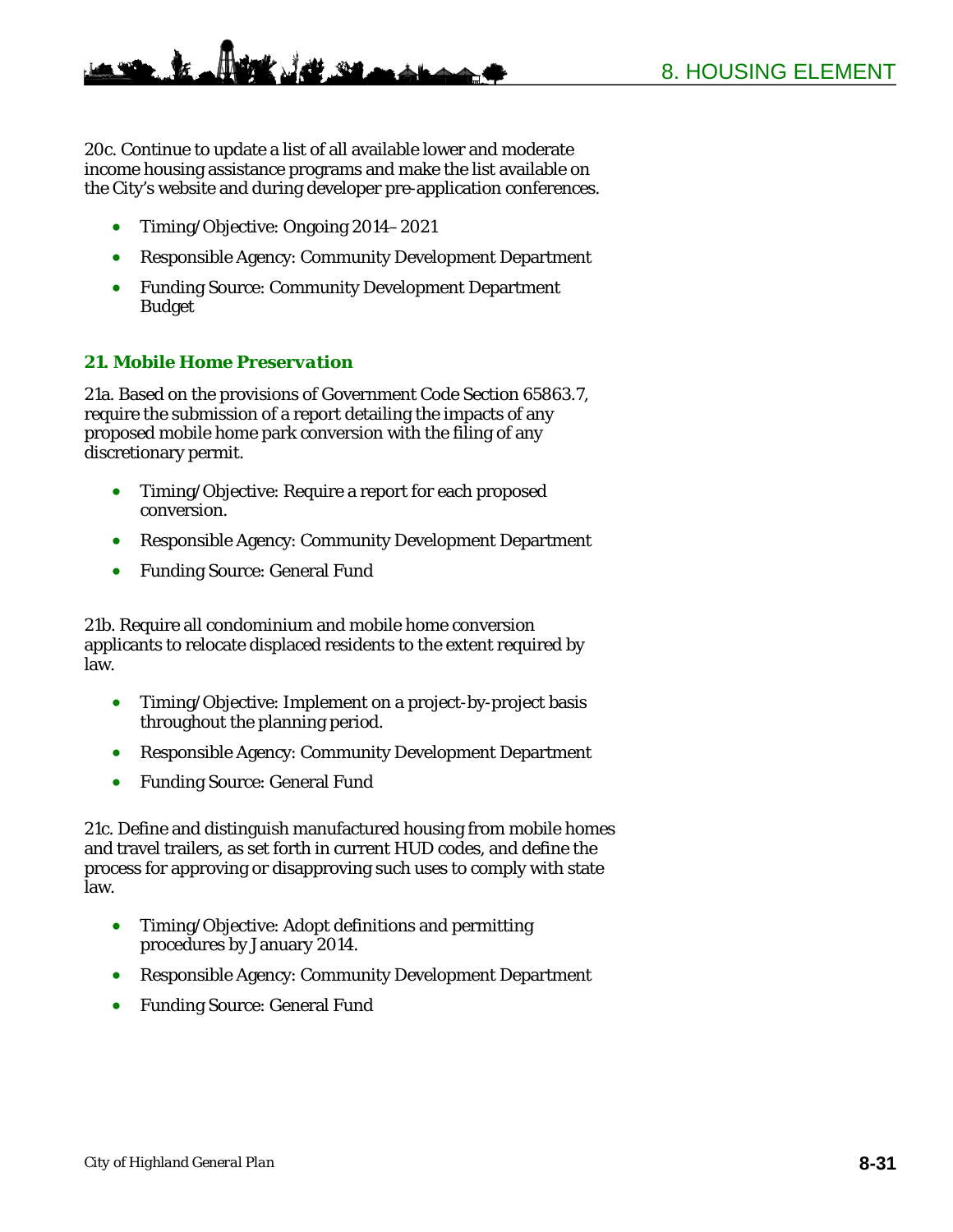

#### *22. Collaborative Partnerships*

22a. The City has administered funds for a variety of affordable housing needs such as construction costs, rent subsidies, and home improvement grants. Working in collaboration with other entities will help the City's resources go farther and meet the needs of additional lower income households. The City will contact local affordable housing service providers to discuss partnering and continue to seek financial assistance from other agencies.

- Timing/Objective: Ongoing 2014–2021
- Responsible Agency: Community Development Department
- Funding Source: Community Development Block Grants, HCD Emergency Housing Assistance Program, and Federal Emergency Shelter Grants and others

#### **Quantified Objectives 2014–2021**

State housing law requires that each jurisdiction establish quantified objectives for the number of housing units that will be constructed, rehabilitated, and preserved during the Housing Element planning period.

The quantified objectives for new construction are conservative and reflect a slowly improving housing market during the planning period. The objective for lower income housing construction is 15 percent of the total lower income development potential shown in the land inventory; moderate income is 25 percent, and above moderate income is 50 percent. The objectives for rehabilitation and preservation are based on City of Highland programs. Table 8.6 provides a summary of quantified objectives by income category.

| Table 8.6: Quantified Objectives 2014–2021                                                                                          |    |     |     |     |     |       |  |  |
|-------------------------------------------------------------------------------------------------------------------------------------|----|-----|-----|-----|-----|-------|--|--|
| <b>Extremely</b><br>Above<br><i><b>Moderate</b></i><br>Total<br><i><b>Moderate</b></i><br><i>Verv Low</i><br>Resource<br>Low<br>Low |    |     |     |     |     |       |  |  |
| New Construction                                                                                                                    |    | 251 | 252 | 160 | 366 | 1,029 |  |  |
| Rehabilitation                                                                                                                      |    | 10  | 20  | 35  |     | 70    |  |  |
| Preservation                                                                                                                        | 15 | 15  |     | 21  |     | 92    |  |  |
| Source: City of Highland, 2012.                                                                                                     |    |     |     |     |     |       |  |  |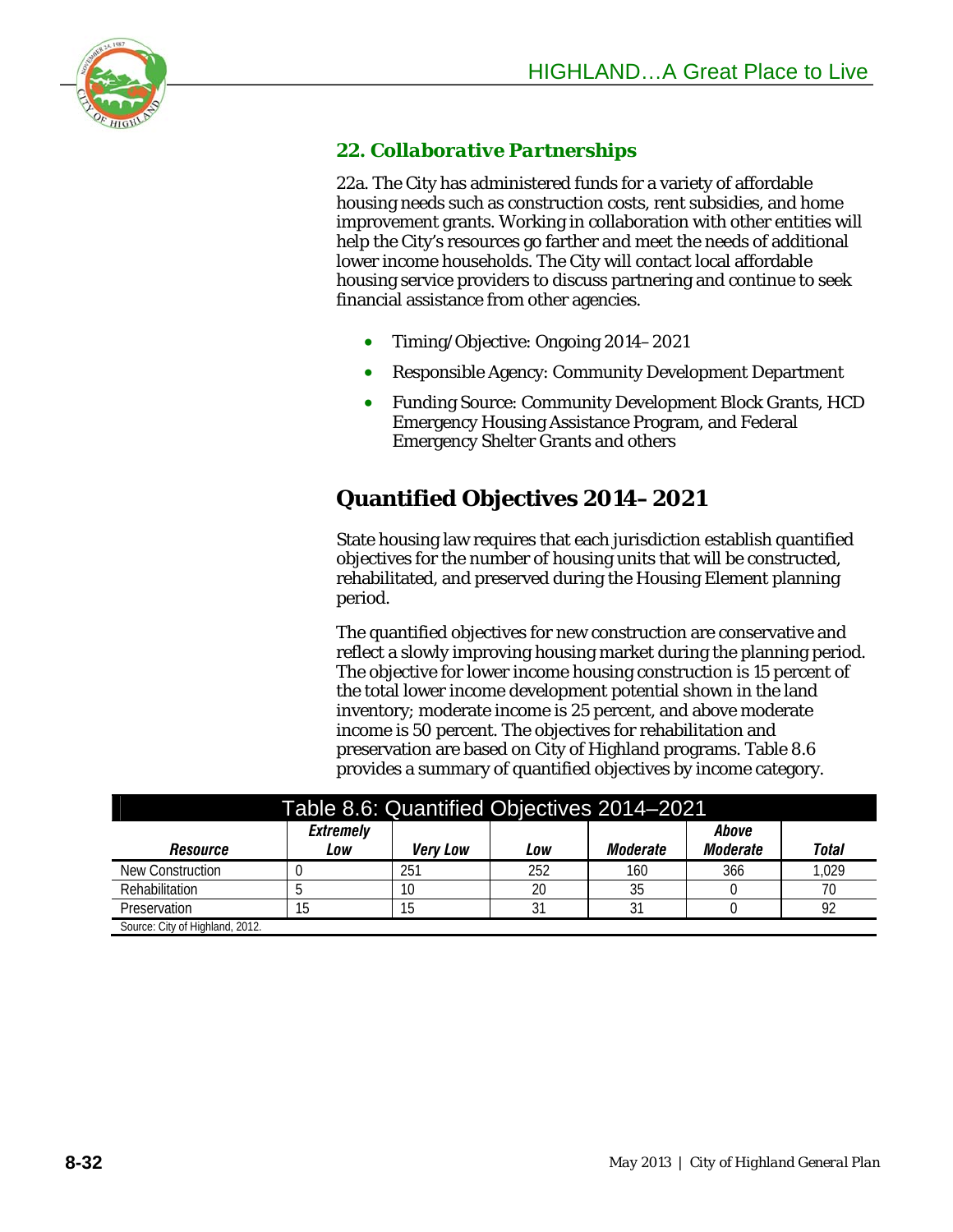

## **Housing Technical Report**

| Preservation of At-Risk Affordable Housing Units  23 |  |
|------------------------------------------------------|--|
|                                                      |  |
|                                                      |  |
|                                                      |  |
|                                                      |  |
|                                                      |  |
|                                                      |  |
|                                                      |  |
|                                                      |  |
|                                                      |  |
|                                                      |  |
|                                                      |  |
|                                                      |  |
| <b>Fire</b>                                          |  |
|                                                      |  |
|                                                      |  |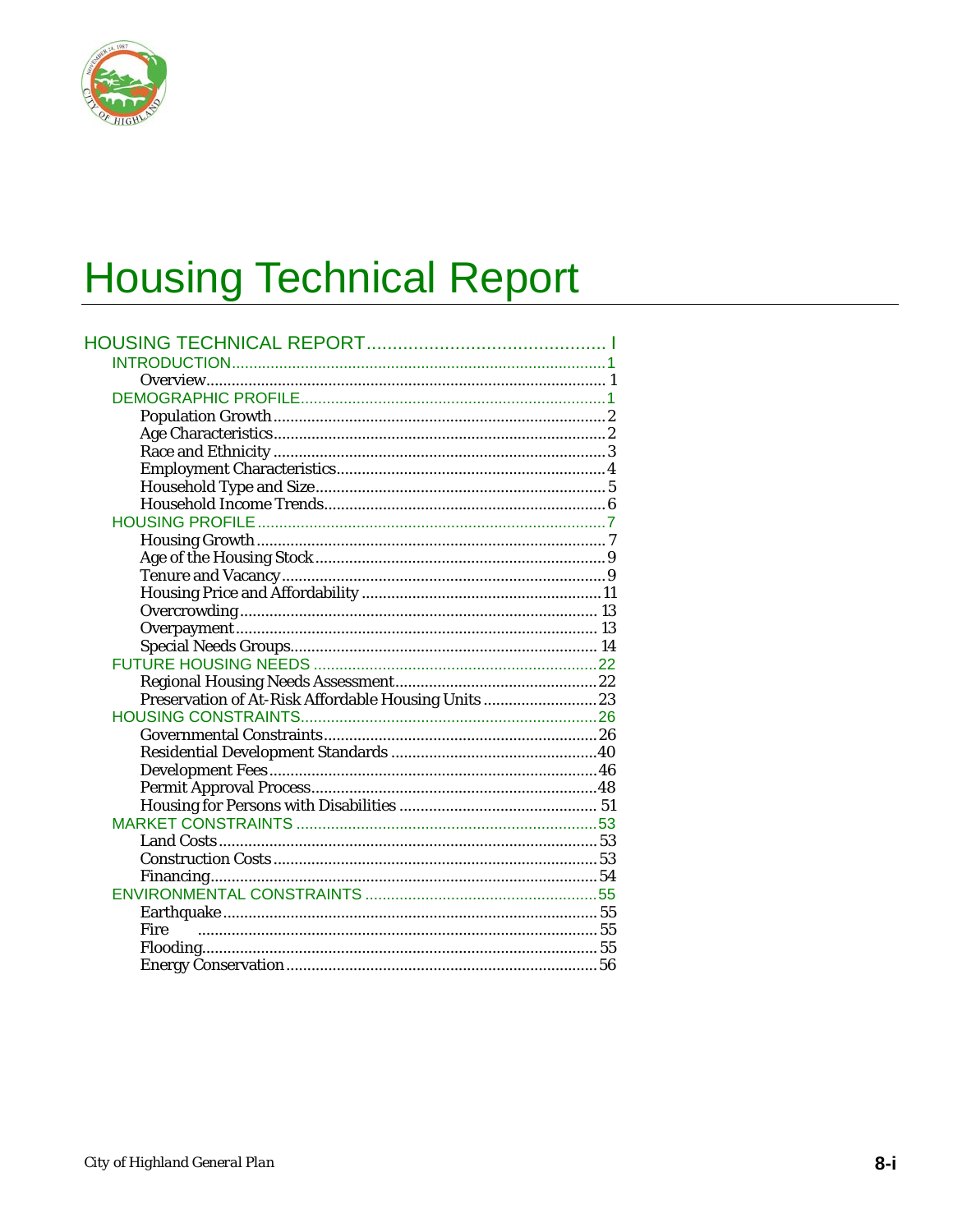

#### LIST OF TABLES

#### TABLE PAGE

| Table 8.4: Employment Status for Highland Residents over 16 2000-20104   |  |
|--------------------------------------------------------------------------|--|
|                                                                          |  |
|                                                                          |  |
|                                                                          |  |
|                                                                          |  |
|                                                                          |  |
|                                                                          |  |
|                                                                          |  |
|                                                                          |  |
|                                                                          |  |
| Table 8.14: Local Resources for Homeless and At-Risk of Homeless Persons |  |
|                                                                          |  |
|                                                                          |  |
|                                                                          |  |
|                                                                          |  |
|                                                                          |  |
|                                                                          |  |
|                                                                          |  |
|                                                                          |  |
|                                                                          |  |
|                                                                          |  |
|                                                                          |  |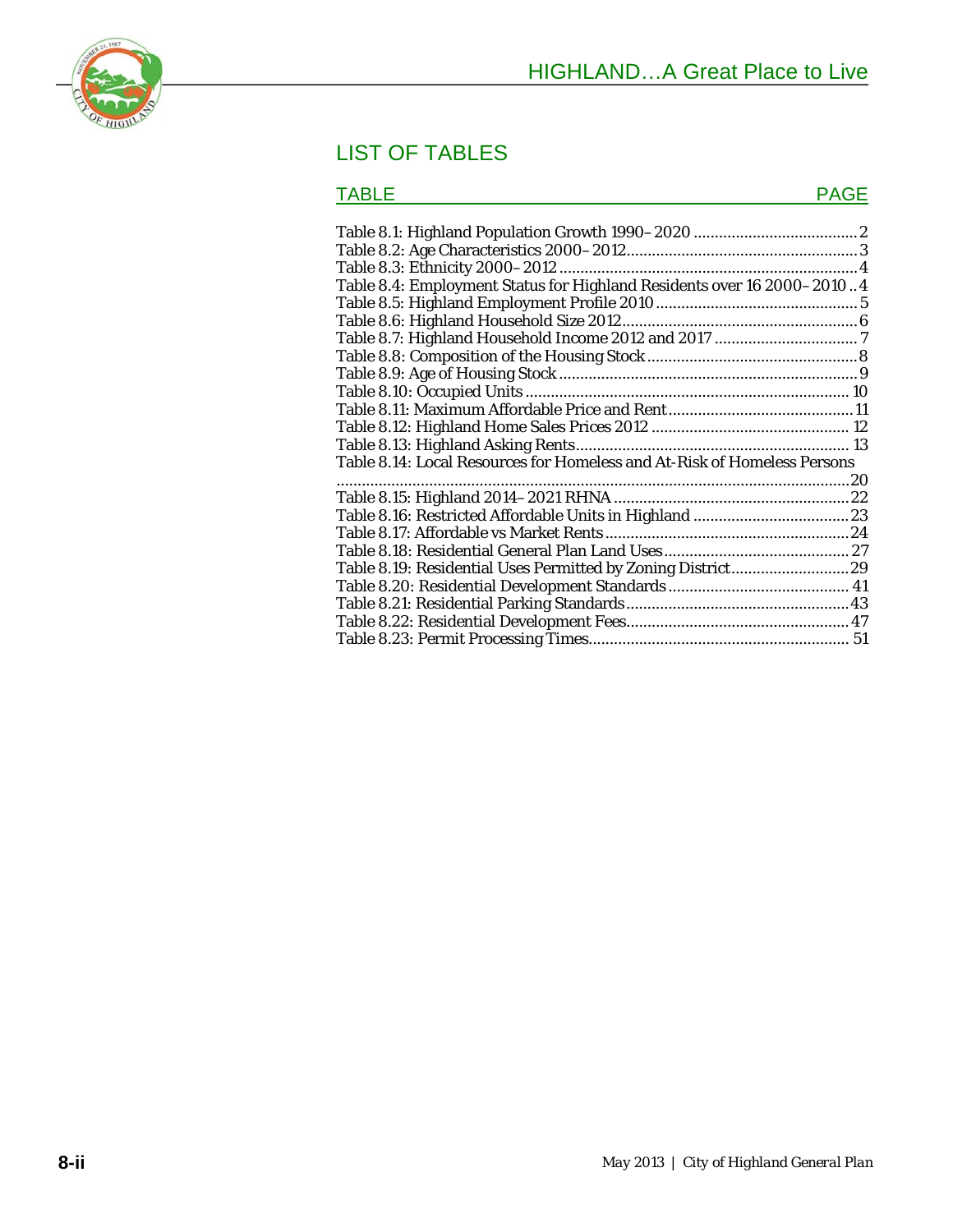

### INTRODUCTION

The Housing Technical Report for the City of Highland is a description and analysis of demographic, employment, and housing characteristics that influence housing demand, housing affordability, and housing needs. The Technical Report includes an evaluation of existing and projected housing needs and the potential constraints to meeting them. The findings in this report are the foundation for establishing meaningful goals, policies, and programs in the City's Housing Element.

### **Overview**

Incorporated in 1987, the City of Highland has strived to become a high quality community for families to call home. Highland boasts historic neighborhoods, master planned communities, mountain views, and a rich history dating back to the late-1800s.

The City of Highland has seen significant changes in its housing market and housing conditions during the last decade. Housing prices soared in the early 2000s and quickly declined with the market downturn. Housing and apartment rents have decreased over the last few years. Although Highland has only been a City for 25 years, much of the housing stock on the west side predates incorporation so the revitalization of housing is also a local concern.

The Housing Technical Report recognizes the community's housing needs directs the establishment of goals, policies, and programs designed to address the following issues:

- Adapting to changing housing market conditions.
- Meeting state-mandated regional housing needs goals.
- Furthering quality housing and neighborhoods.
- Accommodating social and economic diversity.
- Assisting residents with special housing needs.

The Housing Technical Report provides the foundation for the Housing Element to address each of these planning issues in Highland.

### DEMOGRAPHIC PROFILE

A successful strategy for improving housing conditions must be based on an assessment of existing and future housing needs. An evaluation of Highland's demographic characteristics provides insight into the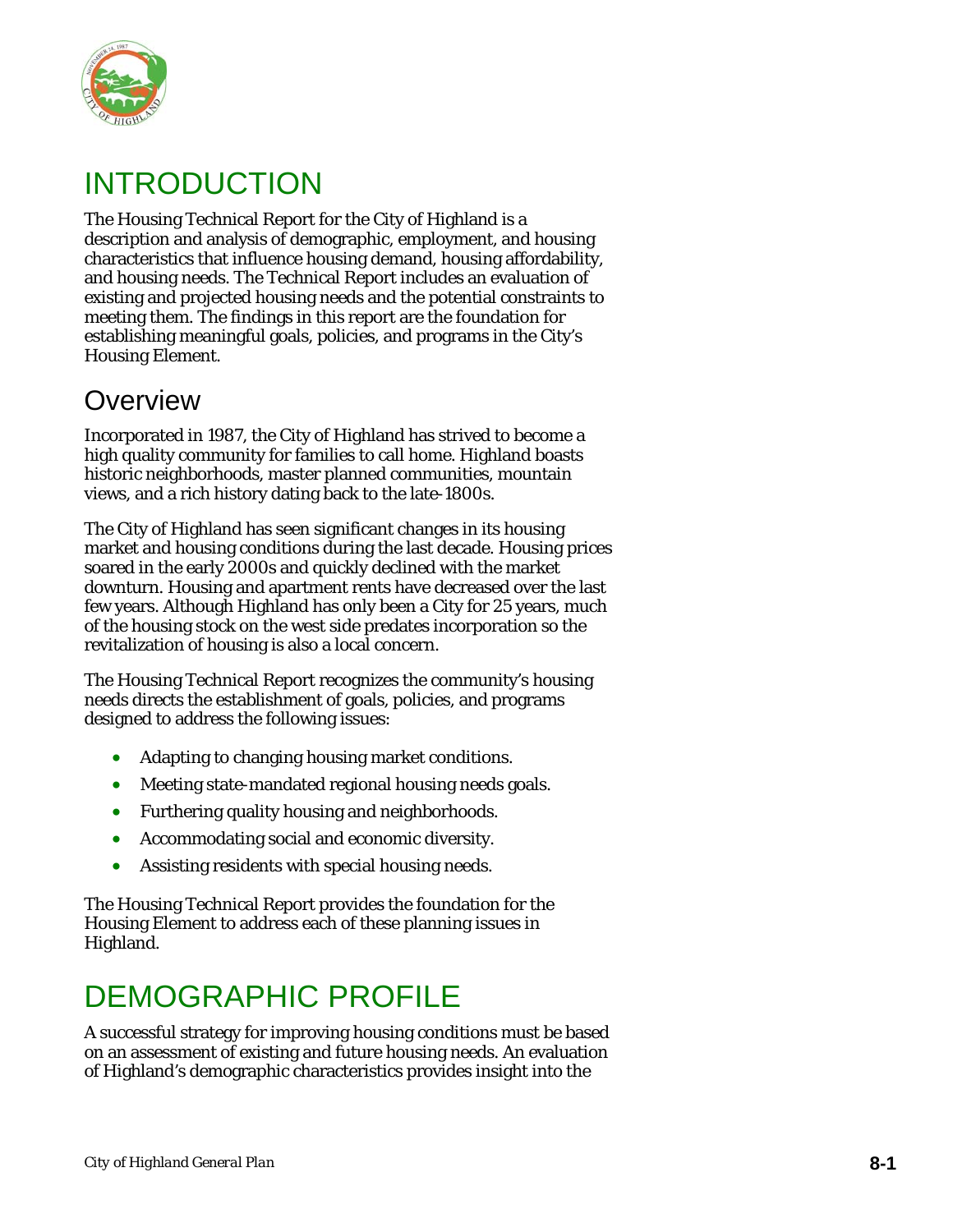

City's population that will influence the development of responsive housing goals, policies, and programs.

### Population Growth

According to the Census, the City of Highland's population was 34,962 in 1990 and 44,605 in 2000, a 29 percent increase. Although a major local employment center, Norton Air Force Base, closed in 1994, Highland's population has continued to grow due to the development of former orchards in east Highland. The City's population grew an additional 21 percent through the 2000s, reaching 53,733 by 2012.

Without nearby military employment hubs, new population growth in Highland and other Inland Empire communities is in part due to the availability of more affordable home prices. Individuals and families priced out of expensive Los Angeles and Orange Counties often relocate to the Inland Empire for home ownership opportunities. As the City pursues infill development and continues to develop remaining vacant land in the east, population growth will continue to occur, but at a slower rate than in decades past. SCAG estimates the City's population will grow to 58,600 by 2020, a 9 percent increase from 2012. Table 8.1 summarizes these population estimates for Highland from 1990 to2020.

| Table 8.1: Highland Population Growth 1990–2020                   |          |          |        |  |  |
|-------------------------------------------------------------------|----------|----------|--------|--|--|
| 1990                                                              | 2000     | 2012     | 2020   |  |  |
| 34.621                                                            | 44.605   | 53.733   | 58,600 |  |  |
| $- -$                                                             | $+28.8%$ | $+20.5%$ | $+9%$  |  |  |
| Source: Claritas, Inc. 2012, SCAG Draft 2012 RTP Growth Forecast. |          |          |        |  |  |

### Age Characteristics

Age distribution is an important factor in determining the size, type, and tenure of housing needed in a community. Claritas projections for 2012 indicate that although the under 18 population has declined; this age group will continue to be the largest cohort in the City. The decline in children is potentially related to the decline in number of individuals in the family-forming age group. This trend is projected to continue through 2017.Unlike most cities without a 4-year university, Highland has experienced a slight increase in college-age residents This may be the result of local students staying at home and commuting to school rather than relocating closer to campuses, such as California State University, San Bernardino and University of Redlands, or young persons joining the workforce rather than leaving for higher education.

Reflective of the baby boom generation, the middle-aged group is the fastest growing group. Middle-aged residents typically create a high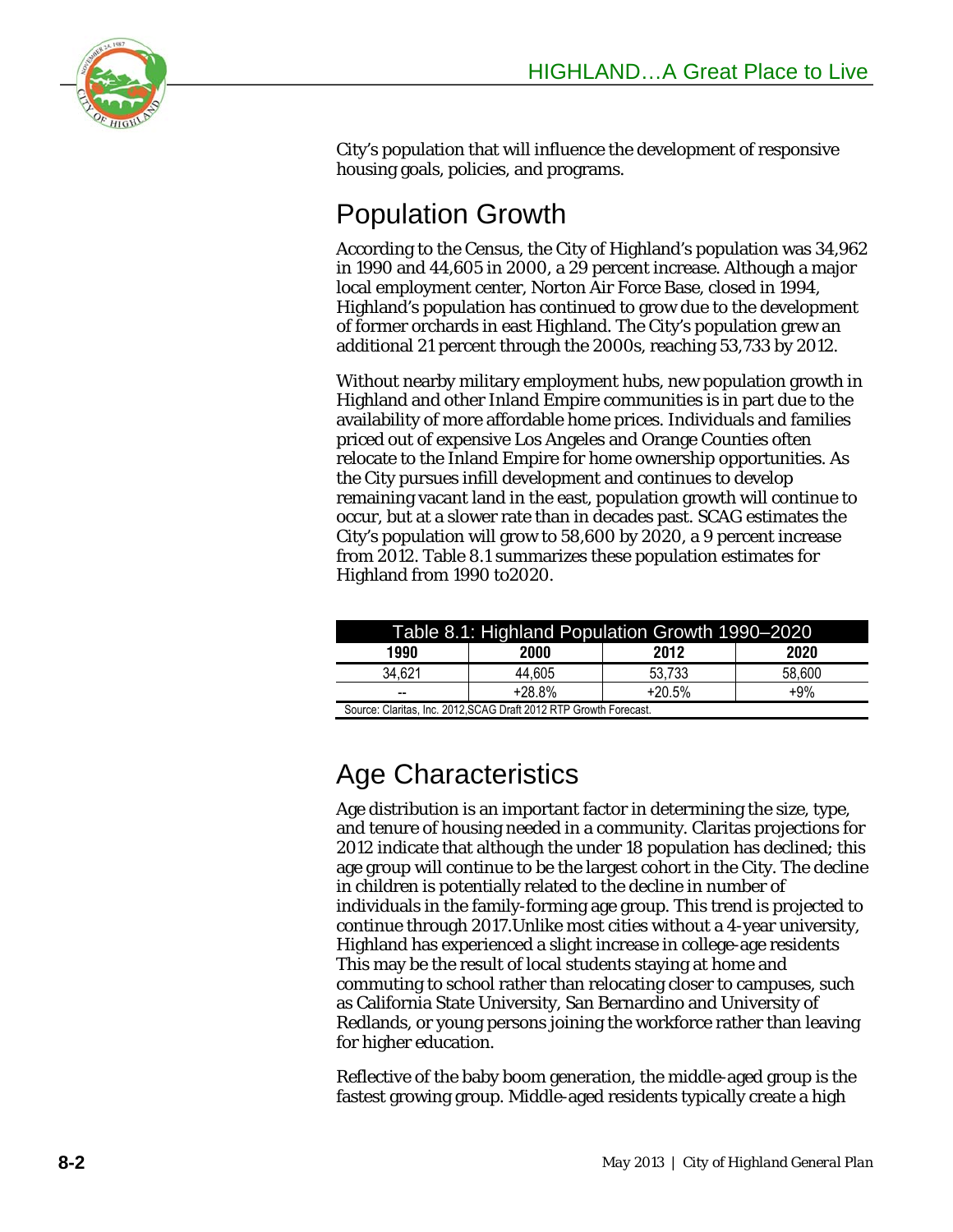demand single-family detached homeownership opportunities and as children leave, they may begin seek lower maintenance housing types such as condominiums. Although the senior population is growing, its share of Highland residents is projected to remain under 10 percent through 2012 and 2017.

| Table 8.2: Age Characteristics 2000-2012                   |               |                |               |                |               |  |
|------------------------------------------------------------|---------------|----------------|---------------|----------------|---------------|--|
|                                                            | 2000          |                | 2012          |                | <b>Change</b> |  |
| <b>Age Group</b>                                           | <b>Number</b> | <b>Percent</b> | <b>Number</b> | <b>Percent</b> | $00 - 12$     |  |
| Children and Youth<br>(under age 18)                       | 15,875        | 35.6%          | 17,543        | 32.7%          | $-2.9$        |  |
| College Age<br>(Ages 18-24)                                | 4,013         | $9.0\%$        | 5,739         | 10.7%          | 1.7           |  |
| Family-Forming Adults<br>(Ages 25-44)                      | 13,377        | 30.0%          | 14,163        | 26.4%          | $-3.6$        |  |
| Middle Age Adults<br>(Ages 45-64)                          | 8,453         | 19.0%          | 12,309        | 30.0%          | 3.9           |  |
| <b>Senior Adults</b><br>(Ages 65+ and above)               | 2,887         | 6.5%           | 3,979         | 7.4%           | 0.9           |  |
| Total                                                      | 44,605        | 100%           | 53,733        | 100%           | --            |  |
| Median Age                                                 |               | 27.9<br>30.1   |               |                | 2.2           |  |
| Source: US Bureau of the Census 2000; Claritas, Inc. 2012. |               |                |               |                |               |  |

Highland's age profile suggests a need for single-family home ownership opportunities and family-sized rentals. The family-forming and middle-aged groups typically create demand for housing in units large enough to accommodate children (two or more bedrooms). These prime working age groups tend to have higher incomes and larger household sizes than their younger and older cohorts. With 10 percent of residents between 18 and 24 years, there may be demand for multifamily rental housing and second units.

## Race and Ethnicity

Like much of southern California, Highland is becoming more racially and ethnically diverse. In 2012 the majority of Highland residents reported being White, but the number of Hispanic residents (who may be of any race) is increasing. The most growth projected through 2017 is in the Hispanic Origin and Asian and Pacific Islander groups, similar to race and ethnic changes projected for San Bernardino County as a whole. Table 8.3 shows Highland's racial and ethnic trends from 2000 and 2012.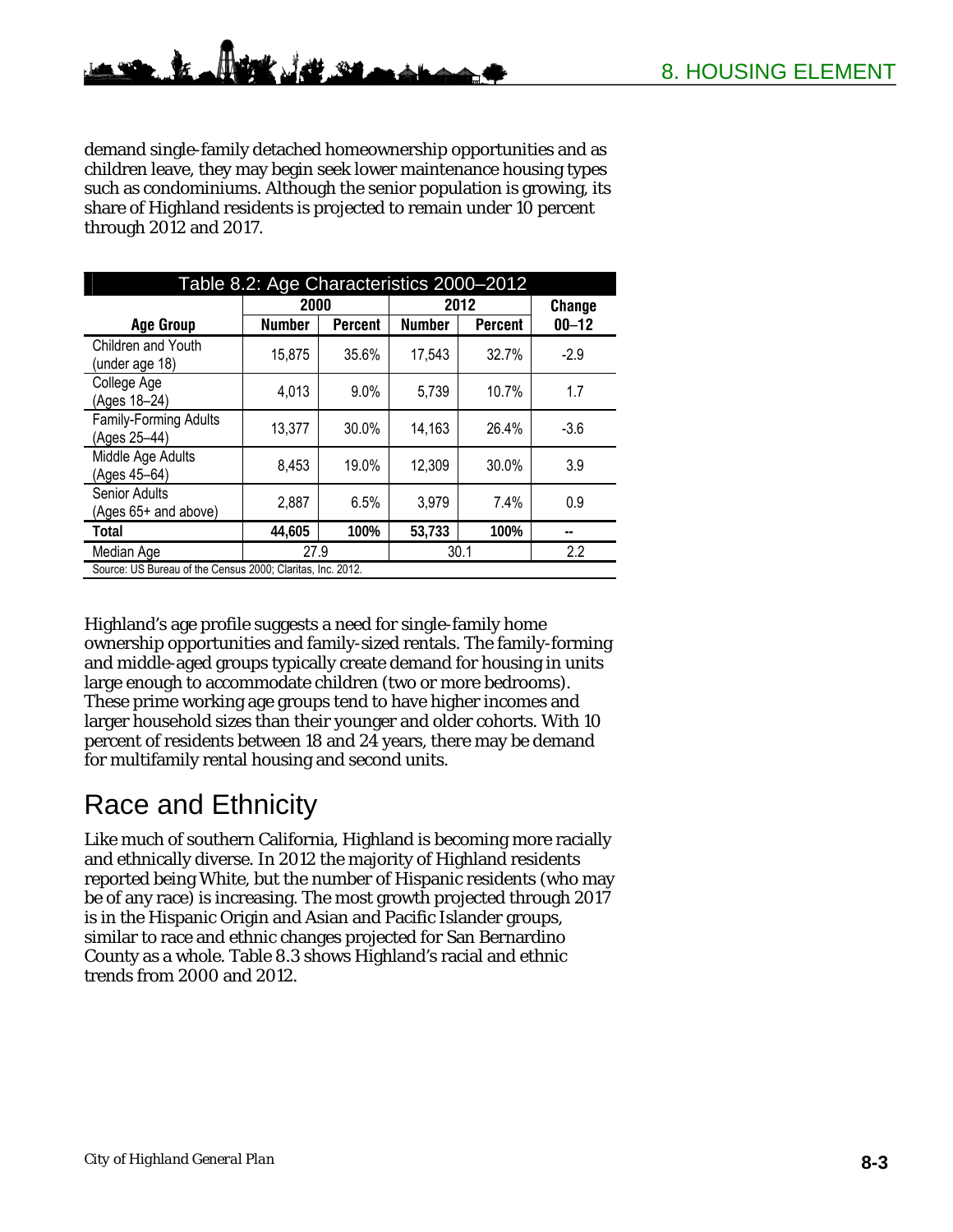

| Table 8.3: Ethnicity 2000-2012 |               |                |               |                |           |  |
|--------------------------------|---------------|----------------|---------------|----------------|-----------|--|
|                                |               | 2000           |               | 2012           |           |  |
|                                | <b>Number</b> | <b>Percent</b> | <b>Number</b> | <b>Percent</b> | $00 - 12$ |  |
| White                          | 25,089        | 56.2%          | 27,462        | 51.1%          | $-6.0$    |  |
| <b>Black</b>                   | 5,403         | 12.1%          | 6,115         | 11.4%          | $-0.7$    |  |
| American Indian                | 581           | 1.3%           | 514           | 1.0%           | $-0.3$    |  |
| Asian/Pacific Islander         | 2,892         | 6.5%           | 4,224         | 7.9%           | 1.4       |  |
| Other Alone                    | 8,307         | 18.6%          | 12,424        | 23.1%          | 4.5       |  |
| Two or more races              | 2,333         | 5.2%           | 2,994         | 5.6%           | 0.4       |  |
| Total                          | 44,605        | 100%           | 53,733        | 100.%          |           |  |
| Hispanic Origin <sup>1</sup>   | 16,342        | 36.6%          | 26,636        | 49.6%          | 13.0      |  |

Source: 2000 US Bureau of the Census; Claritas Inc. 2012.

1: Persons of Hispanic origin may be of any race or multiple races.

## Employment Characteristics

Estimates for 2010 identify 36,394 people aged 16 and older in the labor force, a slight increase from 2000 (see Table 8.4). The increase in employed persons may correlate to the City's growing middle-aged population and the development of industrial spaces and offices in Highland and throughout the Inland Empire. Overall, the City's general labor force characteristics and unemployment rate have changed little since 2000.

| Table 8.4: Employment Status for Highland Residents over 16<br>2000-2010               |                        |                |               |                |           |  |
|----------------------------------------------------------------------------------------|------------------------|----------------|---------------|----------------|-----------|--|
|                                                                                        | 2000<br>2010<br>Change |                |               |                |           |  |
| <b>Labor Force</b>                                                                     | <b>Number</b>          | <b>Percent</b> | <b>Number</b> | <b>Percent</b> | $00 - 10$ |  |
| In Armed Forces                                                                        | 27                     | 0.1%           | 14            | 0.04%          | $-0.1%$   |  |
| Civilian-Employed                                                                      | 17,058                 | 56.4%          | 21,349        | 58.66%         | 2.3%      |  |
| Civilian-Unemployed                                                                    | 1,978                  | 6.5%           | 2,570         | 7.06%          | 0.6%      |  |
| Not in Labor Force                                                                     | 11,204                 | 37.2%          | 12,461        | 34.24%         | $-3.0%$   |  |
| Total                                                                                  | 30,267                 | 100%           | 36,394        | 100%           |           |  |
| Source: US Bureau of the Census 2000; American Community Survey 2010 5-Year Estimates. |                        |                |               |                |           |  |

According to the Bureau of Labor Statistics, in 2010 the majority of Highland residents, approximately 90 percent, were employed outside of the city. As shown in Table 8.5, the largest percentage of Highland's population was employed in health care and social assistance industries, followed by educational services and retail trade. The largest percentage of jobs offered in Highland are in the health care and social assistance industries, followed by accommodation and food service and other services. Several medical facilities are located in the area, including Patton State Hospital and Community Hospital of San Bernardino Adult Day Care Center, and associated supportive services. Approximately 10 percent of San Bernardino County residents that work in Highland reside in the city. The majority of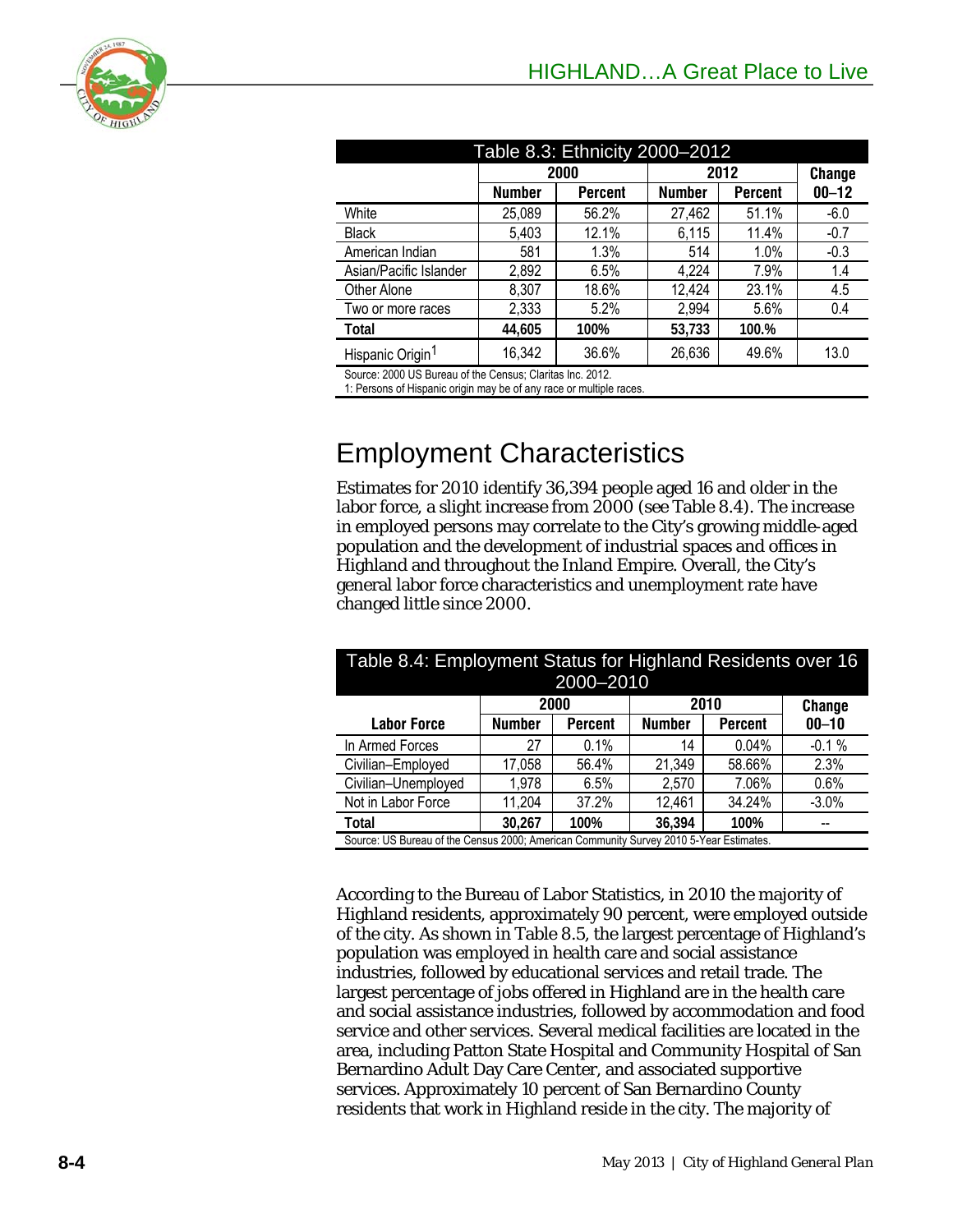**State of the Common State of the Common State Association** 

employees (61 percent) of Highland businesses reside in San Bernardino County and 18 percent reside in Riverside County.

| Table 8.5: Highland Employment Profile 2010                                                |                                 |                     |               |                             |
|--------------------------------------------------------------------------------------------|---------------------------------|---------------------|---------------|-----------------------------|
|                                                                                            |                                 | <b>Jobs held By</b> |               |                             |
|                                                                                            | <b>Residents</b>                |                     |               | <b>Jobs Offered in City</b> |
| <b>Industry</b>                                                                            | <b>Number</b><br><b>Percent</b> |                     | <b>Number</b> | <b>Percent</b>              |
| Health Care/Social Assistance                                                              | 3,032                           | 16.6%               | 843           | 19.9%                       |
| <b>Educational Services</b>                                                                | 2,141                           | 11.7%               | 408           | 9.6%                        |
| <b>Retail Trade</b>                                                                        | 1,917                           | 10.5%               | 456           | 10.7%                       |
| <b>Public Administration</b>                                                               | 1,626                           | 8.9%                | 63            | 1.5%                        |
| <b>Accommodation &amp; Food Service</b>                                                    | 1,366                           | 7.5%                | 500           | 11.8%                       |
| Manufacturing                                                                              | 1,107                           | 6.1%                | 299           | 7.0%                        |
| <b>Other Services</b>                                                                      | 839                             | 4.6%                | 478           | 11.3%                       |
| Transportation and Warehousing                                                             | 819                             | 4.5%                | 77            | 1.8%                        |
| <b>Wholesale Trade</b>                                                                     | 812                             | 4.5%                | 103           | 2.4%                        |
| Construction                                                                               | 720                             | 3.9%                | 282           | 6.6%                        |
| Professional, Scientific & Technical                                                       |                                 |                     |               |                             |
| Services                                                                                   | 698                             | 3.8%                | 109           | 2.6%                        |
| Arts, Entertainment & Recreation                                                           | 650                             | 3.6%                | 45            | 1.1%                        |
| Finance & Insurance                                                                        | 471                             | 2.6%                | 90            | 2.1%                        |
| Information                                                                                | 235                             | 1.3%                | 18            | 0.4%                        |
| Real Estate, Rental & Leasing                                                              | 233                             | 1.3%                | 44            | 1.0%                        |
| Management of Companies &                                                                  |                                 |                     |               |                             |
| Enterprises                                                                                | 219                             | 1.2%                | 41            | 1.0%                        |
| Utilities                                                                                  | 165                             | 0.9%                | 23            | 0.5%                        |
| Agriculture, Forestry, Fishing &                                                           |                                 |                     |               |                             |
| Hunting                                                                                    | 158                             | 0.9%                | 1             | 0.0%                        |
| Mining, Quarrying, Oil & Gas                                                               |                                 |                     |               |                             |
| Extraction                                                                                 | 12                              | 0.1%                | 2             | 0.0%                        |
| Source: US Bureau of Labor Statistics Longitudinal Employment and Household Dynamics 2010. |                                 |                     |               |                             |

American Community Survey income data from 2010 indicates that more than half of employed Highland residents have relatively lowpaying jobs that could result in challenges to affording adequate housing, depending on the incomes of other household members (if other household members are wage earners). Approximately 6 percent of employed residents earn annual incomes of \$14,999 or less, and approximately 50 percent earn between \$15,000 and \$49,999. Some generally low-wage earning occupations such as medical assistant, teaching aide, sales clerk, and cashier are common in the industries primarily employing Highland residents–health care, educational services, and retail trade.

## Household Type and Size

A household consists of all persons residing in a dwelling unit, regardless of relationship. Household type and size affect the type of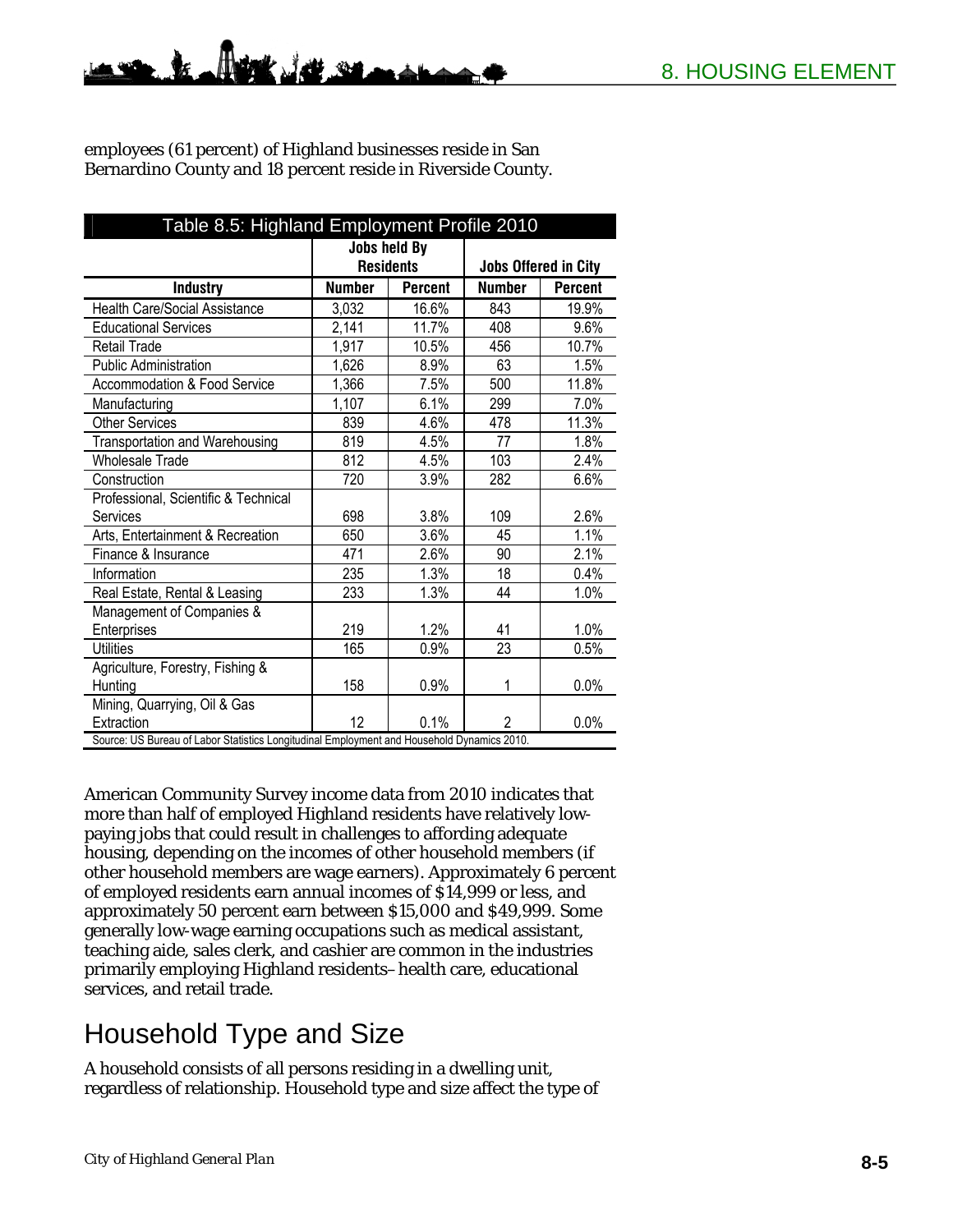

housing and number of bedrooms per unit demanded in the community.

Families comprise the majority of the households in the City of Highland. As shown in Table 8.6, 2012 Claritas estimates reported that 70 percent of family households consist of two to four members. These small families range from couples of any age to families with children, and therefore could be served by a variety of housing types. In Highland, families typically create demand for single-family rentals and ownership opportunities in single-family detached units or amenity-rich single-family attached projects.

An estimated 30 percent of Highland's family households are large families of five or more persons. Large families, particularly those with children, typically seek homeownership opportunities in singlefamily detached homes for the space and financial investment benefits. However, since more income is needed to support more people, many large families face financial hardship in affording adequately sized housing, a topic discussed later in this report.

Nonfamily households, which often consist of individuals living alone or with unrelated persons, make up 20 percent of Highland's total households. The majority of nonfamily households, 73 percent, are one-person households. One-person households generally seek small housing units, such as apartments, second units, and condominiums.

| Table 8.6: Highland Household Size 2012 |               |       |       |                  |
|-----------------------------------------|---------------|-------|-------|------------------|
| <b>Household Size</b>                   | <b>Family</b> |       |       | <b>Nonfamily</b> |
| 1 Person                                | 0             | 0.0%  | 2,292 | 73.1%            |
| 2 Person                                | 3179          | 25.3% | 637   | 20.3%            |
| 3 Person                                | 2860          | 22.8% | 111   | 3.5%             |
| 4 Person                                | 2739          | 21.8% | 55    | 1.8%             |
| 5 or More Persons                       | 3,770         | 30.0% | 42    | 1.3%             |
| <b>Total</b>                            | 12,548        | 100%  | 3,137 | 100%             |
| Average Household Size                  | 3.41          |       |       |                  |
| Source: Claritas, Inc. 2012.            |               |       |       |                  |

Comparisons to 2012 data and 2017 projections indicate that the City's household types and sizes will remain at the same proportion through the planning period. As a result, the composition of housing (e.g., large versus smaller units) will likely remain unchanged based on the population aging within the community.

## Household Income Trends

Household income is a critical factor in determining housing opportunity. As shown in Table 8.7, estimates provided by Claritas show Highland's 2012 median income is \$50,874, which is lower than the San Bernardino County median of \$63,300, pursuant to the State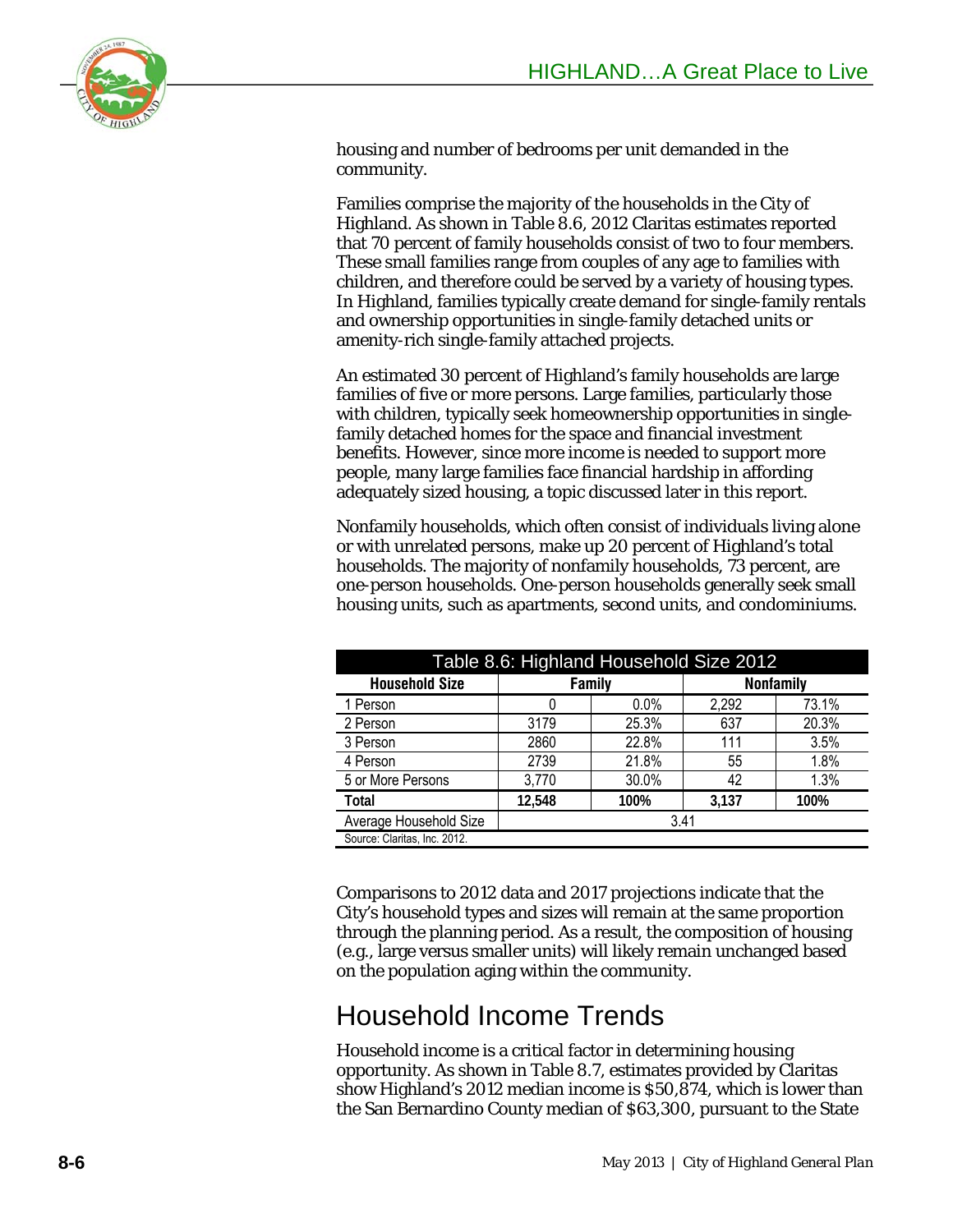**The finish det service** 

of California Income Limits. The City's median income is projected to increase to \$53,081by 2017. The most growth is expected in the households earning annual incomes ranging from \$100,000 to \$149,999. These upper income households have access to the greatest variety of housing types, sizes, and amenities. However, the largest percentage of Highland households is projected to remain in the less than \$25,000 category, followed closely by those earning between \$25,000 and \$49,999. These households are likely to face difficulty in affording housing regardless of household size.

| Table 8.7: Highland Household Income 2012 and 2017 |               |                |                              |                |           |
|----------------------------------------------------|---------------|----------------|------------------------------|----------------|-----------|
|                                                    |               | 2012           | 2017 Projection <sup>1</sup> |                | Change    |
| <b>Household Income</b>                            | <b>Number</b> | <b>Percent</b> | <b>Number</b>                | <b>Percent</b> | $00 - 12$ |
| Less than \$25,000                                 | 3,961         | 25.2%          | 3,997                        | 24.4%          | $-0.8%$   |
| $$25,000 - $49,999$                                | 3,794         | 24.2%          | 3,828                        | 23.4%          | $-0.8%$   |
| \$50,000-\$74,999                                  | 2,759         | 17.6%          | 2,881                        | 17.6%          | 0.0%      |
| $$75,000 - $99,999$                                | 1,945         | 12.4%          | 2,025                        | 12.4%          | 0.0%      |
| $$100,000 - $149,999$                              | 2,108         | 13.4%          | 2,321                        | 14.2%          | 0.8%      |
| $$150,000 - $199,000$                              | 613           | 3.9%           | 695                          | 4.2%           | 0.3%      |
| \$200,000 or more                                  | 514           | 3.3%           | 613                          | 3.7%           | 0.5%      |
| Total                                              | 15,694        | 100%           | 16,360                       | 100%           | --        |
| Median Income                                      |               | \$50,874       | \$53,081                     |                | --        |
| Source: Claritas, Inc., 2012.                      |               |                |                              |                |           |

1: Forecasts are expressed in current dollars and include an adjustment for inflation.

With regard to income by household type, married families without children under 18 earn the highest median income, presumably because in many families both adults are wage earners. Family households with children generally earn less, likely due to one parent staying at home or working part-time, or perhaps both parents working part time, in order to tend to children. Other families and nonfamilies typically earn the lowest incomes. These households often consist of single parents, unrelated young adults sharing living quarters, and persons living alone, including seniors on fixed incomes.

# HOUSING PROFILE

This section describes and evaluates housing characteristics to identify existing trends and potential needs. These characteristics include housing growth, housing age and condition, housing prices and rents, tenure, and vacancy. Understanding housing trends can indicate the City's ability to meet future housing needs.

## Housing Growth

The amount and type of housing available within a community reflects the existing housing stock's ability to serve expected population growth and a range of incomes, lifestyles, and family types and sizes.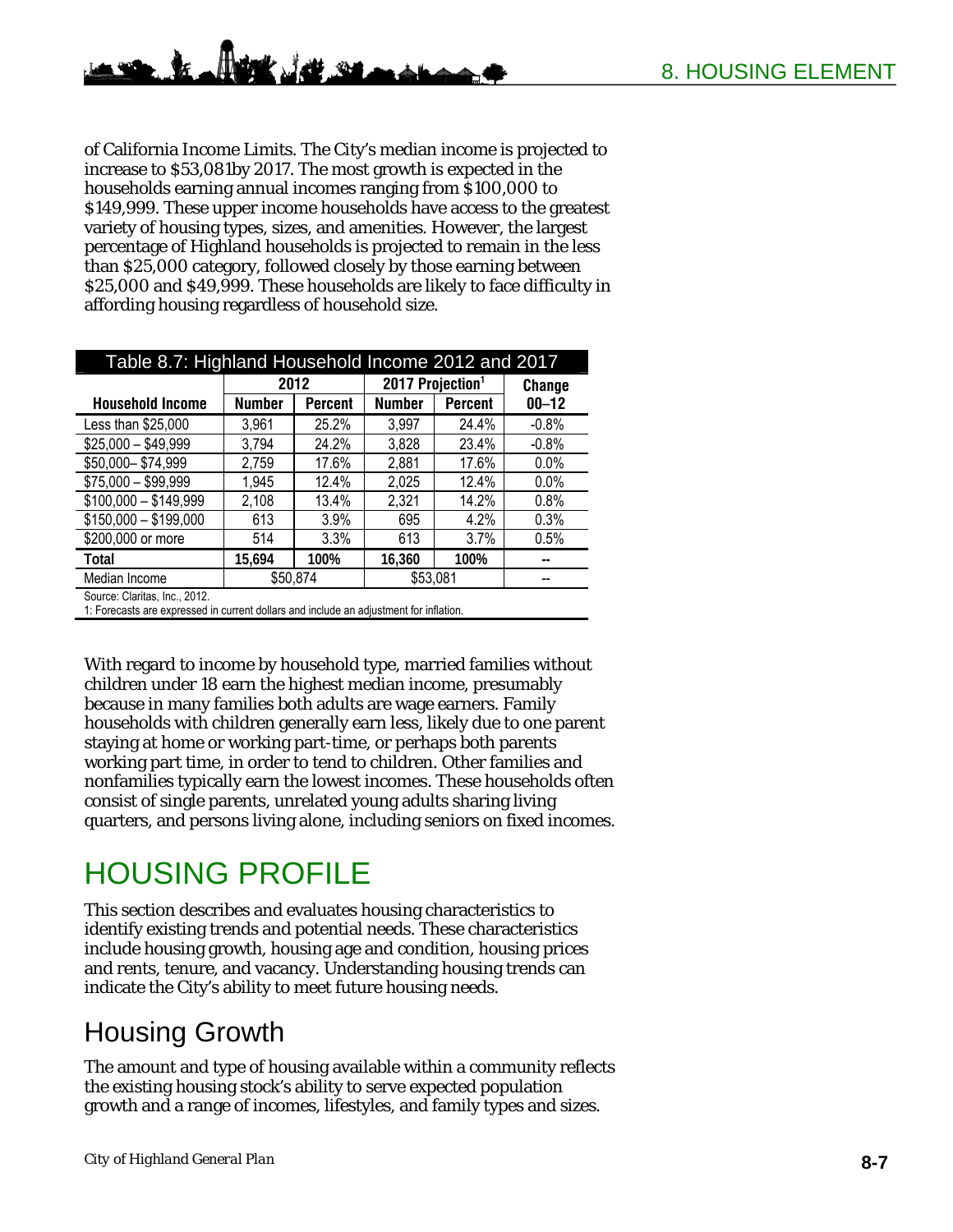

Highland's housing stock was shaped by the City's history as an agricultural area. In the 1940s, large citrus groves gave way to suburban neighborhoods in west Highland. Housing growth moved east, eventually stopping at City Creek. Housing development east of City Creek primarily occurred decades later, spurred by the development of the East Highlands Ranch community in the 1980s. This pattern of housing growth resulted in two Highlands; the west side has established neighborhoods and the east side has master planned communities.

Recent housing growth primarily consists of single-family neighborhoods in planned unit developments. Infill development opportunities are located in west Highland. Larger development opportunities are generally on the east side. Two specific plans in progress on the east side will offer a range of housing types from single-family detached homes to multifamily units.

As shown in Table 8.8, according to Department of Finance estimates the City grew to an estimated total of 15,884 units in 2010, representing a 6.43 percent increase from 2000. The largest portion of Highland's housing stock consists of single-family detached units, comprising 74.7 percent of the City's housing stock. Between 2000 and 2010 most of the City's housing growth occurred in single-family detached and attached units. Mobile homes also increased during the past ten years.

| Table 8.8: Composition of the Housing Stock              |               |                |               |                |          |
|----------------------------------------------------------|---------------|----------------|---------------|----------------|----------|
|                                                          | 2000          |                |               | 2010           |          |
|                                                          | <b>Number</b> | <b>Percent</b> | <b>Number</b> | <b>Percent</b> | % Change |
| Single-Family                                            | 11,312        | 76.1%          | 13,113        | 78.5%          | 15.9%    |
| Detached                                                 | 10,800        | 72.7%          | 12,558        | 75.2%          | 16.3%    |
| Attached                                                 | 512           | 3.4%           | 555           | 3.3%           | 8.4%     |
| Multifamily                                              | 2,741         | 18.4%          | 2,727         | 16.3%          | $-0.5%$  |
| 2-4 Units                                                | 612           | 4.1%           | 598           | 3.6%           | $-2.3%$  |
| 5+ Units                                                 | 2,129         | 14.3%          | 2,129         | 12.7%          | 0.0%     |
| Mobile Homes                                             | 809           | 5.4%           | 861           | 5.2%           | 6.4%     |
| Total                                                    | 14,862        | 100%           | 16,701        | 100%           | 12.4%    |
| Source: California Department of Finance, 2000 and 2010. |               |                |               |                |          |

The increase in single-family detached and attached housing reflects development trends from the early 2000s that favored single-family housing in this area. In recent years, developers have proposed a wider variety of housing types, reflecting emerging market trends that favor rental housing. During the Housing Element planning period, single-family and multiple-family dwellings are expected to be constructed on infill sites and through ongoing specific plans.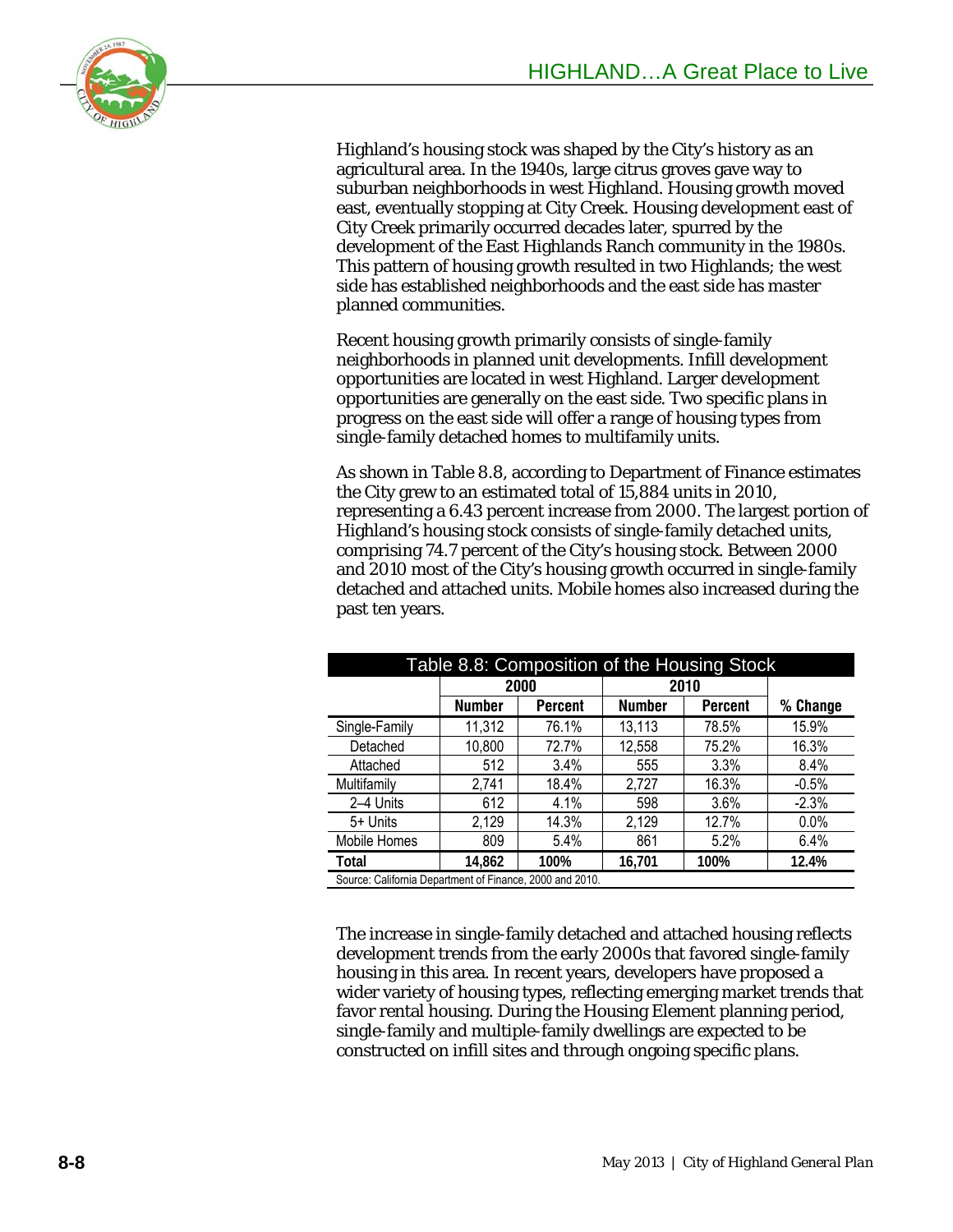## Age of the Housing Stock

Providing safe and attractive housing improves quality of life for residents as well as the City's image. One measure of housing condition is age. As shown in Table 8.9, the City experienced a boom in housing construction during the 1970s, 1980s, and early 1990s. Units constructed 30 years ago often require minor rehabilitation to comply with new safety standards and repair signs of inadequate maintenance. Housing units over 50 years of age are more likely to be in need of substantial rehabilitation. According to Claritas estimates, 23 percent of the City's housing stock is between 30 and 50 years of age, and 27 percent was built over 50 years ago. Based on the City's west-to-east development pattern, it is assumed that these older units are primarily in west Highland.

Code enforcement activities have been effective in reducing the number of units needing substantial rehabilitation. The City estimates that approximately 200 units, only 1.2 percent of the housing stock, may be in need of substantial rehabilitation. Most of the remaining units needing substantial rehabilitation are older single-family units in west Highland.

| Table 8.9: Age of Housing Stock |               |                |  |  |  |
|---------------------------------|---------------|----------------|--|--|--|
| <b>Year Built</b>               | <b>Number</b> | <b>Percent</b> |  |  |  |
| 2000 or later                   | 1,623         | 10.2%          |  |  |  |
| 1990 to 1999                    | 3,106         | 19.6%          |  |  |  |
| 1980 to 1989                    | 3,167         | 19.9%          |  |  |  |
| 1970 to 1979                    | 1,820         | 11.5%          |  |  |  |
| 1960 to 1969                    | 1,842         | 11.6%          |  |  |  |
| 1950 to 1959                    | 2,638         | 16.6%          |  |  |  |
| 1940 to 1949                    | 959           | 6%             |  |  |  |
| 1939 or Earlier                 | 729           | 4.6%           |  |  |  |
| Total                           | 15,884        | 100%           |  |  |  |
| Source: US Census Bureau, 2010. |               |                |  |  |  |

## Tenure and Vacancy

Ownership rates reflect the ability of the housing stock to meet the needs of households looking for investment or those not ready for the responsibilities, cost, or permanence of home ownership.

As shown in Table 8.10, tenure in Highland has remained stable. There has only been a one percent change in rental versus home ownership numbers between 2000 and 2012. During the 1990s, owner-occupancy rates in Highland increased as more single-family homes were built. This development trend resulted in a relatively high percentage of owner-occupied units. Although the type of housing primarily developed in Highland favors homeownership, in recent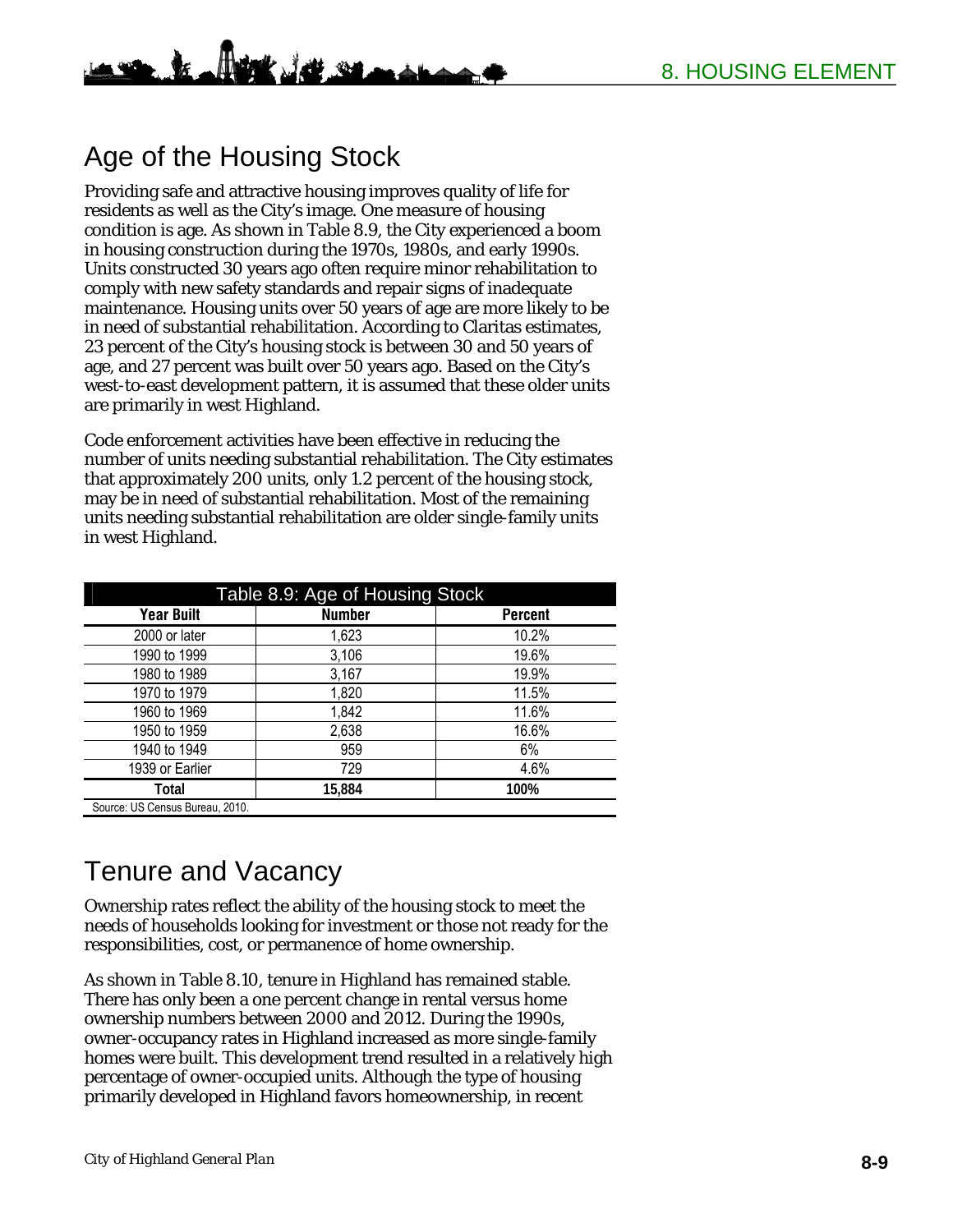

years the single-family detached housing stock has begun to provide renter opportunities in the form of second units and homes available for lease.

| Table 8.10: Occupied Units                |                                        |                |               |                |  |  |
|-------------------------------------------|----------------------------------------|----------------|---------------|----------------|--|--|
|                                           | 2000                                   | 2010           |               |                |  |  |
| Tenure                                    | <b>Number</b>                          | <b>Percent</b> | <b>Number</b> | <b>Percent</b> |  |  |
| Owner-Occupied                            | 8,980                                  | 66.6%          | 9,479         | 65.1%          |  |  |
| Renter-Occupied                           | 4,498                                  | 33.4%          | 5,068         | 34.9%          |  |  |
| 13,478<br>100%<br>100%<br>Total<br>14.547 |                                        |                |               |                |  |  |
|                                           | Source: US Census Bureau, 2008 - 2010. |                |               |                |  |  |

The vacancy rate is a strong indicator of the housing market and the ability for the housing stock to accommodate changing housing needs. A high vacancy rate can contribute to more affordable housing, while a low vacancy rate indicates a tighter market with fewer opportunities. A vacancy rate of 4 to 6 percent in a mature community generally indicates a stable housing market. Lower rates imply a market in which housing demand exceeds supply, while higher rates indicate an excess supply of units.

According to 2011 American Community Survey estimates, only 5 percent of owned units are vacant and an estimated 10.4 percent of rental units are vacant in Highland. According to the Department of Finance, the 2010 overall vacancy rate in Highland is 9.29 percent. In comparison, San Bernardino County's vacancy rate is much higher (11.6 percent). Highland's vacancy rate indicates that the existing housing stock slightly exceeds demand. Demand is affected by employment opportunities in the area. These vacancy rates also relate to the downturn of the housing market in which there is a greater supply of homes available in the Inland Empire than there are qualified buyers, which may result in many single-family homes being turned into rentals.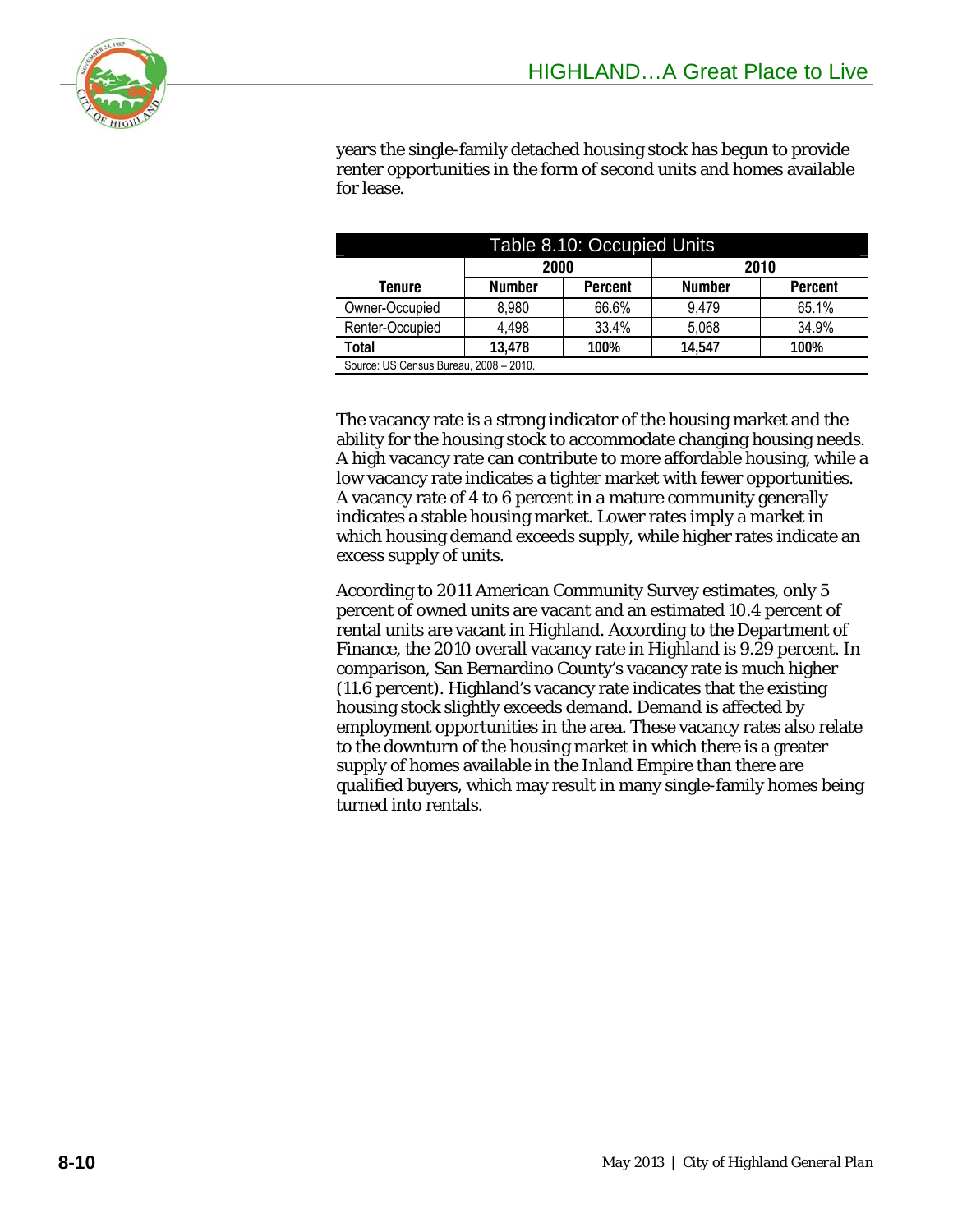## Housing Price and Affordability

Highland has undergone unprecedented changes to its housing costs for ownership and rental units that have improved the affordability of housing for low, moderate, and above-moderate income residents. The following describes the affordability of the City's housing.

### **Home Purchase Price**

Historically, Highland has attracted residents for its quality and affordable housing prices and rents. Like other cities in the Inland Empire, there was a period in the early 2000d when housing prices soared in Highland. Much of the appreciation was due to rising housing demand throughout the region, the availability of lower interest loans, and the desirability of new housing products on the market.

With the downturn in the California economy and collapse of the housing market, home sales prices have adjusted to reflect the oversupply of single-family detached homes and shortage of qualified buyers. There are extensive causes for the decrease in home prices, including the proliferation of adjustable rate mortgages in the early 2000s, the reduction in income and down payment required by financial institutions, subprime lending practices and the resulting increase in home foreclosures. The affordability of housing is determined by market prices and current residents' ability to pay. Maximum affordable purchase prices by income category for twoperson and four-person households were calculated based on 2012 state income limits. The figures shown in Table 8.11 are meant as a guideline to compare to the current market.

| Table 8.11: Maximum Affordable Price and Rent |                 |           |                 |                          |  |
|-----------------------------------------------|-----------------|-----------|-----------------|--------------------------|--|
| <b>Household</b><br>Size                      | <b>Very Low</b> | Low       | <b>Moderate</b> | Above<br><b>Moderate</b> |  |
| Homeowner                                     |                 |           |                 |                          |  |
| 2-Person                                      | \$105,729       | \$174,573 | \$266,364       | >\$266,364               |  |
| 3-Person                                      | \$120,001       | \$197,573 | \$300,616       | >\$300,616               |  |
| 4-Person                                      | \$134,386       | \$220,423 | \$335,139       | > \$335,139              |  |
| Renter                                        |                 |           |                 |                          |  |
| 2-Person                                      | \$633           | \$1,013   | \$1,520         | > \$1,520                |  |
| 3-Person                                      | \$712           | \$1,139   | \$1,709         | > \$1,709                |  |
| 4-Person                                      | \$791           | \$1,266   | \$1,899         | > \$1,899                |  |

Note: Annual income limits based on California State income limits for 2012; acceptable expenditure for rental housing calculated as 30 percent of income divided by 12 months assumes set-asides for utilities; acceptable expenditure for ownership housing was calculated as 35 percent of income and includes 10 percent down payment provided by the owner and assumes set-asides for utilities, real estate taxes, and homeowners insurance. Various local, state, and federal housing programs may require different calculations of maximum affordable rent or purchase prices.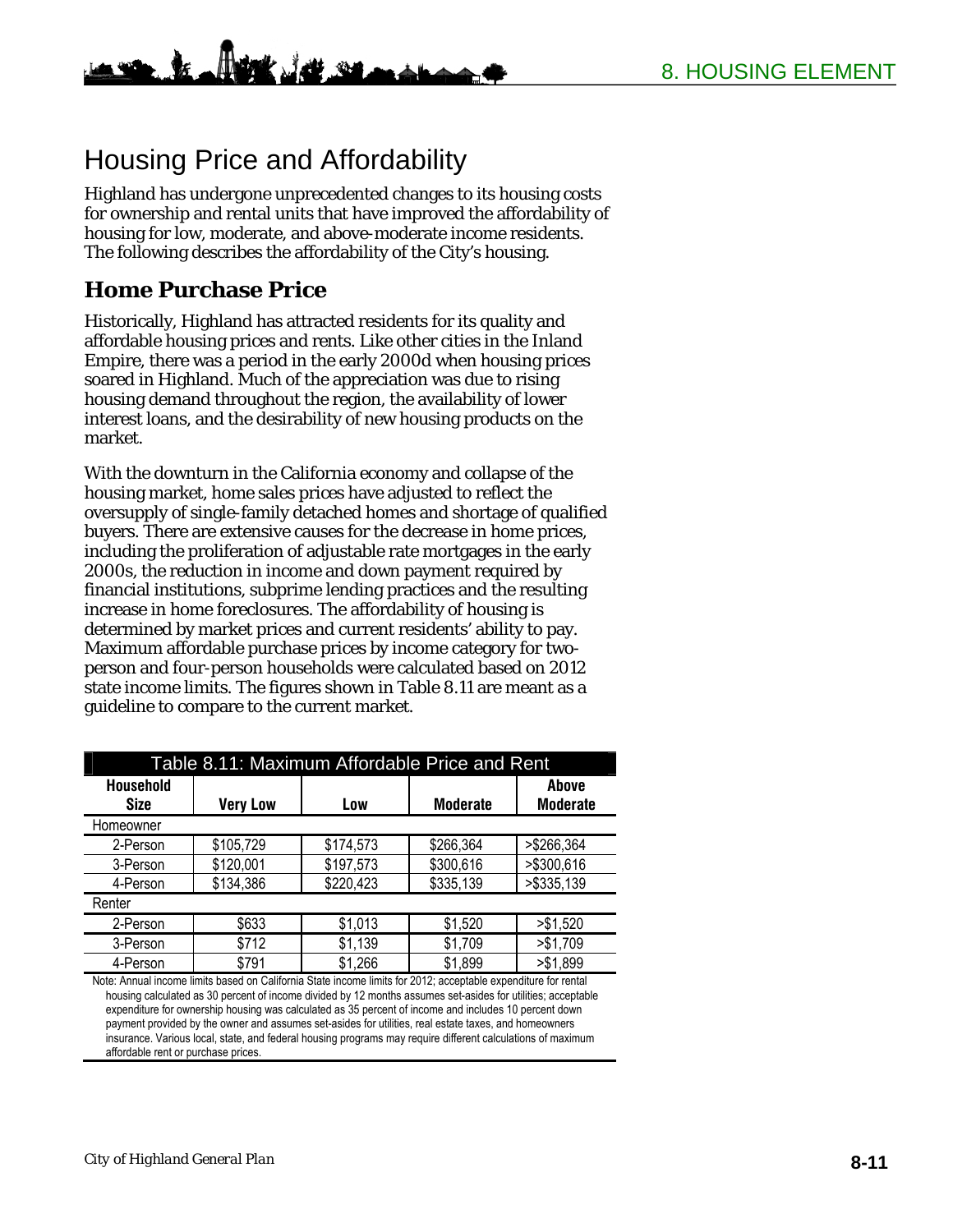

The median owner-occupied sales price in the City in 2011 was \$176,000, higher than the San Bernardino County median of \$150,000. According to DataQuick, the median single-family detached home sales price in August 2012 was \$178,000 for a single-family detached home and \$47,000 for a condominium. These median home sales prices and how they compare to a year ago are shown in Table 8.12.

A new trend in housing is emerging from the foreclosure crisis smaller and relatively more affordable units. Detached small-lot projects have been constructed in Highland during this difficult time. For example, a small-lot detached home project built in 2007 sold for an average price of \$160,000. This home sales price is readily affordable to moderate income households and even can be afforded by low income families

| Table 8.12: Highland Home Sales Prices 2012                            |           |          |  |  |  |
|------------------------------------------------------------------------|-----------|----------|--|--|--|
| <b>Change Since 2010</b><br><b>Housing Type</b><br><b>Median Price</b> |           |          |  |  |  |
| Single-Family Detached                                                 | \$178,000 | $-6.8\%$ |  |  |  |
| Condominium                                                            | \$47,000  | 21.6%    |  |  |  |
| Source: DataQuick, August 2012.                                        |           |          |  |  |  |

### **Rental Prices**

Rental housing serves many needs, such as young adults not ready for the cost or responsibilities of homeownership, seniors seeking less costly and lower maintenance dwellings, and families who benefit from the lower cost of rental housing and on-site amenities such as tot lots and swimming pools. Very low income households are often on fixed incomes and are best served by rental housing. Overall, the rental market provides affordable housing opportunities to a great range of household sizes and incomes.

An internet survey provided asking prices for multifamily, singlefamily attached and single-family detached rentals in August 2012. As shown in Table 8.13, single-family homes rent at prices affordable to low and moderate income households. Multifamily units in Highland are affordable to very low income households able to expend slightly more than 30 percent of their income on housing. This snapshot in time survey shows that the rental housing stock in Highland is generally affordable to lower and moderate income households.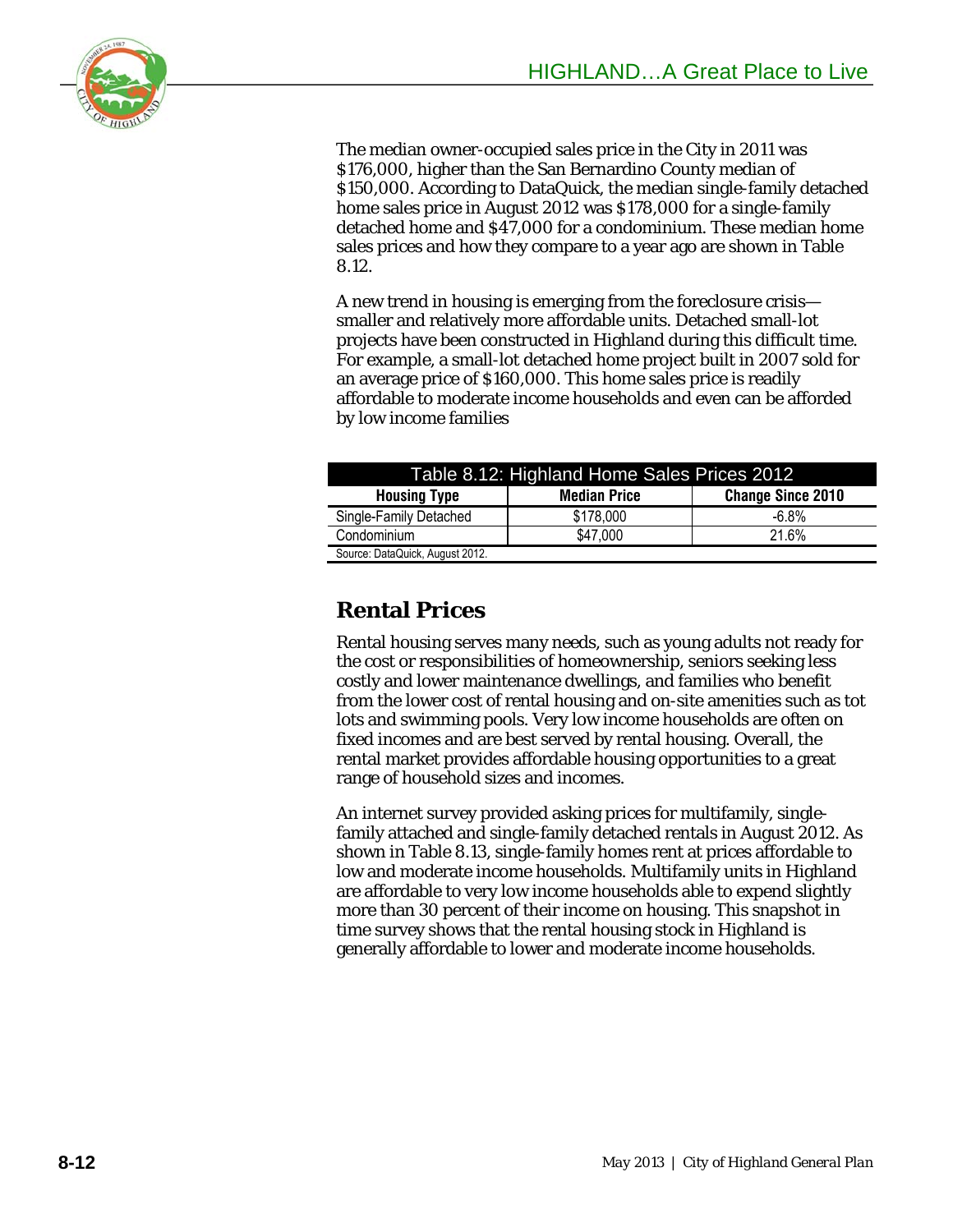| Table 8.13: Highland Asking Rents                 |                    |                                         |                                         |  |  |  |
|---------------------------------------------------|--------------------|-----------------------------------------|-----------------------------------------|--|--|--|
| <b>Unit Size</b>                                  | <b>Multifamily</b> | <b>Single-Family</b><br><b>Attached</b> | <b>Single-Family</b><br><b>Detached</b> |  |  |  |
| 1 Bedroom                                         | \$650              |                                         |                                         |  |  |  |
| 2 Bedroom                                         | \$774              | \$841                                   | \$886                                   |  |  |  |
| 3 Bedroom                                         | \$1,050            | \$1,500                                 | \$1,504                                 |  |  |  |
| 4 Bedroom                                         | --                 | \$1,932                                 | \$1,821                                 |  |  |  |
| 5 Bedroom                                         | --                 |                                         | \$1,899                                 |  |  |  |
| Source: Trulia rental database search, July 2012. |                    |                                         |                                         |  |  |  |

## **Overcrowding**

Lower income households sometimes settle for smaller, less adequate housing. This may result in overcrowding. Overcrowding places a strain on physical facilities and does not provide a satisfying living environment. While some families with low incomes may opt for overcrowding to deduce spending, many lower-income residents often have no choice but to live in overcrowded housing. Overcrowded housing occurs when there are more persons than habitable rooms.

According to the American Community Survey, there are approximately 1,500 overcrowded units in Highland, representing 10.5 percent of all households. In Highland, overcrowding is more prevalent in renter households; 19.7 percent of renter households compared to 6.1 percent of owner households meet the definition of overcrowded. The existing rental housing stock may not meet the unit size and affordability needs of a portion of Highland's lower income households.

## **Overpayment**

An important factor in determining existing housing need is the affordability of housing. One measure of housing affordability is the percentage of a household's gross income needed to meet monthly mortgage payments. According to SCAG and the United States Department of Housing and Urban Development (HUD), housing costs should not exceed 30 percent of a household's gross income.

Households expending more than 30 percent for housing are overpaying, thus limiting their ability to afford other important expenses. This may cause a series of related financial problems, which may result in a deterioration of housing stock because costs associated with maintenance must be sacrificed for more immediate expenses such as food, clothing, health care, and utilities. It may also result in the selection of inappropriately sized units that do not suit the space or amenity needs of the household.

According to the American Community Survey data used in the SCAG RHNA Methodology, 58.6 percent of renter households and 39.5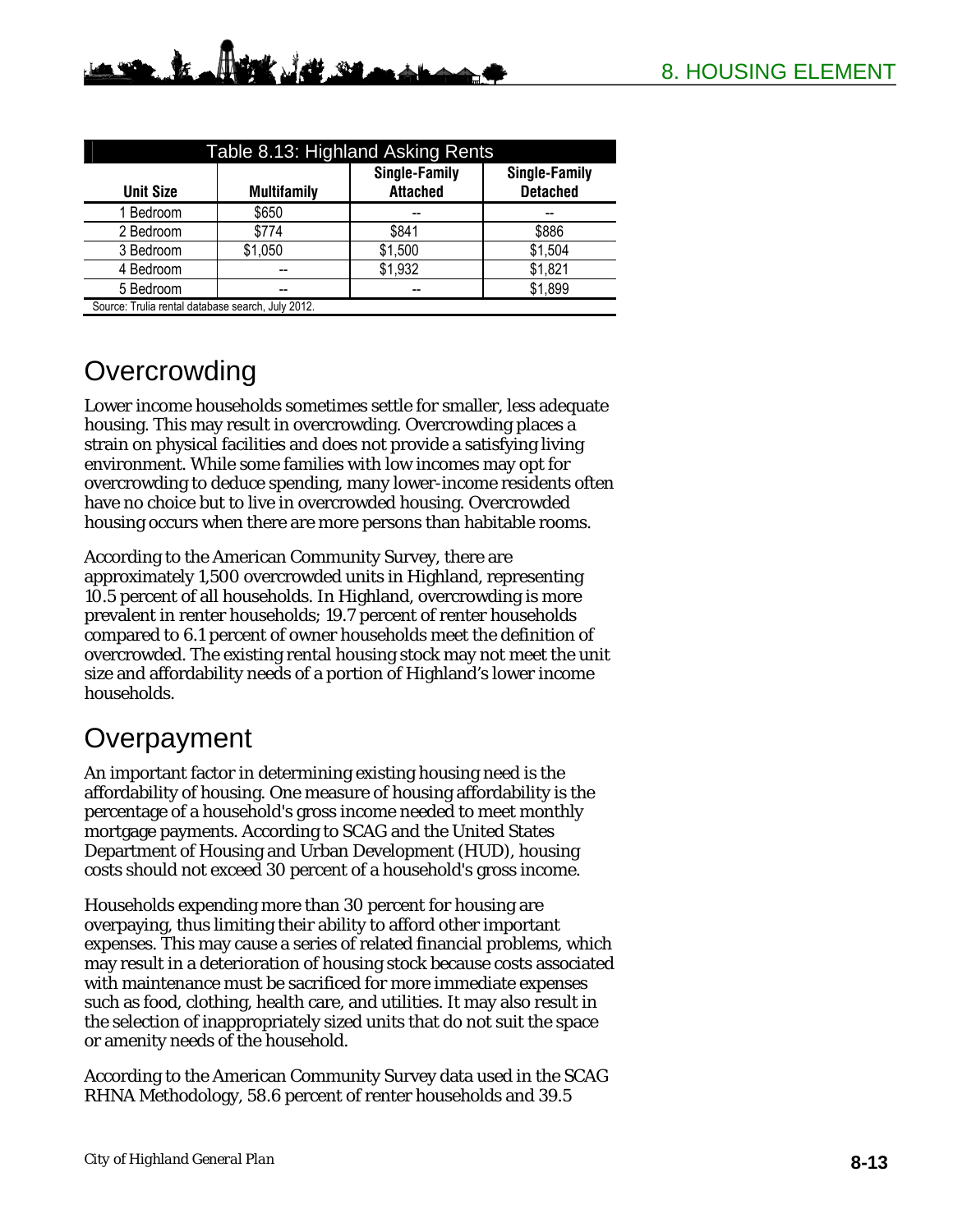

percent of owner households overpay. Of these households, 36.0 percent of renters and 16.8 percent of home owners severely overpay, expending 50 percent or more of their income on housing. Ownership households generally have higher incomes and equity for loans that enable them to expend less of their annual income on housing.

## Special Needs Groups

Individuals and families in certain subpopulations face significant challenges to finding and affording adequate housing. As determined by state housing element law, subpopulations with special circumstances affecting housing include disabled persons, elderly persons, large households, farmworkers, female-headed households, and the homeless.

### **Persons with Disabilities (Including Developmental Disabilities)**

Disabled persons often have special housing needs with regard to accessibility, location, and transportation. Disabled persons often face employment hardships and many may rely on fixed incomes, therefore reducing their ability to afford adequate housing. The breadth and variety of disabilities presents a range of challenges for meeting the needs of disabled persons, including persons with developmental disabilities.

The American Community Survey and 2010 Census did not track disabilities. According to the 2000 Census, approximately 19.6 percent of Highland residents over 5 years of age had a disability. The 2000 Census reports on several categories of disabilities:

- Employment disabilities that restrict a person's ability to work outside the home
- Go-outside-home conditions that restrict a person's ability to go outside the home without assistance
- Mental conditions lasting over 6 months that impair memory or concentration
- Physical disabilities that limits basic activities like walking or reaching
- Self-care disabilities that restrict a person's ability to feed, dress or bath themselves
- Sensory disabilities like blindness, deafness or other severe vision and hearing impairments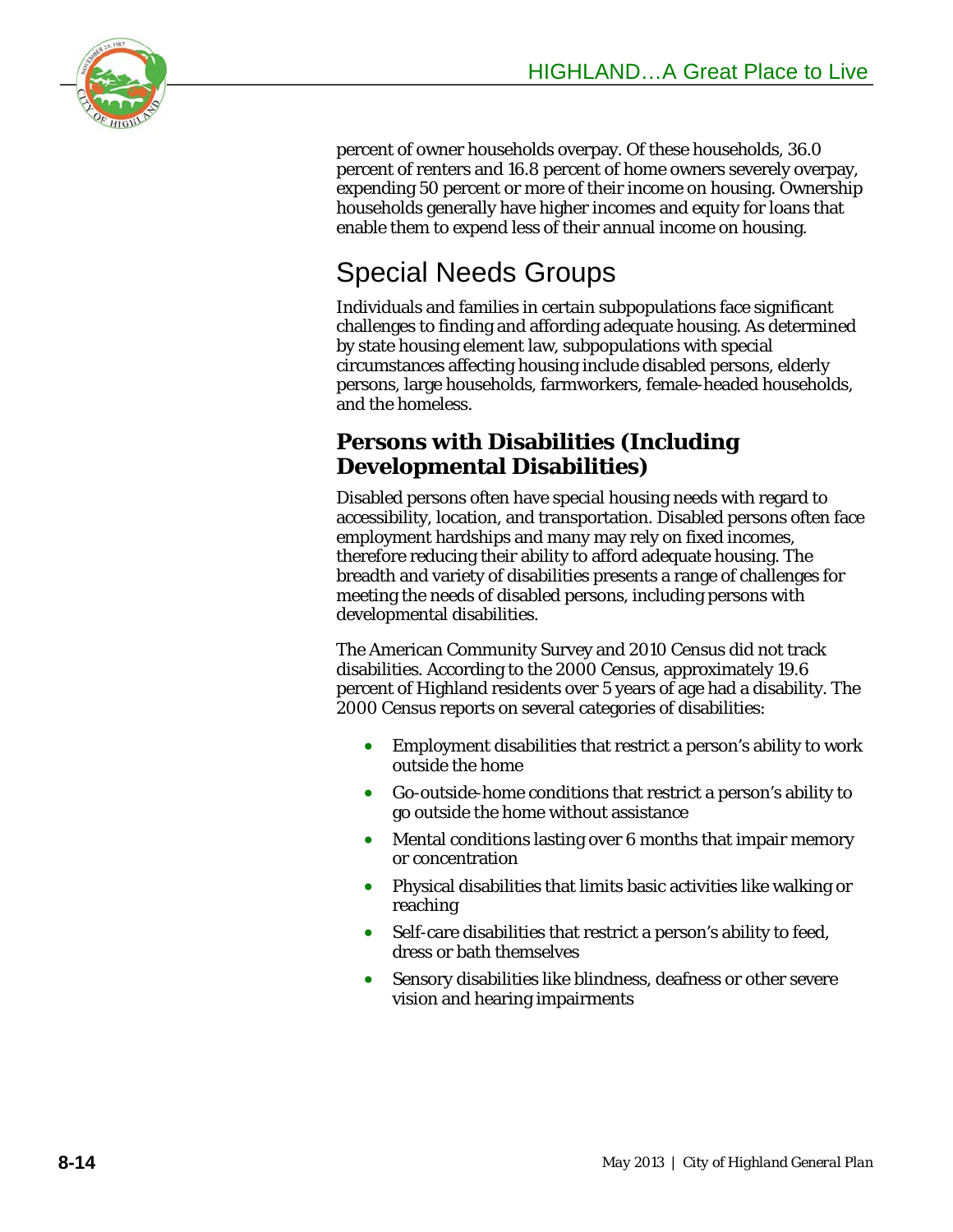

The 2000 Census identified 7,979 individuals in Highland with one or more disabilities. Of those disabled persons, 6,580 are under 65 years of age. Persons with an employment disability represent the largest share of disabled people at 46.2 percent, followed by physical disabilities at 39.2 percent and going outside the home disabilities at 34.9 percent. Persons with mental disabilities comprise 27.8 percent of the community's disabled population. Lastly, sensory and self-care disabilities account for 17.5 and 14.1 percent of disabled residents, respectively. The City of Highland is working with a property owner that intends to provide mental health services housing within an existing apartment complex in the City.

There are also disabilities that are not tracked by the Census. For example, the Census does not record persons or households affected by developmental disabilities, including autism spectrum disorders. Federal law defines developmental disability as a severe, chronic disability that:

- Is attributable to a mental or physical impairment or a combination of mental and physical impairments;
- Is manifested before the individual attains age 22;
- Is likely to continue indefinitely;
- Results in substantial functional limitations to three or more of the following areas of major life activities; self-care, receptive and expressive language, learning, mobility, self-direction, capacity for independent living, and economic self-sufficiency; and
- Reflects the individual's need for a combination and sequence of special, interdisciplinary, or generic services, supports, or other assistance that is of lifelong or extended duration and is individually planned and coordinated, except that such term, when applied to infants and young children means individuals from birth to age 5, inclusive, who has substantial developmental delay or specific congenial or acquired conditions with a high probability of resulting in developmental disabilities if services are not provided.

The U.S. Administration of Developmental Disabilities estimates that 1.5 percent of a community's population may have a developmental disability. The City's population estimate for 2012 is 53,733, indicating that there could be approximately 800 persons with developmental disabilities in Highland.

Some residents with developmental disabilities may live comfortably without special accommodations, but others require a supervised living situation such as group housing or an assisted living facility. Highland residents with developmental disabilities can seek assistance from the Autism Society Inland Empire in Corona or at the Inland Regional Center in San Bernardino, the largest regional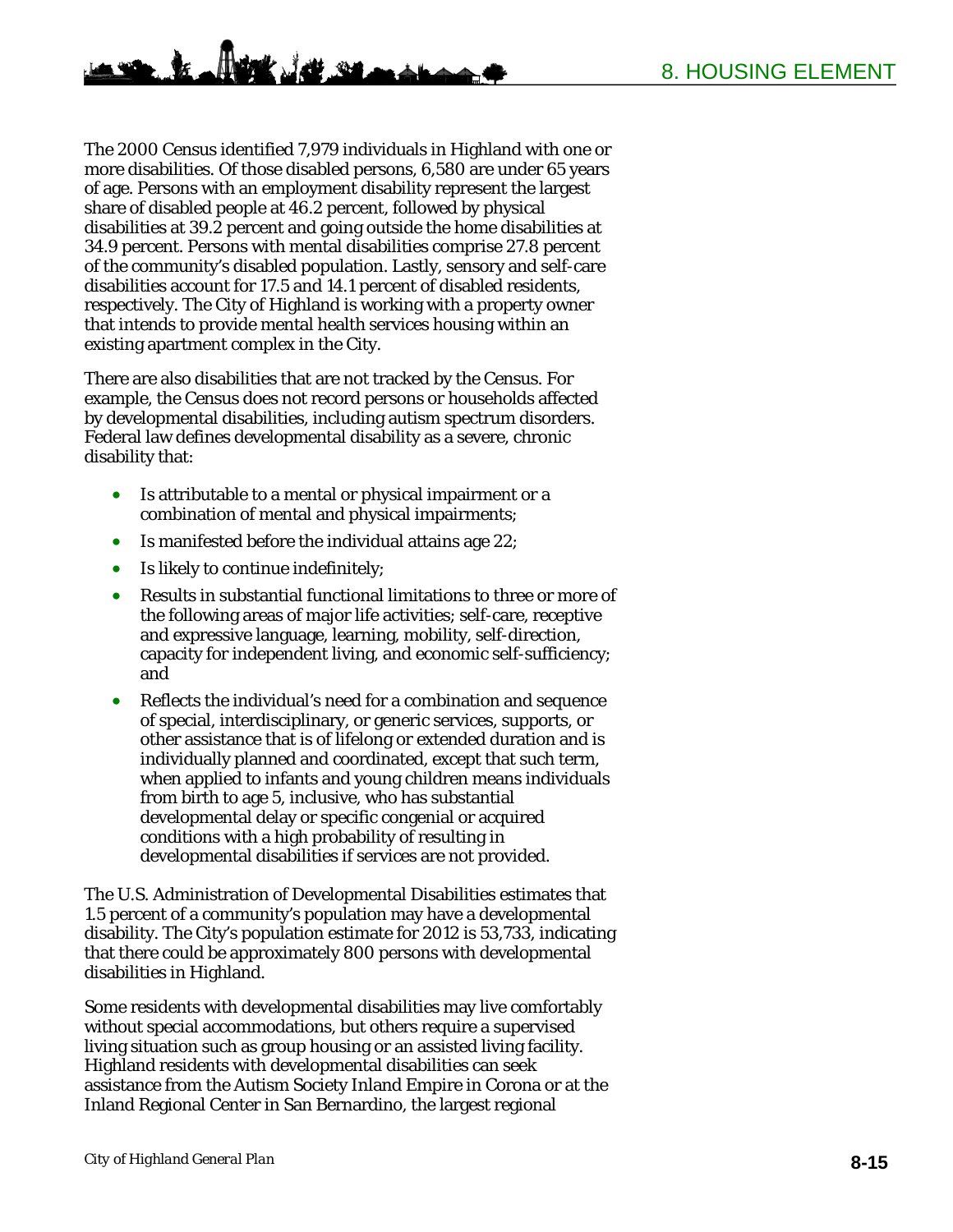

developmental disability support center in the State of California. Some people with disabilities may require modifications that allow freedom of movement to/from and within a housing unit. California Code of Regulations Title 24 sets forth accessibility and adaptability requirements for public buildings. There are also state and federal minimum standards for multifamily housing. However, as these standards are not mandatory for single-family homes, so in-home accessibility can be an issue for people with disabilities. The City of Highland permits encroachments into setbacks for any accessory structure (such as a wheelchair ramp) and is in the process of adopting a reasonable accommodation ordinance (expected in early 2013). A reasonable accommodation ordinance establishes a clear process for approving adjustments to development standards to address a special need for a disabled person.

### **Elderly Persons**

Elderly persons often seek housing based on affordability, proximity to services, proximity to public transportation, and accessibility. Senior households may reside on fixed incomes, resulting in limited housing opportunities and sensitivity to market increases in housing costs. According to the SCAG RHNA methodology, of the City of Highland's renter households, 392 are age 65 and above (8 percent of all renters). An estimated 1,335 senior households owned their homes (14 percent of all owners).

Disabilities also create special housing needs for the elderly. Limited mobility or sensory abilities make accessible, barrier-free housing and proximity to public transportation a priority for some senior households. According to the 2000 Census, 24 percent of all Highland residents aged 65 years and over suffer from one type of disability, while 23 percent suffer from two or more disabilities. Physical and self-care disabilities are particularly prevalent, making senior care housing an important need. Moreover, elderly residents seeking to remain independent benefit from programs that help them rehabilitate and improve their home. The City's Neighborhood Repair Grant program provides up to \$25,000 for home improvement projects, including accessibility improvements.

The City of Highland is developing a reasonable accommodation ordinance to provide disabled seniors a clear process for removing impediments to fully accessible housing.

Jeffrey Court provides 60 very low income and 124 low income apartments to seniors. For seniors requiring assisted care, the City has three residential care facilities for the elderly serving 17 residents and 13 adult residential care facilities with the capacity to serve 71 residents. The Highland Senior Center and Highland District Council on Aging, Inc. provides seniors with social events, planned trips, enrichment classes, transportation assistance, and a visitors and phone pal program for homebound seniors.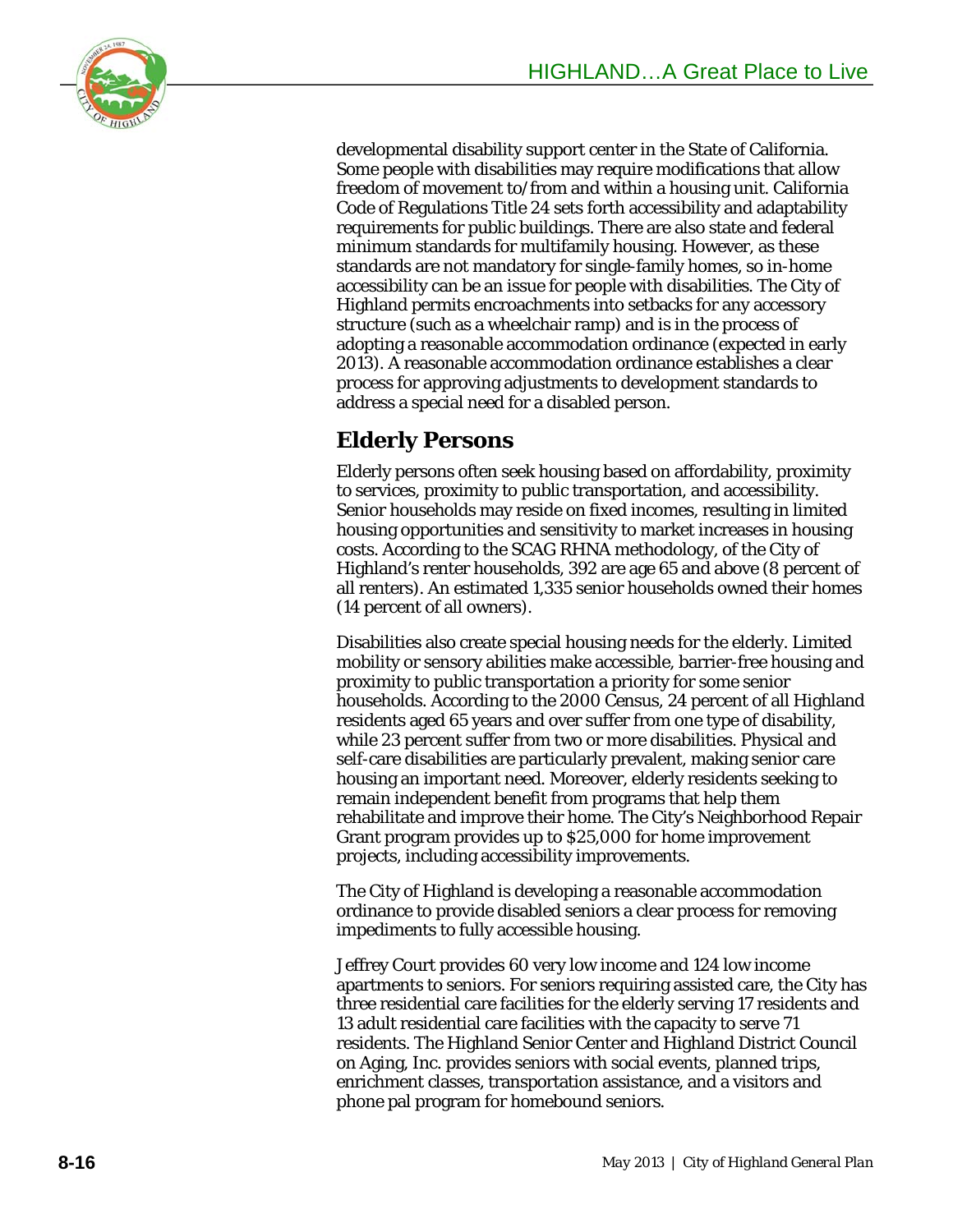

### **Large and Single-Parent Families**

Increasing living costs have placed an additional hardship on lower and moderate income large families, defined as five or more members. Large families are considered a special needs group due to the limited supply of housing adequately sized to accommodate a large family without overcrowding. Single-parent households face additional challenges. Single-parent households have lower incomes than twoparent households, yet must afford housing and childcare on one income. Based on income statistics, female-headed households and female single-parents are considered to have a special housing need due to relatively low incomes.

According to the SCAG RHNA methodology, in 2011 3,770 large families resided in Highland, representing 24.0 percent of all households. Of these large families, 1,346 were renters and 2,094 were owners. According to the SCAG RHNA methodology, of Highland's female-headed households, 1,491 were renters and 1,045 were owners.

In 2012, the number of single-parent households with children under the age of 18 was 2,521, representing 16 percent of the City's households. There were 1,667 female-headed households with children under the age of 18, representing 20.1 percent of the City's households. Single-parent household incomes tend to be lower than their two-parent counterparts, potentially because the parent may have to take part time employment due to child care needs.

Single-family detached rentals and multifamily housing with childoriented amenities, such as playgrounds and onsite childcare, would help meet the housing needs of Highland's large family and singleparent households. Affordable attached housing, such as condominiums, can also help meet the needs of female-headed and single-parent households in Highland.

#### **Farm Workers**

The economy in Highland was once driven by the citrus industry. As orchards turned into neighborhoods the number of farm workers employed in Highland decreased. According to the Bureau of Labor Statistics, in 2010 approximately 157 Highland residents reported employment in agricultural, forestry, fishing, or hunting industries in other cities. Only one person reported having agricultural or related employment located in Highland. Farm workers have special housing needs because they generally move based on seasons, earn lower incomes, and are known to double up in order to afford housing. In agriculture-dependent areas, affordable seasonal or permanent housing is an important component of the special needs housing stock. Housing targeted specifically to farm workers is unnecessary in Highland.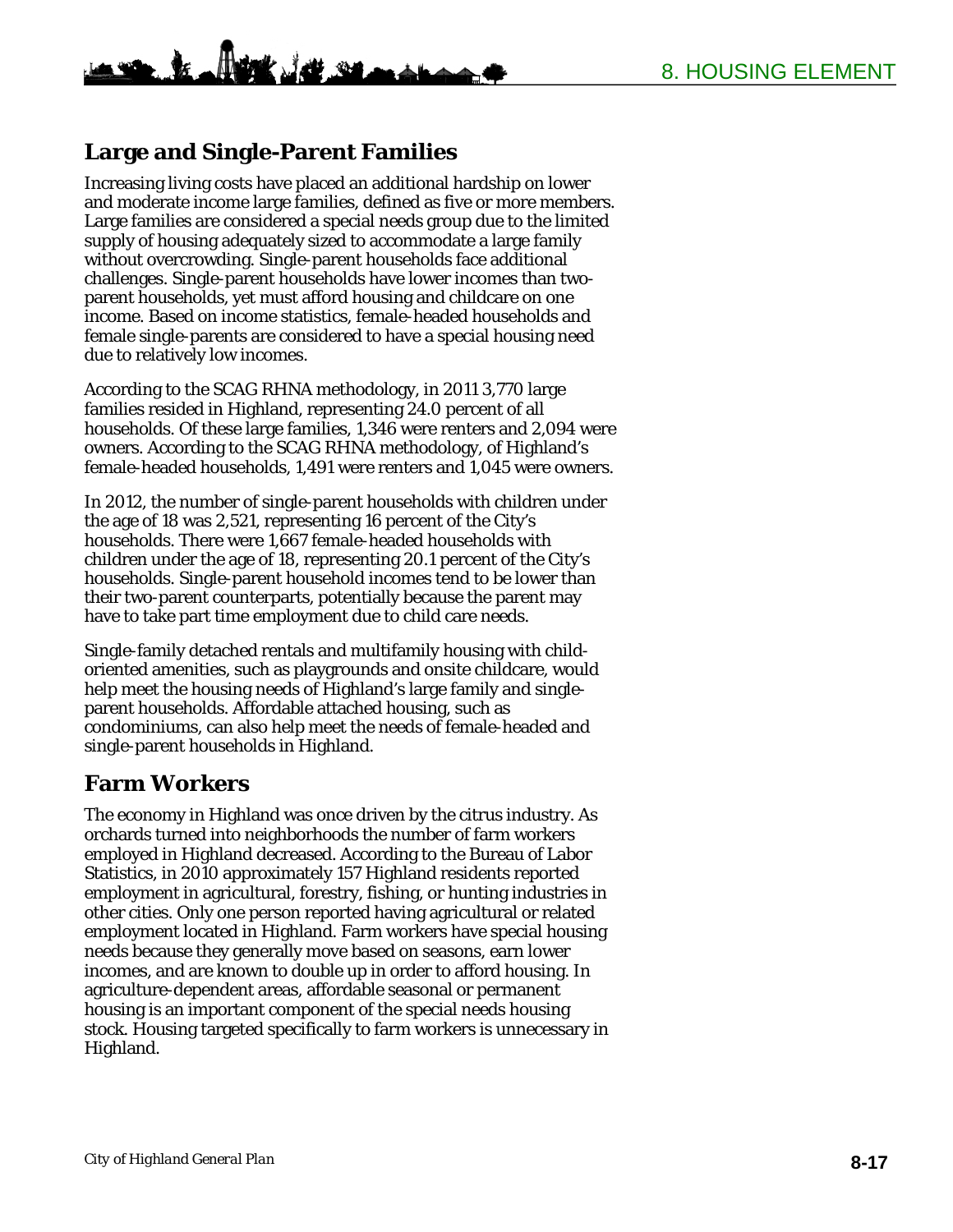

### **Extremely Low Income Households**

Extremely low income (ELI) households earn annual incomes that are 30 percent or less of the area median income. Based on state income limits for 2012, a four-person, ELI household earns no more than \$20,100 and can afford \$502 per month for rent (expending 30 percent of annual income on housing). These households are generally living paycheck-to-paycheck and could be at risk of homelessness in the event of unemployment or a large expense such as medical treatment.

Households with extremely low incomes often experience severe overpayment and overcrowding. The relatively affordable rental housing stock in Highland provides ELI households with more options than they would have elsewhere, but they typically spend more than 30 percent of their income on housing.

Utilizing American Community Survey data, the Southern California Association of Governments estimates that there are 1,857 ELI households in Highland (13.8 percent of all households). Small extremely low income households can often be accommodated through second units and single room occupancy units, however, large ELI households may face greater difficulty in finding affordable housing. Subsidized housing appropriate for extremely low income families can be provided in many forms including affordable rental multifamily units, townhomes, or condominiums.

The City's Residential High Density Special land use permits housing between 20 and 30 units per acre; densities that could potentially accommodate housing for lower income households. Higher density multifamily projects may serve as a future resource for the City's extremely low income population. The Housing Plan puts forth a policy to contact non-profits that serve ELI households to explore potential opportunities in the City of Highland.

#### **Homeless Persons**

The homeless are the community's most vulnerable residents. The homeless often face chemical dependency, mental health problems, domestic violence, and other life-threatening conditions. Individuals and families experience homelessness for a variety of reasons, and therefore a homeless population may have a variety of needs. A homeless person may need medical care, childcare assistance, credit counseling, substance abuse treatment, job training, and/or English language education, among other services.

The Community Action Partnership of San Bernardino County conducted a countywide housing needs assessment and provided the results for each city in 2007. More recent studies were only reported at the countywide level so data specific to the City of Highland was not available. The data collected in February 2007 includes a point-intime homeless persons count and an evaluation of the homeless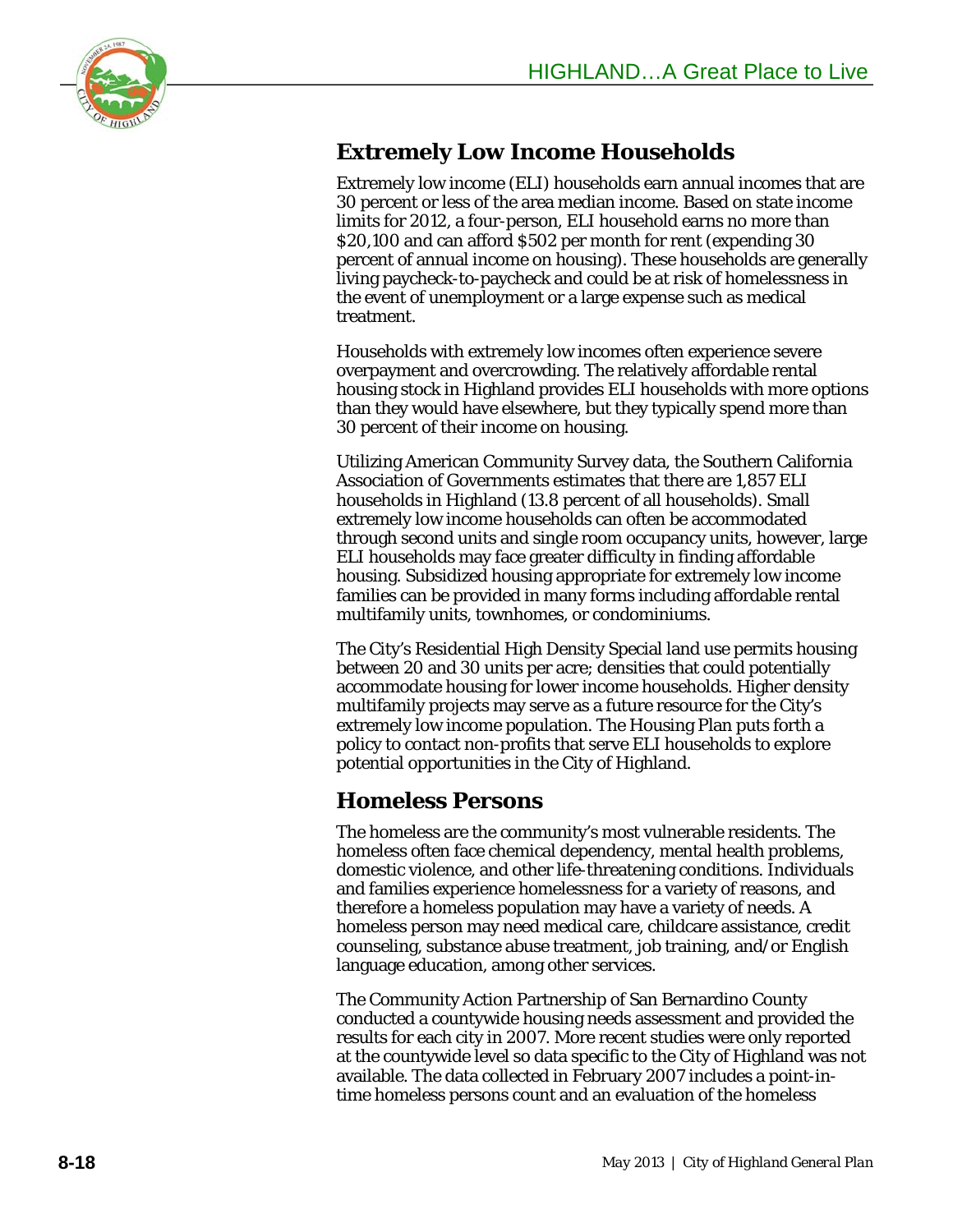population and their needs through homeless peer interviews. Homeless service providers, formerly homeless persons, and some currently homeless persons were trained to collect the data.

The point-in-time survey reported 95 unsheltered homeless individuals, a sheltered 4-person family, and 13 persons living in cars, RVs, or encampments for a total of 112 homeless persons in Highland. This represents approximately 1.5 percent of the county's homeless population. The City's extremely low income families and individuals are potentially at risk of homelessness.

There are a variety of emergency and transitional housing service providers in the Highland area to address a range of needs (see Table 8.14). Facilities in Highland provide air-conditioned rest areas in dangerously hot weather, emergency food provisions, employment assistance, marriage counseling, psychiatric evaluation and counseling, and transitional housing with supportive services. The Frazee Community Center operates the Palm House in Highland, a transitional housing facility offering a range of life-improvement services including substance abuse treatment for women and women with children. This facility has the capacity to serve 20 homeless women and children. Other nearby communities offer additional resources for the homeless.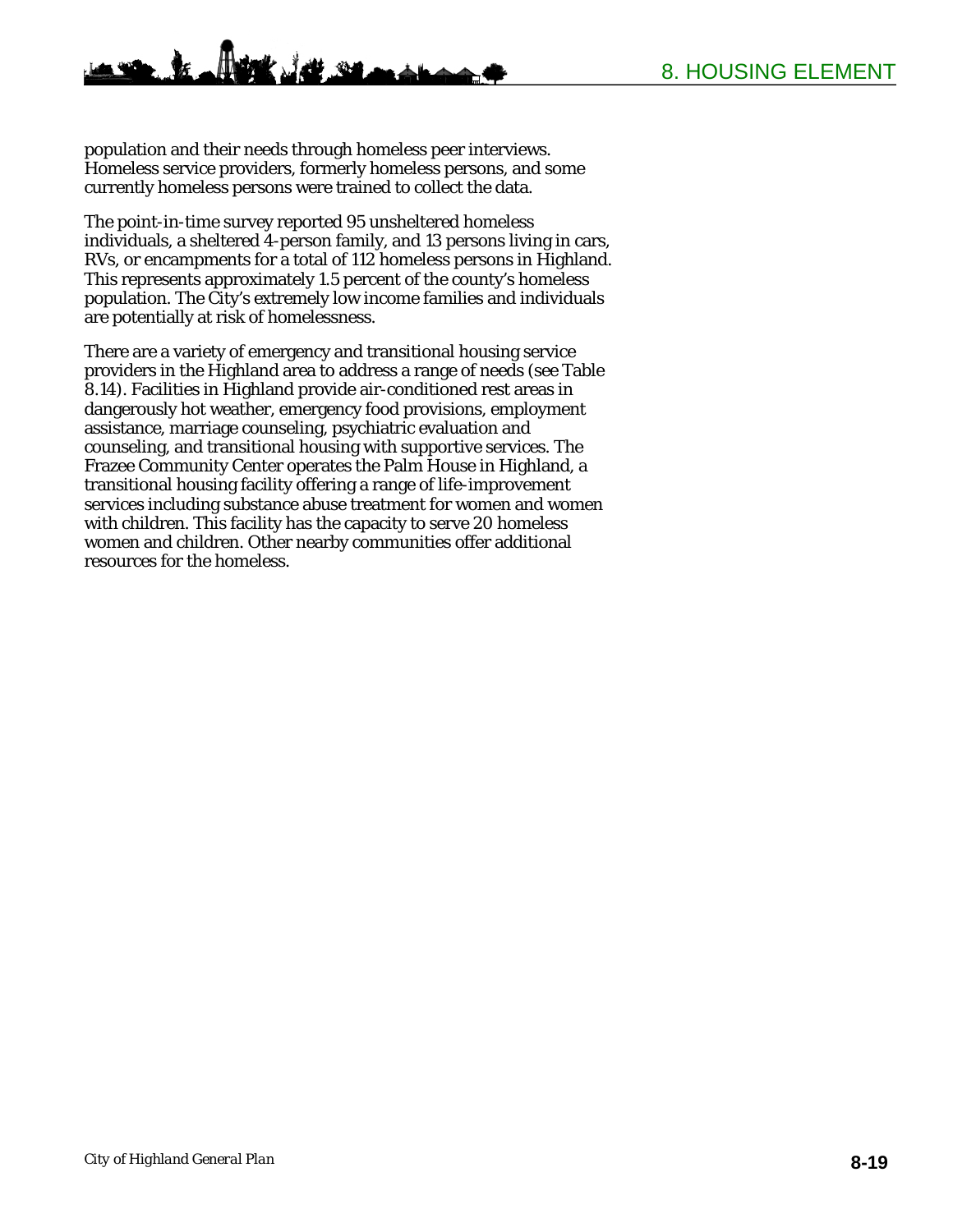

|                                                                                                |                                    | Table 8.14: Local Resources for Homeless and At-Risk of Homeless Persons                              |                                    |  |
|------------------------------------------------------------------------------------------------|------------------------------------|-------------------------------------------------------------------------------------------------------|------------------------------------|--|
| Name                                                                                           | <b>Location</b><br><b>Services</b> |                                                                                                       | <b>Target</b><br><b>Population</b> |  |
| Cedar House                                                                                    | Bloomington                        | Substance abuse rehabilitation (131 beds)                                                             | Individuals                        |  |
| <b>Bethel Christian Fellowship</b>                                                             | Fontana                            | Emergency food, clothing, counseling, and referrals                                                   | All                                |  |
| <b>Employment Development</b><br>Department                                                    | Fontana                            | Job training and employment assistance                                                                | All                                |  |
| Peace in the Valley Rehab Center                                                               | Fontana                            | Substance abuse rehabilitation (6 beds)                                                               | Individuals                        |  |
| Set Free                                                                                       | Fontana                            | Emergency food and clothing, residential care for<br>substance abusers undergoing rehabilitation      | All                                |  |
| <b>Transitional Assistance Department</b>                                                      | Fontana                            | Motel vouchers, permanent housing, and utility deposits                                               | All                                |  |
| Frazee Palm House                                                                              | Highland                           | Transitional housing with substance abuse treatment<br>(approximately 20 beds)                        | Women (w/ or<br>w/o children)      |  |
| Patton State Hospital Senior Center                                                            | Highland                           | Air conditioned facilities during dangerously hot<br>weather                                          | All                                |  |
| Saint Adelaide Catholic Church                                                                 | Highland                           | Emergency food, employment and marriage counseling                                                    | All                                |  |
| Vista Guidance Centers of<br>Highland                                                          | Highland                           | Psychiatric evaluation and counseling and referral<br>services                                        | All                                |  |
| <b>Inland Temporary Homes</b>                                                                  | Loma Linda                         | Transitional housing and case management                                                              | Families                           |  |
| Jerry L. Pratts Memorial Veterans<br><b>Affairs Medical Center</b>                             | Loma Linda                         | Clothing, substance abuse treatment, job training,<br>transportation, and case management             | Veterans                           |  |
| Saint Joseph the Worker                                                                        | Loma Linda                         | Food on Saturday mornings                                                                             | All                                |  |
| Abundant Living Outreach Center                                                                | Rancho Cucamonga                   | Food, clothing, and hygiene products                                                                  | All                                |  |
| <b>Family Services Association</b>                                                             | <b>Redlands</b>                    | Motel vouchers, emergency food, clothing, counseling,<br>and case management                          | All                                |  |
| Family Services Association Home<br>Again Project                                              | Redlands                           | Self-sufficiency training, child care, food, and<br>counseling                                        | All                                |  |
| First Assembly of God                                                                          | Redlands                           | Emergency food                                                                                        | All                                |  |
| Salvation Army                                                                                 | Redlands                           | Emergency food, counseling, and utility assistance                                                    | All                                |  |
| Help Unlimited Outreach, Inc.                                                                  | Rialto                             | Staff training and outreach                                                                           | All                                |  |
| House of Mercy                                                                                 | Rialto                             | Miscellaneous assistance                                                                              | Pregnant<br>women                  |  |
| <b>Bienstar Human services</b>                                                                 | San Bernardino                     | Substance abuse treatment, counseling, and case<br>management                                         | All                                |  |
| <b>Catholic Charities</b>                                                                      | San Bernardino                     | Motel vouchers, emergency food, and utility assistance                                                | All                                |  |
| Central City Lutheran Mission                                                                  | San Bernardino                     | Cold weather shelter and food (November to April)                                                     | Men                                |  |
| Central City Lutheran Mission                                                                  | San Bernardino                     | Transitional and emergency housing, motel vouchers,<br>food, clothing, counseling, and youth programs | Men with<br><b>HIV/AIDS</b>        |  |
| Children's Fund                                                                                | San Bernardino                     | Education First school, clothing, and furniture                                                       | Youth                              |  |
| Community Action Partnership of<br>San Bernardino County Energy<br><b>Conservation Program</b> | San Bernardino                     | No-cost home weatherization services and utility<br>assistance                                        | All                                |  |
| Community Action Partnership of<br>San Bernardino County Family<br>Development Program         | San Bernardino                     | Motel vouchers, rental assistance, food, miscellaneous<br>family self-sufficiency supportive services | Families                           |  |
| <b>Cornerstone Compassion Center</b>                                                           | San Bernardino                     | Emergency food and clothing                                                                           | All                                |  |
| Department of Behavioral Health<br>Homeless Program                                            | San Bernardino                     | Supportive permanent housing and counseling services                                                  | Mentally ill<br>persons            |  |
| Faith, Inc.                                                                                    | San Bernardino                     | Sober living program (6 beds for women, 6 for men)                                                    | Individuals                        |  |
| Foothill Family Shelter                                                                        | San Bernardino                     | Transitional housing (8 units) and case management                                                    | Families                           |  |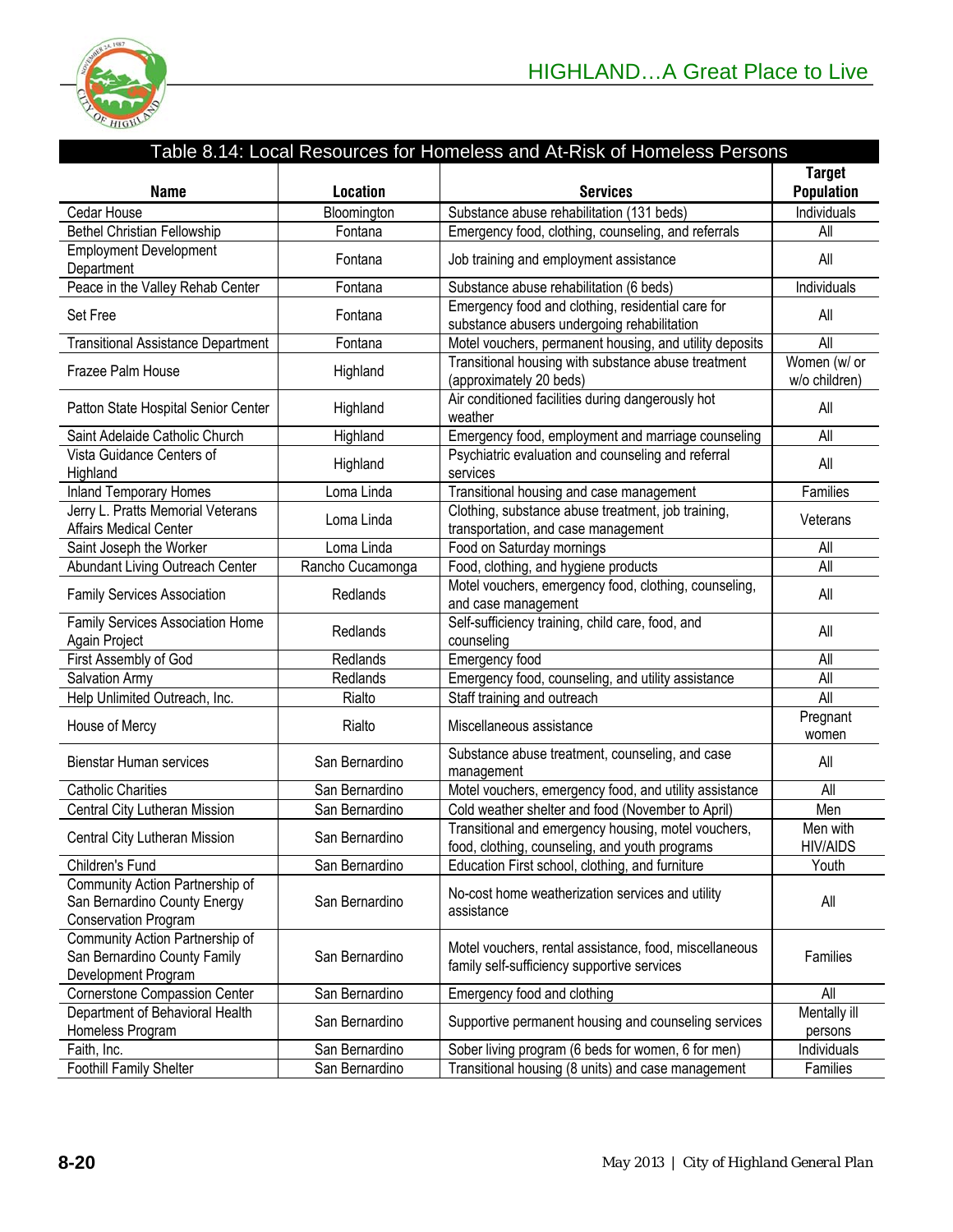| 1000 to 1000 100 2000 to 1000 |  |  |  |  |
|-------------------------------|--|--|--|--|
|-------------------------------|--|--|--|--|

| Table 8.14: Local Resources for Homeless and At-Risk of Homeless Persons    |                 |                                                                                                                                       |                                    |  |  |  |
|-----------------------------------------------------------------------------|-----------------|---------------------------------------------------------------------------------------------------------------------------------------|------------------------------------|--|--|--|
| <b>Name</b>                                                                 | <b>Location</b> | <b>Services</b>                                                                                                                       | <b>Target</b><br><b>Population</b> |  |  |  |
| Frazee Community Center                                                     | San Bernardino  | Emergency and transitional shelter with supportive<br>services                                                                        | All                                |  |  |  |
| Hase and Associates Systems, Inc.                                           | San Bernardino  | Prevention education, Hispanic outreach program,<br>outpatient substance abuse treatment, employment<br>assistance, and DUI program   | All                                |  |  |  |
| Hernandez Community Center                                                  | San Bernardino  | Food distribution and youth activities                                                                                                | All                                |  |  |  |
| Inland AIDS Project                                                         | San Bernardino  | Emergency, transitional, and permanent housing,<br>emergency rent and utility assistance, and residential<br>care for chronically ill | Persons with<br><b>HIV/AIDS</b>    |  |  |  |
| Inland Behavioral and Health<br>Services                                    | San Bernardino  | Case management and various emergency services                                                                                        | All                                |  |  |  |
| Knotts Family Agency                                                        | San Bernardino  | <b>Transitional housing</b>                                                                                                           | Youth                              |  |  |  |
| Mary's Mercy Center                                                         | San Bernardino  | Emergency food, clothing, and showers                                                                                                 | All                                |  |  |  |
| New House Women with Children                                               | San Bernardino  | Substance abuse rehabilitation                                                                                                        | Women with<br>Children             |  |  |  |
| New House, Inc.                                                             | San Bernardino  | Substance abuse rehabilitation (39 beds)                                                                                              | Individuals                        |  |  |  |
| <b>Operation Grace</b>                                                      | San Bernardino  | Emergency and transitional shelter                                                                                                    | Female<br>individuals              |  |  |  |
| Our Lady of Fatima                                                          | San Bernardino  | Emergency food                                                                                                                        | All                                |  |  |  |
| Our Lady of Hope                                                            | San Bernardino  | Emergency food and clothing                                                                                                           | All                                |  |  |  |
| Priscilla's Helping Hand                                                    | San Bernardino  | Case management and housing, education, and<br>employment assistance                                                                  | Emancipated<br>foster youths       |  |  |  |
| Rolling Start, Inc.                                                         | San Bernardino  | Advocacy, housing and personal assistance referrals,<br>and independent living skills training                                        | Disabled<br>persons                |  |  |  |
| Salvation Army                                                              | San Bernardino  | Emergency shelter (70 beds)                                                                                                           | All                                |  |  |  |
| Salvation Army ARC                                                          | San Bernardino  | Alcohol abuse treatment program (65 beds)                                                                                             | Individual<br>males                |  |  |  |
| San Bernardino City Mission                                                 | San Bernardino  | Emergency food and clothing                                                                                                           | All                                |  |  |  |
| San Bernardino County<br>Department of Veterans Affairs                     | San Bernardino  | Assistance with benefits and pension claims                                                                                           | Veterans and<br>dependents         |  |  |  |
| San Bernardino Sexual Assault<br>Services                                   | San Bernardino  | Counseling, hospital, and court accompaniment                                                                                         | Victims of<br>sexual assault       |  |  |  |
| Set Free Christian Fellowship                                               | San Bernardino  | Substance abuse transitional living (35 beds)                                                                                         | Individuals                        |  |  |  |
| Taft T. Newman, Inc.                                                        | San Bernardino  | Substance abuse rehabilitation and case management                                                                                    | All                                |  |  |  |
| Veterans Alcoholic Rehab Program<br>(VARP) Harris House                     | San Bernardino  | Substance abuse rehabilitation                                                                                                        | Veterans                           |  |  |  |
| VARP Gibson House for Women                                                 | San Bernardino  | Substance abuse rehabilitation                                                                                                        | Female<br>veterans                 |  |  |  |
| Veronica's Home of Mercy                                                    | San Bernardino  | Christian transitional housing (14 beds)                                                                                              | Women                              |  |  |  |
| Veterans Alcoholic Rehabilitation<br>Program (VARP) Gibson House for<br>Men | San Bernardino  | Substance abuse rehabilitation                                                                                                        | Male veterans                      |  |  |  |
| Veterans Counseling Center                                                  | San Bernardino  | Individual and group counseling                                                                                                       | Veterans                           |  |  |  |
| Victory Outreach                                                            | San Bernardino  | Substance abuse rehabilitation (10 beds)                                                                                              | All                                |  |  |  |
| Vista Guidance Center                                                       | San Bernardino  | Drop-in center with clothing and laundry facilities                                                                                   | All                                |  |  |  |
| <b>Westside Community Center</b>                                            | San Bernardino  | Motel vouchers, food, clothing, and rent/utility<br>assistance                                                                        | All                                |  |  |  |
| Source: Community Action Partnership of San Bernardino County 2012.         |                 |                                                                                                                                       |                                    |  |  |  |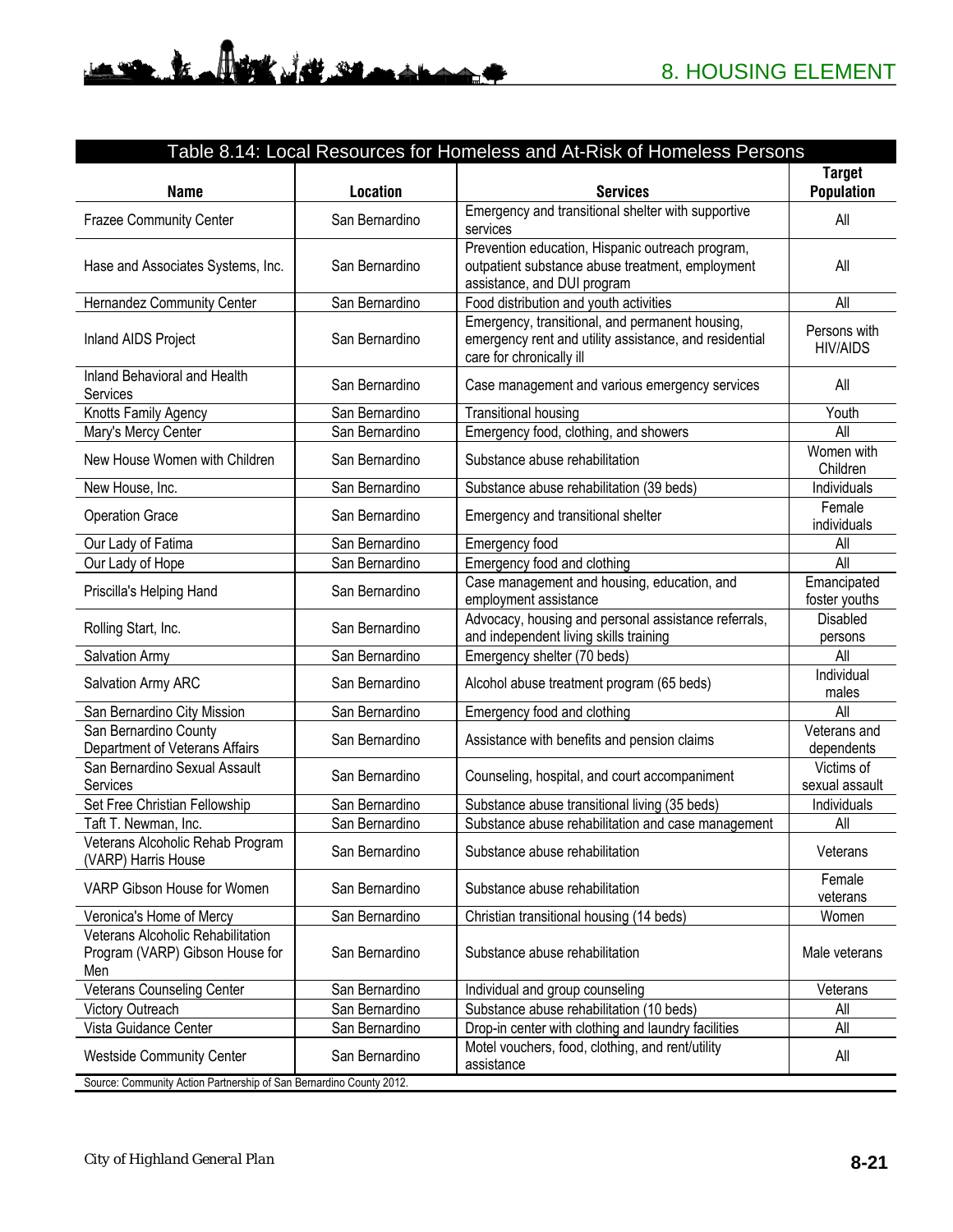

# FUTURE HOUSING NEEDS

## Regional Housing Needs Assessment

Under state guidelines, SCAG is required to identify regional housing needs by income category. This housing need provides the basis for distributing fair-share housing allocations among jurisdictions in order to accommodate population and employment growth from June 30, 2014, to January 1, 2021.

The City of Highland's share of the region's housing need for the 2014—2021 planning period is 1,500 units divided into income categories: 349 very low, 246 low, 280 moderate, and 625 above moderate income units. Accordingly, 39.7 percent are collectively allocated to the very low and low income households (referred to as lower income households), 18.7 percent to moderate income, and 41.7 percent to above moderate income households.

The City assumes that one-half of its very low income RHNA is equivalent to the number of projected extremely low income households. With a Regional Housing Needs Assessment (RHNA) of 349 very low income households, an estimated 174 are projected to be extremely low income (earning up to 30 percent of the area median income).

In the 2006–2014 Housing Element the City committed to rezoning selected sites to accommodating the lower income RHNA. The City of Highland successfully implemented the rezoning program and therefore does not have to carry any unmet RHNA over from the previous cycle. The RHNA for the 2014–2021 planning period is listed in Table 8.15.

| Table 8.15: Highland 2014–2021 RHNA     |              |                |  |  |  |  |
|-----------------------------------------|--------------|----------------|--|--|--|--|
| <b>Income Category</b>                  | <b>Units</b> | <b>Percent</b> |  |  |  |  |
| Very Low (0-50% of median) <sup>1</sup> | 349          | 23.3%          |  |  |  |  |
| Low (51-80% of median)                  | 246          | 16.4%          |  |  |  |  |
| Moderate (81-120% of median)            | 280          | 18.7%          |  |  |  |  |
| Above Moderate (120% above median)      | 625          | 41.7%          |  |  |  |  |
| Total                                   | 1,500        | 100%           |  |  |  |  |

Source: Southern California Association of Governments, 2012.

1: Half of the very low income RHNA, 174, is assumed to represent extremely low income households (0–30% of median).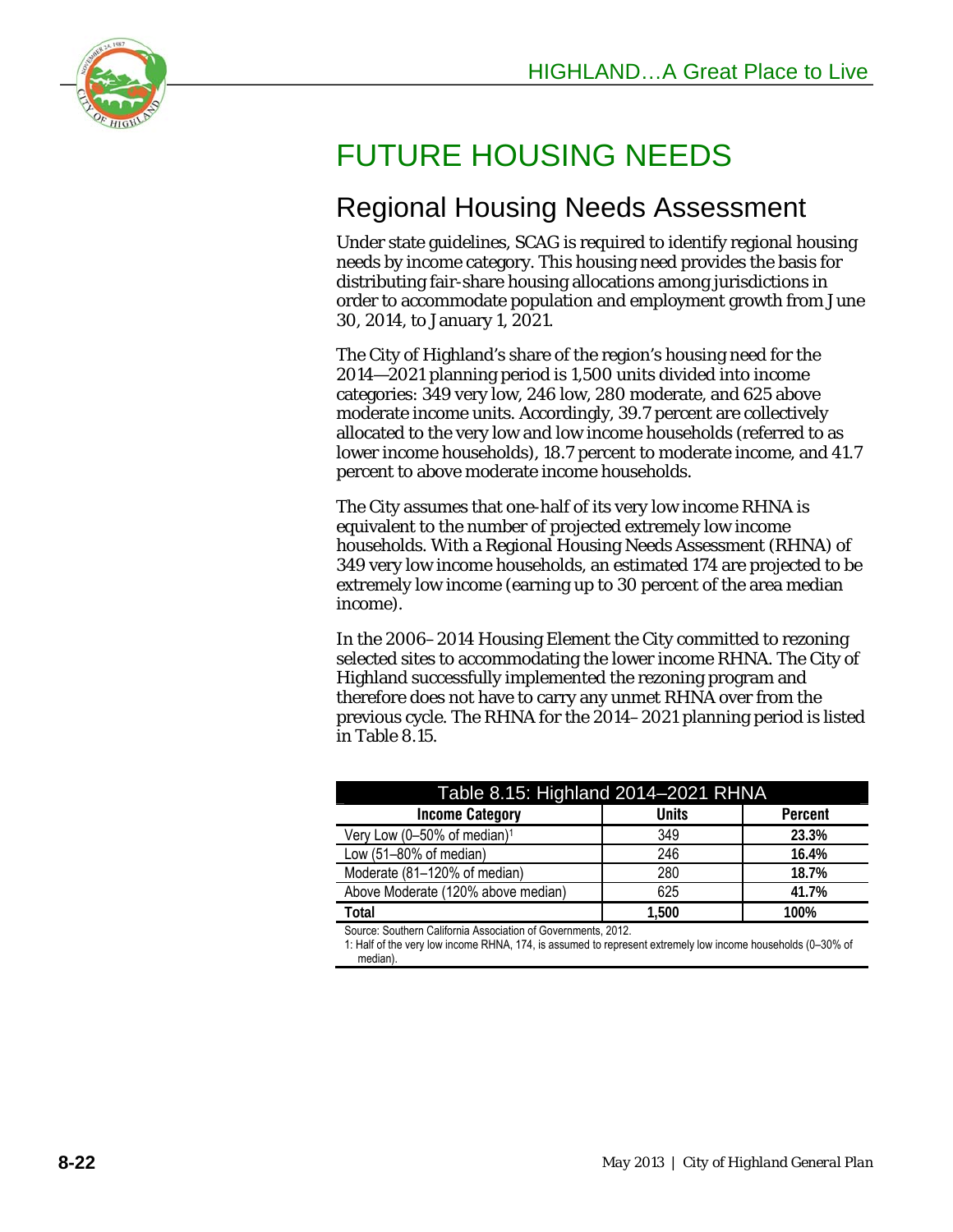## Preservation of At-Risk Affordable Housing Units

At-risk affordable projects are those that could convert to market rents within 10 years from the planning period. Affordable units may convert to market rate prices due to prepayment of HUD mortgages, opt-outs, and expiration of Section 8 contracts, and expiration dates established by other funding sources.

City records identified that one project is at risk of converting to market rate during the planning period. According to the County of San Bernardino Department of Community Development and Housing, the assisted units at Raintree Apartments are the only housing units in Highland restricted through County tax-exempt bond financing. Raintree Apartments currently provides 61 units affordable to low income households and 31units affordable to moderate income households. All of the units have one or two bedrooms. The affordability covenant was scheduled to expire June 15, 2015. Amendments to the loan agreement extended the affordability covenant to August 2020.

Upon affordability expiration, the City may pursue subsidizing the units, purchasing Raintree Apartments and placing a long-term affordability covenant on the units, or constructing replacement units. If the property owner does not extend the affordability covenant, the City will reach out to numerous qualified entities determined by HCD as having the ability to purchase and manage the property for continuous affordable housing.

The County of San Bernardino currently owns and operates 12 public housing units in Highland. There is no expiration date for the affordability of these units. The County Housing Authority also issues approximately 405 Housing Choice Vouchers in Highland. Program participants my use their vouchers throughout San Bernardino County. There are no Section 8 restricted buildings in Highland. Table 8.16 provides an inventory of the City's restricted affordable housing.

| Table 8.16: Restricted Affordable Units in Highland |                    |     |                 |                        |  |  |  |
|-----------------------------------------------------|--------------------|-----|-----------------|------------------------|--|--|--|
| <b>Unique Identifier</b>                            | <b>Very Low</b>    | Low | <b>Moderate</b> | <b>Expiration Date</b> |  |  |  |
| <b>Senior Housing</b>                               |                    |     |                 |                        |  |  |  |
| Jeffrey Court                                       | 60                 | 124 |                 | March 2053             |  |  |  |
| <b>Family Housing</b>                               |                    |     |                 |                        |  |  |  |
| Habitat for Humanity                                |                    |     |                 | <b>July 2032</b>       |  |  |  |
| Raintree Apartments                                 |                    | 61  | 31              | <b>June 2020</b>       |  |  |  |
| E. 9th Street Apartments                            | 12                 |     |                 | N/A                    |  |  |  |
|                                                     | .<br>$\sim$ $\sim$ |     |                 |                        |  |  |  |

Source: City of Highland Planning Division, 2012.

1: The E. 9<sup>th</sup> Street Apartments are owned and operated by the County Housing Authority. The County Housing Authority reports that there is no affordability expiration date.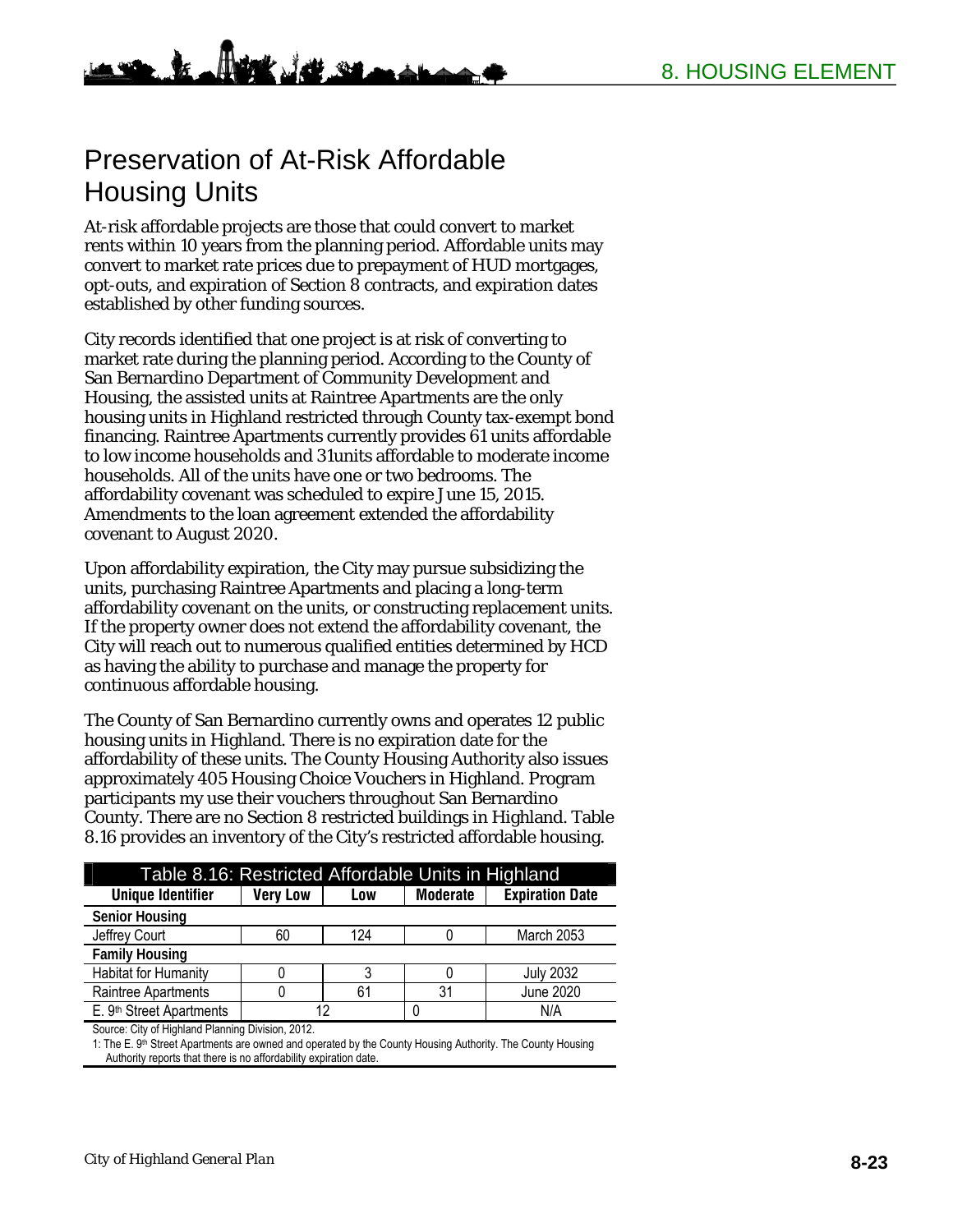

### **Preservation Costs**

The financial cost of replacing rent subsidies depends on the rent for the apartment and the income level of the tenant. Raintree Apartments includes 61 units affordable to low income households and 53 affordable to moderate income households. The maximum affordable rents are higher than current market rents in the City of Highland, as shown in 8-17, below (additional rental market information is provided in Table 8-13).

| Table 8.17: Affordable vs Market Rents |                                       |                                       |         |                               |  |  |  |
|----------------------------------------|---------------------------------------|---------------------------------------|---------|-------------------------------|--|--|--|
| <b>Income</b><br>Category              | <b>Affordable</b><br>Rent<br>1 Person | <b>Affordable</b><br>Rent<br>2 Person |         | Average<br><b>Market Rent</b> |  |  |  |
| Low Income                             | \$886                                 | \$1,013                               | \$1,139 |                               |  |  |  |
| Moderate<br>Income                     | \$1,329                               | \$1,520                               | \$1,709 | \$650/\$744                   |  |  |  |

Source: City of Highland Planning Division, 2012, and Trulia rental database search, July 2012. Note: Annual income limits based on California State income limits for 2012; acceptable expenditure for rental housing calculated as 30 percent of income divided by 12 months assumes set-asides for utilities.

Typically, the amount of subsidy needed is the difference between what a household can afford to pay (no more than 30 percent of annual income) and the fair market rent for the unit. Fair market rents are competitive and affordable to lower and moderate income households; thus, no subsidies are needed to maintain affordability at Raintree Apartments. Long-term trends in rental housing prices in Highland indicate that rental units will continue to be affordable to moderate and lower income households throughout the planning period. For example, apartment rents in Highland remained affordable during the subprime mortgage crisis in which foreclosures and changes in lending practices forced more households into the rental market.

Given this ongoing market trend, the City would not need to subsidize the expiring Raintree Apartment units because market rents are affordable to low and moderate income households. However, if the units were improved and rents were significantly increased, a financial resource would be necessary to pay the difference between the higher rents and the market rents to maintain affordability.

#### *Preservation Resources*

The City of Highland is committed to working with affordable housing property owners for solutions to prevent the expiration of affordability covenants. In the event that the City cannot make an agreement with a property owner, the City will notify qualified entities to spur interest in preserving the units through outside resources. Qualified entities are housing nonprofits that have been approved by the Department of Housing and Community Development. To qualify, an entity must be able to manage the project, maintain affordability for at least 30 years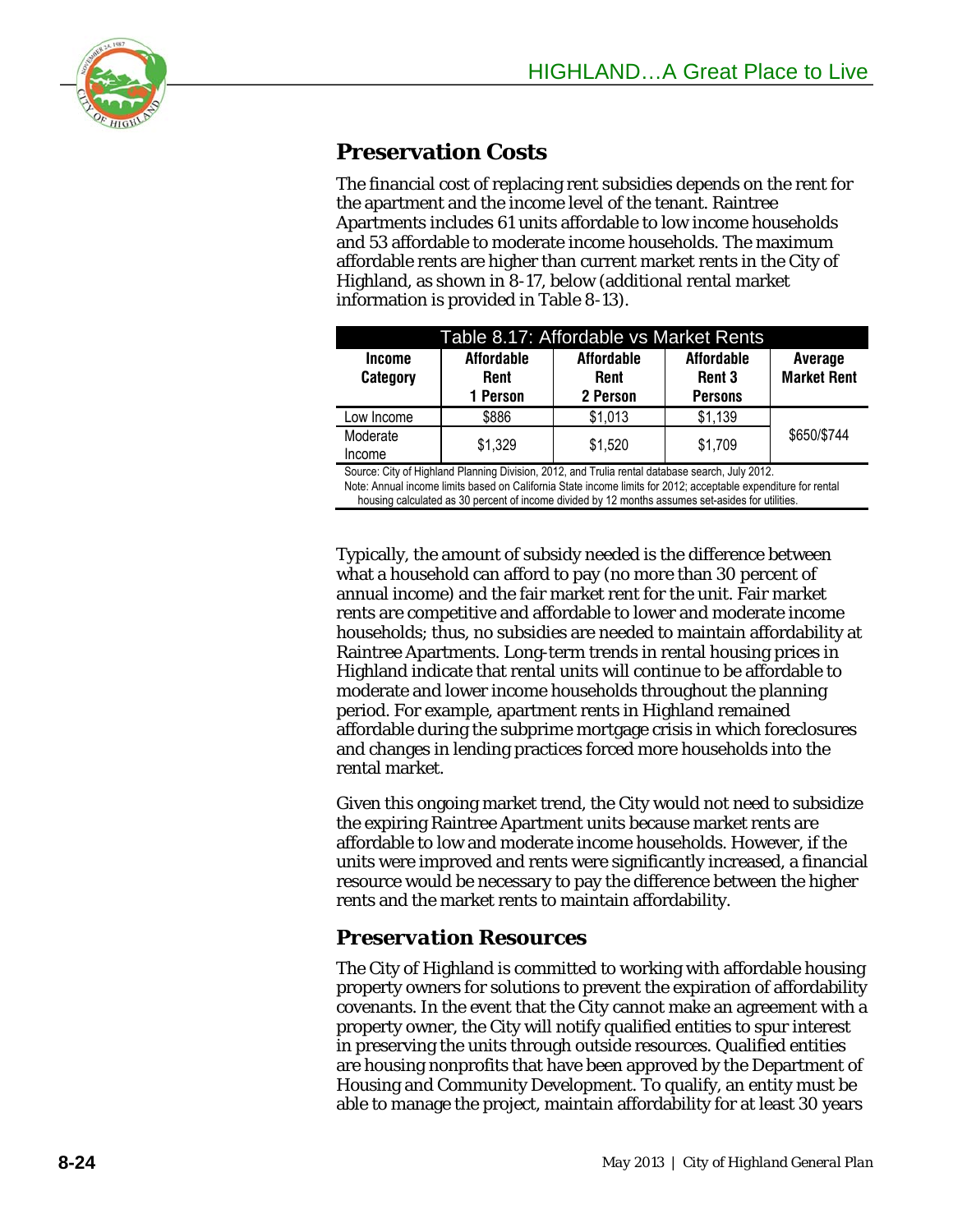

or the remaining term of assistance, preserve the existing occupancy profile, maintain rents at a predetermined level of affordability, and agree to renew subsidies if available.

Here are some local housing developers and managers that the City may contact:

- BRIDGE Housing Corporation,
- California Housing Partnership Cooperation,
- Jamboree Housing Corporation,
- LINC Housing,
- Mercy Housing,
- Neighborhood Housing Services of the Inland Empire, and
- National Core

Highland is a member of the San Bernardino County Urban County Consortium and participates in countywide efforts to receive federal housing and community development funds. These funds are potential resources for affordable housing construction, rehabilitation, and preservation. The San Bernardino County Consolidated Plan is an assessment of existing affordable housing and community development needs that informs the U.S. Department of Housing and Urban Development as part of a federal fund awarding process granted to participating jurisdictions like Highland to create and rehabilitate affordable housing for lower income households.

Multifamily Mortgage Revenue Bonds administered by the County of San Bernardino provides below-market interest rate loans for development of new multifamily rental units, or acquisition and rehabilitation of existing multifamily rental units within the county and its cooperating cities. San Bernardino County currently administers contracts for more than 1,000 units of bond-funded affordable housing in incorporated cities.

Low Income Housing Tax Credits (LIHTC) is another financial resource to preserve and create new affordable housing. A nonprofit housing corporation could purchase the at-risk project, rehabilitate it using tax credits, and extend affordability controls. The California Tax Credit Allocation Committee oversees the application and allocation process for all LIHTC project. Applicants compete for the funds, which are prioritized based on location, affordability terms, housing needs, and project amenities.

A shorter term solution to affordable housing stock limitation is the County's Housing Choice Voucher program provides rent subsidies to extremely low- and very low-income households with a housing cost burden, or who are at risk of becoming homeless or being displaced. Voucher recipients rent housing from private landlords and pay a portion of their income toward rent (usually up to 30% of their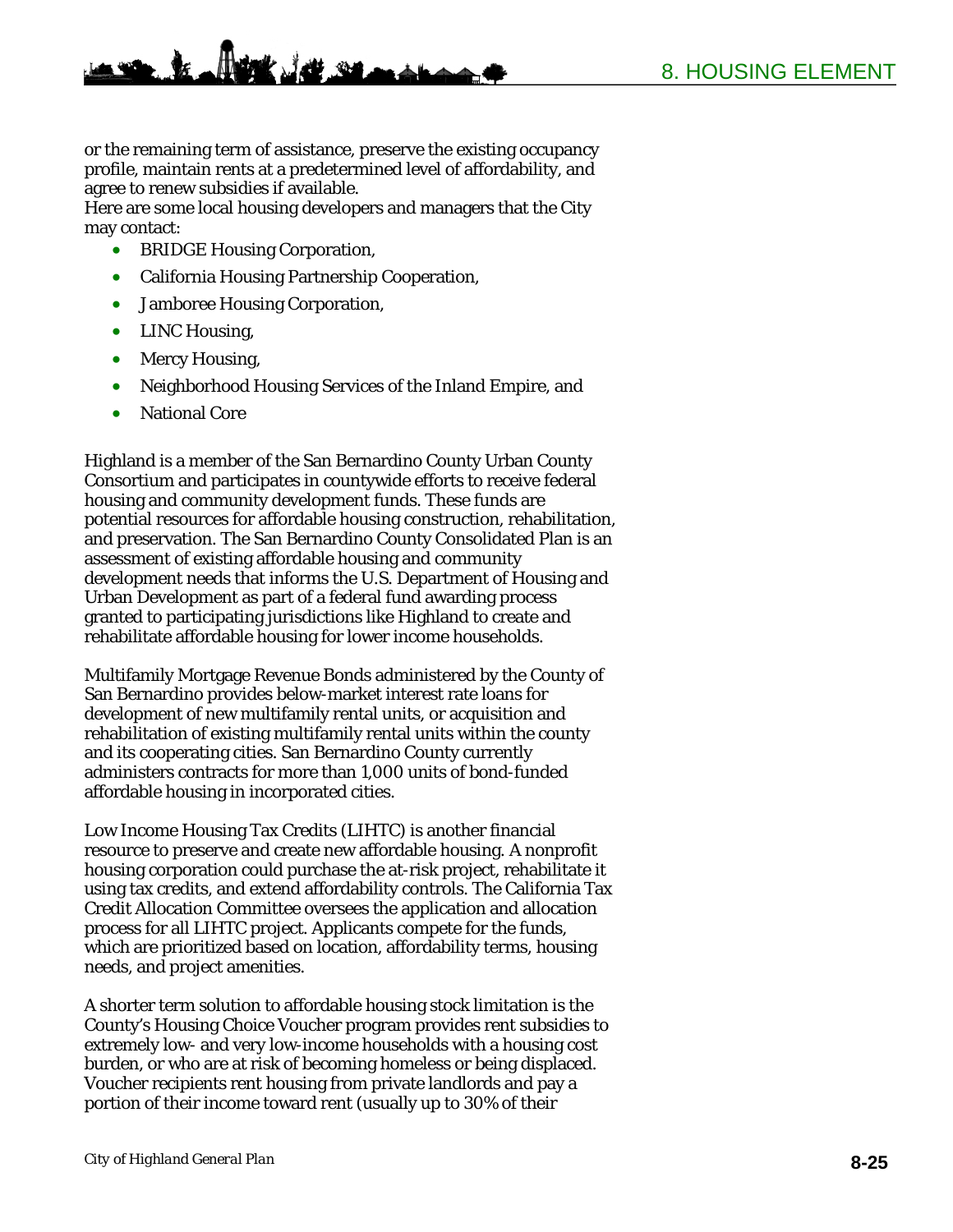



income). The County Housing Authority subsidizes the difference in monthly payments to the owner. The Housing Authority receives funding for more than 8,000 housing vouchers on an annual basis. In 2012, 405 vouchers were used in Highland.

## **Replacement Unit Cost**

Another option is to replace lost affordable units with new construction. The final cost of constructing deed-restricted affordable housing units depends on whether the developer needs to purchase land or whether the City can transfer the land at a subsidized price, and how well the private developer's initial financial contribution can be leveraged with other funding sources.

Based on one- and two-bedroom multifamily affordable housing developments built in a nearby city, the replacement unit cost in is estimated to be \$150,000 per unit for a 100-unit project in which half of the units have two bedrooms. This construction cost is higher than multifamily housing in Highland. Adjustments made to reflect the local Highland market indicate that replacement units could cost up to \$120,000 per unit over the 8-year planning period. This cost estimate is greater than the per unit cost of typical apartment development due to the desire to create highly amenitized apartments that will be welcome in any neighborhood.

# HOUSING CONSTRAINTS

Various factors influence the City's ability to meet its housing goals. These include governmental constraints, such as land use regulations, and nongovernmental constraints, such as market and environmental factors. This section provides the requisite analysis of potential and actual market, governmental, and environmental constraints to the production, maintenance, and improvement of housing pursuant to state law.

## Governmental Constraints

The General Plan Land Use Element sets forth land use designations to guide the location, type, and intensity or density of permitted uses of land. The Land Use and Development Code implements the General Plan by providing specific direction and development standards within each of the use categories. These land use controls can facilitate or limit certain types of development.

### **General Plan**

State law requires that each city have a General Plan that establishes policy guidelines for future development. The City of Highland adopted a comprehensive update of the General Plan in 2006. The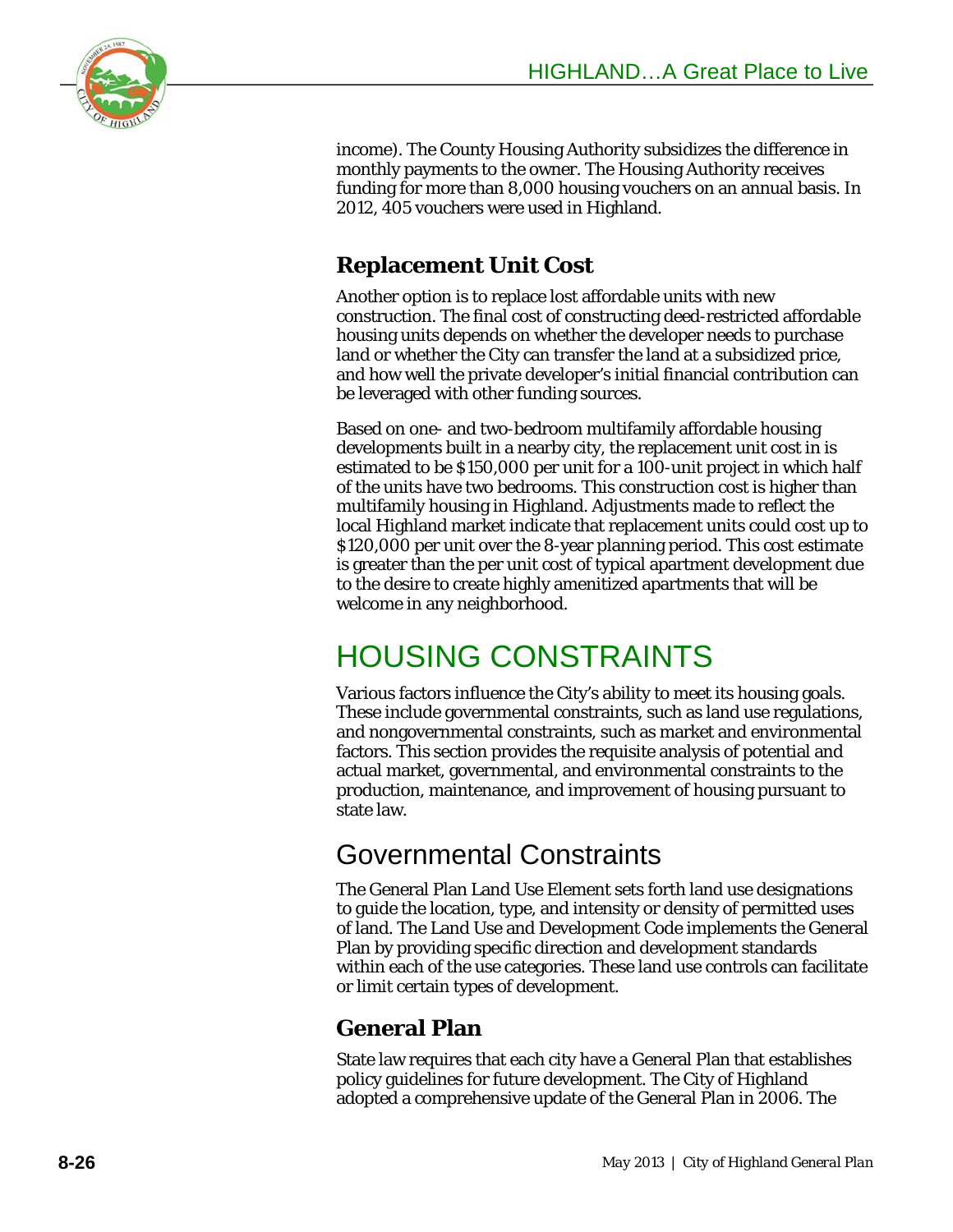Land Use Element describes the land use policies and designations used to guide physical development of the City though the location, distribution, and density of uses. Predominately a residential community, over 60 percent of the City's 11,948 acres of land is planned for residential development.

As shown in Table 8.18 the Land Use Element describes seven land uses allowing housing, including a historic preservation district and one mixed commercial, office, and residential land use. The Planned Development (PD) designation allows flexibility in development standards to encourage creativity and site-specific design. The PD district is an opportunity for master planning without a specific plan, potentially providing a cost savings to the developer, buyer, and renter.

| Table 8.18: Residential General Plan Land Uses |       |                                                                                                                                              |  |  |  |
|------------------------------------------------|-------|----------------------------------------------------------------------------------------------------------------------------------------------|--|--|--|
| <b>Land Use</b><br><b>Designation</b>          | Acres | <b>Description</b>                                                                                                                           |  |  |  |
| Agricultural/Equestrian                        | 899   | Rural and equestrian-oriented residential development at<br>a maximum density of 2 units per acre                                            |  |  |  |
| Low Density                                    | 2,460 | Single-family detached homes, including mobile homes,<br>at a maximum density of 6 units per acre.                                           |  |  |  |
| Medium Density                                 | 179   | Small lot single-family detached or attached housing,<br>mobile homes, and multifamily housing at a maximum<br>density of 12 units per acre. |  |  |  |
| <b>High Density</b>                            | 46    | Multifamily housing at a maximum density of 18 units per<br>acre.                                                                            |  |  |  |
| <b>High Density Special</b>                    | 59    | Multifamily housing between 20 and 30 units per acre.                                                                                        |  |  |  |
| Village Residential                            | 32    | Low density residential development within the Historic<br>Village District at a maximum density of 6 units per acre.                        |  |  |  |
| Mixed Use                                      | 58    | Horizontal and vertical mixed-use housing types at a<br>maximum density of 18 units per acre.                                                |  |  |  |
| <b>Planned Development</b>                     | 3,455 | Specific plan areas in which housing types and densities<br>may vary, but typically range from 5 to 12 units per acre.                       |  |  |  |
| Source: City of Highland GIS database, 2012.   |       |                                                                                                                                              |  |  |  |

The program provided by the General Plan Land Use Element establishes 15 goals for future development within the City. These goals are intended to:

- Plan for future growth;
- Provide clarity in land use guidance;
- Maintain a mix of development with urban, suburban, and rural character;
- Create places for people to live, shop, work, learn, and recreate;
- Protect and enhance Highland's neighborhoods;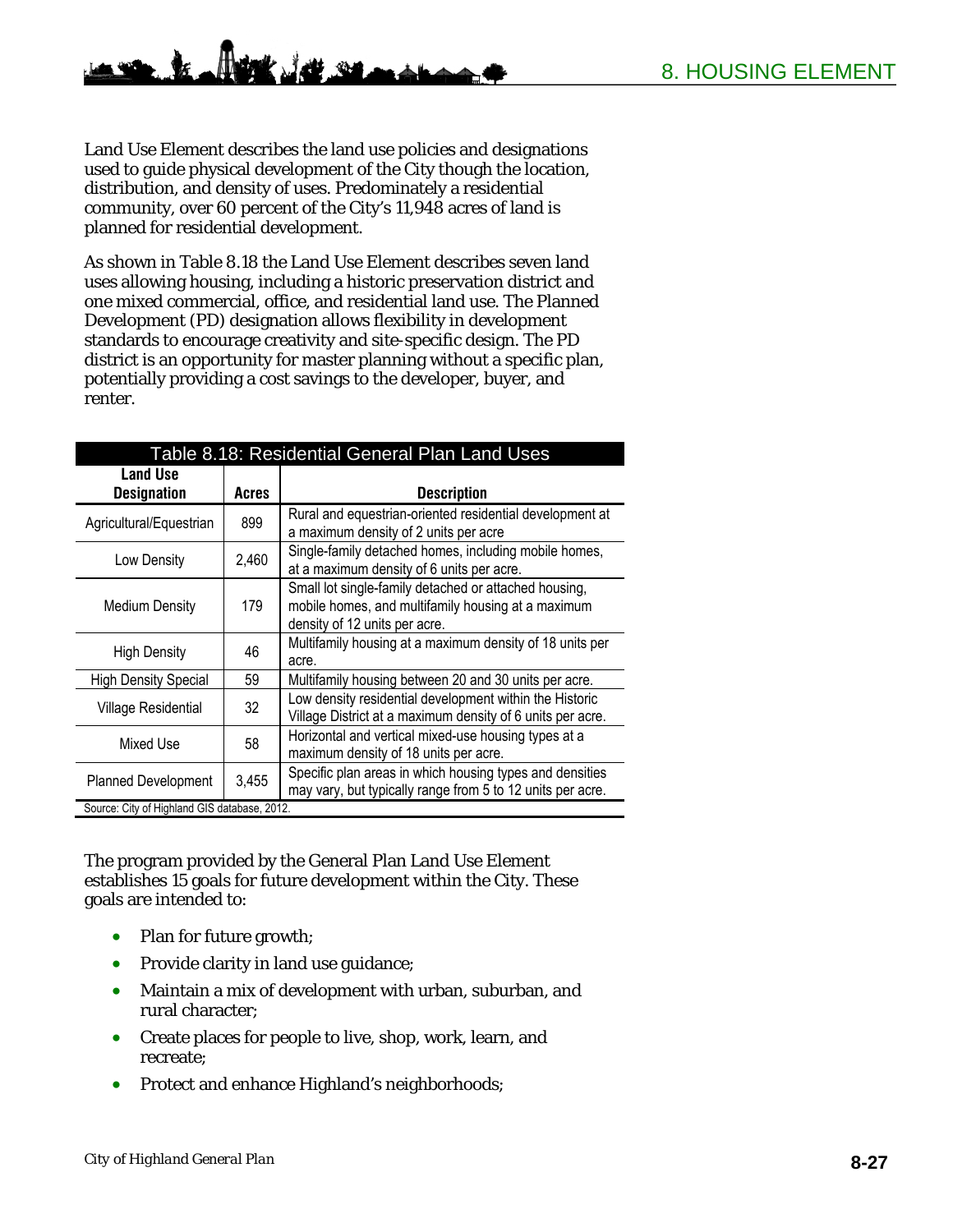

- Provide new housing opportunities;
- Strengthen commercial opportunities;
- Expand the employment base;
- Ensure land use compatibility; and
- Preserve natural resources.

The land use controls provided in the General Plan and Land Use and Development Code guide the development of new housing to meet existing and future needs, maintain the existing character, and improve neighborhoods and the housing stock. A new land use, Residential High Density Special (R-4), was established as part of the implementation of the 2006–2014 Housing Element. This land use allows densities between 20 and 30 units per acre to facilitate the development of multifamily and high density attached housing types.

## **Land Use and Development Code**

Zoning regulations are intended to ensure that development does not negatively affect community health, safety, and welfare. The City's Land Use and Development Code regulates housing opportunities by establishing permitted uses and development standards. Several zoning districts respond to specific existing conditions, such as compatibility with the historic development in the original Highland Townsite, and appropriate design for busy transportation corridors.

Residential uses allowed in Highland are listed by Zoning District in Table 8.19. Uses permitted by right are indicated by the "P," conditionally permitted are indicated by the "C," and permitted uses that may require staff approval are indicated by "SR."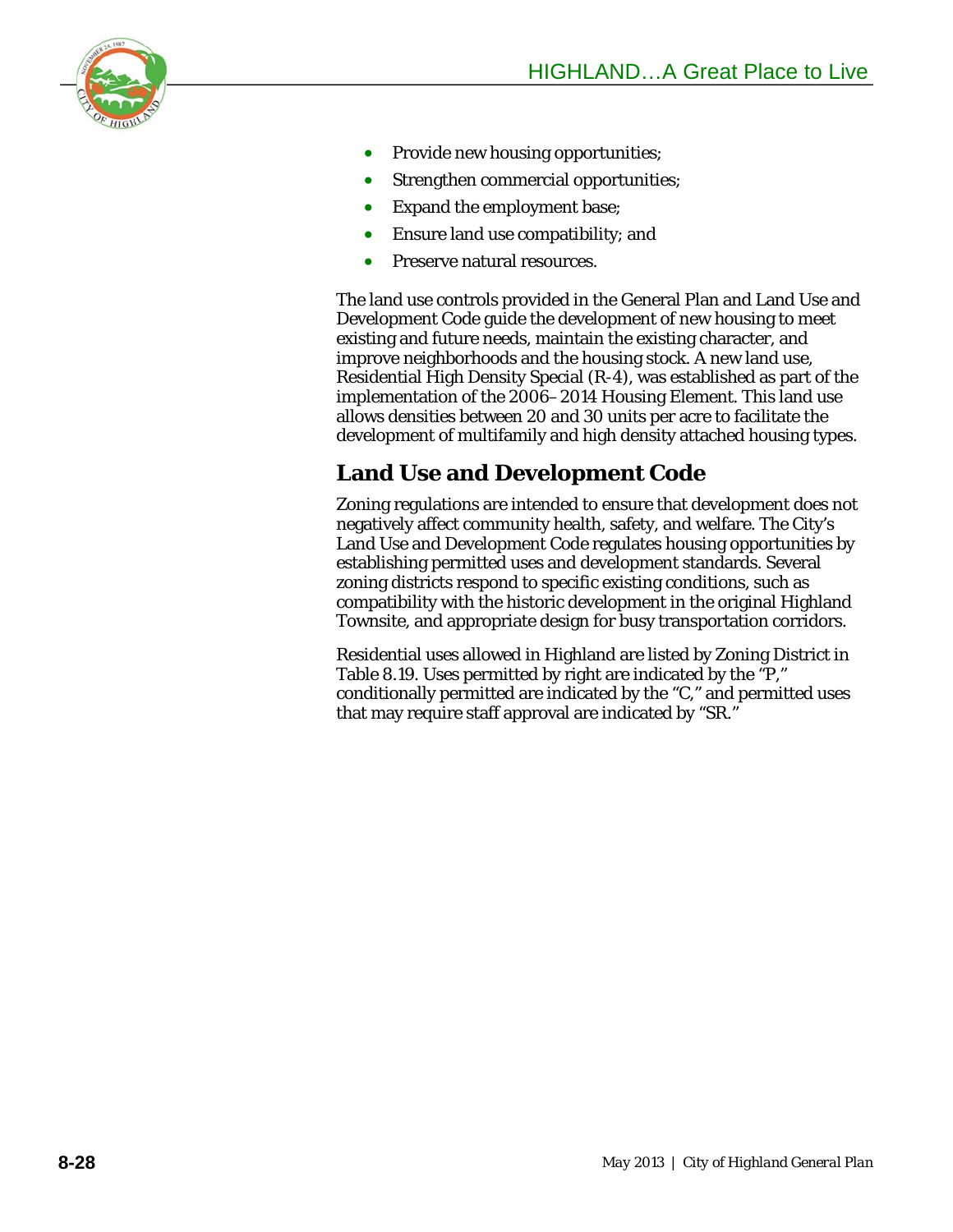| Table 8.19: Residential Uses Permitted by Zoning District    |                                                    |                                                    |                                                    |                               |                               |                                                                      |                                              |                                                   |                                    |
|--------------------------------------------------------------|----------------------------------------------------|----------------------------------------------------|----------------------------------------------------|-------------------------------|-------------------------------|----------------------------------------------------------------------|----------------------------------------------|---------------------------------------------------|------------------------------------|
| <b>Use</b>                                                   | <b>Agricultural</b><br><b>Equestrian</b><br>(A/EQ) | Single-<br>Family<br><b>Residential</b><br>$(R-1)$ | <b>Two-Family</b><br><b>Residential</b><br>$(R-2)$ | <b>Multifamily</b><br>$(R-3)$ | <b>Multifamily</b><br>$(R-4)$ | <b>Residential</b><br><b>High Density</b><br><b>Special</b><br>(HDS) | <b>Village</b><br><b>Residential</b><br>(VR) | <b>Corridor</b><br><b>Residential</b><br>$(R-2C)$ | <b>Mixed</b><br><b>Use</b><br>(MU) |
| Single-Family<br>Detached (2-4<br>units/parcel)              | $\mathsf{P}$                                       | P                                                  | <b>SR</b>                                          | п                             | $\blacksquare$                | п                                                                    | $\mathsf{P}$                                 | <b>SR</b>                                         | <b>SR</b>                          |
| Single-Family<br>Detached (5+<br>units/parcel)               | п                                                  |                                                    | С                                                  | C                             | <b>SR</b>                     | п                                                                    | $\blacksquare$                               | C                                                 | <b>SR</b>                          |
| Second Unit                                                  | P                                                  | P                                                  | P                                                  | P                             | P                             | P                                                                    | P                                            | P                                                 | P                                  |
| Single-Family Attached                                       | $\blacksquare$                                     | $\blacksquare$                                     | <b>SR</b>                                          | <b>SR</b>                     | $\blacksquare$                | $\blacksquare$                                                       | $\blacksquare$                               | <b>SR</b>                                         | C/SR <sup>1</sup>                  |
| Multifamily Attached                                         | $\blacksquare$                                     | $\blacksquare$                                     | C                                                  | $\mathsf C$                   | <b>SR</b>                     | <b>SR</b>                                                            | $\blacksquare$                               | C                                                 | C/SR <sup>1</sup>                  |
| Mobile Home<br>Subdivisions                                  | <b>SR</b>                                          | <b>SR</b>                                          | С                                                  | C                             | п                             | $\blacksquare$                                                       | $\blacksquare$                               | $\blacksquare$                                    | $\blacksquare$                     |
| Mobile Home parks                                            | $\blacksquare$                                     | C                                                  | C                                                  | C                             | п                             | $\blacksquare$                                                       | $\blacksquare$                               | $\blacksquare$                                    | $\blacksquare$                     |
| Mobile Home on<br>Foundation                                 | <b>SR</b>                                          | <b>SR</b>                                          | <b>SR</b>                                          | <b>SR</b>                     | $\blacksquare$                | п                                                                    | $\blacksquare$                               | п                                                 | п                                  |
| Group homes,<br>boarding or rooming<br>houses $(3+$ persons) | $\blacksquare$                                     | C                                                  | C                                                  | C                             | C                             | C                                                                    | C                                            | С                                                 |                                    |
| <b>Residential Care</b><br>Facility (7+ persons)             | п                                                  | $\blacksquare$                                     | C                                                  | C                             | C                             | C                                                                    | $\blacksquare$                               | $\mathsf C$                                       | п                                  |
| Senior Independent<br>Livina                                 | <b>SR</b>                                          | <b>SR</b>                                          | C                                                  | $\mathsf C$                   | C                             | $\mathsf{C}$                                                         | <b>SR</b>                                    | C                                                 | $\mathsf{C}$                       |
| Senior Congregate<br>Care/ Assisted Living                   |                                                    | $\blacksquare$                                     | C                                                  | C                             | C                             | C                                                                    | $\blacksquare$                               | C                                                 | C                                  |
| Convalescent Care                                            | $\blacksquare$                                     | $\blacksquare$                                     | $\overline{C}$                                     | $\overline{C}$                | $\overline{C}$                | $\overline{C}$                                                       | $\blacksquare$                               | C                                                 | $\overline{C}$                     |
| Emergency Shelter <sup>2</sup>                               | $\blacksquare$                                     | ш                                                  | $\blacksquare$                                     | Ξ                             | $\blacksquare$                | п                                                                    | $\blacksquare$                               | $\blacksquare$                                    | $\blacksquare$                     |
| Transitional Housing <sup>2</sup>                            | $\blacksquare$                                     | $\blacksquare$                                     | $\blacksquare$                                     | $\blacksquare$                | $\blacksquare$                | $\blacksquare$                                                       | $\blacksquare$                               | $\blacksquare$                                    | $\blacksquare$                     |
| Permanent Supportive<br>Housing <sup>2</sup>                 | п                                                  | ■                                                  | ■                                                  |                               | п                             | $\blacksquare$                                                       | п                                            | п                                                 |                                    |

Source: City of Highland Land Use and Development Code, 2012.

Note: Assisted living, live/work, multifamily dwellings, residential accessory structures, senior housing, single-family dwellings, and townhomes are permitted by right in Planning Area 2 – Residential Villages and Plannin Area 3 – Village Center of the draft Greenspot Village and Marketplace Specific Plan.

1: Single-family attached and multifamily housing are conditionally permitted in attached mixed use structures and permitted by staff review in separate multiple use projects.

2: Emergency shelters will be permitted in the Business Park district and transitional and permanent supportive housing will be permitted by right of zone, in accordance with SB 2. Amendments expected in January 2013.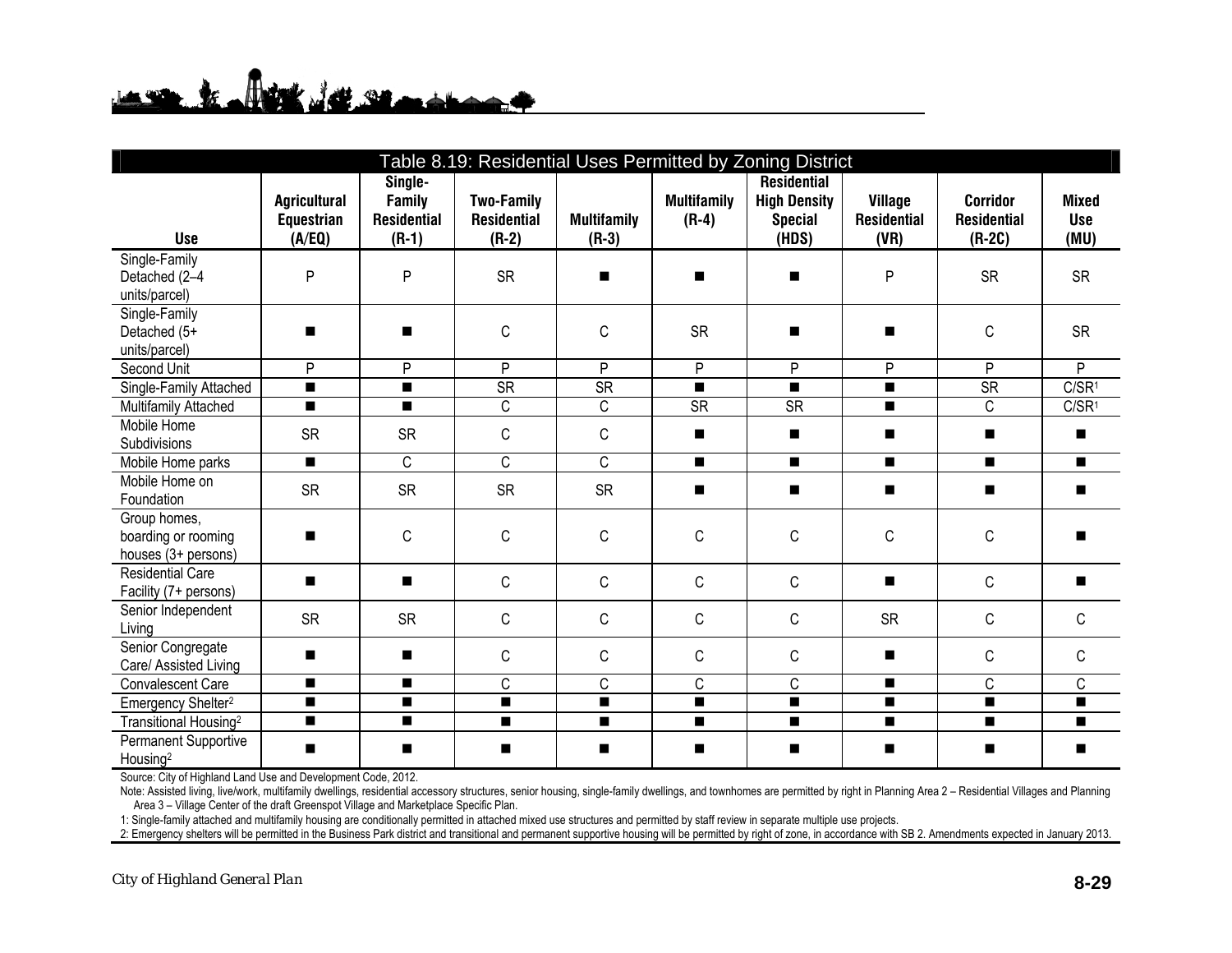*This page intentionally left blank.*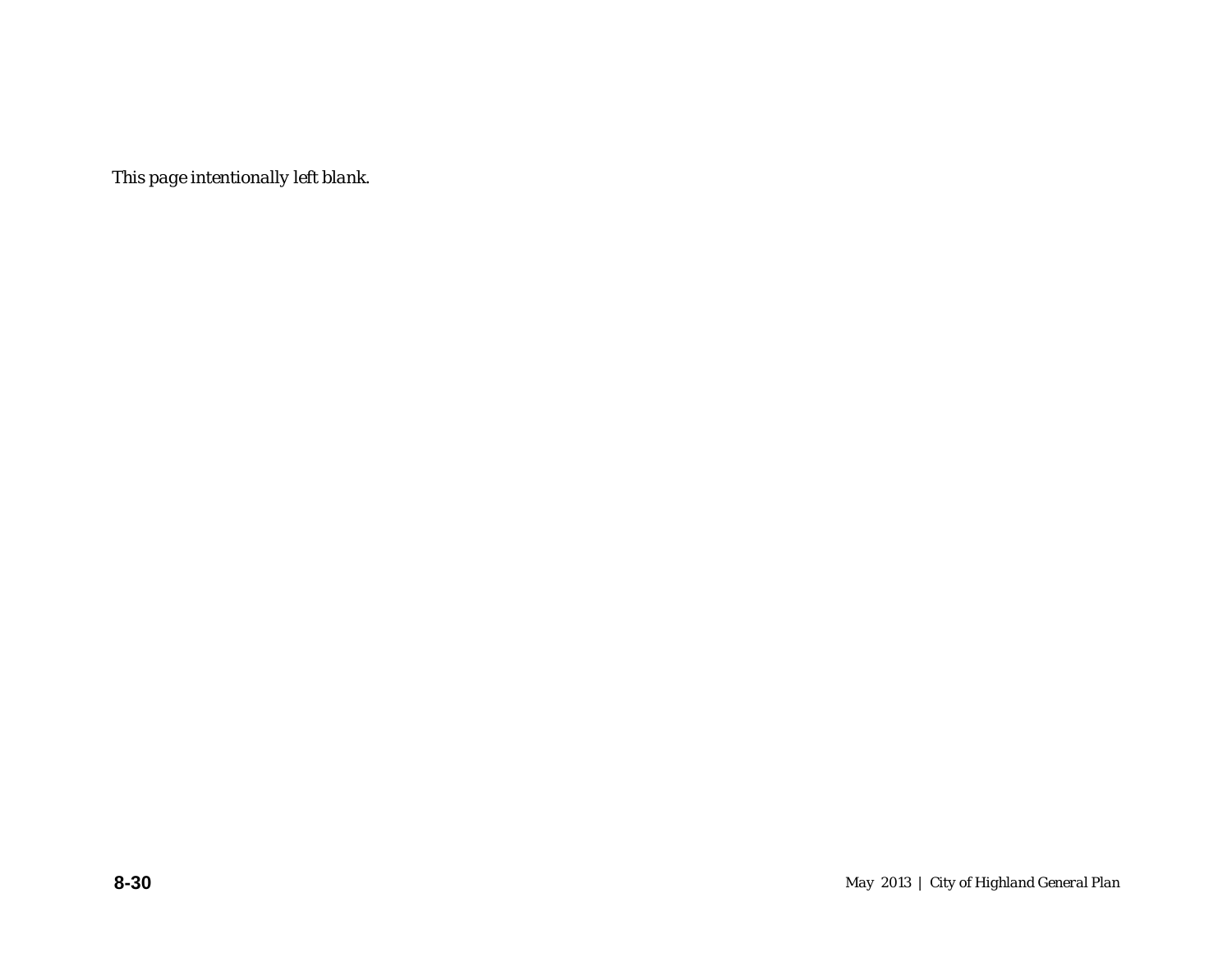

### **Permitting Process**

Development review is the primary way that to ensure that the construction of projects contributes in a positive manner to the community and quality of life. Residential development projects typically undergo several types of approvals. This section outlines the development review process for various types of housing.

#### *Single-Family*

Single-family detached homes are the most common housing type in Highland, making up approximately three-quarters of the entire housing stock. Single-family detached housing is permitted by right in three zoning districts (A/EQ, R-1, and VR), and permitted following Staff Review in two districts (R-2 and R-2C). Single-family attached housing, such as condominiums, is permitted in the R-2, R-2C, and R-3 zones with a Staff Review Permit. Large single-family detached and single-family attached projects that require tract maps are ultimately reviewed by the Planning Commission. In 2009, the City of Highland merged the former Design Review Board with the Planning Commission in order to reduce the amount of time spent on design issues and streamline the project approval process without diminishing quality. The Planning Commission now performs design review at the same time as other reviews that may be necessary depending on the permit at hand.

In the case of a hypothetical 25-unit single-family detached project, the City's Planning Division will coordinate a pre-application meeting between the Applicant and the Project Review Committee, which consists of members of the City's Planning Division, Building & Safety Division, Engineering & Public Works Department, and Fire Department. The pre-application meeting provides the Applicant an early opportunity to present their project to the City before submitting a development application(s) and it provides the City an opportunity to inform the Applicant of all the City's requirements. This initial step has proven to be successful in the past because it discloses infrastructure or other issues that are more cost-effective to address early in the project design phase. Identifying potential issues prior to submitting a development application saves developers a significant amount of time and money.

The applications required for this hypothetical project are a Tentative Tract Map Application (for the subdivision of lots) and a Design Review Application (for the housing product). After the Planning Division determines the applications to be complete, they are routed to the Project Review Committee for their formal review and comments. Applications are also routed to utility companies and outside responsible agencies that have requested to be notified. Project notices are mailed to surrounding property owners within 300 feet of the subject project to solicit comments as well. At this time, the Planning Division also starts the California Environmental Quality Act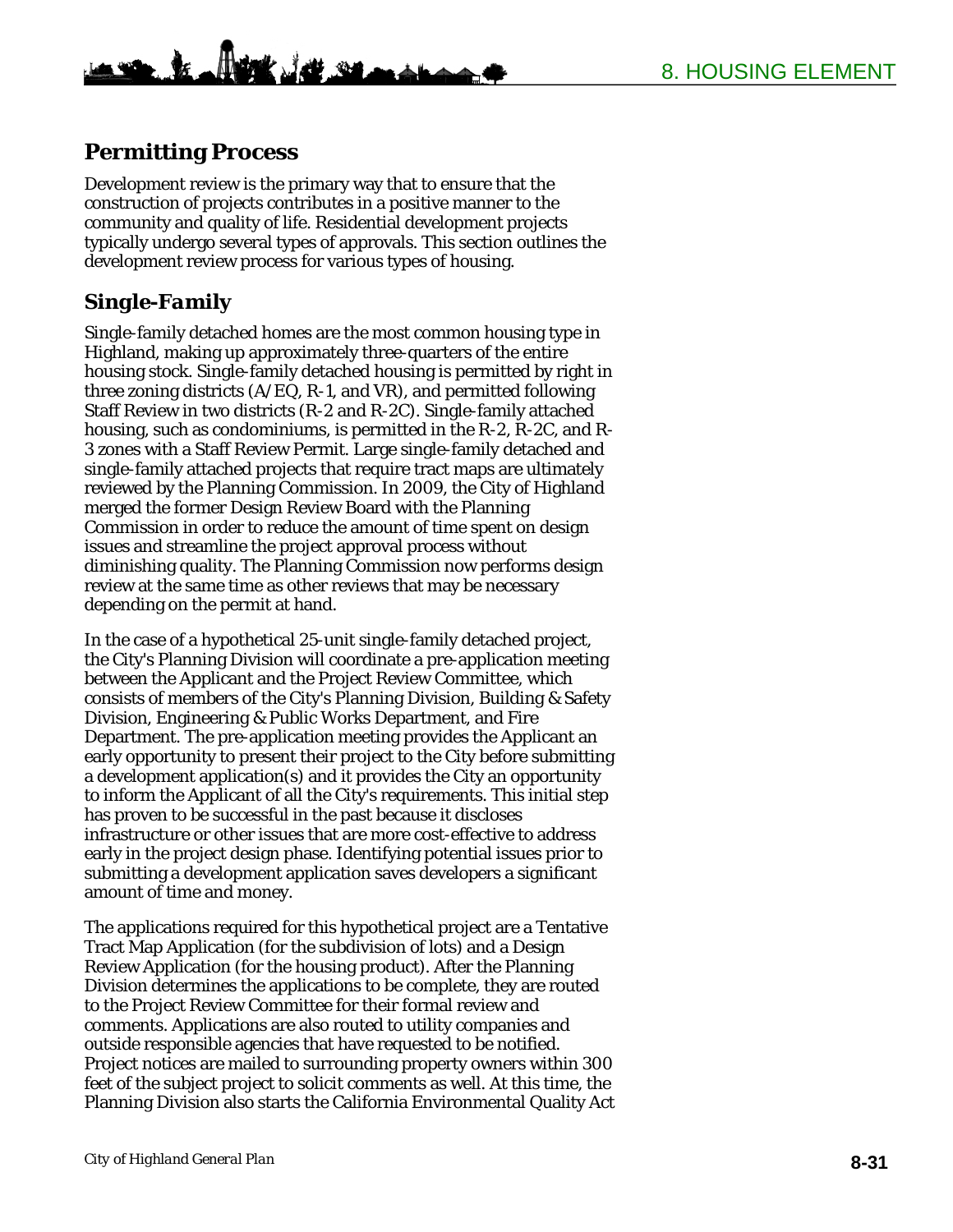

process to determine any environmental impacts and the appropriate environmental document needed to approve the project (i.e. exemption, negative declaration, mitigated negative declaration, or environmental impact report). Once the project's environmental review and public comment process have been completed, the Planning Division provides a copy of all the comments to the Applicant for review and discussion with the City's Project Review Committee. Once the comments have been reviewed by all parties, a public hearing before the City's Planning Commission is scheduled and the tract map plans and housing product design plans are packaged into a single staff report to the Planning Commission. The Applicant is provided with a copy of the public hearing notice and staff report with condition and findings of facts for their review. The conditions clearly outline all the requirements needed to record a final map, as well as any conditions related to the construction of the housing units. Common conditions include sidewalk installation, precise grading plans, and type and location of landscaping and lighting. These conditions ensure public safety.

The decision of the Planning Commission is final unless appealed to the City Council within 10 calendar days. The final step for the Applicant is complying with all their conditions of approval, recording a final map, submitting construction plans for grading and building permits.

The same process applies to single-family attached projects. The only distinct difference is that an attached project will require a different type of map and the application asks questions pertinent to attached structures.

#### *Second Units*

Second dwelling units may be detached from or attached to the primary single-family dwelling unit. Second units are capable of providing housing below market prices and often meet the special needs of young persons, seniors, and disabled persons. In accordance with Assembly Bill 1866 (Government Code Section 65852.2), the City amended the Land Use and Development Code to make permitting a second unit in single-family zones a ministerial action; which does not require public notice, public hearing, or discretionary approval. Understanding that second units provide opportunities for affordable housing without changing the City's small-town character; Highland facilitates the development of attached and detached second dwelling units by permitting them in all residential zones.

Second units may be developed on parcels of no less than 7,200 square feet that contain an existing or proposed primary dwelling unit. To avoid compatibility and privacy issues, second units shall be one story, not to exceed 16 feet in height, and subject to the same side and rear yard setbacks as the primary dwelling(s). Highland's parking standards for second units are more lenient than in other cities. One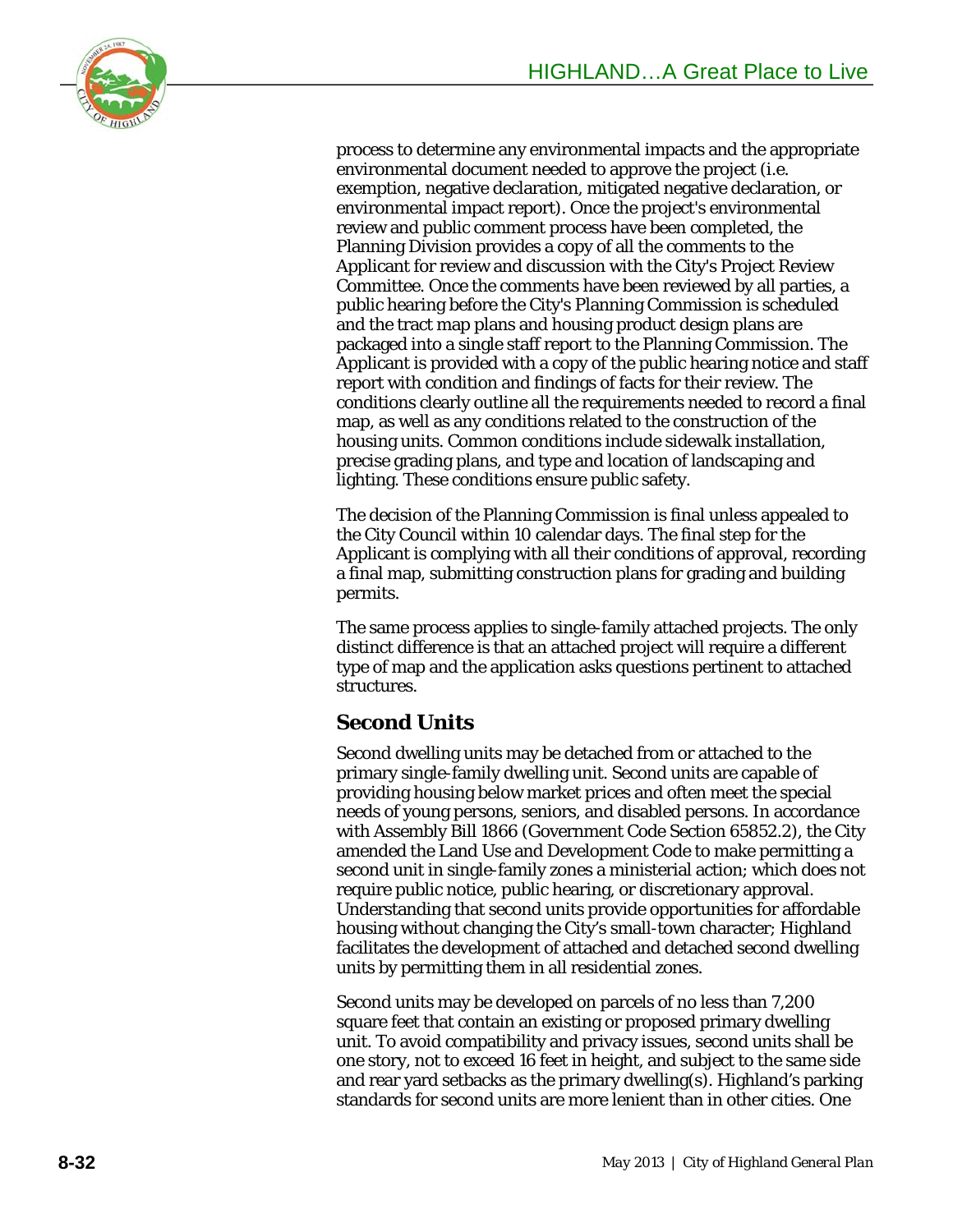uncovered parking space is required per bedroom and can be tandem and/or located in the front building setback.

Existing development standards for second units do not constrain the development of this form of housing. From 2006 to mid-2012, the City approved 25 second units. Based on this record, the City assumes that 30 second units could be permitted during the planning period. As the City's senior and college-age population increases, as projected for the planning period, the City expects to process more second unit applications per year. Second units in Highland rent for less than \$1,000 per month and can be an important housing resource for small lower income households.

#### *Multifamily Housing*

Multifamily housing makes up approximately 17 percent of the City's housing stock. Multifamily housing is currently conditionally permitted in the three multifamily zones, R-2, R-2C, R-3 and permitted by-right in the R-4 zone and High Density Special Overlay (HDS). The conditional use permit (CUP) process is the City's opportunity to ensure compatibility with surrounding uses and this review can occur concurrently with Major Design Review. In the case of the R-4 and HDS, only a Design Review Process is required.

The permitting procedure for a multifamily housing project is similar to that for a large single-family detached or attached project. In the case of a hypothetical 50-unit multifamily project, the City's Planning Division will coordinate a pre-application meeting between the Applicant and the Project Review Committee to identify potential issues that should be considered early in the planning and design process.

The by-right-of zone approach streamlines the permitting process for projects that are most likely to meet the needs of the City's lower and moderate income households. Residential projects in the R-4 and HDS districts are required to be reviewed for design adequacy. Compatibility with design standards, such as setbacks, landscaping, and other basic aspects of project design for multifamily projects permitted by right of zone would be reviewed by the Planning Commission like other uses. The intent of this process is to ensure high quality design, and is not a substitute for the review of the use itself.

### *Manufactured Housing*

California Government Code specifies that permanently sited manufactured homes that are built to the HUD Code may generally not be excluded from lots zoned for single-family homes (unless more than 10 years old) and are subject to the same rules as site-built homes, except for certain architectural requirements. A city may not require an administrative permit, planning or development process,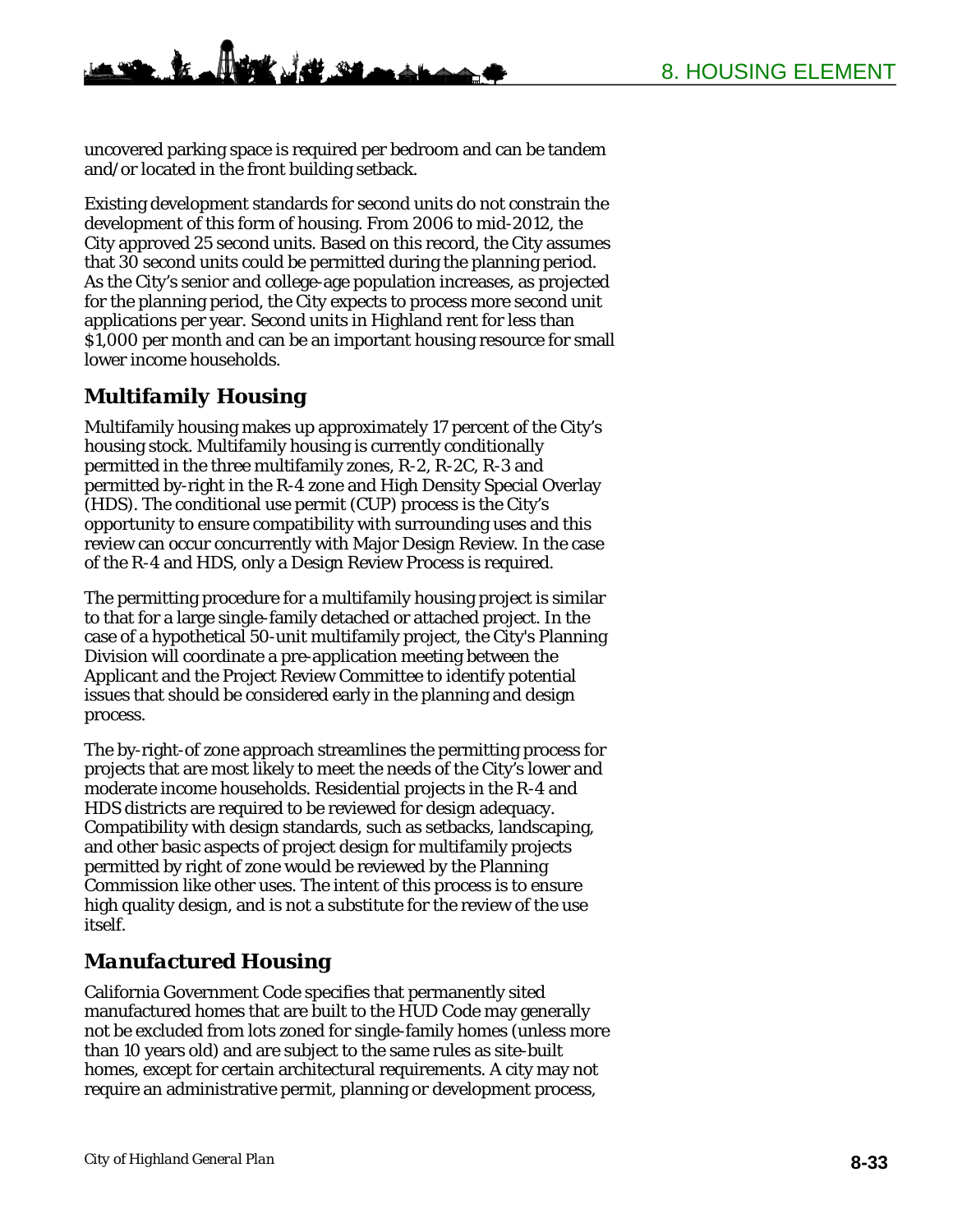

or other requirement not imposed on a conventional single-family dwelling.

Single mobile home units placed on a permanent foundation, certified under the National Mobile Home Construction and Safety Standards Act of 1974 and constructed after October, 1976, are permitted in AQ/E, R-1, R-2, and R-3 zones following Staff Review approved by the Community Development Director. The review ensures that the units comply with state and local standards of the underlying zoning district.

The Highland Land Use and Development Code broadly defines manufactured housing to include three related uses–a mobile home, a manufactured home, or travel trailer. This creates confusion as to whether certain uses can or cannot be permitted and whether design regulations can be required. The Housing Plan specifies a program to define and distinguish manufactured housing from mobile homes and travel trailers, as set forth in current HUD codes, and define the process for approving or disapproving such uses in a manner compliant with state law.

### **Special Needs Housing**

#### *Group Homes*

State law prevents cities from imposing overly restrictive regulations on community care facilities. The Health and Safety Code (§§ 1500 et seq.) requires that group homes serving six or fewer persons be (1) treated the same as any other residential use, (2) allowed by right in all residential zones, and (3) be subject to the same development standards, fees, taxes, and permit procedures as those imposed on the same type of housing in the same zone.

According to the City's Land Use and Development Code, a residential care facility is a state-authorized, certified, or licensed facility that provides non-medical residential care, day treatment, rehabilitative care, and adult day care, residential care for the elderly, transitional housing placement, substance abuse recovery, or foster family agency services. According to the permitted uses table in the Land Use and Development Code, residential care facilities serving seven or more persons are conditionally permitted in multifamily zones (R-2, R-2C, R-3, R-4, and HDS).

To comply with the intent of fair housing laws and ensure clarity in the permitting process, the Housing Element contains a program to differentiate between residential care facilities serving six or fewer residents and those serving seven or more residents. The City has developed separate definitions and will approve permitting processes for the two types of residential care facilities, and permit those serving six or fewer persons by right in all residential zones (expected in January 2013). This will ensure that licensed facilities are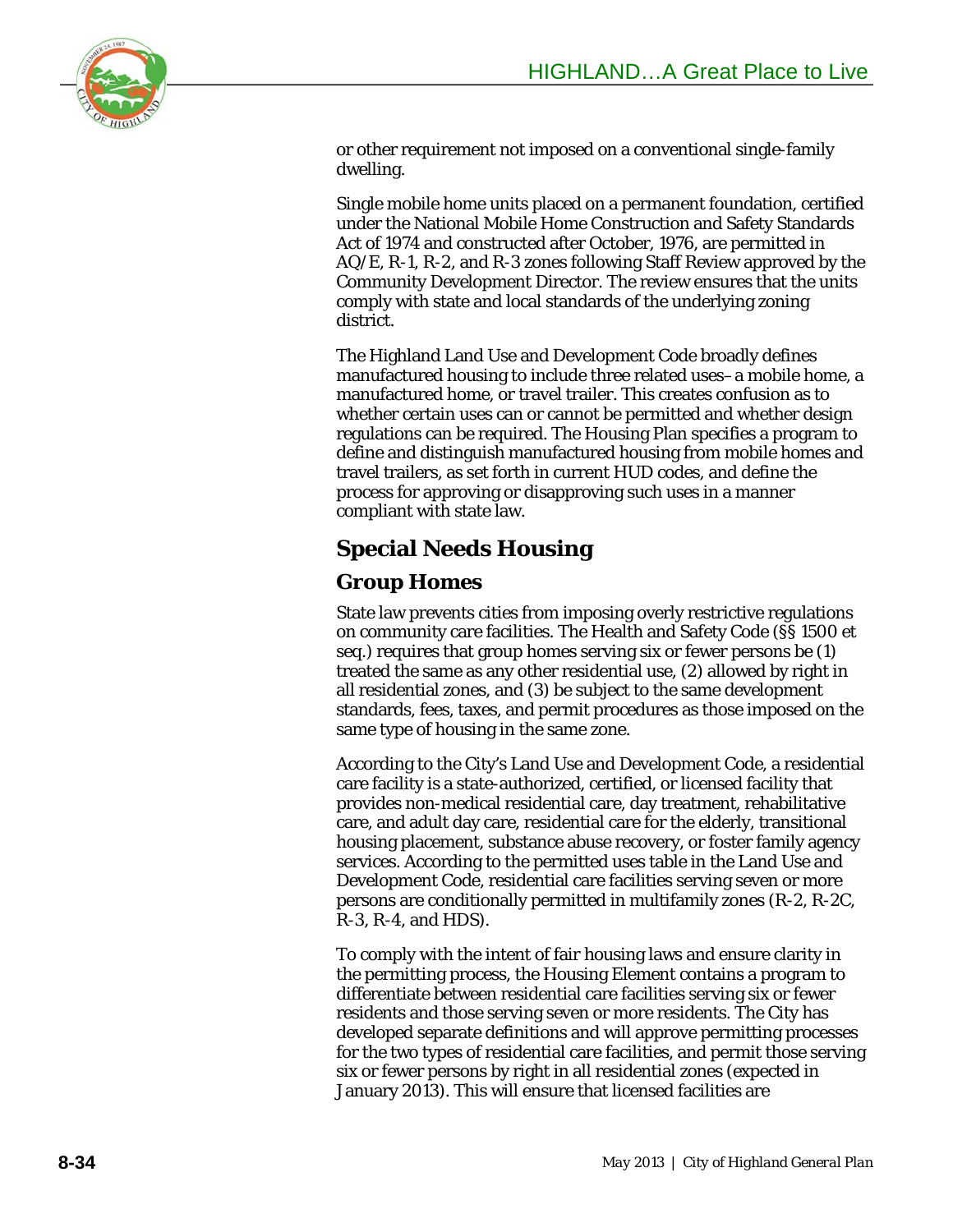appropriately permitted in a manner consistent with the Government Code and fair housing law.

#### *Boarding Houses*

Although a boarding or rooming house may provide housing to unrelated individuals, it is not considered a community care facility. Highland's Land Use and Development Code defines a boarding or rooming house as a residence or portion thereof, other than a hotel, to accommodate three or more unrelated individuals for compensation. A boarding or rooming house does not provide on- or off-site supportive services. Boarding and rooming houses are conditionally permitted in all residential zones other than the A/EQ district and may not be located within 500 feet of the same use. Furthermore, to prevent a concentration of parolees, no more than one federal, state or youth authority parolee shall be allowed to live in boarding or rooming house at any one time. If a boarding or rooming facility includes ten or more units, then there may be one additional parolee for every ten units. The location and parolee restrictions were enacted in response to public concerns about boarding and rooming housing affecting community safety and welfare.

### *Senior Housing*

As the City's middle age and senior populations are expected to grow during the planning period, it is important that a range of housing types are available to serve their special needs such as smaller and more affordable units (including second dwelling units), senior housing, and various forms of care housing. Care housing that assists special needs seniors include senior independent living projects, residential care homes for the elderly, congregate care, and convalescent care. Senior independent living projects are permitted with a Staff Review Permit in the A/EQ, R-1, and VR zones and conditionally permitted in multifamily zones. Congregate care and convalescent care homes are conditionally permitted in multifamily and commercial zones. Residential care facilities for the elderly, serving seven or more persons, are conditionally permitted in multifamily zones (R-2, R-2C, R-3, R-4, and HDS). Smaller facilities will be permitted by right following a Land Use and Development Code amendment in 2013.

#### *Emergency Shelters, Transitional Housing, and Permanent Supportive Housing*

Recent legislation provides direction in the ways in which local governments address housing for the homeless or those at-risk of homelessness. Senate Bill 2 was passed to address the need for a continuum of housing for homeless people, including emergency shelter, transitional housing, and permanent supportive housing.

Emergency shelters are the first step in a homeless continuum of care program designed to allow homeless people a temporary place of stay.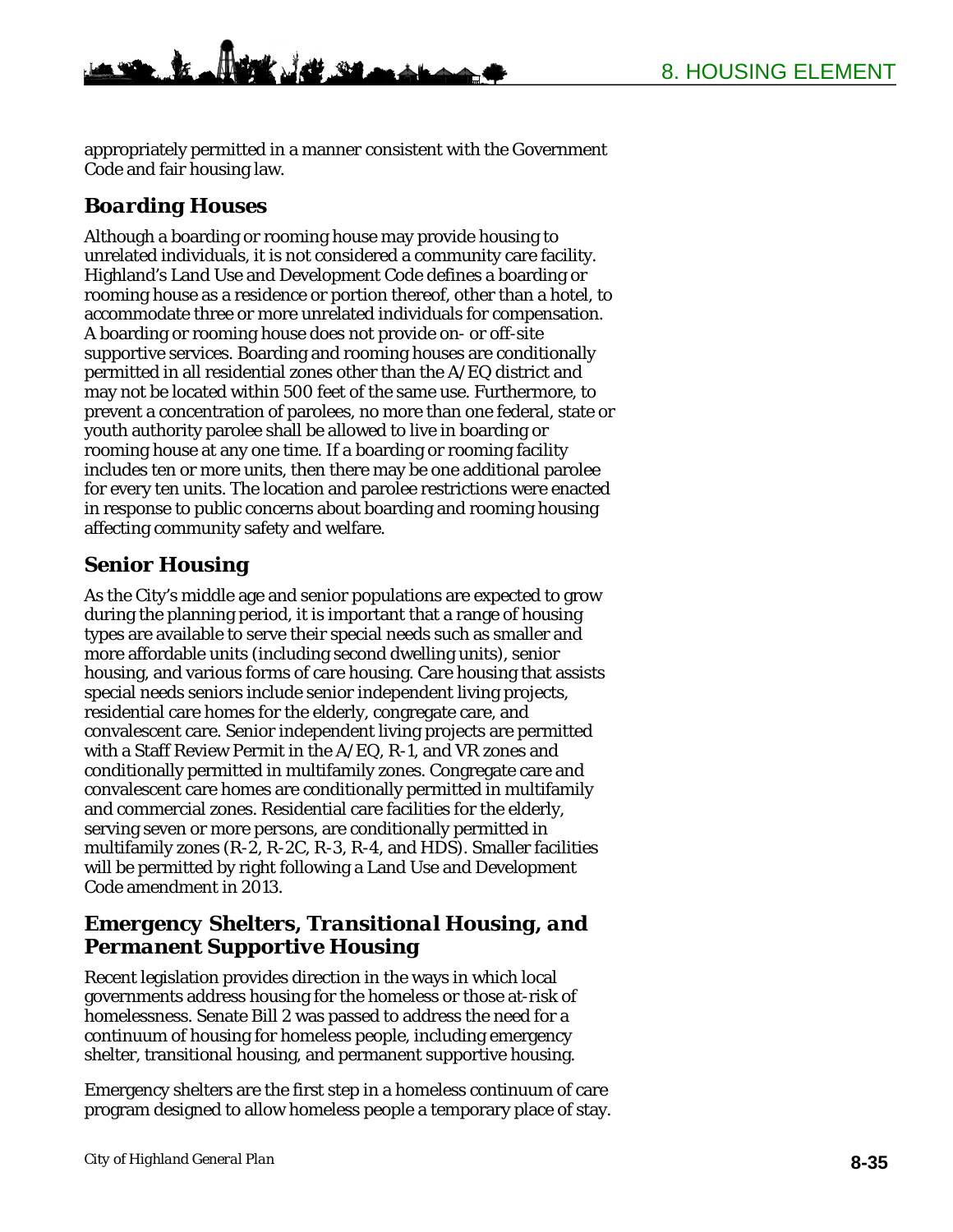

Transitional housing accommodates homeless people for up to two years as they stabilize their lives. Supportive housing is affordable housing with on- or off-site services that help a person with barriers to a stable living situation. SB 2 requires jurisdictions to identify a zone where emergency shelters will be permitted by right and the zone must have sufficient capacity to accommodate one year-round emergency shelter. Transitional and supportive housing must also be permitted like any other single- or multifamily residential project.

The City of Highland is in the process of adopting an ordinance to comply with SB 2. The intent is to allow emergency shelters by right in the Business Park (BP) district. There are approximately 250 acres designated BP (116 of which are vacant), generally located along the southwestern city boundary. The average lot size is 20,800 square feet and could accommodate a multi-service facility for all of the City's 112 homeless persons. The BP designation allows for light industry, research and development, office uses, and business and commercial uses that support the employees and clients of the area. The Land Use and Development Code is on track to be amended in January 2013.

Should an emergency shelter be provided in the BP district, residents would benefit from access to public transit, retail uses, and regional employment growth in nearby businesses. Residents will also be connected to other areas of the community and adjacent cities by buses. The local bus transit service provider, Omnitrans, operates two routes that serve this area (Route 8 and Route 15).

### *Single Room Occupancy Units*

Another potential source of housing for the homeless or formerly homeless are single room occupancy (SRO) units. SRO units are very small-attached units intended for no more than one or two people. An agency or organization generally oversees the project and provides ongoing supportive services to promote self-sufficiency. The City permits single room occupancy units in the BP zoning district.

### **Facilitating Affordable Housing**

#### *Residential High Density Special Land Use Designation*

The Residential High Density Special (HDS) and R-4 zoning district accommodates residential products between 20 and 30 units per acre. A conditional use permit is not be required for multifamily uses on R-4, HDS. This by-right of zone use is intended to streamline the permitting process for projects in areas expected to assist the City's higher density housing needs, per State law.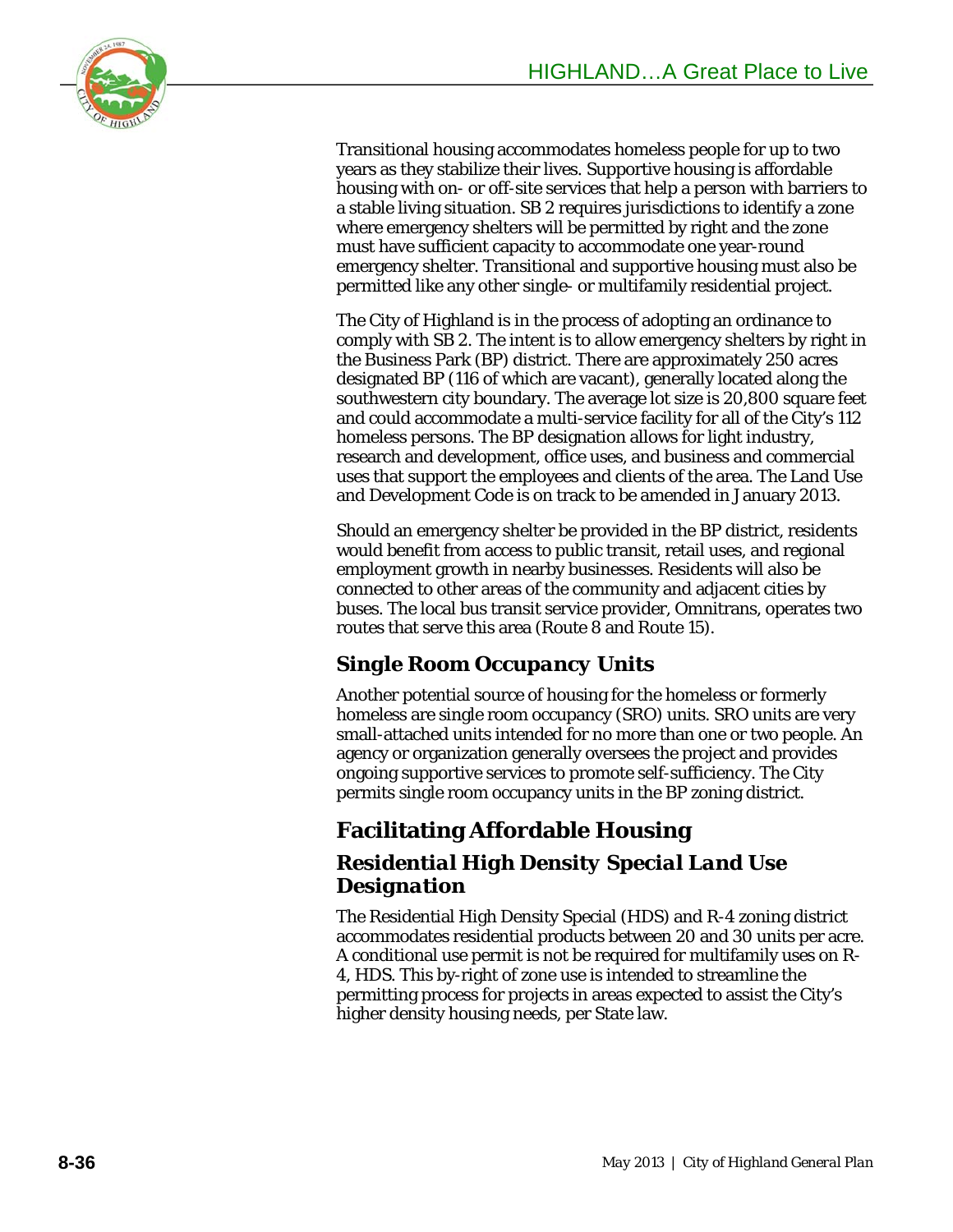

### *Residential High Density Special Overlay*

The City established a High Density Special Overlay on approximately 35 acres zoned as Planned Development (PD) within the General Plan Golden Triangle Policy Area. The Overlay area is generally bound by Greenspot Road on the south, Eucalyptus Avenue on the north, Boulder Avenue on the east, and the City Creek wash basin on the west. The Overlay allows the permitting of up to 650 multifamily units (by right) at a minimum density of 20 units per acre and a maximum density of 30 units per acre.

#### *Lot Consolidation Incentives*

Lot consolidation can increase the efficiency of land use and create the critical mass needed for a quality multifamily housing project. The City has identified numerous vacant and underutilized parcels that have the potential to accommodate multifamily projects. Their development potential could be improved through lot consolidation. Although the development community is aware of the inherent benefits of acquiring larger sites, the City seeks to promote this process. Through the implementation of the Housing Plan, the City is committing to providing expedited processing for the consolidation of lots identified in Appendices A and B as having the potential to accommodate lower income households.

#### *Inclusionary Housing Ordinance*

The City's Land Use and Development Code facilitates the development of affordable housing. Part of the Land Use and Development Code, the Inclusionary Housing Ordinance, provides guidelines for the development of restricted units, payment of an inlieu fee, or dedication of land for affordable housing.

All new residential development projects within the City must dedicate at least 15 percent of the units for affordable housing. Restricted for sale units must be sold at prices affordable to low and moderate income households. Rental projects must rent at least 10 percent of the units to very low income households, with the remaining affordable units rented to low or moderate income households. In exchange for the construction of affordable units the City allows unit size reduction and different interior finishes for affordable units, as long as they are of durable quality and consistent with the current building code.

In lieu of constructing all or any the affordable units on site, a developer can pay an affordable housing in-lieu fee of \$3,750 per unit to the City. In lieu of building inclusionary units, the developer may also choose to dedicate land within the city to the City. Dedicated parcels must be suitable for the construction of inclusionary units and equivalent to greater in value than what would be produced by applying the City's in-lieu fee to the project. All in-lieu fees are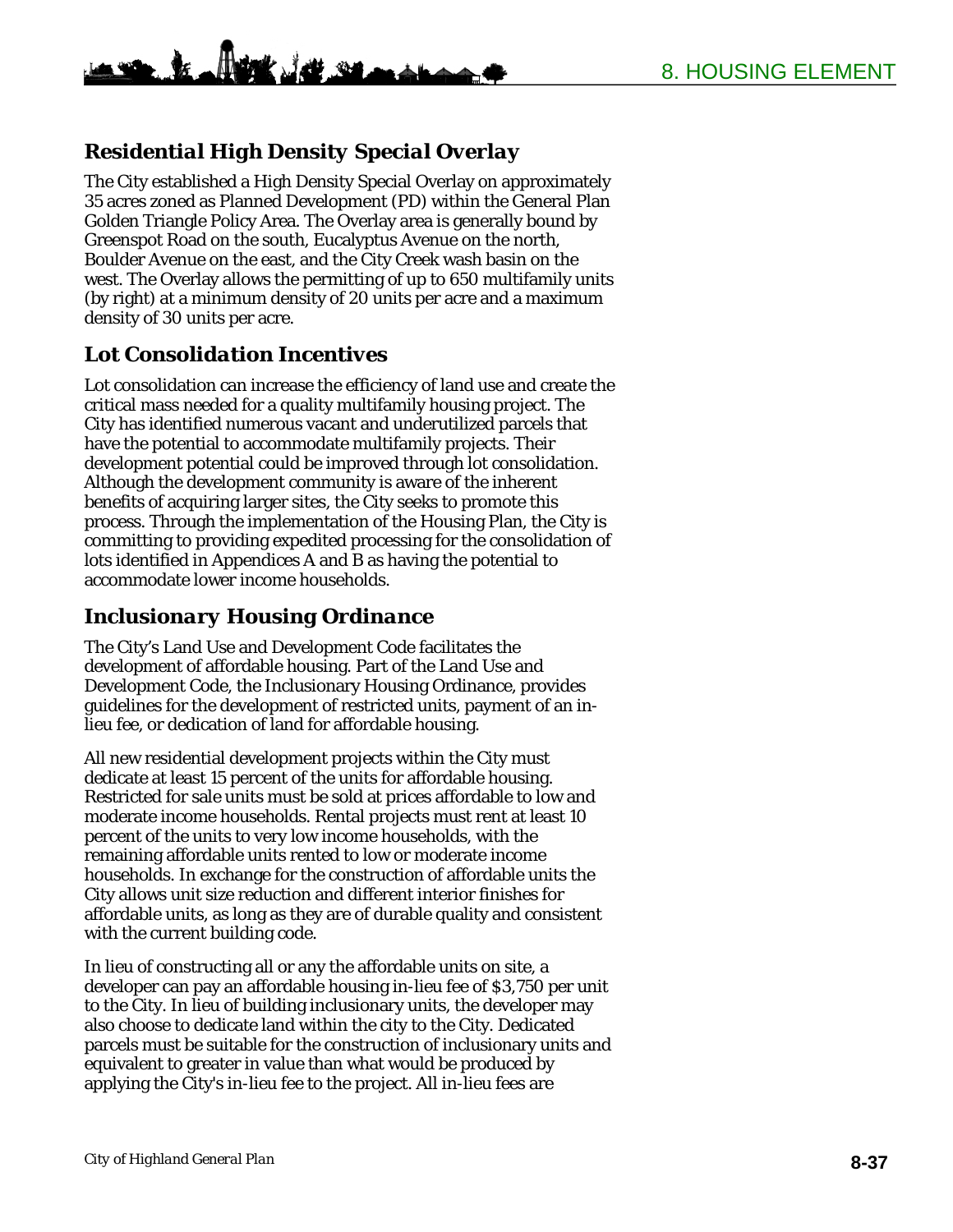

deposited in an inclusionary housing fund to be spent on affordable housing development and programs.

The City provides regulatory relief for developers of sites that cannot accommodate affordable units. If the City determines that providing on-site inclusionary housing is infeasible, the developer may construct affordable units on another site within the City prior to constructing the market rate project.

Should a developer provide more affordable units than required by the inclusionary obligation, but fewer than required by state density bonus law, they may request a density bonus through the City or may transfer credit for those affordable units to their next project in Highland.

#### *Density Bonus*

A density bonus is a an entitlement to build additional residential units above the maximum number of units allowed per the Municipal Code in exchange for providing affordable housing specified by as Government Code Section 65915-65918.

Jurisdictions must grant concessions or incentives reducing development standards, depending on the percentage of affordable units. Concessions and incentives include reductions in zoning standards, other development standards, design requirements, and other incentives that may reduce costs for the developer. Any project that meets the minimum criteria for a density bonus is entitled to at least one concession and may be entitled to as many as three concessions depending on the amount of affordable housing provided:

- One incentive or concession for projects including at least 10 percent of the total units for lower income households, at least 5 percent for very low income households, or at least 10 percent for moderate income households
- Two incentives of concessions for projects including at least 20 percent of the total units for lower income households, at least 10 percent for very low income households, or at least 20 percent for moderate income households
- Three incentives or concessions for projects that include at least 30 percent of the total units for lower income households, at least 15 percent for very low income households, or at least 30 percent for moderate income households.

The City's Municipal Code permits a density bonus of 20 percent above the maximum permitted density if a development provides at least 5 percent of the units at rates that are affordable to very low income households or 10 percent of the units at rates that are affordable to low income households. If 10 percent of condominium or planned development units are affordable to moderate income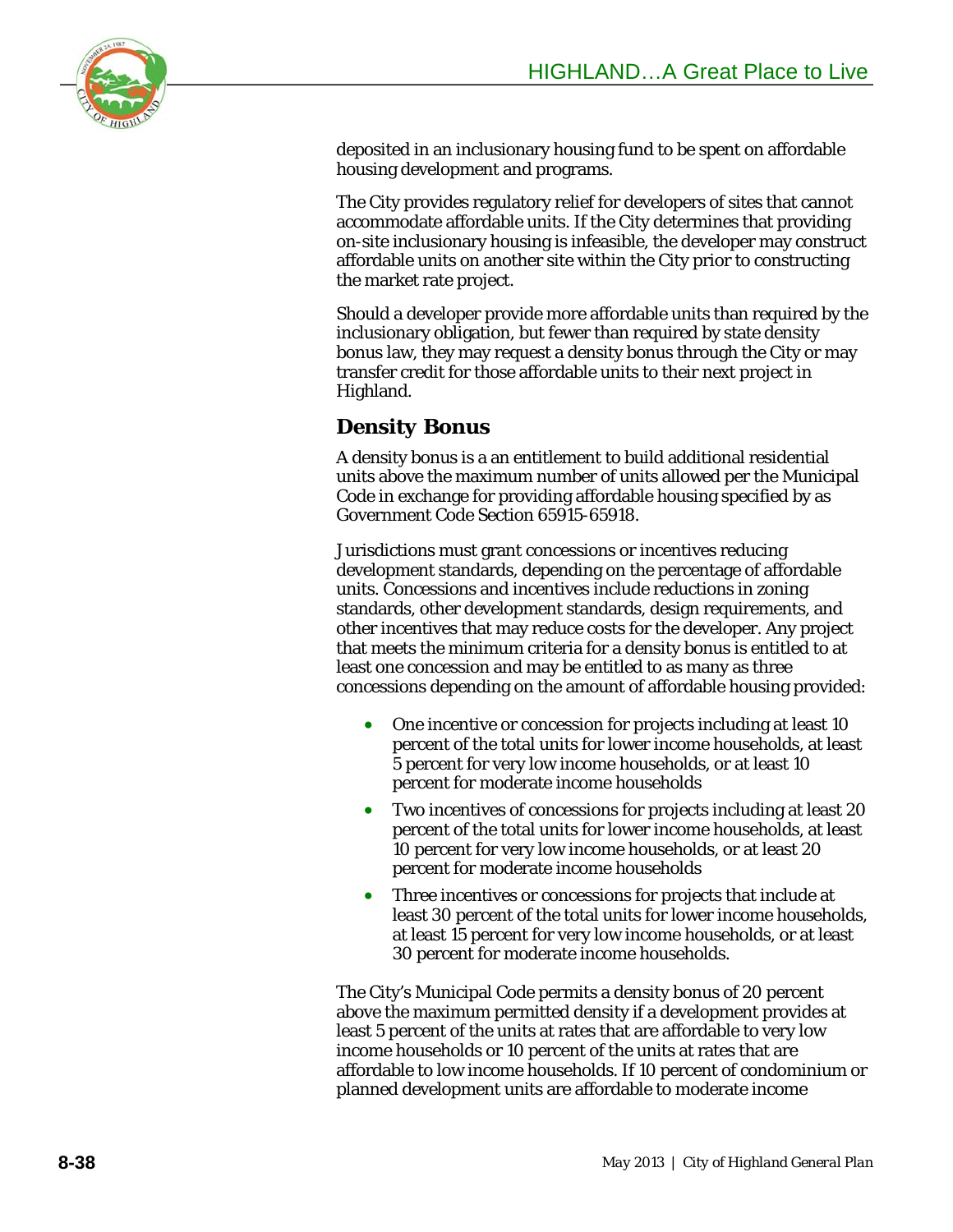households, then the project is eligible to receive a 5 percent density bonus.

In addition, a sliding scale requires additional density bonuses above the 20 percent threshold (up to a maximum density bonus of 35 percent):

- an additional 2.5 percent density bonus for each additional increase of 1 percent very low income units above the initial 5 percent threshold;
- a density increase of 1.5 percent for each additional 1 percent increase in low income units above the initial 10 percent threshold; and
- a 1 percent density increase for each 1 percent increase in moderate income units above the initial 10 percent threshold.

Density bonus projects also qualify for reduced parking requirements. These numbers are inclusive of guest parking and handicapped parking and may be tandem or uncovered (but cannot be on-street). Parking requirements are one on-site parking space for zero to onebedroom units; two on-site parking spaces for two to three bedroom units; and two and one-half on-site parking spaces for four or more bedroom units.

### **Dissolution of Redevelopment Agencies**

The City of Highland Redevelopment Agency played an important role in facilitating the development and preservation of affordable housing. In 2012, the State of California dissolved all redevelopment agencies, changing the ability of the City of Highland to fund housing programs for lower and moderate income households. The dissolution of redevelopment agencies is a new constraint that is not within the City of Highland's control.

Assembly Bill X1 26 (AB X1 26) and Assembly Bill X1 27 (AB X1 27) were signed by the Governor on June 29, 2011, making certain changes to the distribution of tax increment collected by Redevelopment Agencies. The California Redevelopment Association and League of California Cities filed a lawsuit in the Supreme Court of California alleging that AB X1 26 and AB X1 27 are unconstitutional. On December 29, 2011, the Supreme Court issued its opinion largely upholding AB X1 26, invalidating AB X1 27, and holding that AB X1 26 may be severed from AB X1 27 and enforced independently. As a result of the Supreme Court's decision, on February 1, 2012, all redevelopment agencies were dissolved and successor agencies were mandated to wind down all outstanding redevelopment projects.

By virtue of law, Highland's physical housing assets previously owned by its Redevelopment Agency were transferred to the Highland Housing Authority. The housing assets include loans made to the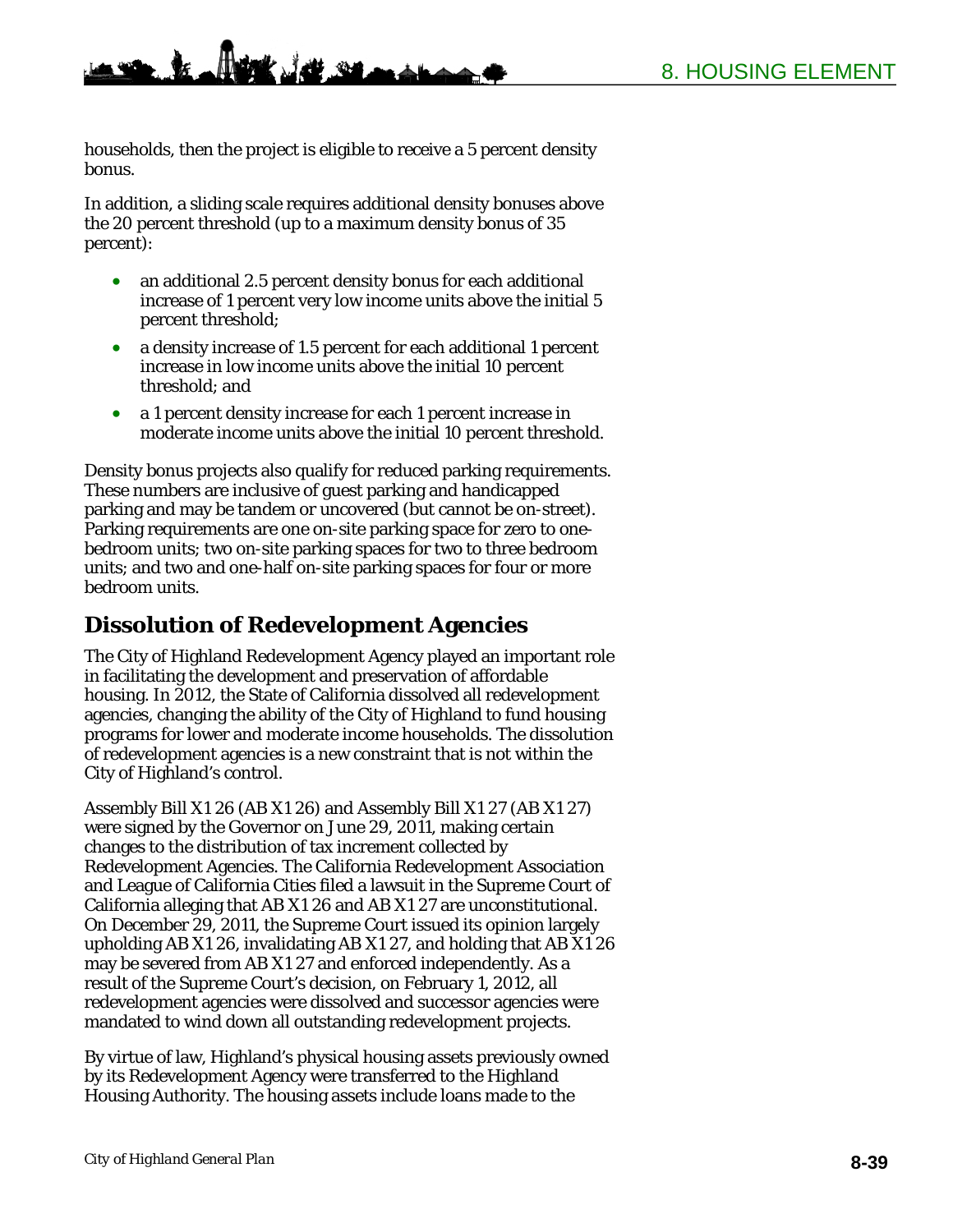

owners of Jeffrey Court and loans and grants made to various homeowners who participated in the City's Neighborhood Pride Grant Program and Down Payment Assistance Programs. Also transferred were 13 residential lots adjacent to Highland Community Park and a single residential lot south of Jeffrey Court. The Housing Authority is mandated to continue monitoring activities, but has no long-term funding source.

While the physical assets may continue to be managed by the Highland Housing Authority, all monetary assets including the unencumbered housing fund balance will be remitted to the State for redistribution to other taxing agencies. The fate of housing funds collected in conjunction with bond sales remains uncertain.

Given the dissolution of the Highland Redevelopment Agency, the City has little ability to provide funding for the construction, preservation or rehabilitation of lower and moderate-income housing. Highland has suspended its Neighborhood Pride Grant Program for rehabilitation of single-family residences and Down-Payment Assistance Program, but is seeking alternative sources of funding.

### Residential Development Standards

The General Plan Land Use Element establishes where housing can be located in Highland and the maximum density. The Land Use and Development Code provides more specific residential development standards that determine building height, density, setbacks, parking, etc. Development standards tailored to each zoning district and certain specific uses are provided to ensure quality design to protect the health, safety, and welfare of the public as well as enhance the appearance of the community. Development standards improve the quality and livability of housing development in Highland.

Table 8.20 lists the minimum acceptable standards for development within the City's residential districts to assure safe and attractive development without hindering the production of housing.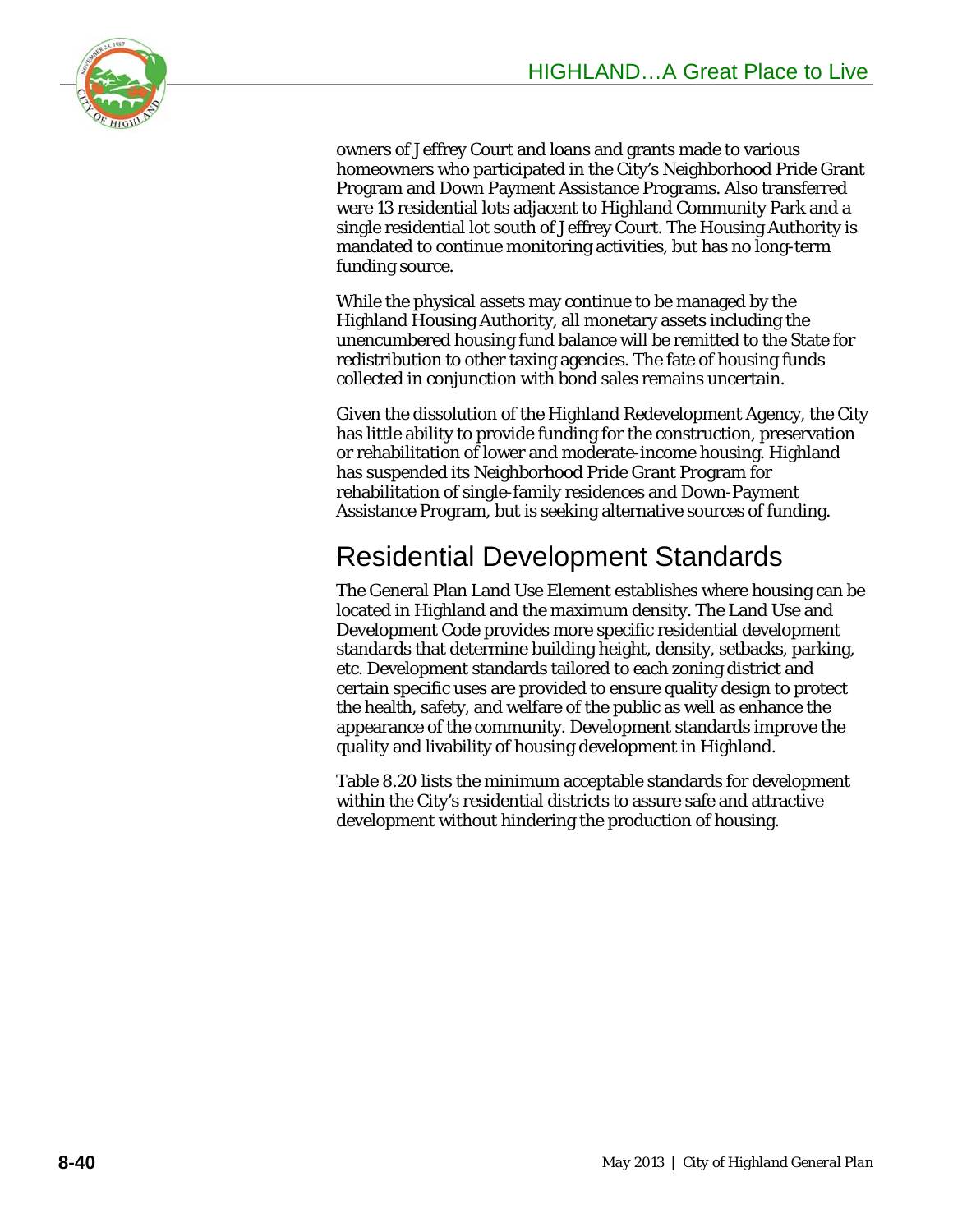|                                              |                                                        |                                                        |                                                        | Table 8.20: Residential Development Standards          |                                     |                                     |                                                                   |                                                                         |
|----------------------------------------------|--------------------------------------------------------|--------------------------------------------------------|--------------------------------------------------------|--------------------------------------------------------|-------------------------------------|-------------------------------------|-------------------------------------------------------------------|-------------------------------------------------------------------------|
| <b>Standard</b>                              | A/EQ                                                   | $R-1$                                                  | $R-2$                                                  | $R-3$                                                  | $R-4$                               | <b>HDS</b>                          | <b>VR</b>                                                         | $R-2C$                                                                  |
| <b>Maximum Density</b><br>(units per acre)   | 2.0                                                    | 6.0                                                    | 12.0                                                   | 18.0                                                   | 30.0                                | 30.0                                | 6.0                                                               | 9.0                                                                     |
| Minimum Building<br>Site (net area in<br>SO) | 20,000                                                 | 7,200                                                  | 7,200                                                  | 10,000                                                 | 43,560<br>$(1 \text{ acre})^1$      | 43,560<br>$(1$ acre) <sup>1</sup>   | 7,200                                                             | 43,560<br>$(1$ acre) <sup>1</sup>                                       |
| Minimum Lot<br>Width                         | 100 ft.                                                | 60 ft.                                                 | 60 ft.                                                 | 100 ft., 110 ft.<br>for corner lots                    | None                                | None                                | 100 ft.                                                           | 22 ft.                                                                  |
| Minimum Lot<br>Depth                         | 120 ft.                                                | 100 ft.                                                | 100 ft.                                                | 100 ft.                                                | None                                | None                                | 100 ft.                                                           | 40 ft.                                                                  |
| Minimum Front<br>Setback                     | 35 ft., but 65 ft.<br>from street<br>centerline        | 25 ft., but 55 ft.<br>from street<br>centerline        | 20 ft.                                                 | 25 ft.                                                 | 15 or 25 ft.                        | 15 or 25 ft.                        | 15                                                                | 15 ft. at any<br>given point, but<br>an average<br>minimum of 20<br>ft. |
| Minimum Interior<br>Setback <sup>2</sup>     | 10% of lot width                                       | 5 ft. and 10 ft.                                       | 5 ft. and 10 ft.                                       | 10 ft.-15 ft.                                          | 15 ft.                              | 15 ft.                              | An aggregate of<br>15 ft. compatible<br>with adjacent<br>setbacks | 0 ft. for attached<br>units and 3 ft.<br>for detached<br>units          |
| Minimum Street<br>Side Setback <sup>2</sup>  | 15% of lot width                                       | 15 ft.                                                 | 15 ft.                                                 | 20 ft.                                                 | 15 ft.                              | 15 ft.                              | 15 ft.                                                            | 15 ft. at any<br>given point, but<br>an average<br>minimum of 20<br>ft. |
| Minimum Rear<br>Setback                      | 35 ft.                                                 | 20 ft.                                                 | 20 ft.                                                 | 15 ft.-20 ft.                                          | 15 ft.                              | 15 ft.                              | 20 ft.                                                            | 10 ft. for 1- or 2-<br>story units                                      |
| Maximum Lot<br>Coverage                      | 30%                                                    | 40%                                                    | 40%                                                    | 60%                                                    | None                                | None                                | 30%                                                               | 40%                                                                     |
| Maximum Height                               | 35 ft. or 2 1/2<br>stories,<br>whichever is<br>greater | 35 ft. or 2 1/2<br>stories,<br>whichever is<br>greater | 35 ft. or 2 1/2<br>stories,<br>whichever is<br>greater | 35 ft. or 2 1/2<br>stories,<br>whichever is<br>greater | 55 ft.                              | 55 ft.                              | Compatible with<br>surrounding<br>buildings                       | 35 ft. or 2<br>stories,<br>whichever is<br>greater                      |
| Minimum Building<br>Separation <sup>3</sup>  | 15 ft.                                                 | 10 ft.                                                 | 10 ft.                                                 | 15 ft.                                                 | Per Uniform<br><b>Building Code</b> | Per Uniform<br><b>Building Code</b> | 10 ft.                                                            | 0 ft. for attached<br>units and 3 ft.<br>for detached<br>units          |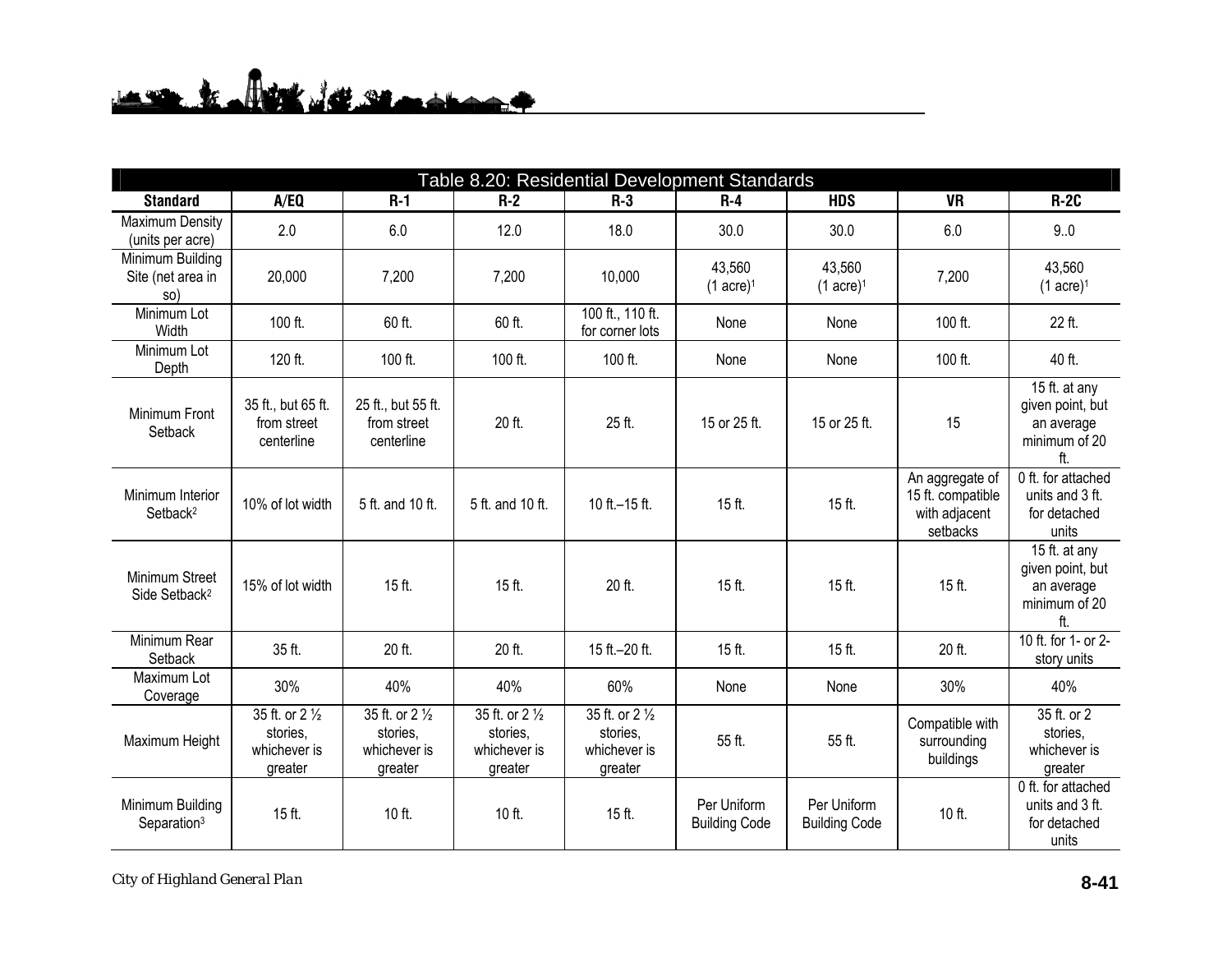| Table 8.19: Residential Development Standards |      |     |       |       |                                                           |                                                             |           |        |  |  |  |
|-----------------------------------------------|------|-----|-------|-------|-----------------------------------------------------------|-------------------------------------------------------------|-----------|--------|--|--|--|
| <b>Standard</b>                               | A/EQ | R-1 | $R-2$ | $R-3$ | $R-4$                                                     | <b>HDS</b>                                                  | <b>VR</b> | $R-2C$ |  |  |  |
| Minimum<br>Dwelling Unit Size<br>(sf)         | 800  | 800 | 800   | 800   | Studio: 425<br>bedroom: 650<br>2 or more<br>bedrooms: 800 | Studio: 425<br>1 bedroom: 650<br>2 or more<br>bedrooms: 800 | 800       | 800    |  |  |  |

Source: City of Highland Land Use and Development Code, 2012.

1. R-2C parcels smaller than one acre in size may be developed if they cannot be consolidated with adjacent parcels and are either bordered on all sides by property zoned for non-R-2C uses; or bordered on three sides by roadways.

2: Except for development in the R-2C District, a minimum 10-foot setback shall be maintained for all two-story or higher elements.

3: Minimum distance between buildings includes main dwellings and accessory structures. Within a planned development, building separations may be reduced to zero feet, provided that fire walls are to UBC standards and subject to review and approval of the Forestry and Fire Warden Department.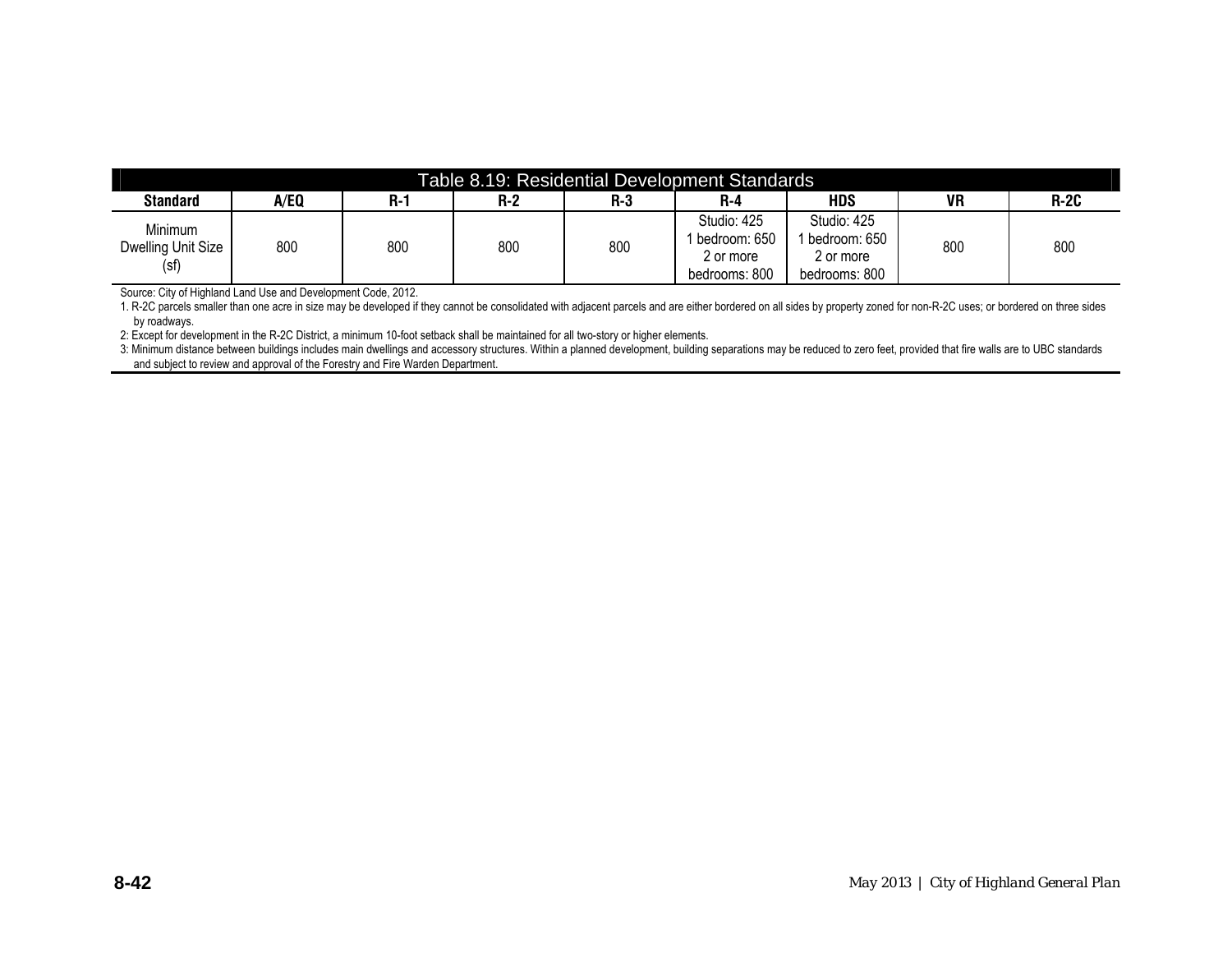

### **Parking Requirements**

Parking requirements must relate to the housing type to provide adequate and appropriately located parking facilities. Parking spaces reduce the amount of land available for housing, but are a necessary part of development. Adequate parking for residential projects contributes to the value of a project, the safety of residents, its appearance, and livability. However, excessive parking standards that do not reflect actual parking demand can unduly increase development costs and reduce the potential land availability for project amenities or additional units.

Highland's parking requirements are similar to other cities and are not considered a constraint to affordable housing development. Rather, reductions in parking requirements are made possible through parking studies for senior housing types and the Community Development Director may approve reduced parking requirements for projects that incorporate affordable units but do not qualify for density bonus incentives. Table 8.21 displays City residential parking requirements.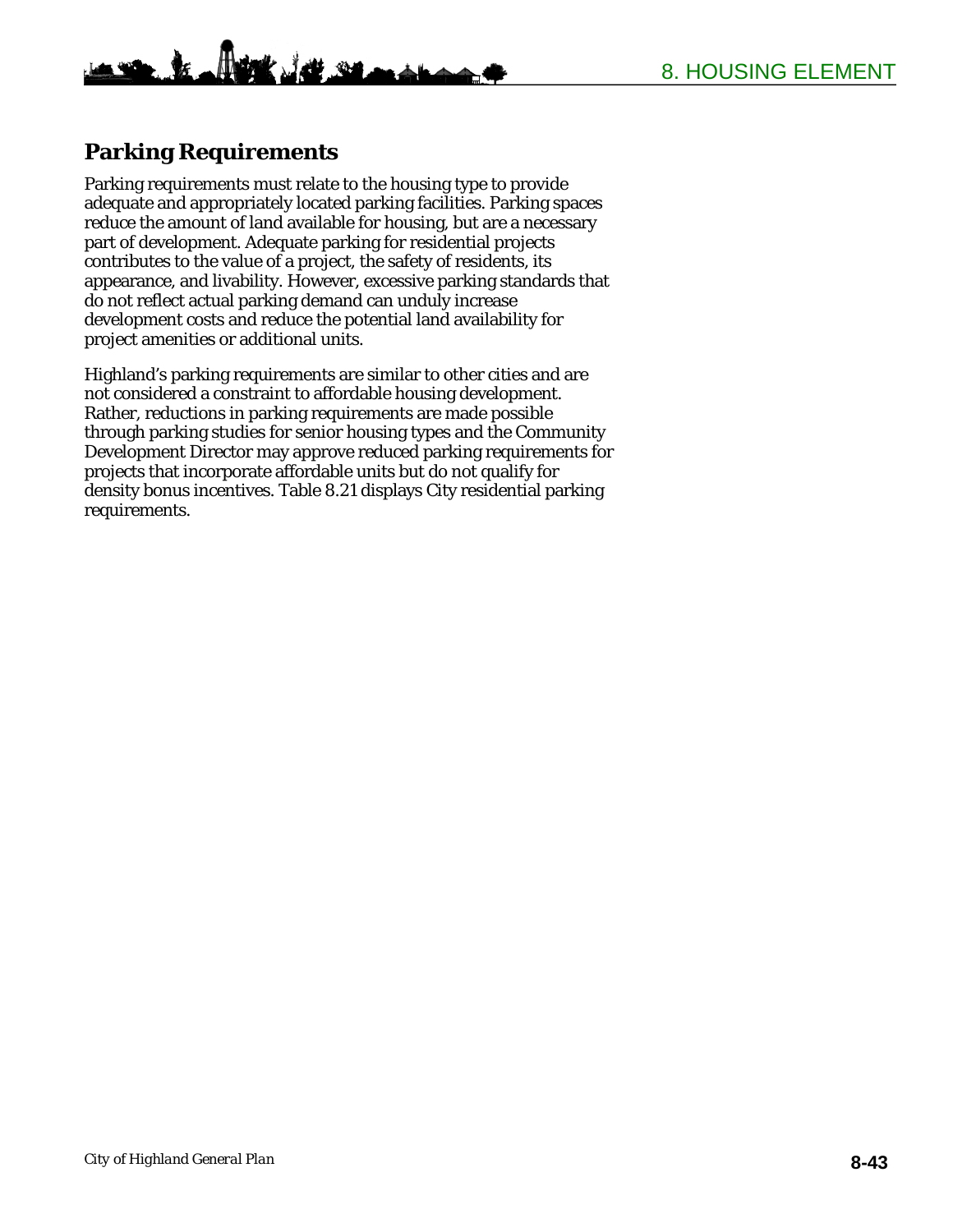

|                                                                               | Table 8.21: Residential Parking Standards                                                                                                                                                                                                                                                                                                                                                                            |
|-------------------------------------------------------------------------------|----------------------------------------------------------------------------------------------------------------------------------------------------------------------------------------------------------------------------------------------------------------------------------------------------------------------------------------------------------------------------------------------------------------------|
| <b>Use</b>                                                                    | <b>Minimum Off-Street Requirements</b>                                                                                                                                                                                                                                                                                                                                                                               |
| Single-Family Detached <sup>1</sup>                                           | Resident parking: 2 enclosed garage spaces<br>Guest parking: If guest parking is not permitted on the street,<br>then one visitor space per unit is required within 100 ft. of each<br>unit's frontage and cannot be tandem                                                                                                                                                                                          |
| Second Units                                                                  | Resident parking: 1 additional off-street parking space, tandem<br>allowed, allowed in the front yard setback                                                                                                                                                                                                                                                                                                        |
| Single-Family Attached<br>and Multifamily (R-2, R-<br>2c, R-3) <sup>2,3</sup> | <b>Resident Parking</b><br>Studio: 1 covered or garage space assigned to each unit<br>1 bedroom: 1 covered or garage space, and .5 uncovered<br>space<br>2 or more bedrooms: 1 covered or garage space and 1<br>uncovered space<br>Guest parking: On-street parking can count for visitor parking if<br>the spaces are within 250 feet of each unit's frontage,<br>otherwise .5 uncovered space per unit is required |
| Multifamily(R-4) 6,7                                                          | <b>Resident Parking</b><br>Studio and 1 bedroom: 1.5 per unit (at least 1 space within a<br>garage or carport)<br>2 bedrooms: 1.9 per unit<br>3 bedrooms: 2.1 per unit<br>4 bedrooms: 2.4 per unit<br>Guest parking: 0.3 spaces per unit                                                                                                                                                                             |
| Group, Boarding, or<br>Rooming Homes                                          | Parking requirements identical to those for the housing product<br>(single-family detached, single-family attached, or multifamily)                                                                                                                                                                                                                                                                                  |
| Senior Housing                                                                | Resident parking: 1 covered space per unit<br>Guest parking: .25 uncovered space per unit                                                                                                                                                                                                                                                                                                                            |
| Senior Congregate<br>Care <sup>4</sup>                                        | Resident parking: 5 covered spaces per unit or as determined<br>by the Planning Commission. For multiple-family units, the<br>parking shall be within 150 feet of the dwelling it serves<br>Guest parking: .25 uncovered space per unit                                                                                                                                                                              |
| Mobile Home Parks and<br>Subdivisions                                         | Resident parking: 2 spaces per unit, tandem allowed<br>Guest parking: 1 space for each 5 units or fraction thereof                                                                                                                                                                                                                                                                                                   |
| Model Home<br>Complexes <sup>5</sup>                                          | 3 spaces per model home plus 1 space per salesperson                                                                                                                                                                                                                                                                                                                                                                 |

Source: City of Highland Land Use and Development Code, 2012.

1: Within the VR district no more than a two-car space and no less than a one-car space shall be provided within a

garage, and the exterior garage door shall be a minimum of 45 ft. from the front property line. 2: For R-2 and R-2C districts, covered spaces may be required to be provided in an enclosed garage. If it is not adjacent, the garage shall be within 150 feet of the unit being served.

3: Covered spaces for apartment buildings are garage spaces.

4: Applicant shall submit a parking study for reduced parking standards.

5: On-street parking adjacent to the model home complex may be counted toward the parking requirement if it is found that on-street parking will not impact residential parking and will not obstruct traffic flow.

6: Minimum of one parking space shall be covered within a garage or carport

7: Guest spaces may be uncovered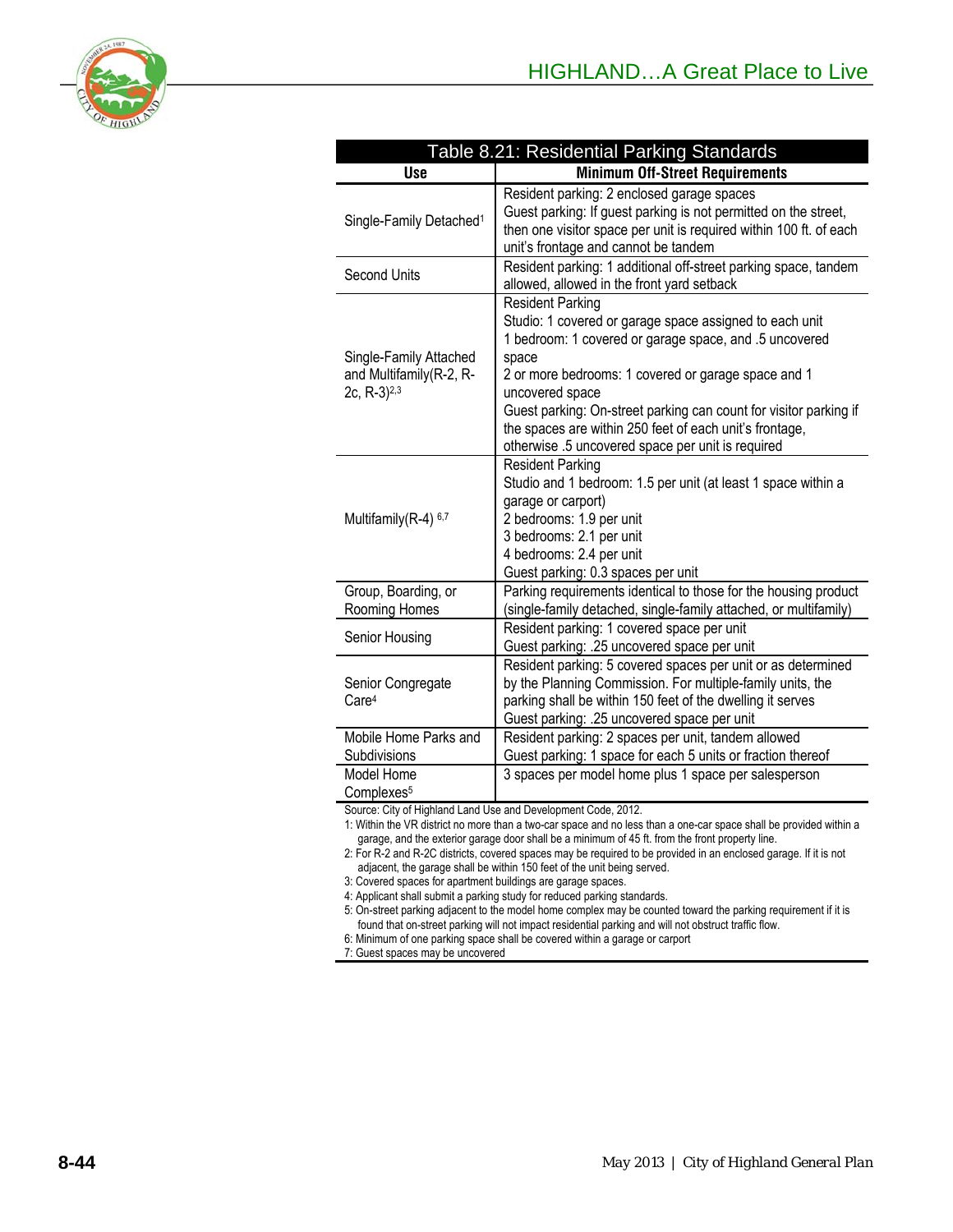

### **Building Codes**

Building and safety codes regulate construction and design methods to protect public health, safety, and welfare. However, these codes have the potential to increase the cost of housing construction and rehabilitation. Highland has adopted the 2010 California Building Code Series. Except for seismic standards and some additional requirements for fire hazards, the City's Building Codes do not impose additional requirements that would materially raise the cost of housing. These types of improvements are common for all cities in San Bernardino County. Therefore, these on- and off-site improvement standards would not make it less financially feasible to build housing in one jurisdiction over another.

Code enforcement is a critical component of retaining quality neighborhoods and residential structures. The City employs full-time building inspectors and code enforcement officers to examine properties in response to a complaint or as part of an ongoing proactive program to identify substandard housing. The City's proactive rental inspection program ensures rental housing is wellmaintained, safe, and adequate for habitation. The City assigns one code enforcement staff to annually inspect and monitor all rental units (including single-family units).

### **On- and Off-Site Improvements**

The City of Highland requires that adequate access, landscaping, lighting, water, and sewer improvements accompany residential development or the expansion of existing residential projects. Typical off-site improvements include curb, gutter, and sidewalk installation and the undergrounding of existing overhead utility lines. As a condition of approval, the City may require the construction of reasonable on- and off-site improvements to serve the project. These types of improvements are common for all cities in San Bernardino County. Therefore, these on- and off-site improvement standards would not make it less financially feasible to build housing in one jurisdiction over another.

#### *Streets*

All residential projects must provide appropriate roadways consistent with the City's Circulation Element and adopted road standards. Collector streets are 44 feet, curb-to-curb, within 66 foot rights-ofways. Residential local streets generally require a 36-foot right-ofway. The City does not require infill projects to provide road improvements beyond those necessary for safe access. This reduces the cost of infill housing development, a savings that may be passed on to the future buyer or renter. For any area of the City, additional improvements, easements, and other dedications may be identified during site plan review.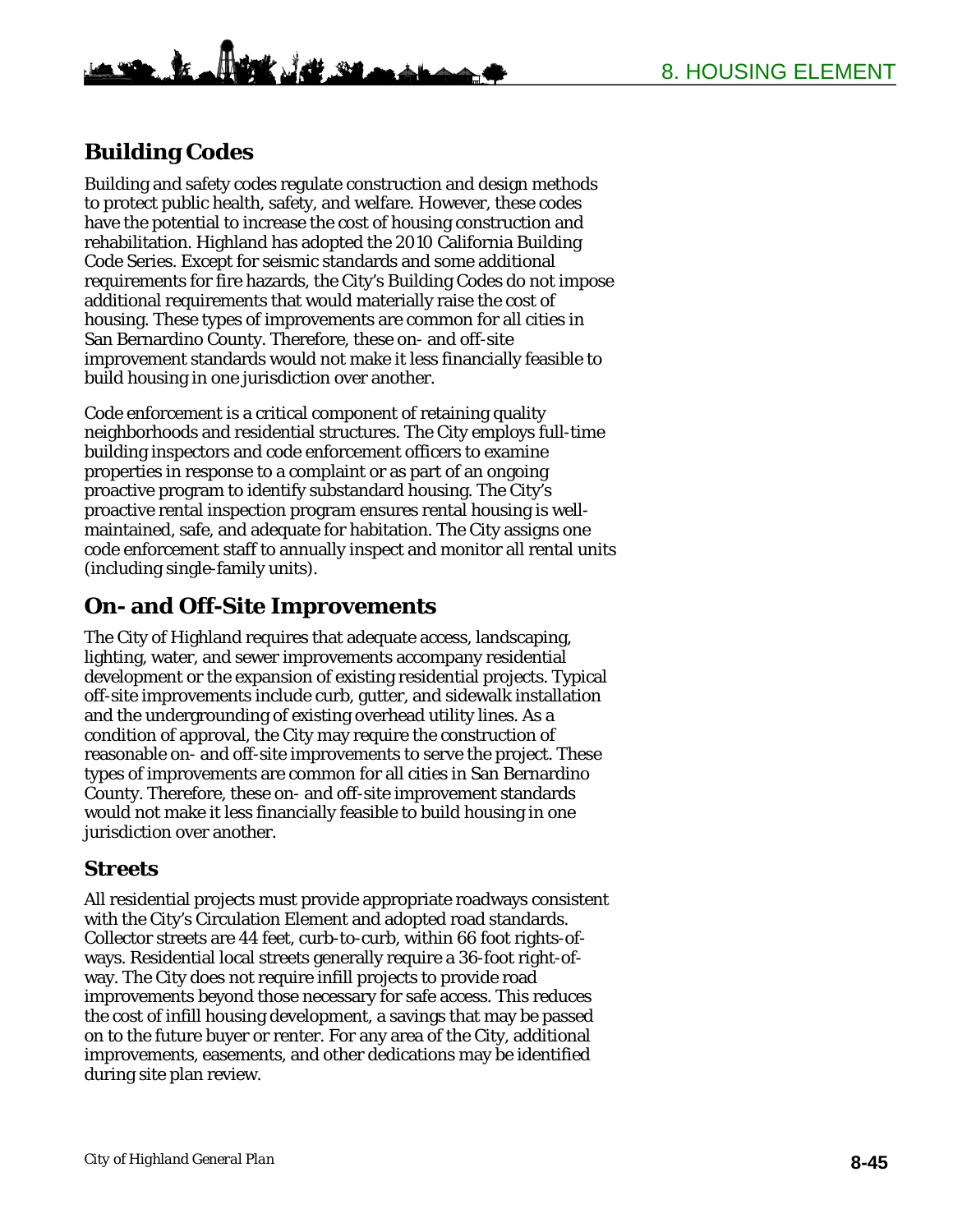

#### *Curbs, Gutters, and Sidewalks*

While much of west Highland is developed with curbs, gutters, and sidewalks, there are some infill sites without such amenities. Greenfield sites on the eastside are also often in need of such improvements. All new residential development is required to provide a public sidewalk system with curbs and gutters unless deemed unnecessary by the Planning Commission. Public sidewalks are adjacent to public streets and have a minimum width of 5 feet. Interior walkway systems may have varying widths, with a minimum width of 4 feet. The cost of these improvements increases the cost of development, but is necessary to facilitate pedestrian access and movement in urban areas of the City.

#### *Water, Sewer, and Storm Drain*

Consistent with state law, all projects must demonstrate the ability to meet water, sewer, and drainage requirements consistent with San Bernardino Flood Control District's comprehensive plan. Fees and infrastructure requirements are established by the East Valley Water District and similar for all communities in the region. Careful site design and location can reduce or mitigate the associated cost of these improvements. For example, vacant land in an infill area could provide affordable housing where there is existing and adequate water, sewer, and drainage infrastructure.

#### **Infrastructure**

The City of Highland contains both developed and largely undeveloped residentially zoned areas. In developed areas, the existing infrastructure system is sufficient to support Highland's population, but curbs, gutters, sidewalks, water and sewer, and streetlights are limited in undeveloped areas within the City. Infrastructure in currently un-served areas will be planned and constructed as necessary to serve new development. These improvements are typically dedicated to the City, which is then responsible for maintenance and/or improvement.

The City of Highland is primarily served by the East Valley Water District (EVWD). The EVWD also maintains Highland's sewer system and has a joint powers agreement with the City of San Bernardino to accept all sewage generated within the District's boundaries. The existing sewer system can adequately serve the sites identified in the land inventory.

All development plans in Highland must be coordinated with the EVWD to meet wastewater disposal and treatment requirements established by the California Department of Health Services. Development impact fees will allow the water and wastewater districts to provide necessary connections and services.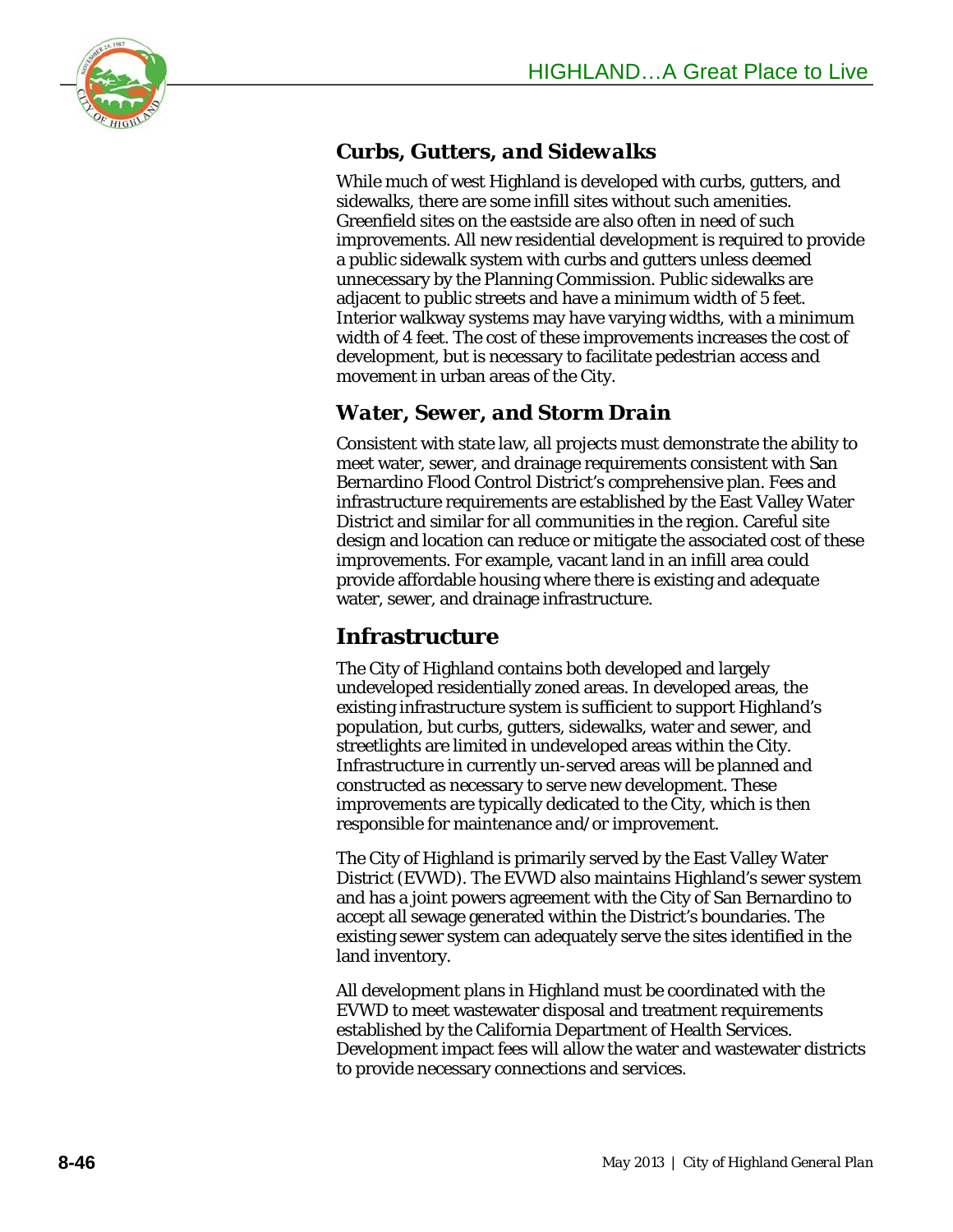### Development Fees

A variety of fees and assessments are charged by the City and other agencies to cover the cost of processing development permits and providing local services. These fees are necessary to ensure quality project review and to cover costs associated with the impact of new housing. Development fees and exactions increase the cost of development. These costs are passed down to the homeowner and renter, reducing the affordability of housing.

Community development and engineering fees are established to cover the cost of staff review. Without entitlement processing fees, the City would be unable to provide quality review of each project, resulting in inappropriate or inadequate development. These fees offset the City's development review costs and are not designed to increase the cost of development. The affordable housing fee is a perunit fee that may be paid by the applicant in lieu of providing affordable housing as discussed in the Inclusionary Housing Ordinance section.

When processing a Major Design Review and CUP concurrently, the city provides relief to the applicant by only charging one deposit upfront. The City takes a deposit for the CUP only and applies any unused funds from the CUP deposit to cover the design review. This prevents the applicant from spending a financial resource earlier than necessary.

Development impact fees are charged on a per-unit basis to provide funds to offset the anticipated impacts of population growth. New housing, and therefore more Highland residents, may result in an increase in vehicle trips, park usage, school enrollment, and emergency service calls. Development impact fees are carefully created to ensure that quality services and facilities are provided to Highland residents without unduly burdening development. The City annually reviews its development impact fees to ensure the fees are fair and adequate. In 2012 the City Council approved a Development Impact Fee reprieve of 23.306% for commercial and residential projects. This reduction fosters development activity and reduces the cost of developing in the City of Highland. The reasoning behind the reprieve was to keep the 2012 Development Impact Fee the same as 2011. Table 8.22 displays fees charged for new housing projects in Highland.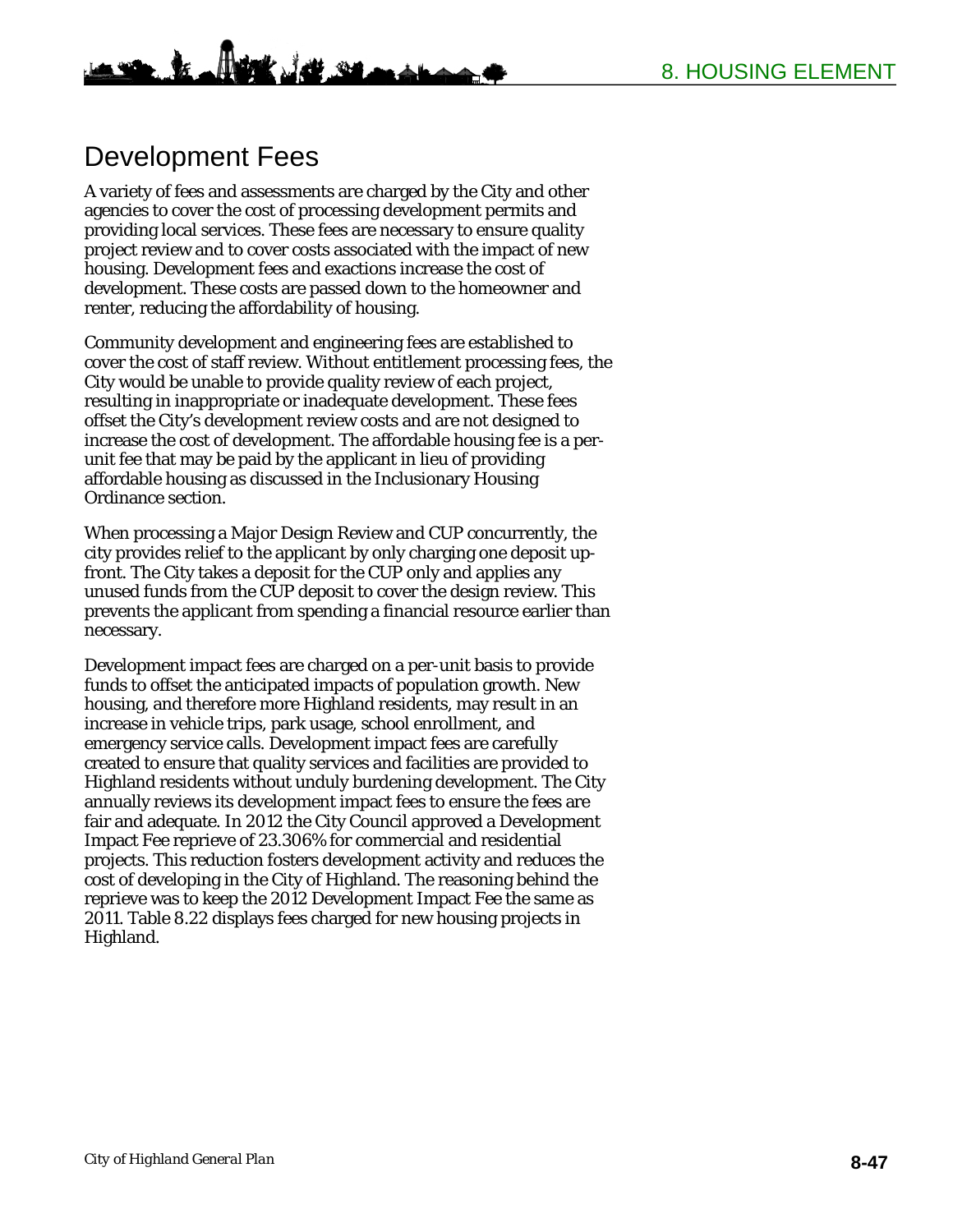

| Table 8.22: Residential Development Fees                                   |                                          |                                                         |  |  |  |  |  |
|----------------------------------------------------------------------------|------------------------------------------|---------------------------------------------------------|--|--|--|--|--|
| Fee                                                                        | <b>Single-Family</b>                     | <b>Single-Family</b><br>Attached/<br><b>Multifamily</b> |  |  |  |  |  |
|                                                                            | Minor Project (no more than 3 units)     |                                                         |  |  |  |  |  |
| <b>Community Development Fees</b>                                          |                                          |                                                         |  |  |  |  |  |
| Inclusionary Housing                                                       | \$3,750.00                               | \$3,750.00                                              |  |  |  |  |  |
| <b>Staff Review Permit</b>                                                 | No Fee                                   | No Fee                                                  |  |  |  |  |  |
| Minor Design Review                                                        | \$2,505.00                               | \$2,505.00                                              |  |  |  |  |  |
| Engineering Fees <sup>1</sup>                                              |                                          |                                                         |  |  |  |  |  |
| Parcel Map Review(≤4 lots)                                                 | \$2,420.00                               | \$2,420.00                                              |  |  |  |  |  |
| <b>Impact Fees</b>                                                         |                                          |                                                         |  |  |  |  |  |
| Law Enforcement                                                            | \$173.90                                 | \$275.00                                                |  |  |  |  |  |
| Fire Suppression                                                           | \$617.66                                 | \$200.46                                                |  |  |  |  |  |
| <b>Local Circulation System</b>                                            | \$2,338.77                               | \$1,561.11                                              |  |  |  |  |  |
| <b>Regional Circulation System</b>                                         | \$8,238.77                               | \$5,500.17                                              |  |  |  |  |  |
| Regional Flood Control                                                     | \$545.19                                 | \$233.29                                                |  |  |  |  |  |
| General Facilities, Vehicles & Equipment                                   | \$771.00                                 | \$771.00                                                |  |  |  |  |  |
| Library                                                                    | \$709.32                                 | \$682.76                                                |  |  |  |  |  |
| <b>Community Center</b>                                                    | \$884.09                                 | \$850.68                                                |  |  |  |  |  |
| Park Land Acquisition & Park Facilities<br>Development                     | \$2,879.26                               | \$2,770.47                                              |  |  |  |  |  |
| <b>Total Fees Per Unit</b>                                                 | \$25,832.56                              | \$21,519.94                                             |  |  |  |  |  |
|                                                                            | <b>Major Project (more than 3 units)</b> |                                                         |  |  |  |  |  |
| <b>Community Development Fees</b>                                          |                                          |                                                         |  |  |  |  |  |
| Affordable Housing                                                         | \$3,750.00                               | \$3,750.00                                              |  |  |  |  |  |
| Major Design Review Deposit                                                | \$7,400.00                               | \$7,400.00                                              |  |  |  |  |  |
| Major Conditional Use Permit Review                                        |                                          |                                                         |  |  |  |  |  |
| Deposit                                                                    | \$9,400.00                               | \$9,400.00 <sup>2</sup>                                 |  |  |  |  |  |
| Engineering Fees <sup>1</sup>                                              |                                          |                                                         |  |  |  |  |  |
|                                                                            |                                          |                                                         |  |  |  |  |  |
| Parcel Map Review (≥5 lots)                                                | \$2,420.00<br>\$2,255.00                 | \$2,420.00<br>\$2,255.00                                |  |  |  |  |  |
| Final Tract Map Review ( $\geq$ 5 lots) <sup>2</sup><br><b>Impact Fees</b> |                                          |                                                         |  |  |  |  |  |
| Law Enforcement                                                            |                                          |                                                         |  |  |  |  |  |
|                                                                            | \$173.90                                 | \$275.00                                                |  |  |  |  |  |
| Fire Suppression                                                           | \$617.66                                 | \$200.46                                                |  |  |  |  |  |
| <b>Local Circulation System</b>                                            | \$2,338.77                               | \$1,561.11                                              |  |  |  |  |  |
| <b>Regional Circulation System</b>                                         | \$8,238.37                               | \$5,500.17                                              |  |  |  |  |  |
| <b>Regional Flood Control</b>                                              | \$545.19                                 | \$233.29                                                |  |  |  |  |  |
| General Facilities, Vehicles & Equipment                                   | \$771.00                                 | \$771.00                                                |  |  |  |  |  |
| Library                                                                    | \$709.32                                 | \$682.76                                                |  |  |  |  |  |
| <b>Community Center</b>                                                    | \$884.09                                 | \$850.68                                                |  |  |  |  |  |
| Park Land Acquisition & Park Facilities<br>Development                     | \$2,879.26                               | \$2,770.47                                              |  |  |  |  |  |
| <b>Total Fees Per Unit</b>                                                 | \$39,962.56                              | \$35,649.94                                             |  |  |  |  |  |

Source: City of Highland Planning Division, 2012.

1: Some engineering fees not included, such as grading plan check and grading inspection, because fee is based on project specifics such as a dollar amount per cubic yard of soil moved.

2: Major Conditional Use Permit Review Deposit will not be needed for multifamily projects on multifamily sites identified in the Housing Element as having potential to accommodate the RHNA

3: Final tract map review engineering fee is \$2,255 plus \$40 per lot.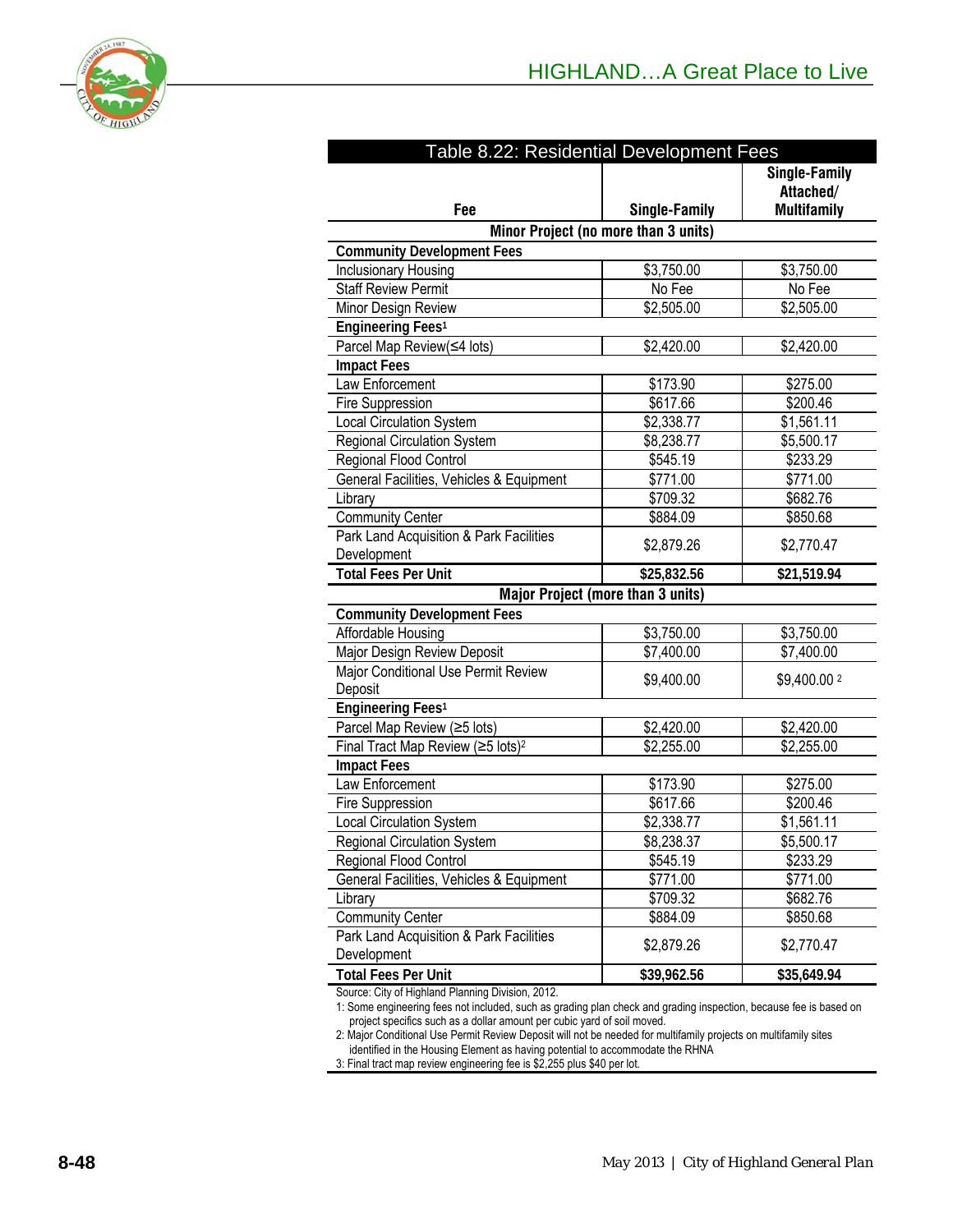8. HOUSING ELEMENT

### Permit Approval Process

Highland's permitting process is designed to ensure high quality and aesthetically pleasing development that is compatible with adjacent uses and the City's rural charm. Development and design review fees, as well as the time these processes take, increase the cost of constructing new housing or rehabilitating existing units. To ensure that the permit approval process is not overly burdensome, the City established the "Come Home to Highland" program, which commits the City to being an active partner in providing housing. The program is intended to:

- Improve and enhance Highland through the promotion of its residential lifestyle and family-oriented community;
- Encourage housing maintenance, rehabilitation, development, and occupation;
- Encourage cooperation between City government, local service providers, and residents in facilitating responsible growth; and
- Increase staff accountability through the preparation of housing project status reports for the City Council every six months.

Three levels of decision-making bodies in the City govern the development review process: the Community Development Department, the Planning Commission, and the City Council.

Applicants are encouraged to meet with City staff to discuss a project prior to submitting an application. This process provides the applicant with an opportunity to make changes that will ultimately save time and money by having a complete application from the start. When an application is determined complete (within 30 days, as required by the Permit Streamlining Act), the Planning Division indicates whether or not a use requires discretionary review. The Come Home to Highland program guarantees that any request for an entitlement that requires approval by the Planning Commission be presented to the necessary body within 90 days of the application being deemed complete (excluding time for CEQA review). This practice reduces the impact of design review and other forms of discretionary review. There are several types of review necessitated by certain project characteristics.

### **Staff Review Permit**

Staff Review Permit (SR) is a review of the project use to ensure compatibility with the City's land uses and development standards. Approval is determined by the Community Development Director or his designee (typically the City's Planning Technician). The SR permit is processed concurrently with the Minor Design Review process when applicable. The SR approval by Community Development Director or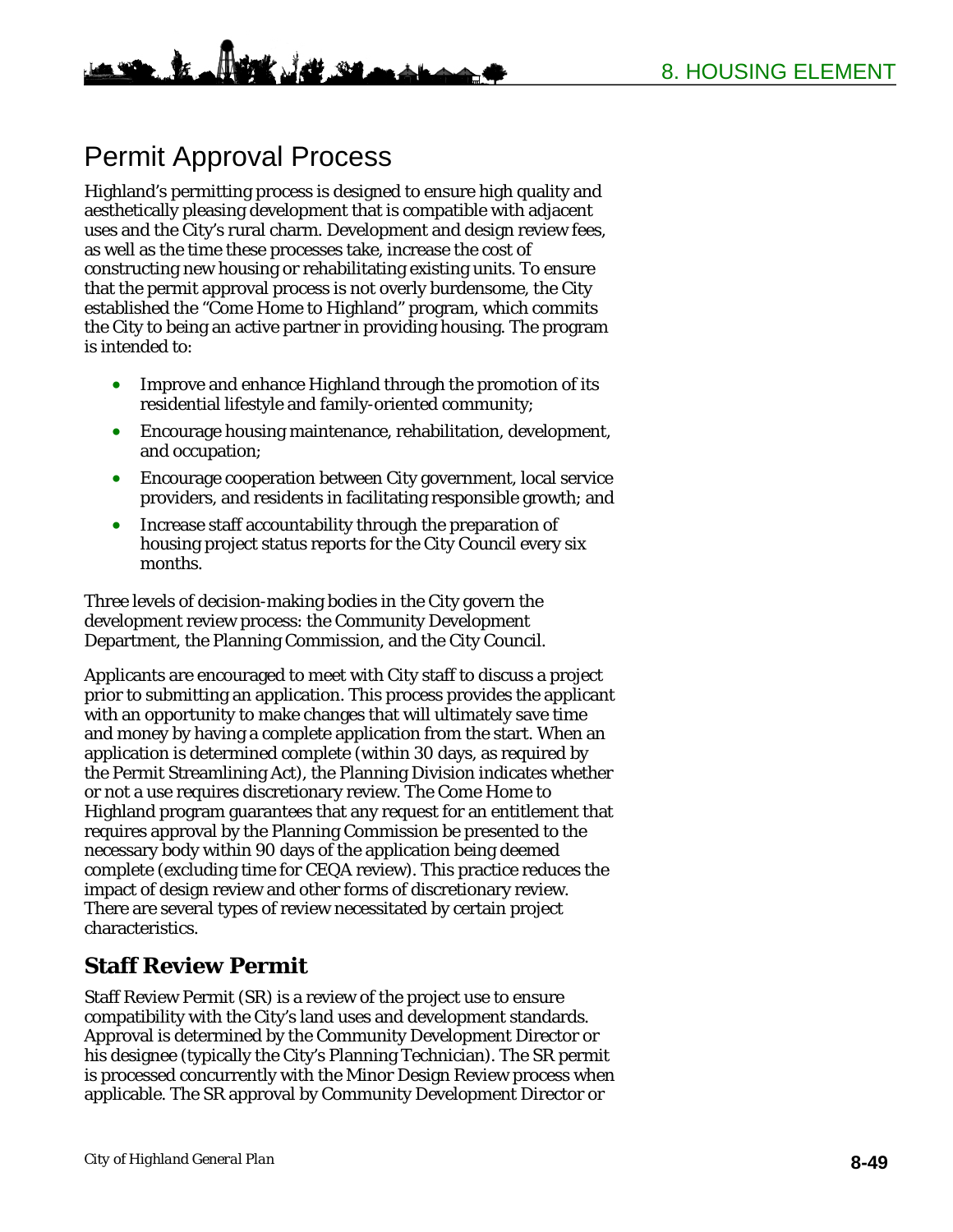

designee is final unless appealed to the Planning Commission. The Planning Commission's determination is appealable to the City Council.

### **Minor Design Review**

The Planning Division provides this form of administrative design review for permitted housing projects of fewer than three units to ensure compliance with City's land use and development standards. The Planning Division makes standard findings regarding project design, which include compliance with adopted residential design standards and consistency with the City's General Plan Land Use Element and Community Design Element. Small (three units or less) multifamily projects permitted by right-of-zone due to site identification in the Housing Element will be subject to Minor Design Review, but no a conditional use permit. Approval is determined by the Community Development Director or designee and is deemed final unless appealed to the Planning Commission. The Planning Commission's determination can then be appealed to the City Council.

### **Major Design Review**

The Major Design Review (Major DR) applies to new housing projects consisting of four or more units. Major DR used to be performed by the Planning Commission (PC). Major DR provides the Planning Commission with an opportunity to assess the project for potential conflicts with the goals, policies, and objectives in the General Plan Land Use Element and Community Design Element, and identify potential design issues that may detract from the aesthetics, health, and safety of neighborhoods. Multifamily projects on multifamily sites will not be subject to a conditional use review. These projects will be reviewed for consistency with the design and development standards provided in the Land Use and Development Code, General Plan Land Use Element, and Community Design Element. Planning Commission review takes place during the time period the development application is routed for agency comments and/or the CEQA process; thus, minimizing overall processing time for the project. Planning Commission approval is final unless appealed to City Council.

### **Conditional Use Permit**

The existing Land Use and Development Code requires a conditional use permit for multifamily projects, with the exception of singlefamily attached units which are permitted by right or by SR permit and multifamily uses on multifamily sites identified in the Housing Element.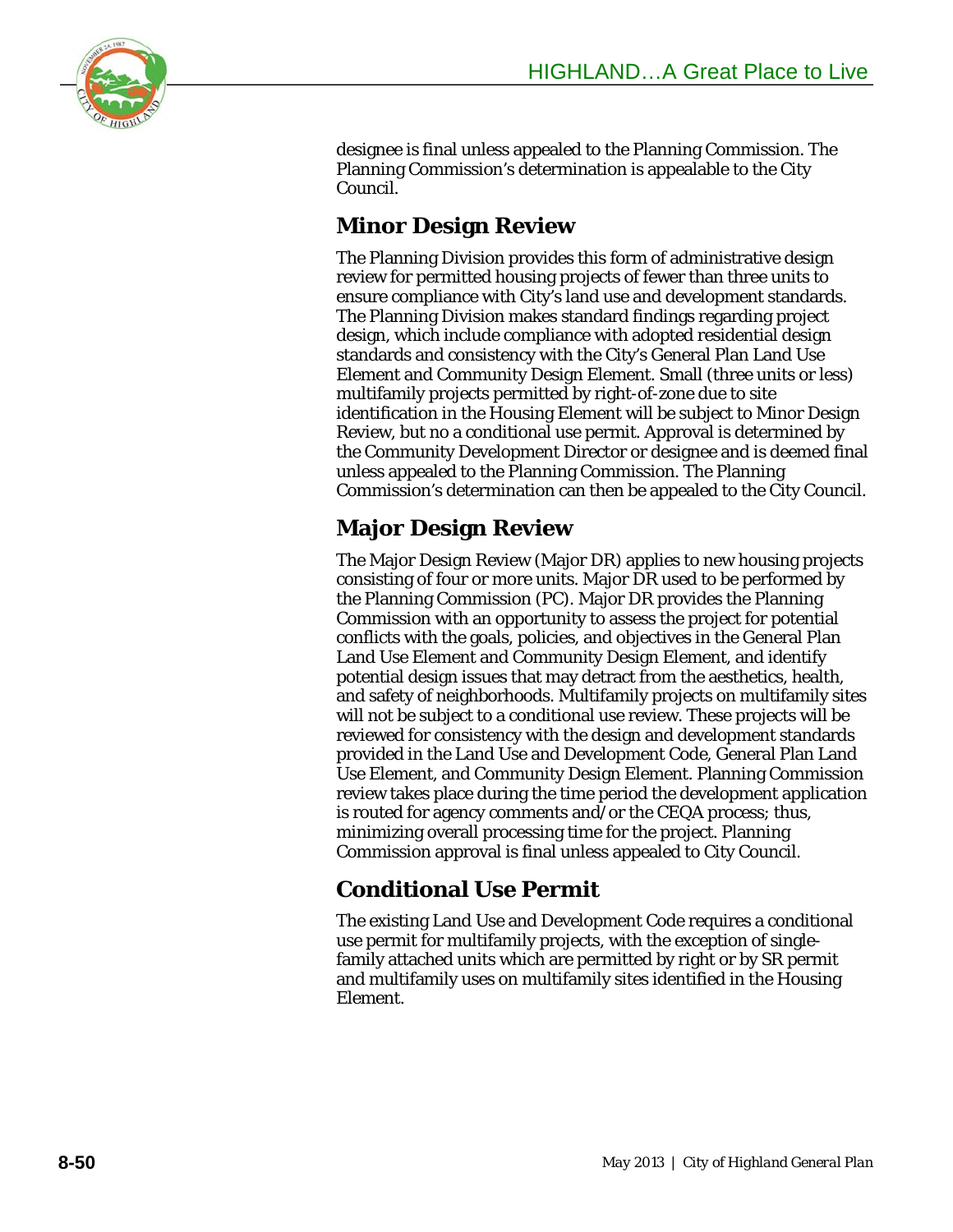Multifamily projects will be subject to meeting the basic design and development standards provided in the Land Use and Development Code, General Plan Land Use Element, and Community Design Element.

The Planning Commission is responsible for reviewing all applications that require a CUP and the design review of a project. Typical findings for CUP approval include consistency with the goals, policies, and objectives of the General Plan, suitability of the site for the proposed use or development, and adequacy of water, sanitation, and utilities.

Design review is based on criteria included within the General Plan Land Use Element and Community Design Element. The CUP (with Major DR) process typically takes four or five weeks, not including the time required by CEQA if an EIR is necessary.

### **General Plan Amendment/Zone Change**

Projects requiring a General Plan Amendment or zone change require review by the Planning Commission and approval by the City Council, regardless of proposed use. However, the City typically reduces the timeframe for this legislative step by processing, where feasible, the discretionary permits at the same time.

#### **Processing Time**

Developmental review is the primary way to ensure that new residential projects reflect the community's goals and contribute to improving local quality of life. The time it takes to obtain permits from the City can affect overall project cost and therefore impact the cost of housing and the success of development in the community.

Highland values the time and money of its development applicants. The City reduced its processing times through enforcement of the "Come Home to Highland" program, which commits the City to refund remaining development entitlement deposits to the applicant within 30 days of the project's conclusion. The program also commits the City to establishing fixed fees for several forms of review and ensures that a discretionary permit application are brought to the appropriate review body within 90 days of the application completeness determination. Administratively permitted projects are reviewed within 30 working days of application completion. In Calendar Year 2011, the average time for a discretionary review approval was 36 days. Table 8.23 shows the average processing times for various project applications and reviews.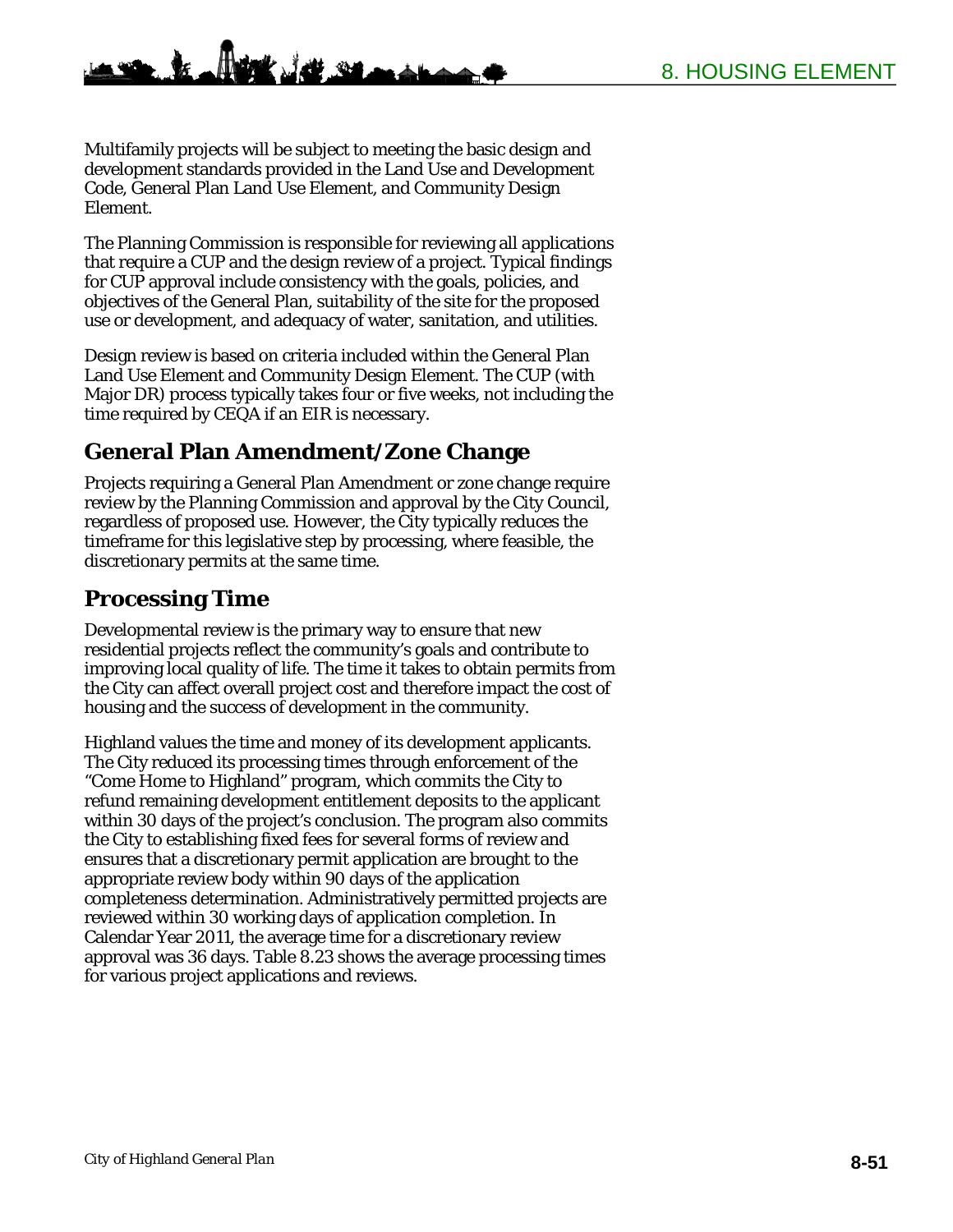

|                                      | Table 8.23: Permit Processing Times    |  |  |  |  |  |
|--------------------------------------|----------------------------------------|--|--|--|--|--|
| <b>Type of Application</b>           | Timeframe<br>(Average Number of Weeks) |  |  |  |  |  |
| Zone Change                          | 18                                     |  |  |  |  |  |
| <b>Tentative Tract or Parcel Map</b> | 12                                     |  |  |  |  |  |
| <b>Conditional Use Permit</b>        |                                        |  |  |  |  |  |
| Variance Review                      |                                        |  |  |  |  |  |
| Lot Line Adjustment                  |                                        |  |  |  |  |  |
| Staff Review (Design/Use)            |                                        |  |  |  |  |  |
| Minor Design Review                  |                                        |  |  |  |  |  |
| Major Design Review                  | 4                                      |  |  |  |  |  |
| Source: City of Highland, 2012.      |                                        |  |  |  |  |  |

### Housing for Persons with Disabilities

Effective on January 1, 2002, Senate Bill 520 amended housing element law and Government Code Section 65008 to require localities to analyze the constraints on housing for persons with disabilities. The City's adopted building codes (including the Uniform Building Code, adopted in 2007) require that new residential construction comply with the Federal Americans with Disabilities Act (ADA). Highland has the authority to enforce state accessibility laws and regulations (California Code of Regulations Title 24) when evaluating new construction requests. ADA provisions include requirements for a minimum percentage of units in new development to be fully accessible to the physically disabled.

#### **Reasonable Accommodation**

The City of Highland understands the importance of reducing barriers to adequate housing for disabled persons. However, the Land Use and Development Code does not provide any specific information regarding housing or housing modification permitting or other reasonable accommodations for persons with disabilities. A reasonable accommodation refers to actions that a city takes to modify land use and zoning regulations affecting housing for people with disabilities. A reasonable modification is typically a structural change made to existing premises so that a disabled person can fully utilize the premises.

The City has not received any requests for accommodation, and if a request were made to place a ramp or other accessibility structure in a setback, the City has an unofficially policy to be flexible in those instances. The Land Use and Development Code allows a maximum three-foot projection into front- and rear-yard setbacks and one-half of a required side yard setback.

The City is in the process of adopting an ordinance to enact a formal process for disabled individuals or those acting on their behalf to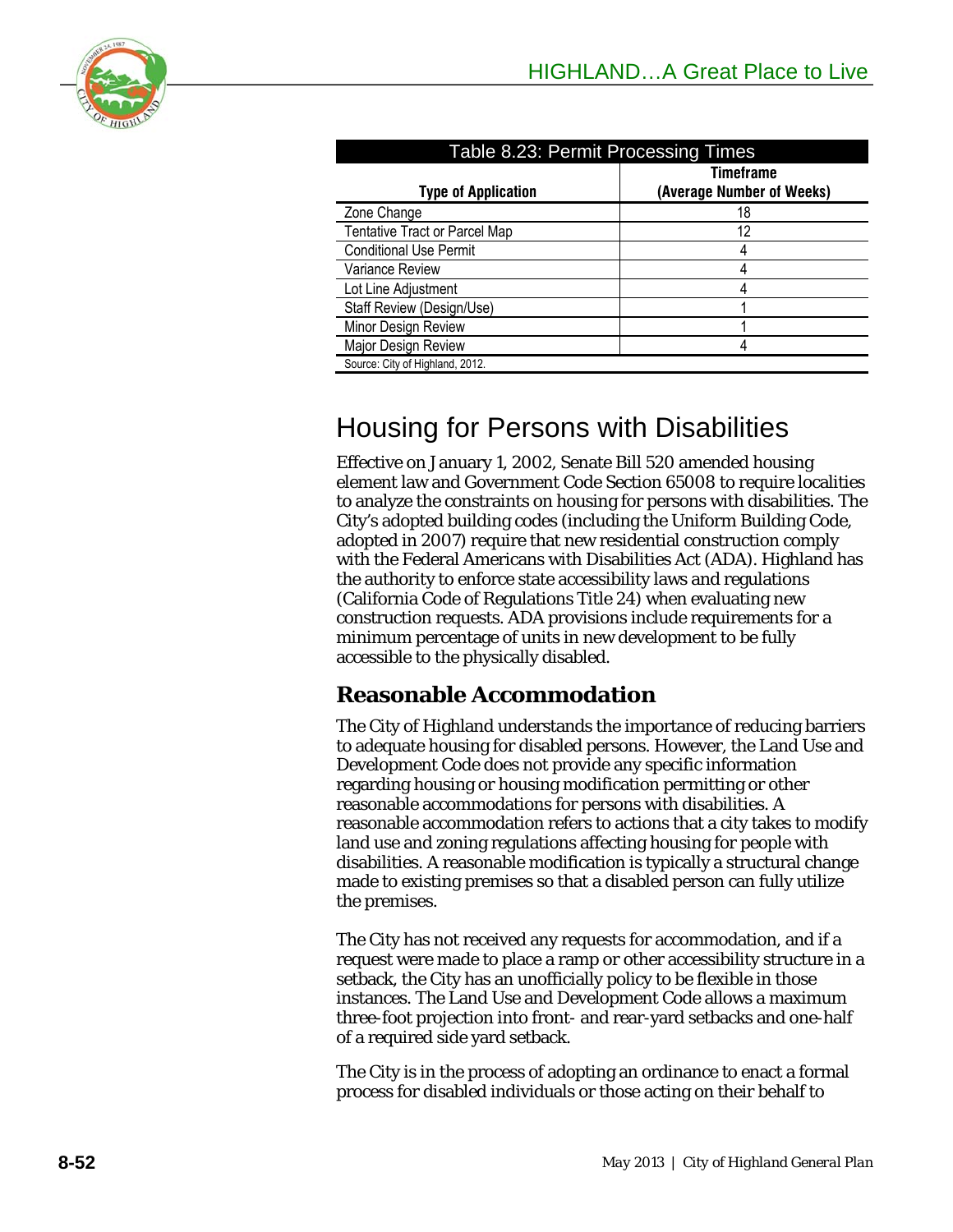make requests for relief from the various land use, zoning, or building laws, rules, policies, practices, and/or procedures of the City (expected February 2013). The City will make information regarding reasonable accommodation available at City Hall, on the City's website, and its' Come Home to Highland program website.

The City's parking requirements for handicapped spaces are intended to be identical to the requirements established by the state of California. Residential projects providing handicapped spaces are required to locate the spaces as close to building entrances as possible and follow citywide regulations in terms of size, striping, and signage. Disabled parking standards for residential uses are not different from parking standards for other uses.

#### **Group Homes**

Group homes, boarding houses, and residential care facilities are often a resource for disabled persons in need of special care. The City conditionally permits boarding and rooming houses for three or more unrelated individuals in all residential zones except the A/EQ zone and all commercial zones (includes homes with six or more residents). According to the state Community Care Licensing Division, in 2008 there are three licensed group homes operating in Highland. The City does not have any occupancy restrictions based on relatedness or family ties in any land uses or zoning designations. Residential care facilities may provide safe living environments for special needs adults and children. The Land Use and Development Code conditionally permits residential care facilities serving seven or more residents in multifamily zones.

The City is in the process of adding such facilities serving six or fewer residents to the code. The Housing Plan provides a program to define and permit residential care facilities serving six or fewer residents, as mandated by state law.

#### **Senior Group Homes and Facilities**

Other forms of housing that may assist disabled persons include senior independent living projects, residential care homes for the elderly, congregate care homes, and convalescent care. Senior independent living projects are permitted through staff review in the A/EQ, R-1, and VR zones. They are conditionally permitted in all multifamily zones. Congregate care and convalescent care homes are conditionally permitted in multifamily and commercial zones. The City's regulations do not pose a constraint to the provision of group homes and similar facilities for seniors.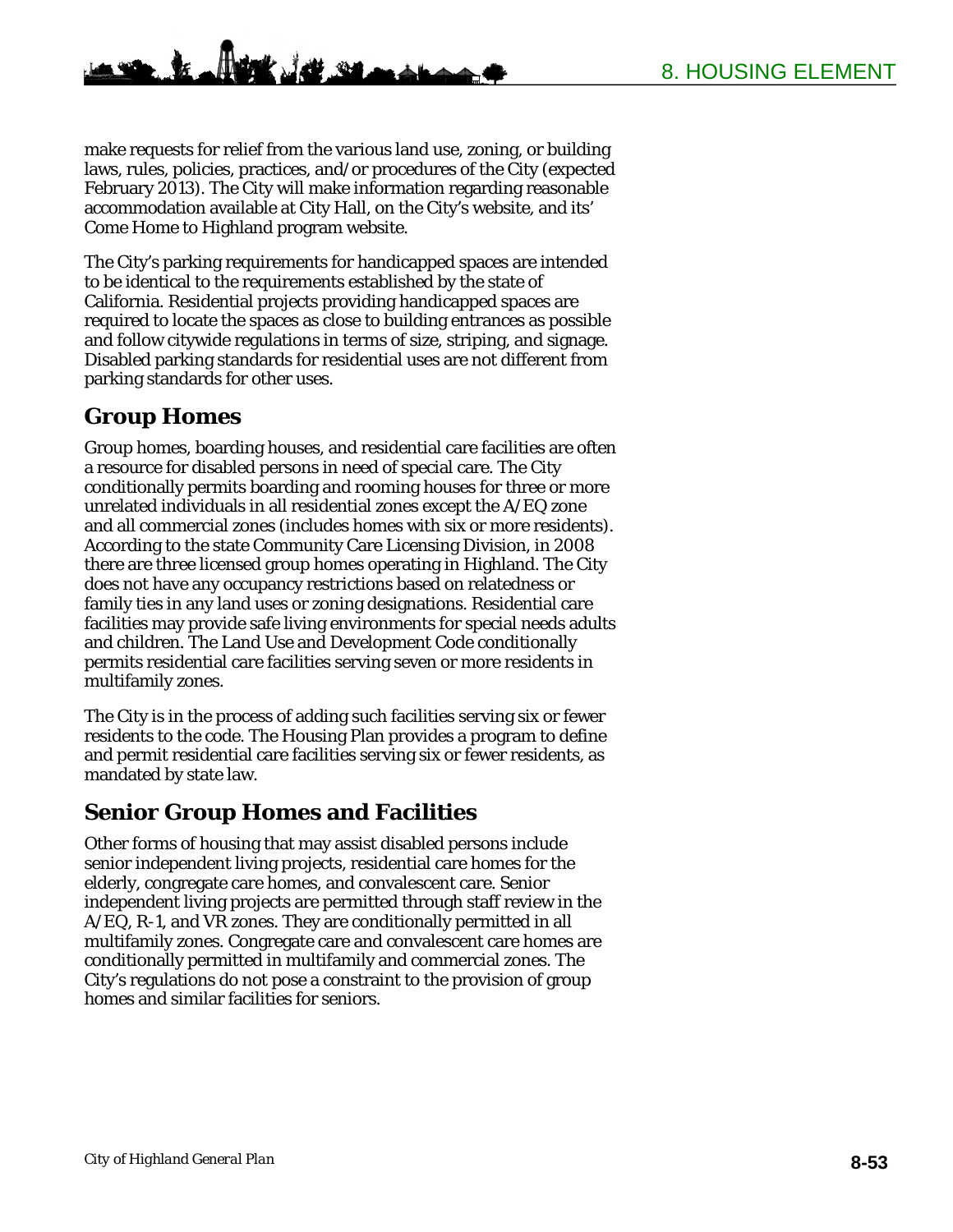

# MARKET CONSTRAINTS

Market constraints to the development of residential housing include the cost of land, the cost of construction, and financing. Unlike past years when the housing market was experiencing a bubble effect, market factors now pose fewer constraints to the development of new housing. Changes in the financial markets, changes in construction material costs, and other factors have all affected the feasibility of developing new housing in Highland. This section discusses land costs, construction costs, and financing issues.

### Land Costs

Land costs, when compared with projected rents and sales prices of housing, affect the feasibility of construction. The cost of land is typically a major factor in determining the cost of developing housing. Land costs are influenced by many variables, including supply, demand, location, site constraints, and the availability of public utilities and other infrastructure. In recent years, many developers have purchased overvalued land based on the historic increase in housing prices. With the housing downturn and economic recession, many developers overpaid for the land and can no longer develop the site and make a profit with forecasted sales or rents.

According to August 2012 vacant single-family land sales prices such land in Highland, on average, sells for \$2.85 per square foot. Vacant multifamily land sells, on average, for \$2.93 per square foot. These land prices are in-line or lower than in other cities in San Bernardino County and much lower than typical residential land in Los Angeles and Orange counties.

In addition to the basic cost of land, the holding cost is also a consideration in the price of housing. Holding costs vary depending on interest rates for acquisition and development loans. Interest rates are beyond the control of local jurisdictions. However, land holding costs can be lessened by reducing processing times for building permits in most jurisdictions.

## Construction Costs

Construction costs are influenced by the cost of materials. As the softening of the housing market decreases the amount of homes being constructed throughout southern California, the cost of many construction materials have decreased, reflecting the lack of demand. Construction costs will also vary based on the type of material used, structural features present, and project characteristics such as the type and quality of the unit. For example, the increasing worldwide demand for steel has made wood-frame construction significantly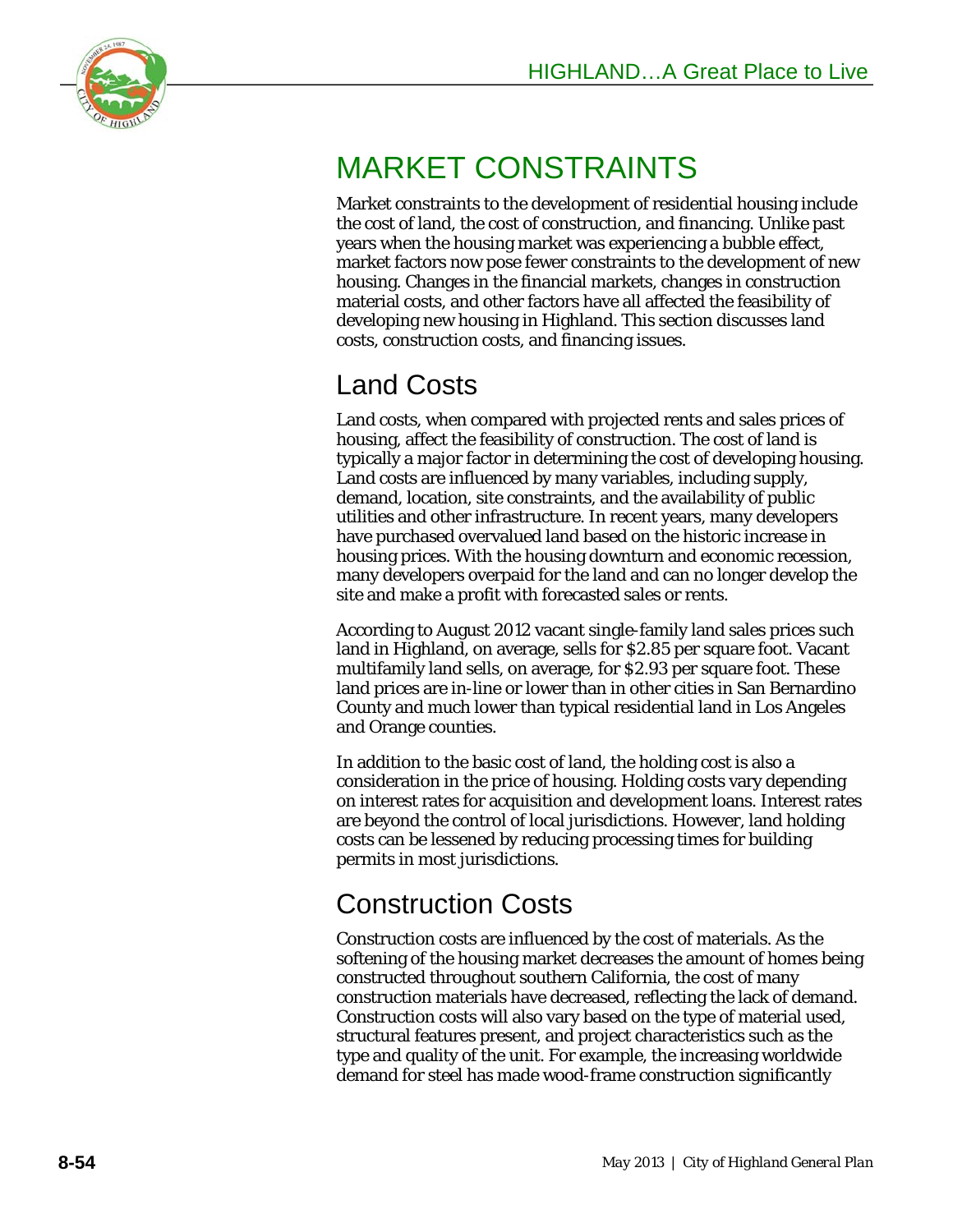more affordable than steel. The quality and cost of framing and finishing materials may affect the types of development pursued.

Housing construction costs constitute about half the cost of a singlefamily home. The square footage cost of new housing averages approximately \$110 per square foot for a single-family detached unit and an average of \$60 per square foot for a stacked flat single-family unit (does not include the cost of providing a garage). Apartments of three stories or less achieve an economy of scale, provided that the building has typical amenities and no structured parking. Mobile homes are significantly less expensive, as are precision or factory-built housing products.

Labor costs are generally two to three times the cost of construction materials. With the slowdown in the housing market, however, real wages have also depressed and are significantly more affordable than in the early 2000s. As wage levels are relatively uniform across the Inland Empire, wages are not considered a constraint to the development of housing.

### Financing

Construction financing costs also affect the feasibility of building new housing. During the housing boom of the late 1980s, it was not uncommon for developers to receive construction loans for 100% or more of a project's estimated future value. Following the housing market downturn of the early 1990s, however, financial institutions tightened regulations for construction loans, often requiring developers to put up at least 25% of the project value.

This cycle has repeated itself with the housing market boom of the early 2000s. Relaxed lending rules allowed developers to secure a loan with only a nominal equity contribution, interest rates varied from 5 to 7 percent, and downpayments ranged from 0 to 10 percent. With the downturn, however, expected housing prices have significantly declined, lending practices have become more conservative, and interest rates have decreased.

Although there is no hard threshold for how much required upfront equity is too much before a residential project would be infeasible, the higher the proportion of equity required, the more unlikely that a developer would proceed with the project. Not only would it require more up-front cash, but higher equity contribution means a project must be able to achieve an even higher value at completion in order to generate the cash flow needed to meet acceptable cash-on-cash returns. These trends are anticipated to continue during the planning period.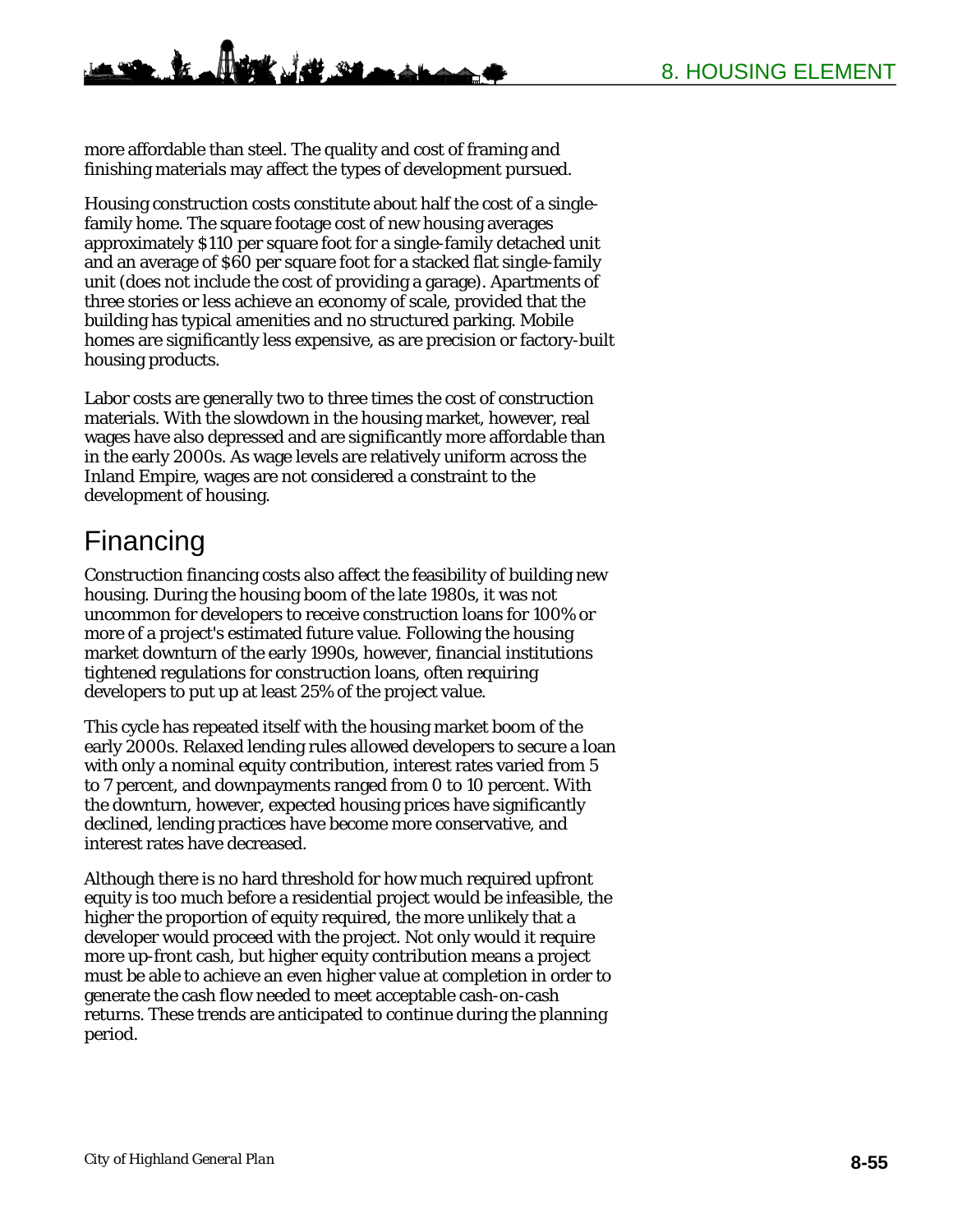

# ENVIRONMENTAL CONSTRAINTS

Environmental hazards affecting housing development and resident safety include fire, seismic activity, and flooding. These hazards provide the greatest threat to the built environment. Development should be carefully controlled in potentially hazardous areas. The City of Highland Land Use and Safety Elements, which provide policy guidance about environmental constraints, were adopted in 2006 and cover all of the areas within the land inventory.

### **Earthquake**

Like the entire southern California region, the City of Highland is within an area of high seismic activity. It can be expected, therefore, that a significant seismic event will occur in the City. The timing and magnitude of such an event cannot be predicted, although planning efforts for emergency response must be predicated on the certainty of such an event. North and south branches of the San Andreas Fault, a known active fault, run through Highland. The San Jacinto Fault is approximately 4.5 miles southwest of the City. The City's Safety Element requires residential development to be set back a minimum of 50 feet from active and potentially active fault lines. The Safety Element includes other policies to increase mitigation measures and further study possible geologic- and seismic-related hazards.

### Fire

The City of Highland's building codes require new housing to include fire sprinkler systems to protect residents and property. Wildland fires are a present threat, as there large expanses of undeveloped hillsides in and adjacent to Highland. Precautions such as fuel modification zones and vegetation maintenance help protect Highland's natural and developed areas from wildfire. The California Department of Forestry and Fire Protection (CDF) provides fire prevention and suppression services to the City and unincorporated areas east of the City. Additional wildland fire protection services are provided by the US Forest Service on National Forest Lands adjacent to the City.

## Flooding

Several areas of Highland are within 100- and 500-year floodplains. Property owners in 100-year floodplains may receive insurance from the Federal Emergency Management Agency's National Flood Insurance Program (NFIP). In return for NFIP offering coverage, the City of Highland regulates new development in flood prone areas to ensure public safety and protection of property. Highland has adopted special standards, such as minimum building elevations, flood proofing, and anchoring, for development in flood-prone areas. Any housing sites identified in the Housing Plan that may be located in a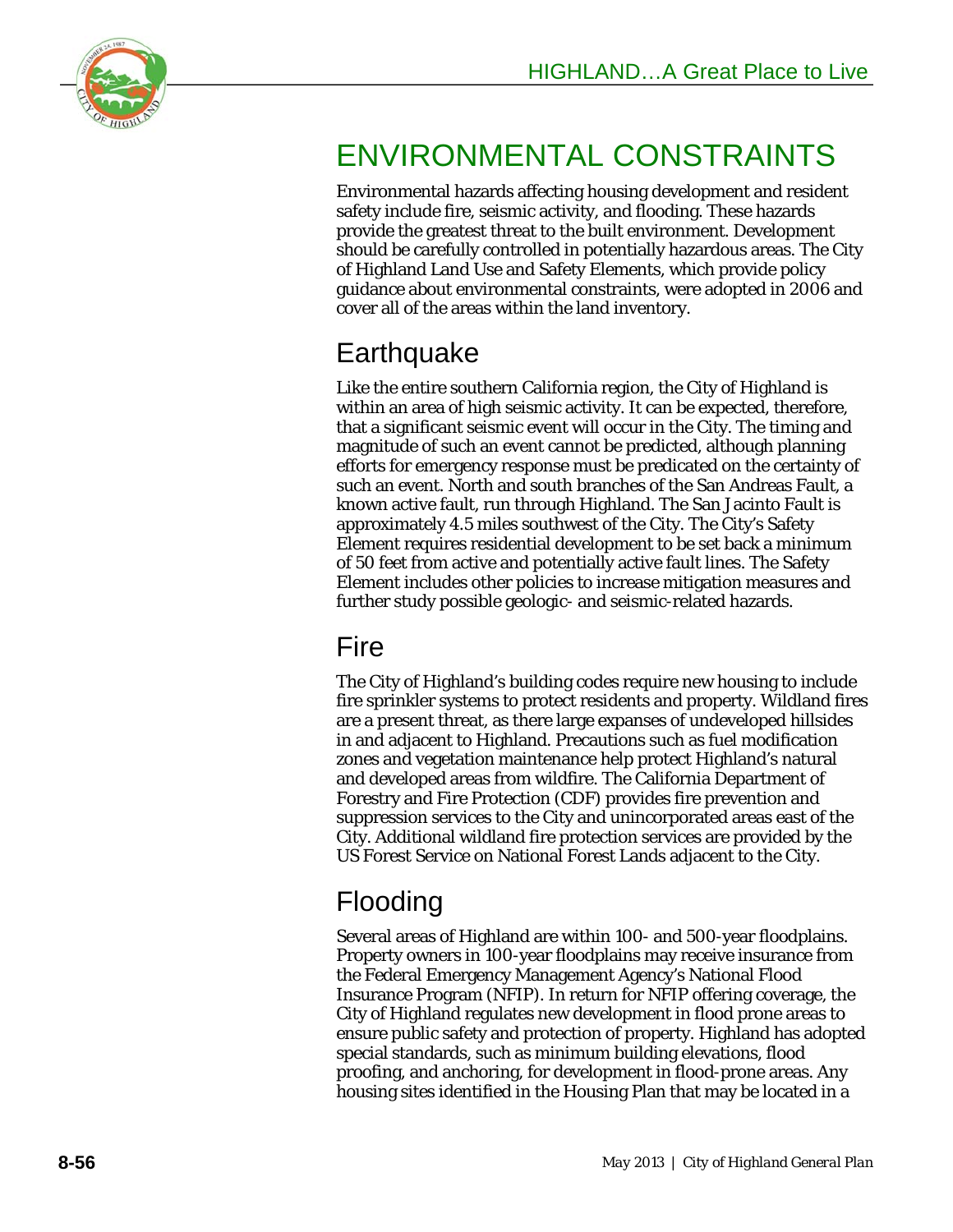100- or 500-year floodplain, or other flood hazard zone, will be developed in accordance with strict regulations to property mitigate flooding hazards.

### Energy Conservation

Rising energy costs, dependence on fossil fuels, and increasing evidence of the adverse impacts of global warming have provoked the need in California and nationwide to improve energy management strategies. Although California has always been a leader in energy conservation, recent regulations specifically target energy independence and Greenhouse Gas emissions. In 2006, the State Legislature adopted the Global Warming Solutions Act of 2006, which created the first comprehensive, state regulatory program to reduce GHG emissions to 80% below 1990 levels by 2050. Promoting energy conservation has become a consistent theme in California's regulations.

Highland understands that energy efficiency can greatly reduce the impact of residential development and provide cost savings for its residents. On a regulatory level, the City enforces the State Energy Conservation Standards (California Code of Regulations Title 24). These standards incorporated into the City's Building Code provide a great deal of flexibility for individual builders to achieve a minimum "energy budget" with various performance standards. These requirements apply to all new residential and commercial construction and to remodeling and rehabilitation construction only where square footage is added. Compliance with Title 24 of the California Administrative Code on the use of energy-efficient appliances and insulation has reduced energy demand stemming from new residential development.

Residential development in Highland is evaluated for energy efficiency during the plan review process. Every residential project must submit calculations per model showing compliance with Title 24. The applicant must describe the type of heating system and maximum capacity and provide the make, size, and model number for all air conditioning units, furnaces, and water heating equipment. More energy efficiency could be encouraged through an incentives program.

The City of Highland educates the development community and residents through informative materials made available in public buildings, the City's website, and the General Plan Open Space and Conservation Element. Part of this effort is promoting energy efficiency in existing structures through rehabilitation and appliance replacement and in new development through incentive programs provided by utility companies. The City also has policies that encourage energy conservation and housing objectives. For example, infill development discussed in the Housing Element and Land Use

#### **P**

For additional information on energy conservation, please visit the following websites:

- Southern California Edison www.sce.com
- The U.S. Department of Energy www.eere.energy.gov/
- Power Protection www.powerprotectiononline.org
- The California Energy Commission www.consumerenergycenter.org
- Energy Star Program www.energystar.gov
- The Energy Commission www.energy.ca.gov/efficiency/index.html
- Flex Your Power Official Site www.flexyourpower.ca.gov
- Southern California Gas Company www.socalgas.com
- American Institute of Architects www.aia.org/cote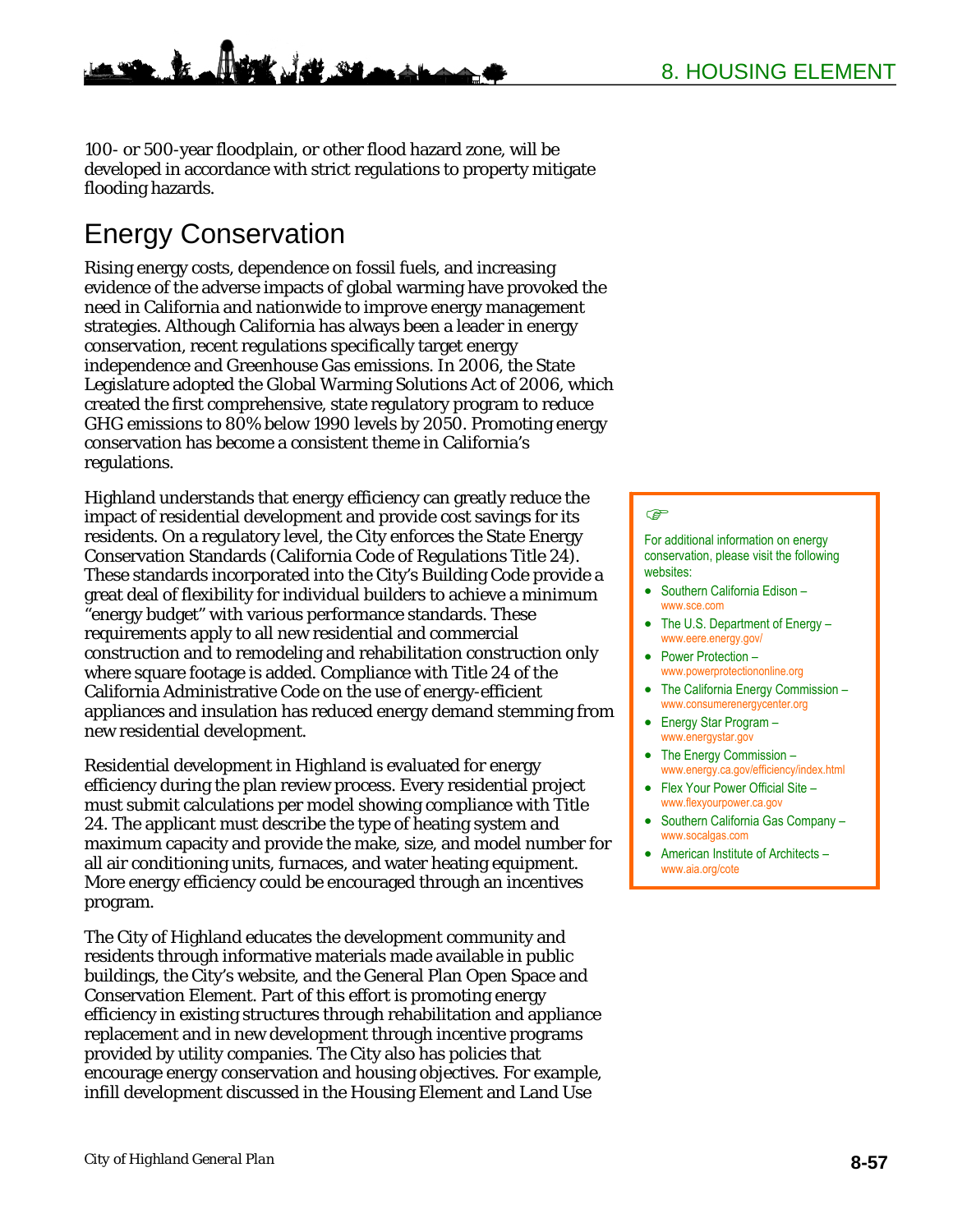

Element encourage housing development opportunities without creating sprawl. The General Plan update also resulted in the creation of the Corridor Residential (R-2C) zone, a residential district to facilitate the development of midblock infill housing along the City's thoroughfares. The 2006–2014 Housing Element update resulted in the creation of two high density housing designations, permitting housing by-right between 20 and 30 units per acre. These development types are consistent with State goals to encourage compact, walkable, and energy-efficient neighborhoods.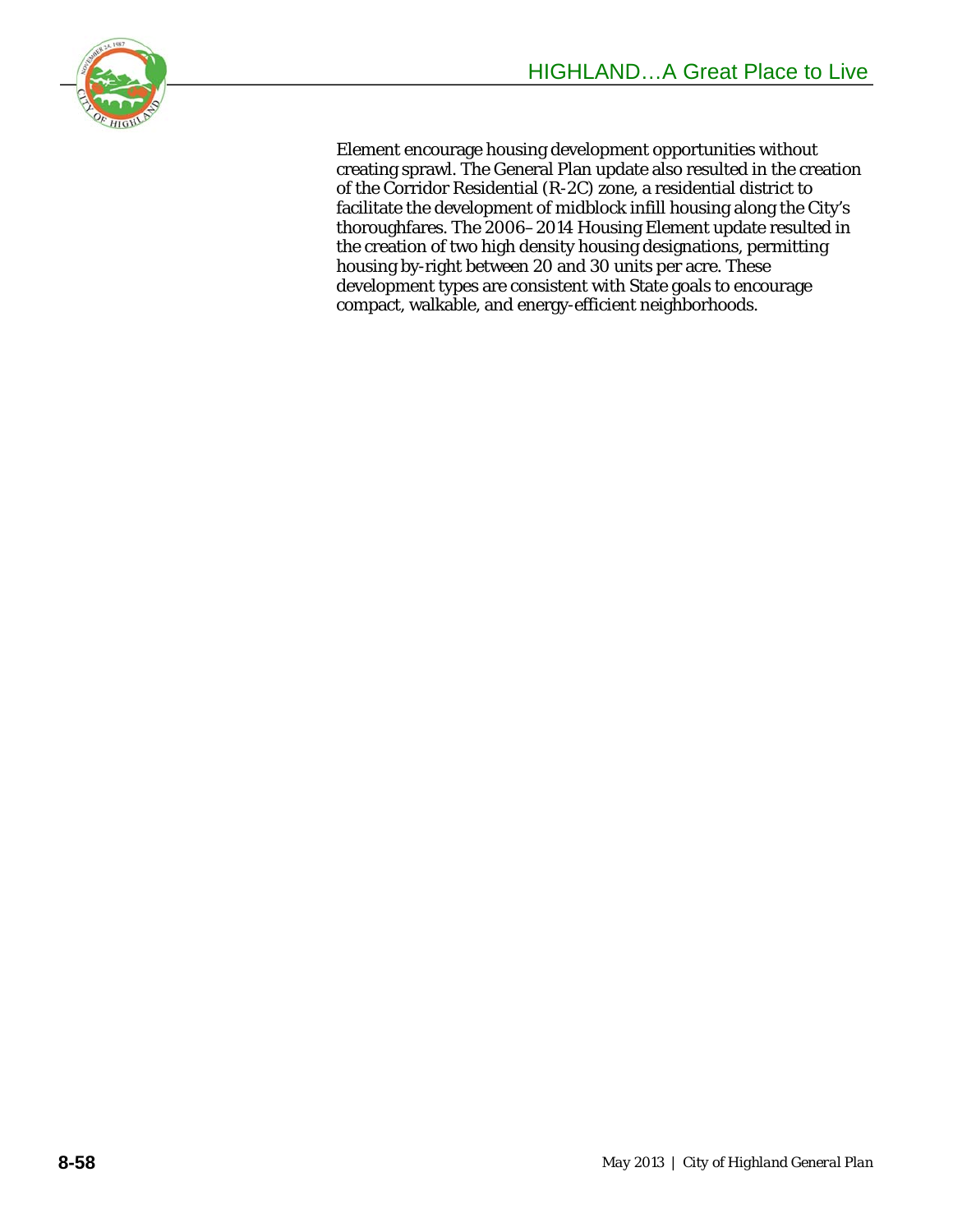Appendix A: Land Inventory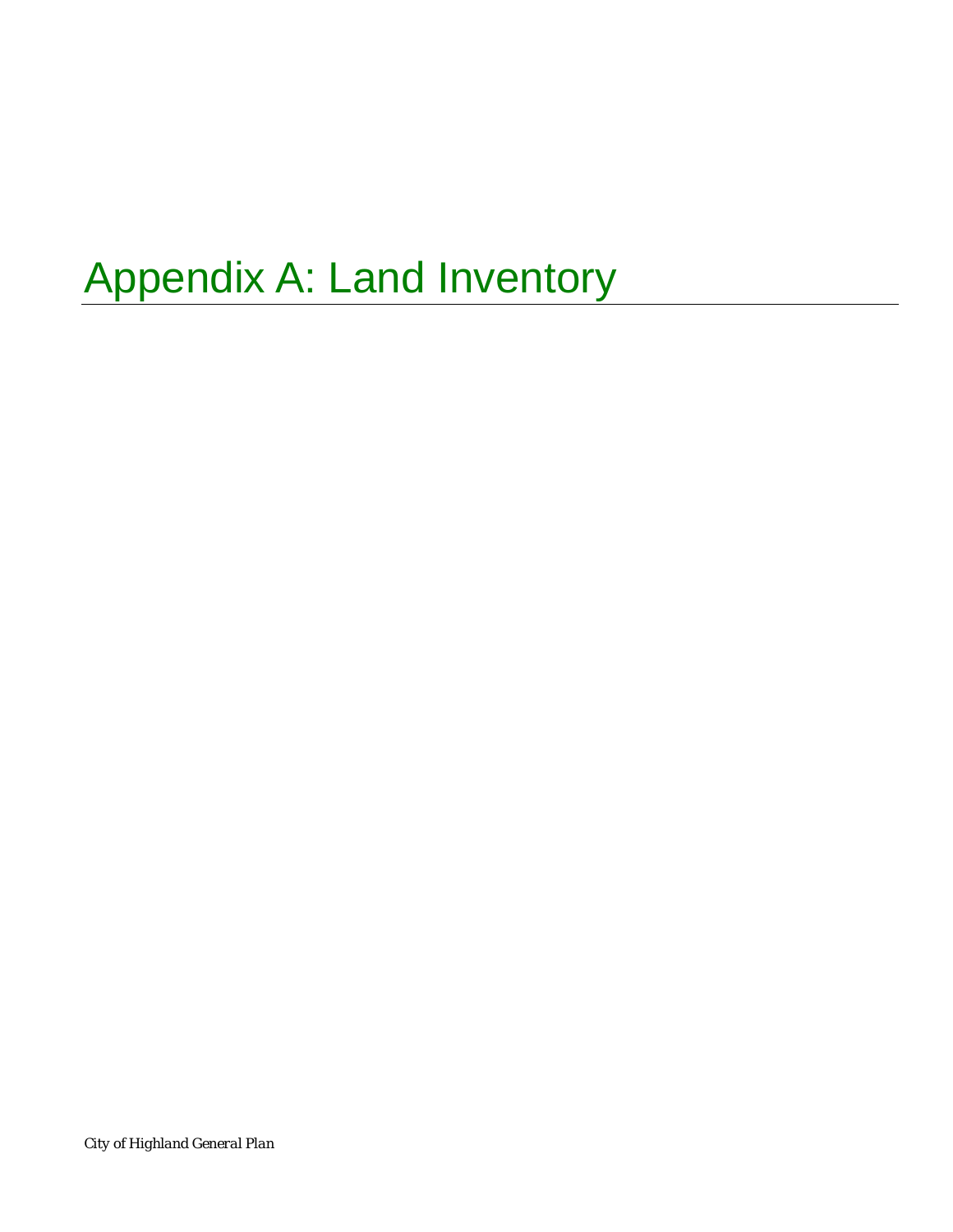

*This page intentionally left blank.*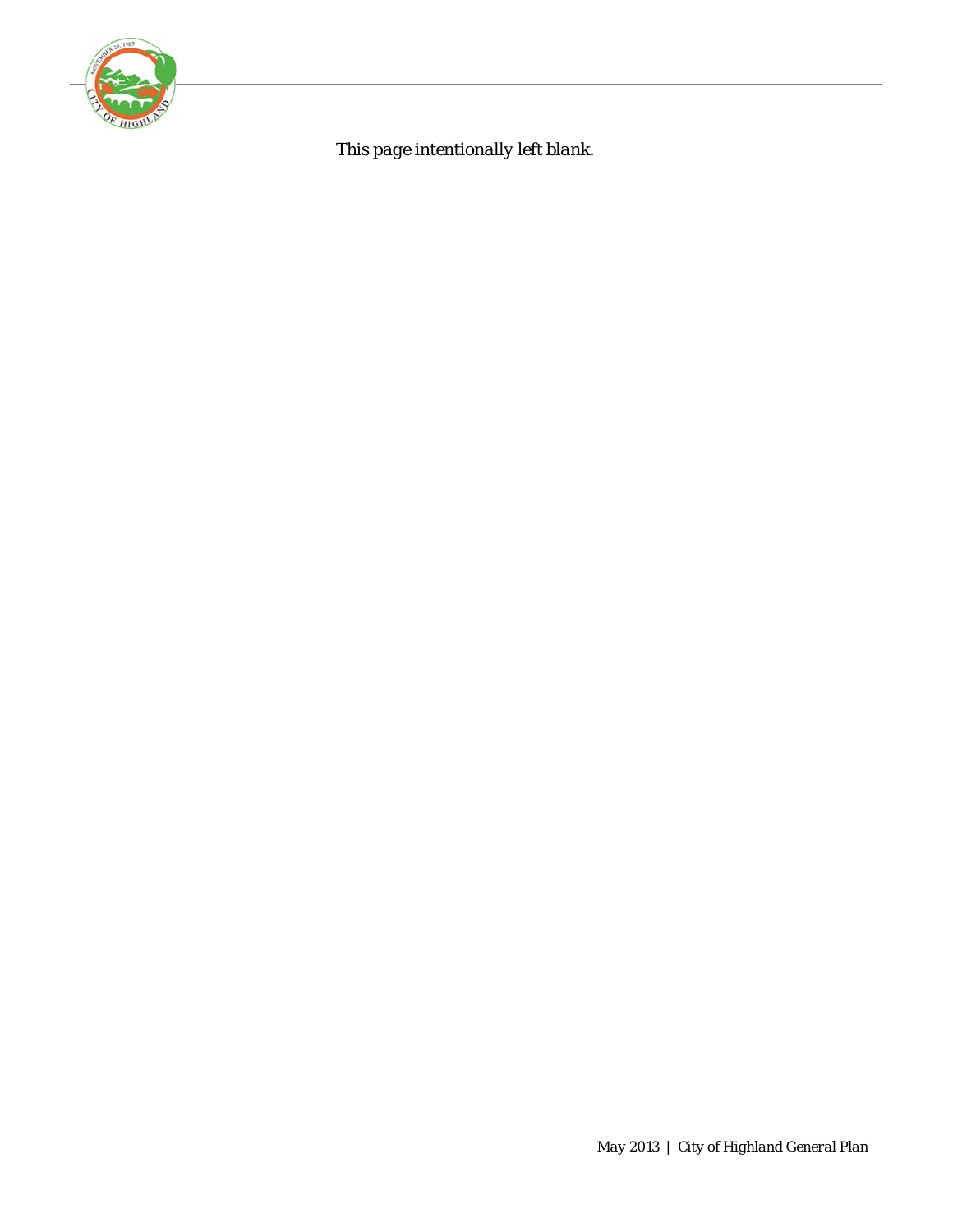## LAND INVENTORY

**The School of Seconds** 

The majority of sites in the Land Inventory are vacant infill sites. However, there are approximately 33 acres of underutilized sites that are available for residential redevelopment.

Underutilized sites 27, 37, 38, 46, 48, and 49 include 7.0 acres of R4 land near Sterling Avenue and 9<sup>th</sup> Street. The existing uses include two single-family homes built in 1915 and 1952 (of no historic significance), a 10-unit multifamily complex constructed in 1956, a church structure that is no longer in use, and abandoned commercial building. These existing uses are considered ripe for recycling because the scale and quality of the buildings do not reflect the development potential permitted under the current or proposed zoning, and interest from the development community has been brought forward to the City to develop multifamily housing in the southern portion of the site. The owner of sites 46 and adjacent vacant sites has contacted the City and about multifamily housing.



Underutilized sites 66, 75, 84, 86, 87, 148 and 152 consist of 13.6 acres of R4 land near Pacific Avenue and Miller Lane. The existing structures are barns and homes primarily constructed in the 1950s. None of the buildings are of any historic significance. The owners of sites 75, 148, 152, and two adjacent vacant properties have been in contact with the City about higher density residential development opportunities. Surrounding uses include Interstate 210 to the north, single-family residential to the east and south, single-family residential to the west, and is within walking distance of San Andreas High School and a community garden.

*City of Highland General Plan*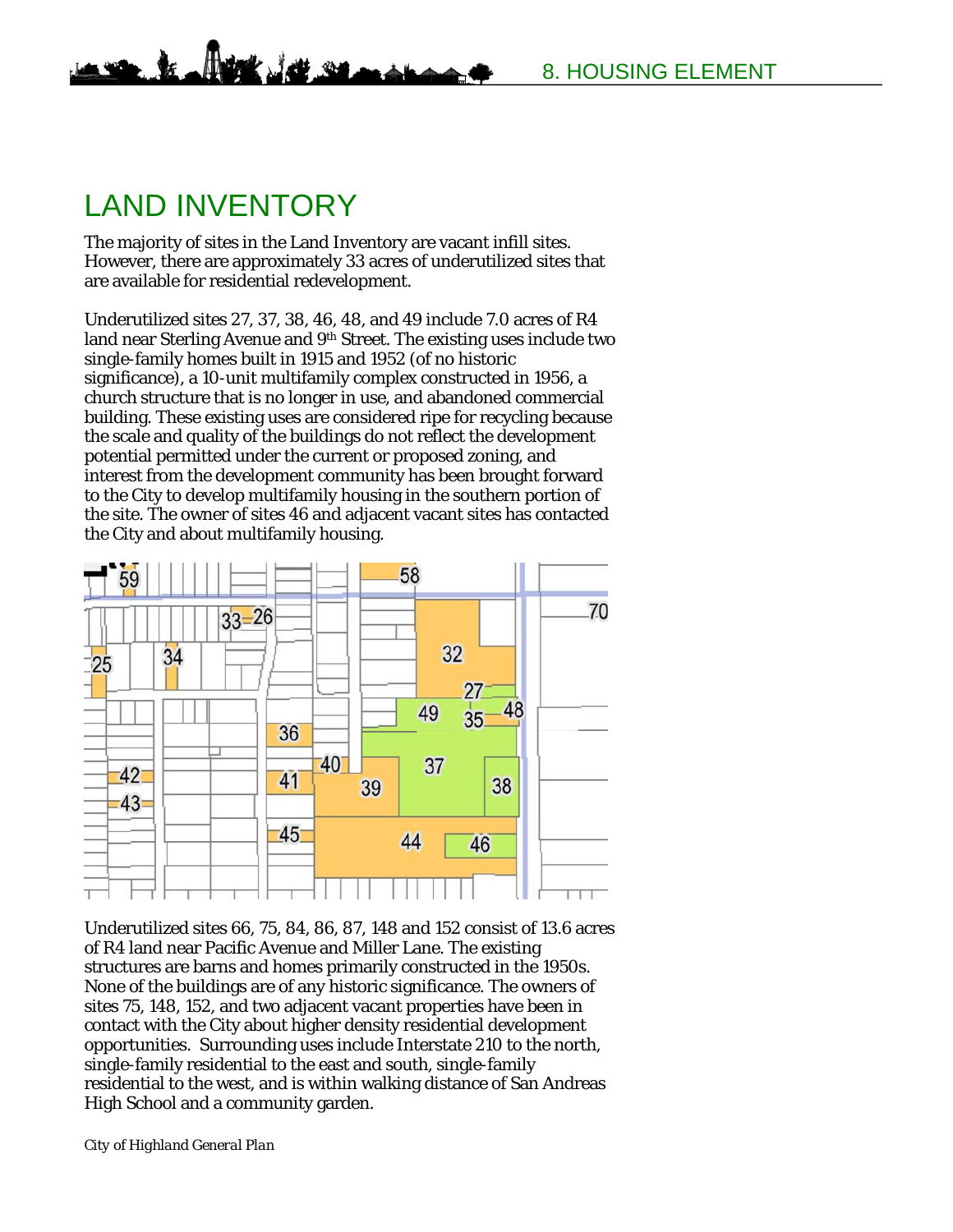



Underutilized sites 127, 130, and 134 consist of 6.6 acres of R4 land near Central Avenue and 10<sup>th</sup> Street. The properties are large lots with decaying single-family homes built in the 1920s. The homes do not have any historical significance. A developer approached the City with a proposal for attached housing on site 127, but did not pursue the project due to the downturn of the housing market.



Underutilized sites 274, 275, 276, 281, 282, 283, and 284 include 5.1 acres within the 79-acre High Density Special Overlay in the Golden Triangle Policy Area. The Overlay is generally bound by Greenspot Road on the south, Eucalyptus Avenue on the north, Boulder Avenue on the east, and the City Creek wash basin on the west. The Overlay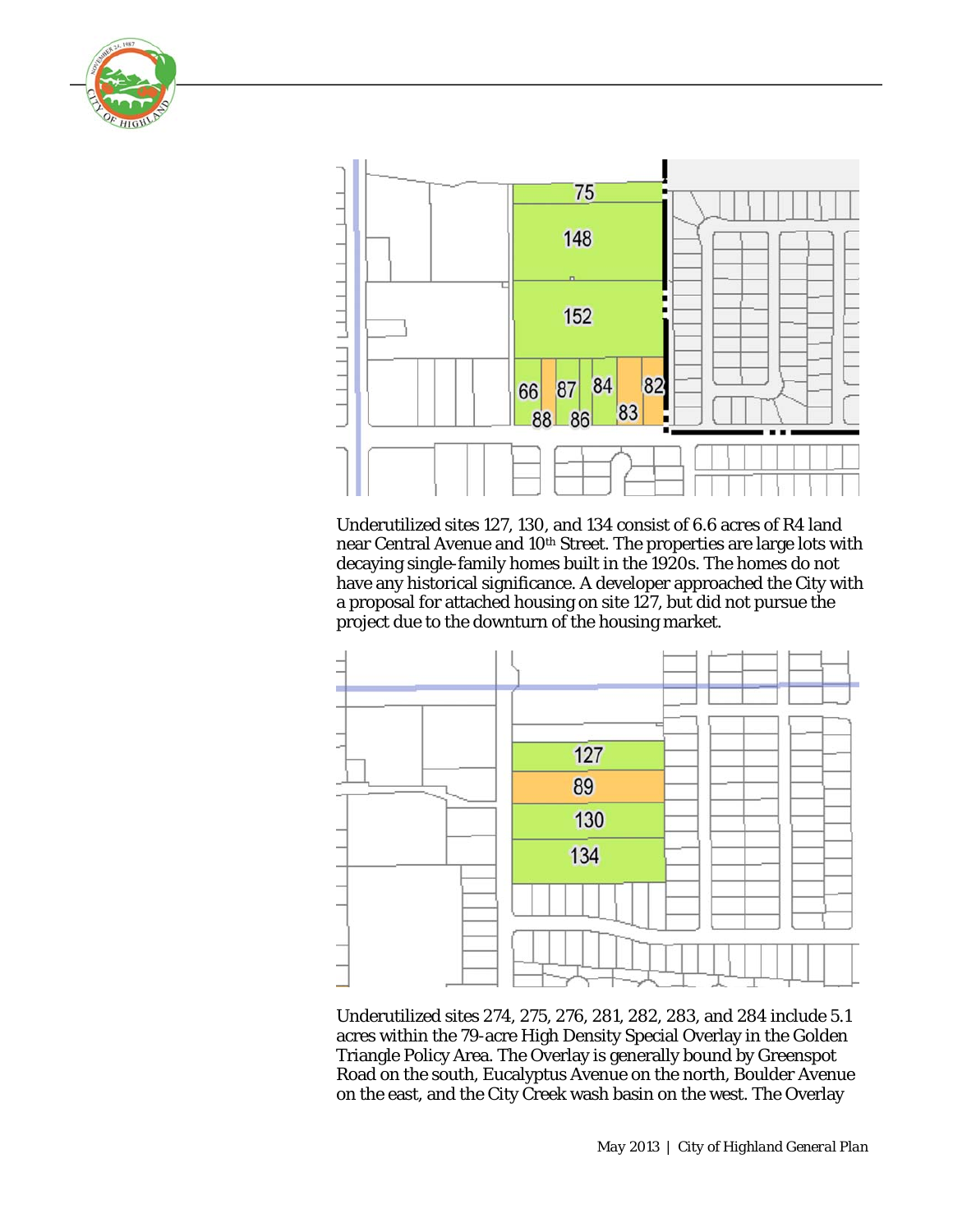allows up to 650 multifamily units at a minimum density of 20 units per acre. The Overlay allows multifamily uses permitted by right, without a CUP, specific plan, planned unit development, or other similar discretionary action.

Jan 34



Underutilized site 52 is 1.0 acre zoned for R1. The underutilized parcel was once developed with a drinking and dining establishment that is no longer in use. The structure is required to be demolished through code enforcement proceedings. Adjacent uses include vacant residential to the east and west, single-family residential to the south, and an elementary and junior high school to the north.

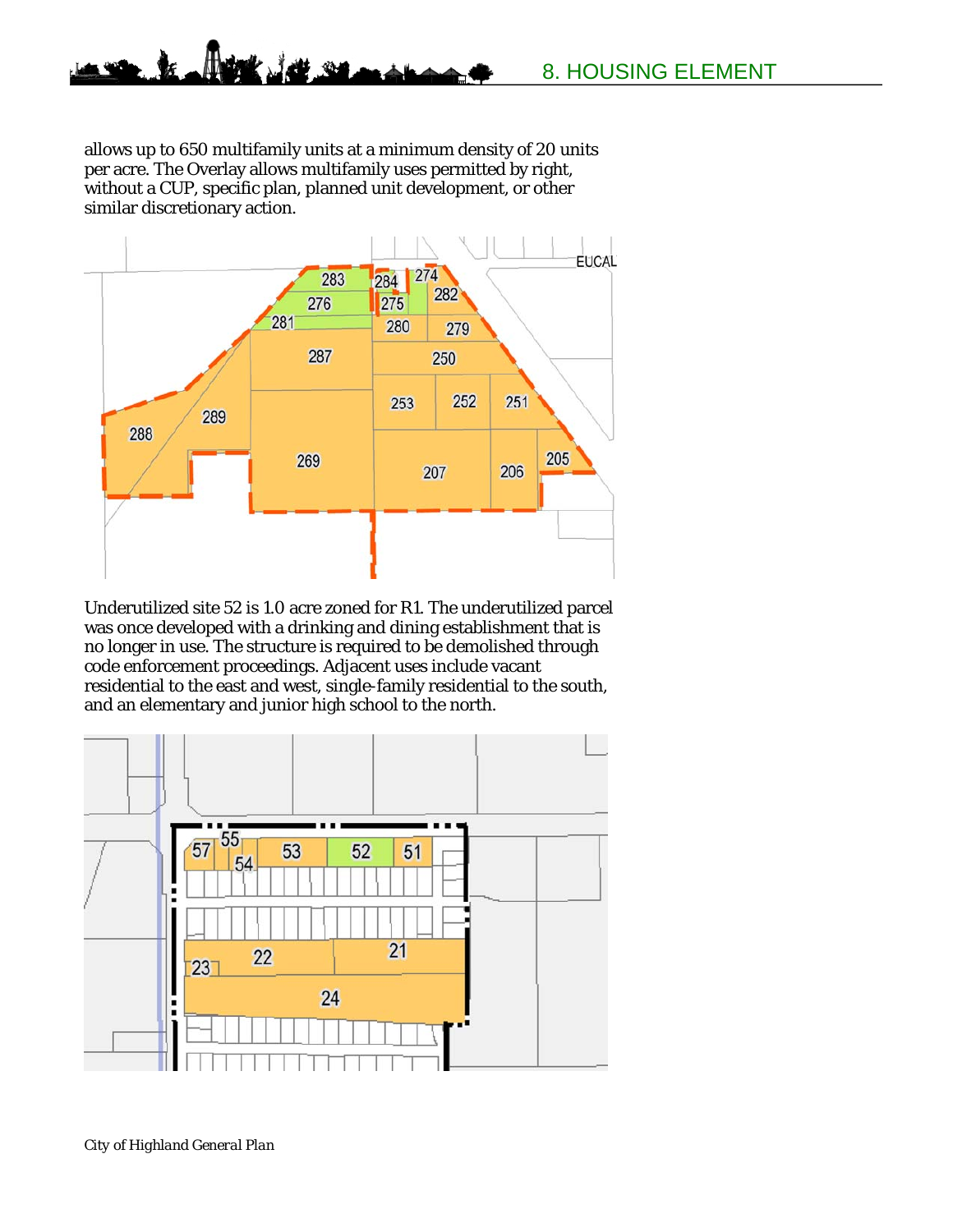| Table 8.1A: Land Inventory |       |                           |                             |                |             |                |                |                |  |  |
|----------------------------|-------|---------------------------|-----------------------------|----------------|-------------|----------------|----------------|----------------|--|--|
|                            |       |                           | <b>General Plan</b>         |                |             |                |                |                |  |  |
|                            |       | <b>Zoning</b><br>Current/ | <b>Land Use</b><br>Current/ | <b>Assumed</b> |             |                |                | Unit           |  |  |
| Map ID                     | Acres | <b>Proposed</b>           | <b>Proposed</b>             | <b>Density</b> | VL/L        | М              | AМ             | Yield          |  |  |
| $\mathbf{1}$               | 0.28  | $R-1$                     | LD                          | 5              | 0           | 0              | 1              | 1              |  |  |
| $\overline{2}$             | 0.33  | $R-1$                     | LD                          | 5              | 0           | 0              | $\overline{2}$ | $\overline{2}$ |  |  |
| 3                          | 1.04  | $R-1$                     | LD                          | 5              | 0           | 0              | 5              | 5              |  |  |
| 4                          | 0.17  | $R-1$                     | LD                          | 5              | 0           | 0              | $\mathbf{1}$   | $\mathbf{1}$   |  |  |
| 5                          | 0.23  | $R-1$                     | LD                          | 5              | 0           | 0              | $\mathbf{1}$   | $\mathbf{1}$   |  |  |
| 6                          | 0.21  | $R-1$                     | LD                          | 5              | $\mathbf 0$ | 0              | $\mathbf{1}$   | $\mathbf{1}$   |  |  |
| 7                          | 0.11  | $R-1$                     | LD                          | 5              | 0           | 0              | $\mathbf{1}$   | $\mathbf{1}$   |  |  |
| 8                          | 0.23  | $R-1$                     | LD                          | 5              | 0           | 0              | $\mathbf{1}$   | $\mathbf 1$    |  |  |
| 9                          | 0.25  | $R-1$                     | LD                          | 5              | 0           | 0              | 1              | $\mathbf 1$    |  |  |
| 10                         | 0.24  | $R-1$                     | LD                          | 5              | 0           | 0              | $\mathbf{1}$   | $\mathbf{1}$   |  |  |
| 11                         | 0.22  | $R-1$                     | LD                          | 5              | $\mathbf 0$ | 0              | $\mathbf{1}$   | $\mathbf{1}$   |  |  |
| 12                         | 1.00  | $R-2$                     | <b>MD</b>                   | 10             | $\mathbf 0$ | 10             | 0              | 10             |  |  |
| 13                         | 0.69  | $R-1$                     | LD                          | 5              | 0           | 0              | 3              | 3              |  |  |
| 14                         | 0.52  | $R-1$                     | LD                          | 5              | 0           | 0              | 3              | 3              |  |  |
| 15                         | 0.21  | $R-1$                     | LD                          | 5              | 0           | 0              | $\mathbf{1}$   | $\mathbf{1}$   |  |  |
| 16                         | 0.20  | $R-1$                     | LD                          | 5              | 0           | 0              | $\mathbf{1}$   | $\mathbf{1}$   |  |  |
| 17                         | 1.33  | $R-1$                     | LD                          | 5              | 0           | 0              | $\overline{7}$ | $\overline{7}$ |  |  |
| 18                         | 0.23  | $R-1$                     | LD                          | 5              | 0           | 0              | $\mathbf{1}$   | $\mathbf{1}$   |  |  |
| 19                         | 0.01  | $R-1$                     | LD                          | 5              | 0           | 0              | $\mathbf{1}$   | $\mathbf{1}$   |  |  |
| 20                         | 1.14  | $R-1$                     | LD                          | 5              | 0           | 0              | 6              | 6              |  |  |
| 21                         | 2.21  | $R-1$                     | LD                          | 5              | $\mathbf 0$ | 0              | 11             | 11             |  |  |
| 22                         | 2.27  | $R-1$                     | LD                          | 5              | 0           | 0              | 11             | 11             |  |  |
| 23                         | 0.24  | $R-1$                     | LD                          | 5              | 0           | 0              | $\mathbf{1}$   | $\mathbf{1}$   |  |  |
| 24                         | 5.86  | $R-1$                     | LD                          | 5              | 0           | 0              | 29             | 29             |  |  |
| 25                         | 0.30  | $R-1$                     | LD                          | 5              | 0           | 0              | $\overline{2}$ | $\overline{2}$ |  |  |
| 26                         | 0.17  | $R-1$                     | LD                          | 5              | 0           | 0              | $\mathbf{1}$   | $\mathbf{1}$   |  |  |
| 27                         | 0.22  | $R-4$                     | <b>RHS</b>                  | 25             | 6           | 0              | 0              | 6              |  |  |
| 28                         | 0.33  | $R-2C$                    | MD                          | 10             | 0           | 3              | 0              | 3              |  |  |
| 29                         | 0.12  | $R-2C$                    | MD                          | 10             | 0           | $\mathbf{1}$   | 0              | $\mathbf{1}$   |  |  |
| 30                         | 0.21  | $R-2C$                    | MD                          | 10             | 0           | $\overline{c}$ | 0              | $\overline{2}$ |  |  |
| 31                         | 0.13  | $R-2$                     | MD                          | 10             | 0           | $\mathbf{1}$   | 0              | $\mathbf{1}$   |  |  |
| 32                         | 3.06  | $R - 4$                   | <b>RHS</b>                  | 25             | 98          | 0              | 0              | 98             |  |  |
| 33                         | 0.09  | $R-1$                     | LD                          | 5              | 0           | 0              | $\mathbf{1}$   | $\mathbf{1}$   |  |  |
| 34                         | 0.23  | $R-1$                     | LD                          | 5              | 0           | 0              | $\mathbf 1$    | $\mathbf{1}$   |  |  |
| 35                         | 0.23  | $R - 4$                   | <b>RHS</b>                  | 25             | 8           | 0              | 0              | 8              |  |  |
| 36                         | 0.45  | $R-1$                     | LD                          | 5              | 0           | 0              | $\overline{2}$ | $\overline{2}$ |  |  |
| 37                         | 3.80  | $R - 4$                   | <b>RHS</b>                  | 25             | 141         | 0              | 0              | 141            |  |  |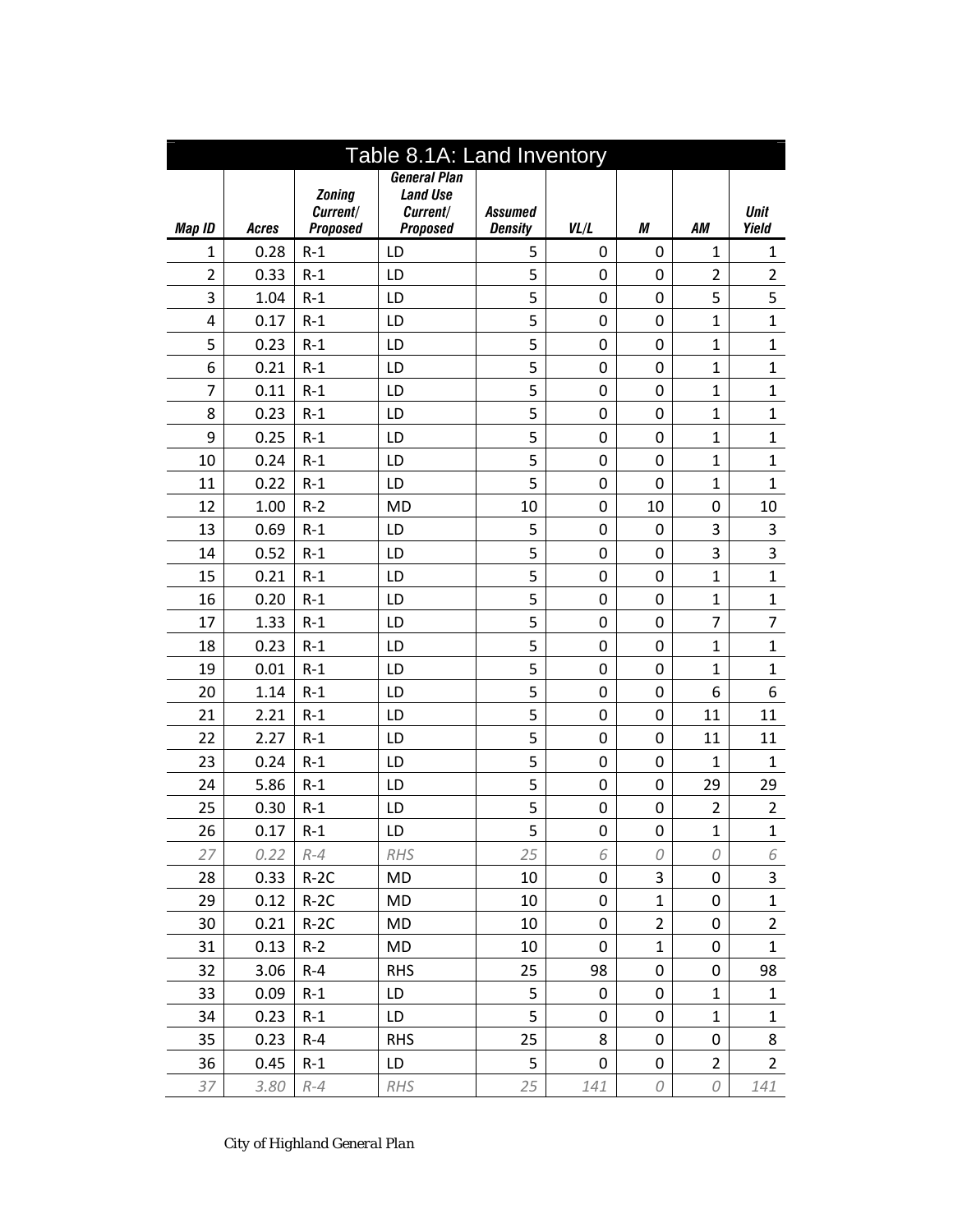|        | Table 8.1A: Land Inventory |                                              |                                                                       |                                  |      |                |                |                |  |  |  |  |
|--------|----------------------------|----------------------------------------------|-----------------------------------------------------------------------|----------------------------------|------|----------------|----------------|----------------|--|--|--|--|
| Map ID | Acres                      | <b>Zoning</b><br>Current/<br><b>Proposed</b> | <b>General Plan</b><br><b>Land Use</b><br>Current/<br><b>Proposed</b> | <b>Assumed</b><br><b>Density</b> | VL/L | М              | AM             | Unit<br>Yield  |  |  |  |  |
| 38     | 0.82                       | $R - 4$                                      | <b>RHS</b>                                                            | 25                               | 31   | 0              | 0              | 31             |  |  |  |  |
| 39     | 1.76                       | $R-4$                                        | <b>RHS</b>                                                            | 25                               | 68   | 0              | 0              | 68             |  |  |  |  |
| 40     | 0.21                       | $R-2$                                        | <b>MD</b>                                                             | 10                               | 0    | $\overline{2}$ | 0              | 2              |  |  |  |  |
| 41     | 0.45                       | $R-1$                                        | LD                                                                    | 5                                | 0    | 0              | $\overline{2}$ | $\overline{2}$ |  |  |  |  |
| 42     | 0.23                       | $R-1$                                        | LD                                                                    | 5                                | 0    | 0              | 1              | $\mathbf{1}$   |  |  |  |  |
| 43     | 0.11                       | $R-1$                                        | LD                                                                    | 5                                | 0    | 0              | $\mathbf{1}$   | $\mathbf{1}$   |  |  |  |  |
| 44     | 4.24                       | $R - 4$                                      | <b>RHS</b>                                                            | 25                               | 187  | 0              | 0              | 187            |  |  |  |  |
| 45     | 0.23                       | $R-1$                                        | LD                                                                    | 5                                | 0    | 0              | $\mathbf{1}$   | $\mathbf{1}$   |  |  |  |  |
| 46     | 0.71                       | $R - 4$                                      | <b>RHS</b>                                                            | 25                               | 33   | 0              | 0              | 33             |  |  |  |  |
| 47     | 0.32                       | $R-1$                                        | LD                                                                    | 5                                | 0    | 0              | $\overline{2}$ | $\overline{2}$ |  |  |  |  |
| 48     | 0.31                       | $R - 4$                                      | <b>RHS</b>                                                            | 25                               | 15   | 0              | 0              | 15             |  |  |  |  |
| 49     | 1.10                       | $R - 4$                                      | <b>RHS</b>                                                            | 25                               | 54   | 0              | 0              | 54             |  |  |  |  |
| 50     | 0.20                       | $R-1$                                        | LD                                                                    | 5                                | 0    | 0              | 1              | $\mathbf{1}$   |  |  |  |  |
| 51     | 0.53                       | $R - 4$                                      | <b>RHS</b>                                                            | 5                                | 0    | 0              | 3              | 3              |  |  |  |  |
| 52     | 0.93                       | $R - 4$                                      | <b>RHS</b>                                                            | 5                                | 0    | 0              | 5              | 5              |  |  |  |  |
| 53     | 0.97                       | $R - 4$                                      | <b>RHS</b>                                                            | 5                                | 0    | 0              | 5              | 5              |  |  |  |  |
| 54     | 0.21                       | $R - 4$                                      | <b>RHS</b>                                                            | 5                                | 0    | 0              | $\mathbf{1}$   | $\mathbf{1}$   |  |  |  |  |
| 55     | 0.21                       | $R - 4$                                      | <b>RHS</b>                                                            | 5                                | 0    | 0              | $\mathbf{1}$   | $\mathbf{1}$   |  |  |  |  |
| 56     | 0.21                       | $R - 4$                                      | <b>RHS</b>                                                            | 5                                | 0    | 0              | $\mathbf{1}$   | $\mathbf{1}$   |  |  |  |  |
| 57     | 0.41                       | $R - 4$                                      | <b>RHS</b>                                                            | 5                                | 0    | 0              | $\overline{2}$ | $\overline{2}$ |  |  |  |  |
| 58     | 0.40                       | $R-2$                                        | <b>MD</b>                                                             | 10                               | 0    | 4              | 0              | 4              |  |  |  |  |
| 59     | 0.16                       | $R-1$                                        | LD                                                                    | 5                                | 0    | 0              | $\mathbf{1}$   | $\mathbf{1}$   |  |  |  |  |
| 60     | 0.17                       | $R-1$                                        | LD                                                                    | 5                                | 0    | 0              | $\mathbf{1}$   | $\mathbf{1}$   |  |  |  |  |
| 61     | 0.17                       | $R-1$                                        | LD                                                                    | 5                                | 0    | 0              | 1              | $\mathbf{1}$   |  |  |  |  |
| 62     | 0.25                       | $R-1$                                        | LD                                                                    | 5                                | 0    | 0              | $\mathbf{1}$   | $\mathbf{1}$   |  |  |  |  |
| 63     | 0.07                       | $R-1$                                        | LD                                                                    | 5                                | 0    | 0              | $\mathbf 1$    | $\mathbf 1$    |  |  |  |  |
| 64     | 0.18                       | $R-1$                                        | LD                                                                    | 5                                | 0    | 0              | $\mathbf{1}$   | $\mathbf{1}$   |  |  |  |  |
| 65     | 0.55                       | $R-2$                                        | MD                                                                    | 10                               | 0    | 6              | 0              | 6              |  |  |  |  |
| 66     | 0.76                       | $R - 4$                                      | <b>RHS</b>                                                            | 25                               | 19   | 0              | 0              | 19             |  |  |  |  |
| 67     | 0.16                       | $R-1$                                        | LD                                                                    | 5                                | 0    | 0              | $\mathbf 1$    | $\mathbf{1}$   |  |  |  |  |
| 68     | 0.09                       | $R-1$                                        | LD                                                                    | 5                                | 0    | 0              | $\mathbf{1}$   | $\mathbf 1$    |  |  |  |  |
| 69     | 1.51                       | $R-1$                                        | LD                                                                    | 5                                | 0    | 0              | 8              | 8              |  |  |  |  |
| 70     | 0.15                       | $R-1$                                        | LD                                                                    | 5                                | 0    | 0              | $\mathbf{1}$   | $\mathbf 1$    |  |  |  |  |
| 71     | 0.21                       | PD                                           | PD                                                                    | 12                               | 0    | $\overline{2}$ | 0              | $\overline{2}$ |  |  |  |  |
| 72     | 0.21                       | PD                                           | PD                                                                    | 12                               | 0    | $\overline{2}$ | 0              | $\overline{2}$ |  |  |  |  |
| 73     | 0.17                       | $R-1$                                        | LD                                                                    | 5                                | 0    | 0              | 1              | $\mathbf{1}$   |  |  |  |  |
| 74     | 0.23                       | $R-1$                                        | LD                                                                    | 5                                | 0    | 0              | $\mathbf 1$    | $\mathbf{1}$   |  |  |  |  |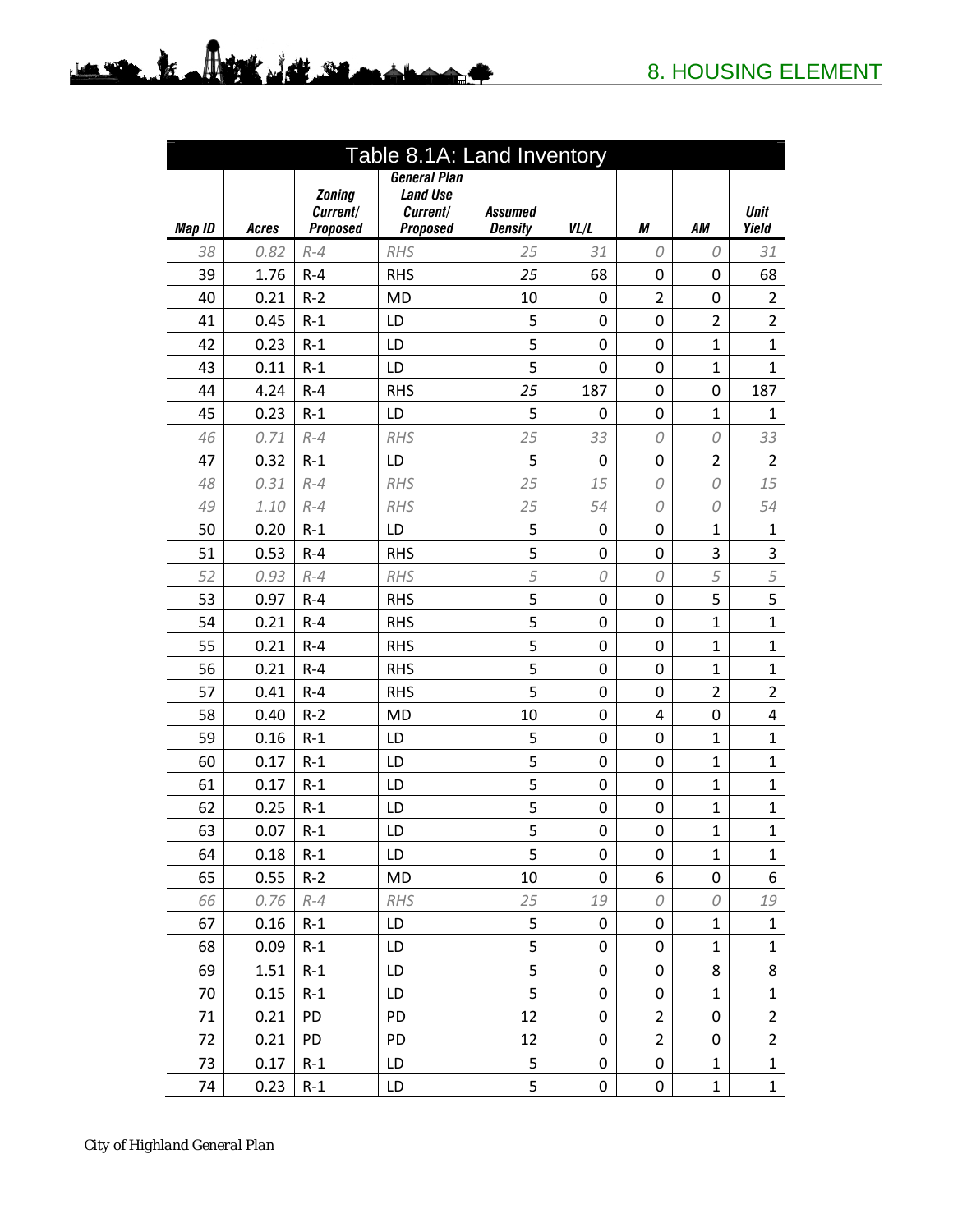

|        | Table 8.1A: Land Inventory |                           |                             |                |      |    |                |                |  |  |  |  |
|--------|----------------------------|---------------------------|-----------------------------|----------------|------|----|----------------|----------------|--|--|--|--|
|        |                            |                           | <b>General Plan</b>         |                |      |    |                |                |  |  |  |  |
|        |                            | <b>Zoning</b><br>Current/ | <b>Land Use</b><br>Current/ | <b>Assumed</b> |      |    |                | <b>Unit</b>    |  |  |  |  |
| Map ID | Acres                      | <b>Proposed</b>           | <b>Proposed</b>             | <b>Density</b> | VL/L | М  | AМ             | Yield          |  |  |  |  |
| 75     | 1.32                       | $R - 4$                   | <b>RHS</b>                  | 25             | 33   | 0  | 0              | 33             |  |  |  |  |
| 76     | 0.36                       | <b>VR</b>                 | <b>HVD</b>                  | 5              | 0    | 0  | $\overline{2}$ | $\overline{2}$ |  |  |  |  |
| 77     | 0.22                       | $R-1$                     | LD                          | 5              | 0    | 0  | $\mathbf{1}$   | $\mathbf{1}$   |  |  |  |  |
| 78     | 0.09                       | VR                        | <b>HVD</b>                  | 5              | 0    | 0  | $\mathbf{1}$   | $\mathbf{1}$   |  |  |  |  |
| 79     | 0.16                       | $R-1$                     | LD                          | 5              | 0    | 0  | 1              | $\mathbf{1}$   |  |  |  |  |
| 80     | 0.09                       | $R-1$                     | LD                          | 5              | 0    | 0  | $\mathbf{1}$   | $\mathbf{1}$   |  |  |  |  |
| 81     | 0.58                       | $R-2$                     | MD                          | 10             | 0    | 6  | 0              | 6              |  |  |  |  |
| 82     | 0.67                       | $R - 4$                   | <b>RHS</b>                  | 25             | 17   | 0  | 0              | 17             |  |  |  |  |
| 83     | 0.71                       | $R - 4$                   | <b>RHS</b>                  | 25             | 18   | 0  | 0              | 18             |  |  |  |  |
| 84     | 0.71                       | $R - 4$                   | <b>RHS</b>                  | 25             | 18   | 0  | 0              | 18             |  |  |  |  |
| 85     | 0.14                       | <b>VR</b>                 | <b>HVD</b>                  | 5              | 0    | 0  | $\mathbf{1}$   | $\mathbf{1}$   |  |  |  |  |
| 86     | 0.35                       | $R - 4$                   | <b>RHS</b>                  | 25             | 9    | 0  | 0              | 9              |  |  |  |  |
| 87     | 0.66                       | $R - 4$                   | <b>RHS</b>                  | 25             | 16   | 0  | 0              | 16             |  |  |  |  |
| 88     | 0.41                       | $R - 4$                   | <b>RHS</b>                  | 25             | 10   | 0  | 0              | 10             |  |  |  |  |
| 89     | 1.98                       | $R - 4$                   | <b>RHS</b>                  | 25             | 49   | 0  | 0              | 49             |  |  |  |  |
| 90     | 0.35                       | $R-1$                     | LD                          | 5              | 0    | 0  | $\overline{2}$ | $\overline{2}$ |  |  |  |  |
| 91     | 0.19                       | VR                        | <b>HVD</b>                  | 5              | 0    | 0  | $\mathbf{1}$   | $\mathbf{1}$   |  |  |  |  |
| 92     | 0.13                       | $R-1$                     | LD                          | 5              | 0    | 0  | $\mathbf{1}$   | $\mathbf{1}$   |  |  |  |  |
| 93     | 0.30                       | $R - 4$                   | <b>RHS</b>                  | 25             | 8    | 0  | 0              | 8              |  |  |  |  |
| 94     | 0.15                       | $R-1$                     | LD                          | 5              | 0    | 0  | $\mathbf{1}$   | $\mathbf{1}$   |  |  |  |  |
| 95     | 0.22                       | $R-1$                     | LD                          | 5              | 0    | 0  | $\mathbf{1}$   | $\mathbf{1}$   |  |  |  |  |
| 96     | 0.24                       | $R-1$                     | LD                          | 5              | 0    | 0  | $\mathbf{1}$   | $\mathbf{1}$   |  |  |  |  |
| 97     | 0.21                       | $R-1$                     | LD                          | 5              | 0    | 0  | $\mathbf{1}$   | $\mathbf{1}$   |  |  |  |  |
| 98     | 0.22                       | $R-1$                     | LD                          | 5              | 0    | 0  | $\mathbf{1}$   | $\mathbf{1}$   |  |  |  |  |
| 99     | 0.21                       | $R-1$                     | LD                          | 5              | 0    | 0  | $\mathbf{1}$   | $\mathbf{1}$   |  |  |  |  |
| 100    | 0.17                       | $R-1$                     | LD                          | 5              | 0    | 0  | $\mathbf{1}$   | $\mathbf{1}$   |  |  |  |  |
| 101    | 0.14                       | $R-1$                     | LD                          | 5              | 0    | 0  | $\mathbf{1}$   | $\mathbf{1}$   |  |  |  |  |
| 102    | 0.22                       | $R-1$                     | LD                          | 5              | 0    | 0  | $\mathbf{1}$   | $\mathbf{1}$   |  |  |  |  |
| 103    | 0.23                       | $R-1$                     | LD                          | 5              | 0    | 0  | $\mathbf{1}$   | $\mathbf{1}$   |  |  |  |  |
| 104    | 0.25                       | $R-1$                     | LD                          | 5              | 0    | 0  | $\mathbf{1}$   | $\mathbf{1}$   |  |  |  |  |
| 105    | 4.56                       | $R - 4$                   | <b>RHS</b>                  | 25             | 114  | 0  | 0              | 114            |  |  |  |  |
| 106    | 0.10                       | $R-1$                     | LD                          | 5              | 0    | 0  | $\mathbf{1}$   | $\mathbf{1}$   |  |  |  |  |
| 107    | 4.57                       | MU                        | MU                          | 16             | 0    | 37 | 0              | 37             |  |  |  |  |
| 108    | 0.44                       | $R-2$                     | MD                          | 10             | 0    | 4  | 0              | 4              |  |  |  |  |
| 109    | 0.16                       | $R-1$                     | LD                          | 5              | 0    | 0  | $\mathbf{1}$   | $\mathbf 1$    |  |  |  |  |
| 110    | 0.15                       | $R-1$                     | LD                          | 5              | 0    | 0  | $\mathbf{1}$   | $\mathbf{1}$   |  |  |  |  |
| 111    | 0.18                       | $R-1$                     | LD                          | 5              | 0    | 0  | $\mathbf{1}$   | $\mathbf{1}$   |  |  |  |  |

*May 2013 | City of Highland General Plan*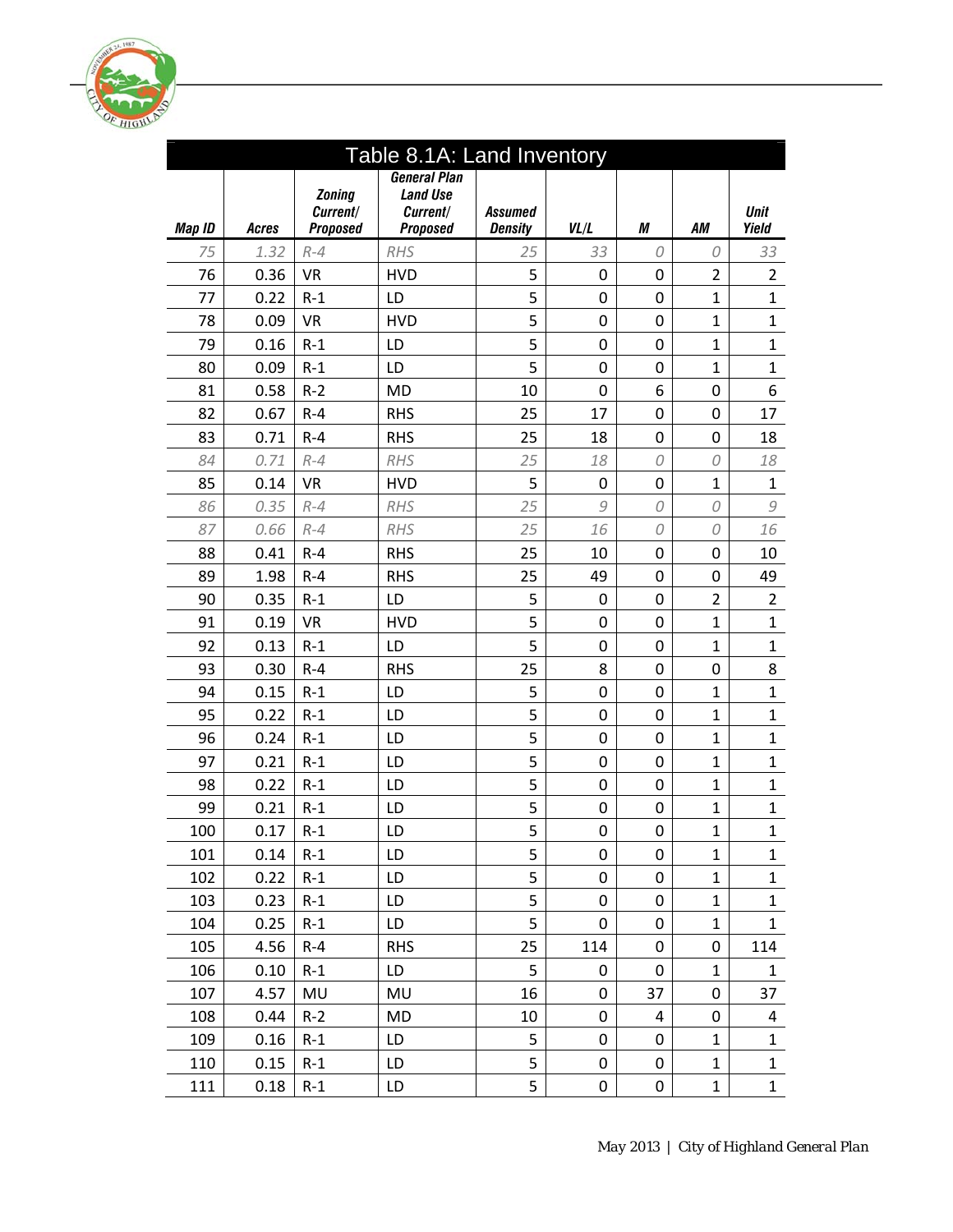|        | Table 8.1A: Land Inventory |                           |                                                    |                |      |                |                |                |  |  |  |
|--------|----------------------------|---------------------------|----------------------------------------------------|----------------|------|----------------|----------------|----------------|--|--|--|
|        |                            | <b>Zoning</b><br>Current/ | <b>General Plan</b><br><b>Land Use</b><br>Current/ | <b>Assumed</b> |      |                |                | Unit           |  |  |  |
| Map ID | Acres                      | <b>Proposed</b>           | <b>Proposed</b>                                    | <b>Density</b> | VL/L | М              | AМ             | Yield          |  |  |  |
| 112    | 0.15                       | $R-1$                     | LD                                                 | 5              | 0    | 0              | 1              | $\mathbf{1}$   |  |  |  |
| 113    | 0.15                       | $R-1$                     | LD                                                 | 5              | 0    | 0              | $\mathbf{1}$   | $\mathbf{1}$   |  |  |  |
| 114    | 4.94                       | $R-2C$                    | <b>MD</b>                                          | 10             | 0    | 49             | 0              | 49             |  |  |  |
| 115    | 1.82                       | $R - 4$                   | <b>RHS</b>                                         | 25             | 45   | 0              | 0              | 45             |  |  |  |
| 116    | 1.90                       | $R-2C$                    | <b>MD</b>                                          | 10             | 0    | 19             | 0              | 19             |  |  |  |
| 117    | 0.40                       | $R-1$                     | LD                                                 | 5              | 0    | $\mathbf 0$    | $\overline{2}$ | $\overline{2}$ |  |  |  |
| 118    | 0.16                       | $R-1$                     | LD                                                 | 5              | 0    | $\mathbf 0$    | $\mathbf{1}$   | $\mathbf{1}$   |  |  |  |
| 119    | 0.47                       | $R-1$                     | LD                                                 | 5              | 0    | 0              | $\overline{2}$ | $\overline{2}$ |  |  |  |
| 120    | 0.23                       | $R-1$                     | LD                                                 | 5              | 0    | 0              | $\mathbf{1}$   | $\mathbf{1}$   |  |  |  |
| 121    | 0.12                       | $R-1$                     | LD                                                 | 5              | 0    | 0              | $\mathbf{1}$   | $\mathbf{1}$   |  |  |  |
| 122    | 2.16                       | $R-1$                     | LD                                                 | 5              | 0    | $\mathbf 0$    | 11             | 11             |  |  |  |
| 123    | 0.21                       | $R-1$                     | LD                                                 | 5              | 0    | 0              | $\mathbf{1}$   | $\mathbf{1}$   |  |  |  |
| 124    | 0.25                       | $R-1$                     | LD                                                 | 5              | 0    | $\mathbf 0$    | $\mathbf{1}$   | $\mathbf{1}$   |  |  |  |
| 125    | 0.29                       | $R-1$                     | LD                                                 | 5              | 0    | 0              | $\mathbf{1}$   | $\mathbf{1}$   |  |  |  |
| 126    | 0.17                       | $R-1$                     | LD                                                 | 5              | 0    | $\Omega$       | $\mathbf{1}$   | $\mathbf{1}$   |  |  |  |
| 127    | 1.74                       | $R - 4$                   | <b>RHS</b>                                         | 25             | 43   | 0              | 0              | 43             |  |  |  |
| 128    | 0.69                       | $R-1$                     | LD                                                 | 5              | 0    | 0              | 3              | 3              |  |  |  |
| 129    | 0.22                       | $R-2$                     | <b>MD</b>                                          | 10             | 0    | $\overline{2}$ | 0              | $\overline{2}$ |  |  |  |
| 130    | 2.14                       | $R-4$                     | <b>RHS</b>                                         | 25             | 54   | 0              | $\Omega$       | 54             |  |  |  |
| 131    | 0.19                       | $R-2C$                    | <b>MD</b>                                          | 10             | 0    | $\overline{2}$ | 0              | $\overline{2}$ |  |  |  |
| 132    | 0.18                       | $R-2C$                    | <b>MD</b>                                          | 10             | 0    | $\overline{2}$ | 0              | $\overline{2}$ |  |  |  |
| 133    | 0.18                       | $R-2C$                    | <b>MD</b>                                          | 10             | 0    | $\overline{2}$ | 0              | $\overline{2}$ |  |  |  |
| 134    | 2.70                       | $R - 4$                   | <b>RHS</b>                                         | 25             | 67   | $\cal O$       | 0              | 67             |  |  |  |
| 135    | 0.17                       | $R-1$                     | LD                                                 | 5              | 0    | 0              | 1              | 1              |  |  |  |
| 136    | 0.18                       | $R-2C$                    | <b>MD</b>                                          | 10             | 0    | $\overline{2}$ | 0              | $\overline{2}$ |  |  |  |
| 137    | 0.18                       | $R-2C$                    | <b>MD</b>                                          | 10             | 0    | $\overline{2}$ | 0              | $\overline{2}$ |  |  |  |
| 138    | 0.09                       | $R-2C$                    | <b>MD</b>                                          | 10             | 0    | $\mathbf{1}$   | 0              | $\mathbf{1}$   |  |  |  |
| 139    | 0.22                       | $R-1$                     | LD                                                 | 5              | 0    | 0              | 1              | $\mathbf{1}$   |  |  |  |
| 140    | 0.18                       | $R-1$                     | LD                                                 | 5              | 0    | 0              | $\mathbf{1}$   | $\mathbf{1}$   |  |  |  |
| 141    | 0.19                       | $R-1$                     | LD                                                 | 5              | 0    | 0              | $\mathbf{1}$   | $\mathbf{1}$   |  |  |  |
| 142    | 0.16                       | $R-1$                     | LD                                                 | 5              | 0    | 0              | 1              | $\mathbf{1}$   |  |  |  |
| 143    | 0.16                       | $R-1$                     | LD                                                 | 5              | 0    | 0              | $\mathbf{1}$   | $\mathbf{1}$   |  |  |  |
| 144    | 0.16                       | $R-1$                     | LD                                                 | 5              | 0    | 0              | $\mathbf{1}$   | $\mathbf 1$    |  |  |  |
| 145    | 0.18                       | $R-1$                     | LD                                                 | 5              | 0    | 0              | $\mathbf 1$    | $\mathbf{1}$   |  |  |  |
| 146    | 0.17                       | $R-1$                     | LD                                                 | 5              | 0    | 0              | $\mathbf{1}$   | $\mathbf 1$    |  |  |  |
| 147    | 0.40                       | $R-1$                     | LD                                                 | 5              | 0    | 0              | $\overline{2}$ | $\overline{2}$ |  |  |  |
| 148    | 4.91                       | $R - 4$                   | <b>RHS</b>                                         | 25             | 123  | 0              | 0              | 123            |  |  |  |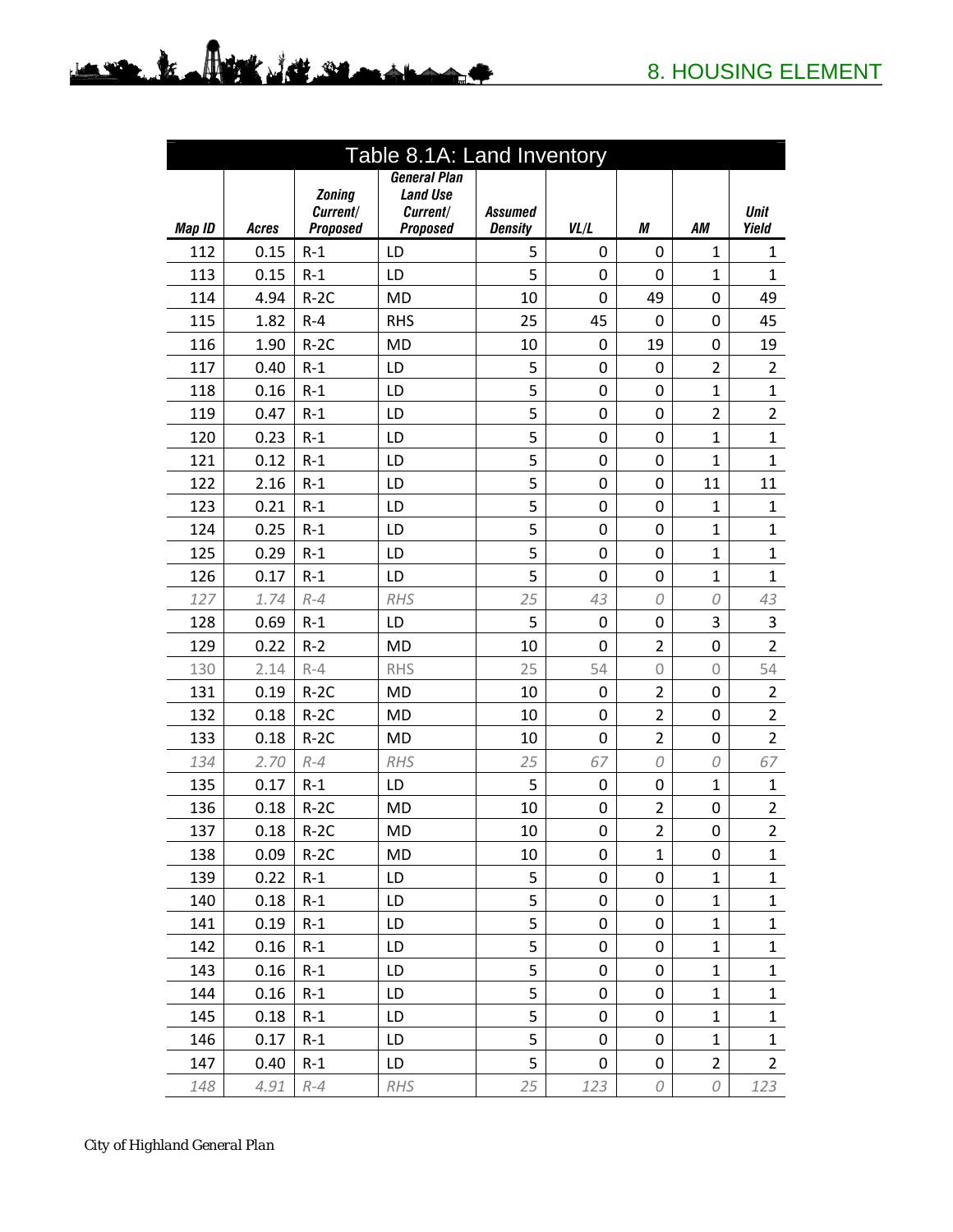

|        | Table 8.1A: Land Inventory |                                              |                                                                       |                                  |      |                |                |                |  |  |  |  |
|--------|----------------------------|----------------------------------------------|-----------------------------------------------------------------------|----------------------------------|------|----------------|----------------|----------------|--|--|--|--|
| Map ID | Acres                      | <b>Zoning</b><br>Current/<br><b>Proposed</b> | <b>General Plan</b><br><b>Land Use</b><br>Current/<br><b>Proposed</b> | <b>Assumed</b><br><b>Density</b> | VL/L | M              | AM             | Unit<br>Yield  |  |  |  |  |
| 149    | 0.17                       | $R-3$                                        | HD                                                                    | 16                               | 0    | 3              | 0              | 3              |  |  |  |  |
| 150    | 0.17                       | <b>VR</b>                                    | <b>HVD</b>                                                            | 5                                | 0    | 0              | $\mathbf{1}$   | $\mathbf{1}$   |  |  |  |  |
| 151    | 0.12                       | <b>VR</b>                                    | <b>HVD</b>                                                            | 5                                | 0    | $\mathbf 0$    | $\mathbf{1}$   | $\mathbf{1}$   |  |  |  |  |
| 152    | 4.92                       | $R - 4$                                      | <b>RHS</b>                                                            | 25                               | 123  | 0              | 0              | 123            |  |  |  |  |
| 153    | 0.23                       | $R-2$                                        | MD                                                                    | 10                               | 0    | $\overline{2}$ | 0              | $\overline{2}$ |  |  |  |  |
| 154    | 0.32                       | $R-1$                                        | LD                                                                    | 5                                | 0    | $\mathbf 0$    | $\overline{2}$ | $\overline{2}$ |  |  |  |  |
| 155    | 1.21                       | $R-1$                                        | LD                                                                    | 5                                | 0    | 0              | 6              | 6              |  |  |  |  |
| 156    | 0.70                       | $R-1$                                        | LD                                                                    | 5                                | 0    | 0              | 4              | 4              |  |  |  |  |
| 157    | 1.78                       | $R-1$                                        | LD                                                                    | 5                                | 0    | 0              | 9              | 9              |  |  |  |  |
| 158    | 0.15                       | $R-1$                                        | LD                                                                    | 5                                | 0    | 0              | $\mathbf{1}$   | $\mathbf{1}$   |  |  |  |  |
| 159    | 0.15                       | $R-1$                                        | LD                                                                    | 5                                | 0    | 0              | $\mathbf{1}$   | $\mathbf{1}$   |  |  |  |  |
| 160    | 22.97                      | PD                                           | PD                                                                    | 12                               | 0    | 276            | 0              | 276            |  |  |  |  |
| 161    | 0.25                       | $R-1$                                        | LD                                                                    | 5                                | 0    | 0              | $\mathbf{1}$   | $\mathbf{1}$   |  |  |  |  |
| 162    | 0.25                       | $R-1$                                        | LD                                                                    | 5                                | 0    | 0              | $\mathbf{1}$   | $\mathbf{1}$   |  |  |  |  |
| 163    | 0.17                       | $R-1$                                        | LD                                                                    | 5                                | 0    | $\mathbf 0$    | $\mathbf{1}$   | $\mathbf{1}$   |  |  |  |  |
| 164    | 1.38                       | $R-1$                                        | LD                                                                    | 5                                | 0    | 0              | $\overline{7}$ | $\overline{7}$ |  |  |  |  |
| 165    | 0.71                       | $R-1$                                        | LD                                                                    | 5                                | 0    | 0              | 4              | 4              |  |  |  |  |
| 166    | 2.75                       | A/EQ                                         | AG/EQ                                                                 | $\overline{2}$                   | 0    | 0              | 5              | 5              |  |  |  |  |
| 167    | 1.88                       | $R - 4$                                      | <b>RHS</b>                                                            | 25                               | 47   | 0              | 0              | 47             |  |  |  |  |
| 168    | 0.33                       | $R-1$                                        | LD                                                                    | 5                                | 0    | 0              | $\overline{2}$ | $\overline{2}$ |  |  |  |  |
| 169    | 0.13                       | $R-1$                                        | LD                                                                    | 5                                | 0    | 0              | $\mathbf{1}$   | $\mathbf{1}$   |  |  |  |  |
| 170    | 2.93                       | $R-1$                                        | LD                                                                    | 5                                | 0    | 0              | 15             | 15             |  |  |  |  |
| 171    | 0.15                       | EHV                                          | LD                                                                    | 5                                | 0    | 0              | $\mathbf{1}$   | $\mathbf{1}$   |  |  |  |  |
| 172    | 0.18                       | EHV                                          | LD                                                                    | 5                                | 0    | 0              | $\mathbf{1}$   | $\mathbf{1}$   |  |  |  |  |
| 173    | 0.16                       | $R-1$                                        | LD                                                                    | 5                                | 0    | 0              | $\mathbf{1}$   | $\mathbf{1}$   |  |  |  |  |
| 174    | 6.96                       | $R-1$                                        | LD                                                                    | 5                                | 0    | $\mathbf 0$    | 35             | 35             |  |  |  |  |
| 175    | 0.18                       | $R-1$                                        | LD                                                                    | 5                                | 0    | 0              | $\mathbf{1}$   | $\mathbf{1}$   |  |  |  |  |
| 176    | 0.27                       | $R-1$                                        | LD                                                                    | 5                                | 0    | 0              | $\mathbf 1$    | $\mathbf{1}$   |  |  |  |  |
| 177    | 0.21                       | $R-1$                                        | LD                                                                    | 5                                | 0    | $\pmb{0}$      | $\mathbf{1}$   | $\mathbf 1$    |  |  |  |  |
| 178    | 0.21                       | $R-1$                                        | LD                                                                    | 5                                | 0    | $\pmb{0}$      | $\mathbf 1$    | $\mathbf{1}$   |  |  |  |  |
| 179    | 1.95                       | $R-1$                                        | LD                                                                    | 5                                | 0    | 0              | 10             | 10             |  |  |  |  |
| 180    | 1.27                       | $R-1$                                        | LD                                                                    | 5                                | 0    | 0              | 6              | 6              |  |  |  |  |
| 181    | 2.41                       | PD                                           | PD                                                                    | 12                               | 0    | 29             | 0              | 29             |  |  |  |  |
| 182    | 0.57                       | $R-1$                                        | LD                                                                    | 5                                | 0    | $\mathbf 0$    | 3              | 3              |  |  |  |  |
| 183    | 9.87                       | A/EQ                                         | AG/EQ                                                                 | $\overline{2}$                   | 0    | 0              | 20             | 20             |  |  |  |  |
| 184    | 0.17                       | $R - 4$                                      | <b>RHS</b>                                                            | 25                               | 4    | 0              | 0              | 4              |  |  |  |  |
| 185    | 0.16                       | $R - 4$                                      | <b>RHS</b>                                                            | 25                               | 4    | 0              | 0              | 4              |  |  |  |  |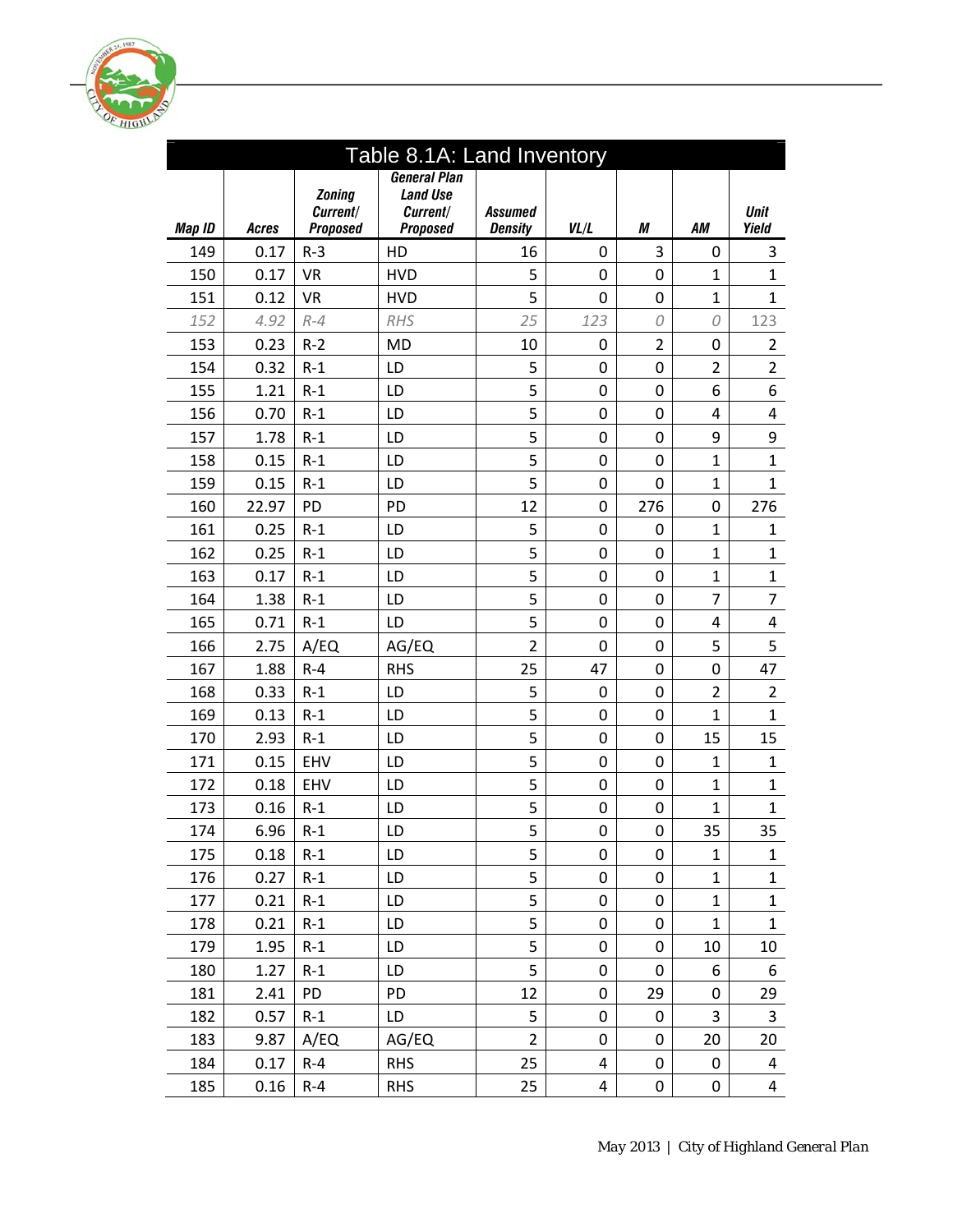|        | Table 8.1A: Land Inventory |                           |                                                    |                |      |                |                |                |  |  |  |
|--------|----------------------------|---------------------------|----------------------------------------------------|----------------|------|----------------|----------------|----------------|--|--|--|
|        |                            | <b>Zoning</b><br>Current/ | <b>General Plan</b><br><b>Land Use</b><br>Current/ | <b>Assumed</b> |      |                |                | Unit           |  |  |  |
| Map ID | Acres                      | <b>Proposed</b>           | <b>Proposed</b>                                    | <b>Density</b> | VL/L | М              | AM             | Yield          |  |  |  |
| 186    | 0.16                       | $R - 4$                   | <b>RHS</b>                                         | 25             | 4    | 0              | 0              | 4              |  |  |  |
| 187    | 0.56                       | PD                        | PD                                                 | 12             | 0    | 7              | 0              | $\overline{7}$ |  |  |  |
| 188    | 0.18                       | $R-1$                     | LD                                                 | 5              | 0    | 0              | $\mathbf{1}$   | $\mathbf{1}$   |  |  |  |
| 189    | 0.15                       | $R-1$                     | LD                                                 | 5              | 0    | 0              | $\mathbf{1}$   | $\mathbf{1}$   |  |  |  |
| 190    | 0.14                       | $R-2C$                    | <b>MD</b>                                          | 10             | 0    | $\mathbf{1}$   | 0              | $\mathbf{1}$   |  |  |  |
| 191    | 0.17                       | $R-2C$                    | <b>MD</b>                                          | 10             | 0    | $\overline{2}$ | 0              | $\overline{2}$ |  |  |  |
| 192    | 4.49                       | MU                        | MU                                                 | 16             | 0    | 36             | 0              | 36             |  |  |  |
| 193    | 0.17                       | $R-2C$                    | <b>MD</b>                                          | 10             | 0    | $\overline{2}$ | 0              | $\overline{2}$ |  |  |  |
| 194    | 0.81                       | $R - 4$                   | <b>RHS</b>                                         | 25             | 20   | 0              | 0              | 20             |  |  |  |
| 195    | 0.17                       | $R-4$                     | <b>RHS</b>                                         | 25             | 4    | 0              | 0              | 4              |  |  |  |
| 196    | 0.17                       | $R - 4$                   | <b>RHS</b>                                         | 25             | 4    | 0              | 0              | 4              |  |  |  |
| 197    | 0.42                       | $R-2C$                    | <b>MD</b>                                          | 10             | 0    | 4              | 0              | 4              |  |  |  |
| 198    | 0.16                       | $R-1$                     | LD                                                 | 5              | 0    | 0              | $\mathbf{1}$   | $\mathbf{1}$   |  |  |  |
| 199    | 0.98                       | PD                        | PD                                                 | 12             | 0    | 12             | 0              | 12             |  |  |  |
| 200    | 0.15                       | $R-1$                     | LD                                                 | 5              | 0    | 0              | $\mathbf{1}$   | $\mathbf{1}$   |  |  |  |
| 201    | 0.32                       | $R-1$                     | LD                                                 | 5              | 0    | 0              | $\overline{2}$ | $\overline{2}$ |  |  |  |
| 202    | 0.15                       | $R-1$                     | LD                                                 | 5              | 0    | 0              | $\mathbf{1}$   | $\mathbf{1}$   |  |  |  |
| 203    | 0.16                       | $R-1$                     | LD                                                 | 5              | 0    | 0              | $\mathbf{1}$   | $\mathbf{1}$   |  |  |  |
| 204    | 1.35                       | MU                        | MU                                                 | 16             | 0    | 11             | 0              | 11             |  |  |  |
| 208    | 10.04                      | A/EQ                      | AG/EQ                                              | $\overline{2}$ | 0    | 0              | 20             | 20             |  |  |  |
| 209    | 9.97                       | A/EQ                      | AG/EQ                                              | $\overline{2}$ | 0    | 0              | 20             | 20             |  |  |  |
| 210    | 8.95                       | A/EQ                      | AG/EQ                                              | $\overline{2}$ | 0    | 0              | 18             | 18             |  |  |  |
| 211    | 9.88                       | A/EQ                      | AG/EQ                                              | $\overline{2}$ | 0    | 0              | 20             | 20             |  |  |  |
| 212    | 4.94                       | A/EQ                      | AG/EQ                                              | $\overline{2}$ | 0    | 0              | 10             | 10             |  |  |  |
| 213    | 4.94                       | A/EQ                      | AG/EQ                                              | $\overline{2}$ | 0    | 0              | 10             | 10             |  |  |  |
| 214    | 4.75                       | $R-1$                     | LD                                                 | 5              | 0    | 0              | 24             | 24             |  |  |  |
| 215    | 0.17                       | $R-1$                     | LD                                                 | 5              | 0    | 0              | 1              | $\mathbf{1}$   |  |  |  |
| 216    | 1.42                       | $R-1$                     | LD                                                 | 5              | 0    | 0              | 7              | $\overline{7}$ |  |  |  |
| 217    | 0.22                       | $R-1$                     | LD                                                 | 5              | 0    | 0              | $\mathbf{1}$   | $\mathbf{1}$   |  |  |  |
| 218    | 0.21                       | $R-1$                     | LD                                                 | 5              | 0    | 0              | $\mathbf{1}$   | $\mathbf{1}$   |  |  |  |
| 219    | 0.75                       | $R-1$                     | LD                                                 | 5              | 0    | 0              | 4              | 4              |  |  |  |
| 220    | 0.22                       | $R-1$                     | LD                                                 | 5              | 0    | 0              | 1              | $\mathbf{1}$   |  |  |  |
| 221    | 0.22                       | $R-1$                     | LD                                                 | 5              | 0    | 0              | $\mathbf{1}$   | $\mathbf{1}$   |  |  |  |
| 222    | 0.17                       | $R-1$                     | LD                                                 | 5              | 0    | 0              | $\mathbf 1$    | $\mathbf{1}$   |  |  |  |
| 223    | 0.11                       | $R-1$                     | LD                                                 | 5              | 0    | 0              | $\mathbf{1}$   | $\mathbf{1}$   |  |  |  |
| 224    | 0.29                       | $R-1$                     | LD                                                 | 5              | 0    | 0              | $\mathbf 1$    | $\mathbf{1}$   |  |  |  |
| 225    | 0.30                       | $R-1$                     | LD                                                 | 5              | 0    | 0              | $\overline{2}$ | $\overline{2}$ |  |  |  |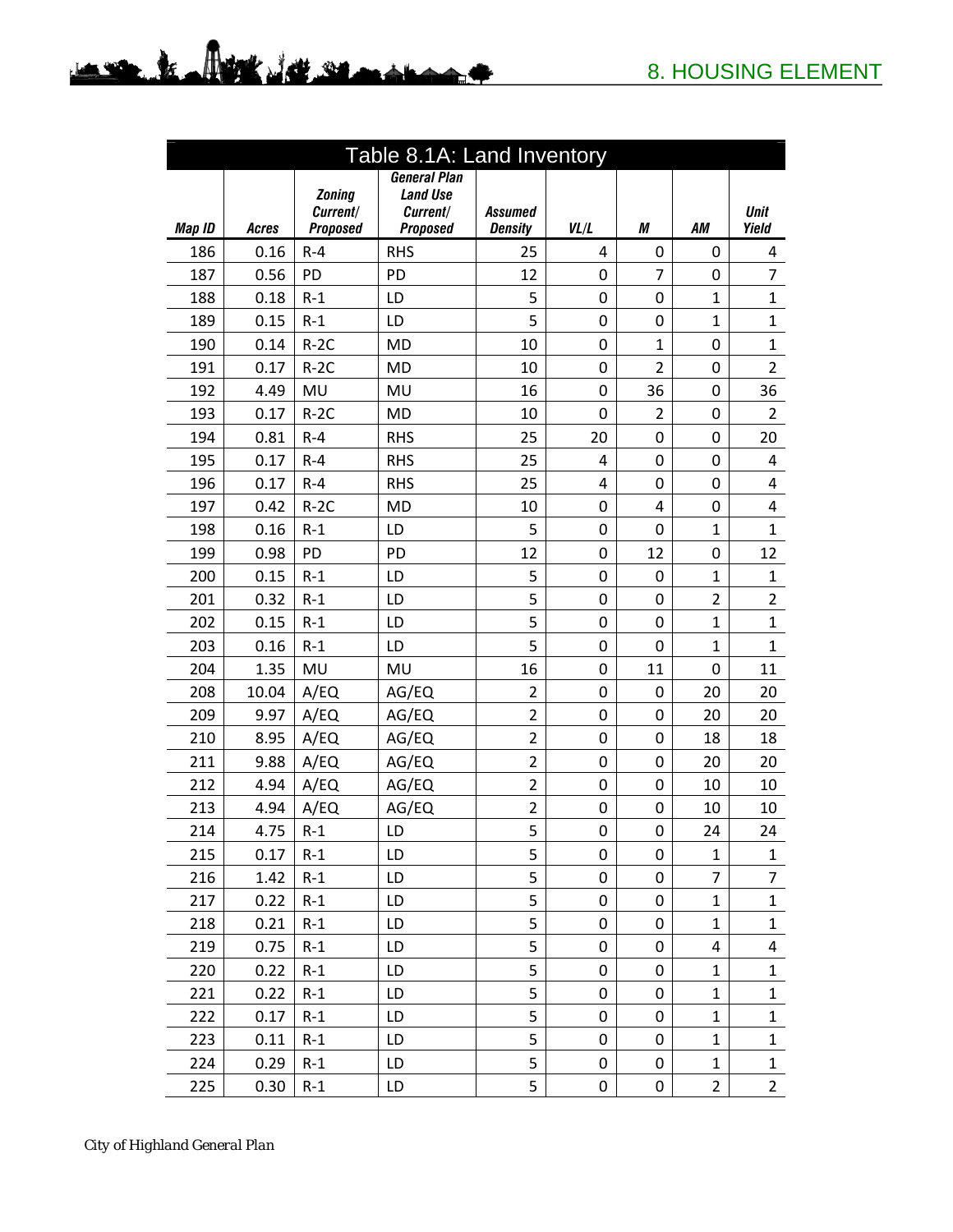

|               |       |                                              | Table 8.1A: Land Inventory                                            |                                  |      |             |                |                |
|---------------|-------|----------------------------------------------|-----------------------------------------------------------------------|----------------------------------|------|-------------|----------------|----------------|
| <b>Map ID</b> | Acres | <b>Zoning</b><br>Current/<br><b>Proposed</b> | <b>General Plan</b><br><b>Land Use</b><br>Current/<br><b>Proposed</b> | <b>Assumed</b><br><b>Density</b> | VL/L | M           | AМ             | Unit<br>Yield  |
| 226           | 0.30  | $R-1$                                        | LD                                                                    | 5                                | 0    | 0           | $\overline{2}$ | $\overline{2}$ |
| 227           | 0.16  | $R-1$                                        | LD                                                                    | 5                                | 0    | 0           | $\mathbf{1}$   | $\mathbf{1}$   |
| 228           | 0.15  | $R-1$                                        | LD                                                                    | 5                                | 0    | $\mathbf 0$ | $\mathbf{1}$   | $\mathbf{1}$   |
| 229           | 0.20  | $R-1$                                        | LD                                                                    | 5                                | 0    | $\mathbf 0$ | $\mathbf{1}$   | $\mathbf{1}$   |
| 230           | 2.00  | PD                                           | PD                                                                    | 12                               | 0    | 24          | 0              | 24             |
| 231           | 0.17  | $R-1$                                        | LD                                                                    | 5                                | 0    | 0           | $\mathbf{1}$   | $\mathbf 1$    |
| 232           | 0.66  | $R-1$                                        | LD                                                                    | 5                                | 0    | 0           | 3              | 3              |
| 233           | 0.17  | $R-1$                                        | LD                                                                    | 5                                | 0    | 0           | $\mathbf{1}$   | $\mathbf{1}$   |
| 234           | 0.17  | $R-1$                                        | LD                                                                    | 5                                | 0    | 0           | 1              | $\mathbf{1}$   |
| 235           | 3.06  | A/EQ                                         | AG/EQ                                                                 | $\overline{2}$                   | 0    | 0           | 6              | 6              |
| 236           | 0.18  | $R-1$                                        | LD                                                                    | 5                                | 0    | 0           | $\mathbf{1}$   | $\mathbf{1}$   |
| 237           | 0.27  | $R-1$                                        | LD                                                                    | 5                                | 0    | 0           | $\mathbf{1}$   | $\mathbf{1}$   |
| 238           | 0.26  | $R-1$                                        | LD                                                                    | 5                                | 0    | 0           | $\mathbf{1}$   | $\mathbf{1}$   |
| 239           | 0.26  | $R-1$                                        | LD                                                                    | 5                                | 0    | 0           | $\mathbf{1}$   | $\mathbf{1}$   |
| 240           | 4.46  | $R-1$                                        | LD                                                                    | 5                                | 0    | 0           | 22             | 22             |
| 241           | 0.37  | $R - 4$                                      | <b>RHS</b>                                                            | 25                               | 9    | 0           | 0              | 9              |
| 242           | 0.44  | $R-1$                                        | LD                                                                    | 5                                | 0    | $\mathbf 0$ | $\overline{2}$ | $\overline{2}$ |
| 243           | 2.44  | $R - 4$                                      | <b>RHS</b>                                                            | 25                               | 61   | 0           | 0              | 61             |
| 244           | 1.66  | A/EQ                                         | AG/EQ                                                                 | $\overline{2}$                   | 0    | 0           | 3              | 3              |
| 245           | 1.18  | $R-1$                                        | LD                                                                    | 5                                | 0    | 0           | 6              | 6              |
| 246           | 4.19  | PD                                           | PD                                                                    | 12                               | 0    | 50          | 0              | 50             |
| 247           | 1.23  | $R - 4$                                      | <b>RHS</b>                                                            | 25                               | 31   | 0           | 0              | 31             |
| 248           | 1.52  | A/EQ                                         | AG/EQ                                                                 | $\overline{2}$                   | 0    | 0           | 3              | 3              |
| 249           | 1.00  | PD                                           | PD                                                                    | 12                               | 0    | 12          | 0              | 12             |
| 254           | 3.35  | $R-1$                                        | LD                                                                    | 5                                | 0    | 0           | 17             | 17             |
| 255           | 0.19  | $R-1$                                        | LD                                                                    | 5                                | 0    | $\mathbf 0$ | $\mathbf{1}$   | $\mathbf 1$    |
| 256           | 0.19  | $R-1$                                        | LD                                                                    | 5                                | 0    | 0           | $\mathbf{1}$   | $\mathbf{1}$   |
| 257           | 0.19  | $R-1$                                        | LD                                                                    | 5                                | 0    | 0           | $\mathbf{1}$   | $\mathbf{1}$   |
| 258           | 0.19  | $R-1$                                        | LD                                                                    | 5                                | 0    | 0           | $\mathbf{1}$   | $\mathbf{1}$   |
| 259           | 0.19  | $R-1$                                        | LD                                                                    | 5                                | 0    | $\pmb{0}$   | $\mathbf{1}$   | $\mathbf{1}$   |
| 260           | 0.19  | $R-1$                                        | LD                                                                    | 5                                | 0    | 0           | $\mathbf{1}$   | $\mathbf{1}$   |
| 261           | 0.19  | $R-1$                                        | LD                                                                    | 5                                | 0    | 0           | $\mathbf{1}$   | $\mathbf{1}$   |
| 262           | 0.19  | $R-1$                                        | LD                                                                    | 5                                | 0    | 0           | $\mathbf{1}$   | $\mathbf 1$    |
| 263           | 0.19  | $R-1$                                        | LD                                                                    | 5                                | 0    | $\mathbf 0$ | $\mathbf{1}$   | $\mathbf{1}$   |
| 264           | 0.19  | $R-1$                                        | LD                                                                    | 5                                | 0    | 0           | $\mathbf{1}$   | $\mathbf{1}$   |
| 265           | 0.19  | $R-1$                                        | LD                                                                    | 5                                | 0    | 0           | $\mathbf 1$    | $\mathbf{1}$   |
| 266           | 0.19  | $R-1$                                        | LD                                                                    | 5                                | 0    | 0           | $\mathbf{1}$   | $\mathbf{1}$   |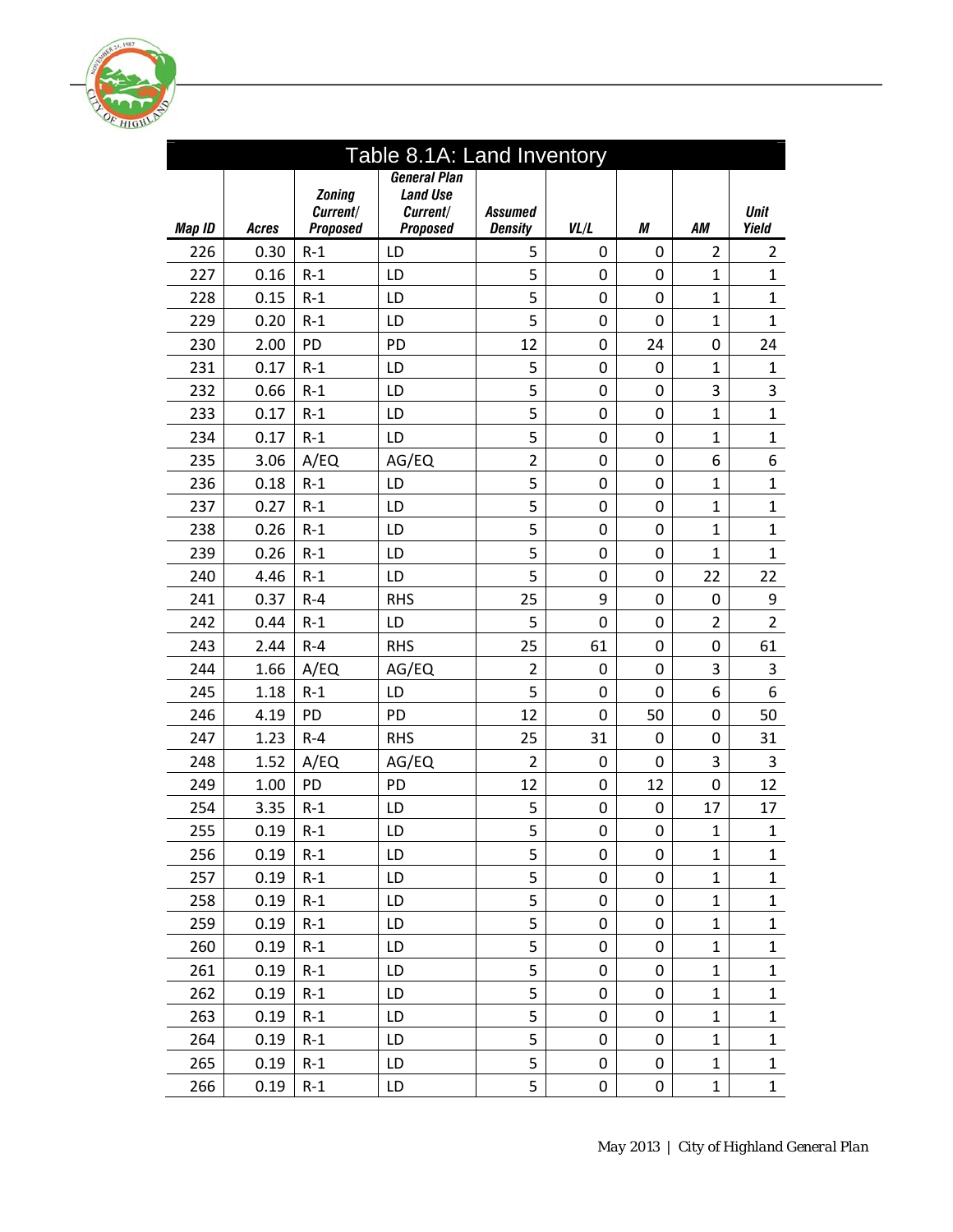| Table 8.1A: Land Inventory |       |                           |                                                    |                |      |           |              |              |  |  |
|----------------------------|-------|---------------------------|----------------------------------------------------|----------------|------|-----------|--------------|--------------|--|--|
|                            |       | <b>Zoning</b><br>Current/ | <b>General Plan</b><br><b>Land Use</b><br>Current/ | <b>Assumed</b> |      |           |              | Unit         |  |  |
| <b>Map ID</b>              | Acres | <b>Proposed</b>           | <b>Proposed</b>                                    | <b>Density</b> | VL/L | M         | AМ           | Yield        |  |  |
| 267                        | 1.62  | $R-1$                     | LD                                                 | 5              | 0    | 0         | 8            | 8            |  |  |
| 268                        | 0.19  | $R-1$                     | LD                                                 | 5              | 0    | 0         | $\mathbf{1}$ | $\mathbf{1}$ |  |  |
| 270                        | 10.29 | $R-1$                     | LD                                                 | 5              | 0    | 0         | 51           | 51           |  |  |
| 271                        | 1.96  | $R-1$                     | LD                                                 | 5              | 0    | 0         | 10           | 10           |  |  |
| 272                        | 0.21  | $R-1$                     | LD                                                 | 5              | 0    | 0         | 1            | 1            |  |  |
| 273                        | 1.04  | $R-1$                     | LD                                                 | 5              | 0    | 0         | 5            | 5            |  |  |
| 277                        | 0.88  | $R-1$                     | LD                                                 | 5              | 0    | 0         | 4            | 4            |  |  |
| 278                        | 10.20 | $R-1$                     | LD                                                 | 5              | 0    | 0         | 51           | 51           |  |  |
| 285                        | 0.35  | $R-2$                     | <b>MD</b>                                          | 10             | 0    | 3         | 0            | 3            |  |  |
| 286                        | 0.37  | $R-2$                     | <b>MD</b>                                          | 10             | 0    | 4         | 0            | 4            |  |  |
| 290                        | 0.24  | $R-1$                     | LD                                                 | 5              | 0    | 0         | $\mathbf{1}$ | $\mathbf{1}$ |  |  |
| 291                        | 0.24  | $R-1$                     | LD                                                 | 5              | 0    | 0         | $\mathbf{1}$ | $\mathbf 1$  |  |  |
| 292                        | 0.19  | $R-1$                     | LD                                                 | 5              | 0    | 0         | $\mathbf{1}$ | $\mathbf 1$  |  |  |
| 293                        | 0.19  | $R-1$                     | LD                                                 | 5              | 0    | 0         | $\mathbf{1}$ | $\mathbf{1}$ |  |  |
| 294                        | 0.19  | $R-1$                     | LD                                                 | 5              | 0    | $\Omega$  | $\mathbf 1$  | $\mathbf{1}$ |  |  |
| 295                        | 0.19  | $R-1$                     | LD                                                 | 5              | 0    | 0         | $\mathbf{1}$ | $\mathbf{1}$ |  |  |
| 296                        | 0.19  | $R-1$                     | LD                                                 | 5              | 0    | 0         | $\mathbf{1}$ | $\mathbf{1}$ |  |  |
| 297                        | 0.19  | $R-1$                     | LD                                                 | 5              | 0    | 0         | $\mathbf{1}$ | $\mathbf{1}$ |  |  |
| 298                        | 0.19  | $R-1$                     | LD                                                 | 5              | 0    | 0         | $\mathbf{1}$ | $\mathbf{1}$ |  |  |
| 299                        | 0.20  | $R-1$                     | LD                                                 | 5              | 0    | 0         | 1            | $\mathbf{1}$ |  |  |
| 300                        | 0.18  | $R-1$                     | LD                                                 | 5              | 0    | 0         | 1            | $\mathbf{1}$ |  |  |
| 301                        | 0.18  | $R-1$                     | LD                                                 | 5              | 0    | 0         | $\mathbf{1}$ | $\mathbf{1}$ |  |  |
| 302                        | 0.18  | $R-1$                     | LD                                                 | 5              | 0    | 0         | $\mathbf{1}$ | $\mathbf{1}$ |  |  |
| 303                        | 0.24  | $R-1$                     | LD                                                 | 5              | 0    | 0         | $\mathbf{1}$ | $\mathbf{1}$ |  |  |
| 304                        | 0.24  | $R-1$                     | LD                                                 | 5              | 0    | 0         | 1            | $\mathbf{1}$ |  |  |
| 305                        | 0.24  | $R-1$                     | LD                                                 | 5              | 0    | 0         | $\mathbf{1}$ | $\mathbf{1}$ |  |  |
| 306                        | 0.24  | $R-1$                     | LD                                                 | 5              | 0    | 0         | $\mathbf{1}$ | $\mathbf{1}$ |  |  |
| 307                        | 0.25  | $R-1$                     | LD                                                 | 5              | 0    | 0         | $\mathbf{1}$ | $\mathbf{1}$ |  |  |
| 308                        | 0.20  | $R-1$                     | LD                                                 | 5              | 0    | 0         | $\mathbf{1}$ | $\mathbf{1}$ |  |  |
| 309                        | 0.20  | $R-1$                     | LD                                                 | 5              | 0    | 0         | $\mathbf{1}$ | $\mathbf{1}$ |  |  |
| 205                        | 1.35  | PD/HDS                    | PD                                                 |                |      |           |              |              |  |  |
| 206                        | 2.54  | PD/HDS                    | PD                                                 |                |      |           |              |              |  |  |
| 207                        | 6.29  | PD/HDS                    | PD                                                 |                |      |           |              |              |  |  |
| 250                        | 3.05  | PD/HDS                    | PD                                                 |                |      |           |              |              |  |  |
| 251                        | 2.00  | PD/HDS                    | PD                                                 |                |      |           |              |              |  |  |
| 252                        | 2.00  | PD/HDS                    | PD                                                 |                |      |           |              |              |  |  |
| 253                        | 2.34  | PD/HDS                    | PD                                                 | 25             | 650  | $\pmb{0}$ | 0            | 650          |  |  |